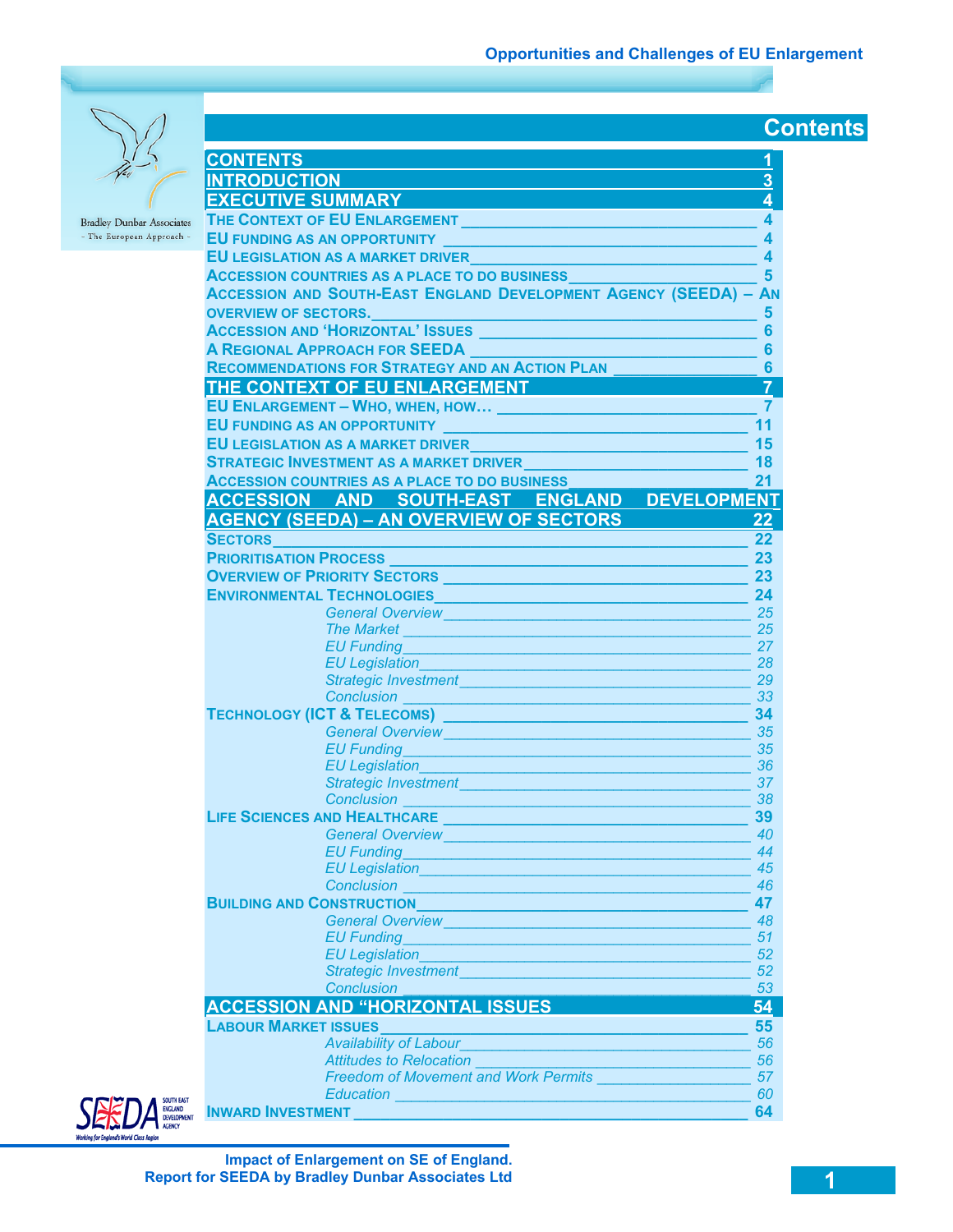

| <b>TECHNOLOGY TRANSFER</b>                                                                                                                             |    |
|--------------------------------------------------------------------------------------------------------------------------------------------------------|----|
| <b>R&amp;D</b> statistics                                                                                                                              | 65 |
| <b>Centres of Excellence</b>                                                                                                                           | 67 |
| <b>Sixth Framework Programme</b>                                                                                                                       | 68 |
| <b>Academic Exchange</b>                                                                                                                               | 68 |
| A REGIONAL APPROACH FOR SEEDA                                                                                                                          | 69 |
| <b>Proposals for consideration</b>                                                                                                                     | 71 |
| <b>RECOMMENDATIONS FOR STRATEGY AND AN ACTION PLAN</b>                                                                                                 | 72 |
| <b>IS THERE A NEED FOR ACTION?</b>                                                                                                                     | 73 |
| <b>WHEN IS THE TIME FOR ACTION?</b>                                                                                                                    | 74 |
| <b>WHAT TYPES OF ACTION COULD BE PROMOTED?</b>                                                                                                         | 75 |
| <b>Using existing channels</b>                                                                                                                         | 75 |
| Sector/Cluster based approach                                                                                                                          | 76 |
| <b>AREAS FOR ACTION</b>                                                                                                                                |    |
| <b>CLUSTER/SECTOR ANALYSIS</b><br><u> 1990 - Jan Stein Berg, mars and de Branch and de Branch and de Branch and de Branch and de Branch and de Bra</u> |    |
| <b>AWARENESS RAISING</b>                                                                                                                               |    |
| <b>Public Information events</b>                                                                                                                       | 78 |
| Development of Specific Information Tools _______                                                                                                      | 79 |
| <b>SUPPORTING ACTION</b>                                                                                                                               |    |
| Business support via existing support tools _____                                                                                                      | 80 |
| In-country promotions, trade missions, exhibitions/fairs.                                                                                              | 81 |
| <b>SPECIFIC INITIATIVES FOR PARTNERSHIP</b>                                                                                                            |    |
| Promotion of RTD, technology, academic links _______                                                                                                   | 82 |
| <b>Institutional links for SEEDA</b>                                                                                                                   | 82 |
| <b>Inward Placement Scheme</b>                                                                                                                         | 83 |
| <b>SOURCES</b>                                                                                                                                         | 84 |
| <b>SOURCES</b>                                                                                                                                         | 85 |
| <b>ENDNOTES</b>                                                                                                                                        | 86 |
|                                                                                                                                                        |    |

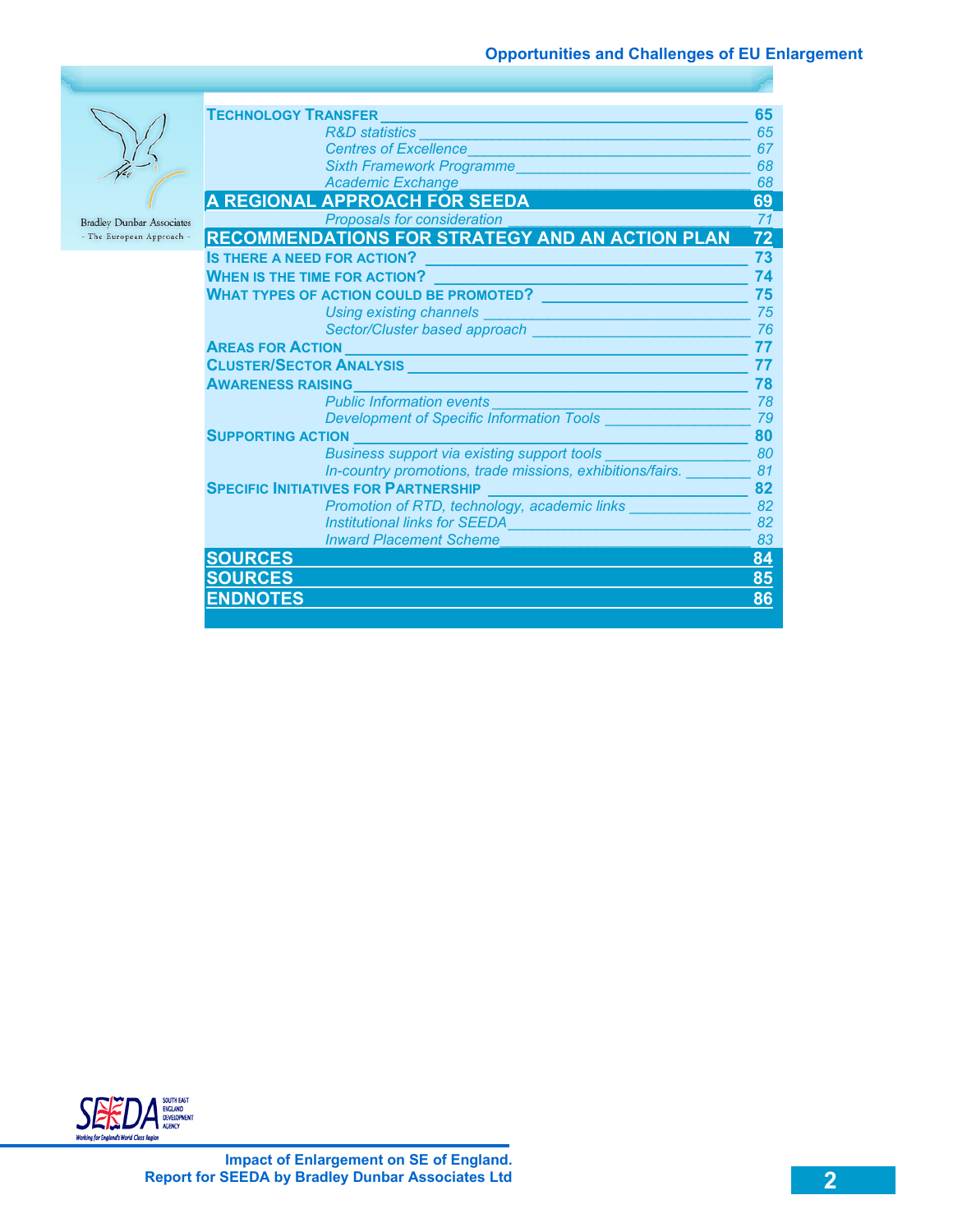

### **Introduction**

In 2004 the European Union is set to undertake a major development with its greatest single enlargement since the foundation of the European Economic Community, with 10 new countries set to become EU Member States. Two further states (Bulgaria and Romania) will join within a further few years and the prospect of accession in the medium-term is already raised as an issue for discussion in several other countries such as Turkey and Croatia. This process began in 1993 when the Copenhagen European Council opened up the prospect of an enlarged European Union. Since then there has been an active process of "pre-accession" preparation during which time the candidate countries have, with the direct financial and institutional support of the EU, committed themselves to meeting the requirements of EU membership.

There are major political and historical factors driving the process of unifying Europe. However, EU enlargement is not only changing the political map of Europe, it also has major economic implications; including significant effects upon the way business is conducted.

In this context, the South East England Development Agency (SEEDA) commissioned Bradley Dunbar Associates to provide an initial assessment of the implications of EU enlargement for the economic and business development of the South-East of England. The impact on structural funds within the South East of England was already being addressed by SEEDA, but this work focused on the opportunities for business development. Therefore, the purpose of this report is to, specifically, provide a basis for SEEDA to develop its own strategy for action by setting out the background to the following areas:

- ► A general background on the accession process in relation to business development;
- ► An outline of the main issues in certain key sectors for the South East of England and identification of a limited number of priority sectors where the impact of accession is likely to offer particularly strong opportunities;
- Background analysis of certain key "horizontal" issues related to EU enlargement that are of particular relevance to SEEDA. This includes assessment of labour market issues (labour availability, skills, training, etc), Technology Transfer, and Inward Investment;
- ► Advice on potential regional partners, to fit within SEEDA's "global regions" approach;
- ► Outline recommendations for the development of a strategy by SEEDA.
- The information in the report is based on the experience built up by Bradley Dunbar Associates Ltd over several years, and also includes specific additional research carried out in spring 2003 by Bradley Dunbar Associates' offices in Glasgow, Brussels, and in Central & Eastern Europe. In addition, there were discussions with staff members from SEEDA and with certain companies in the South East of England.

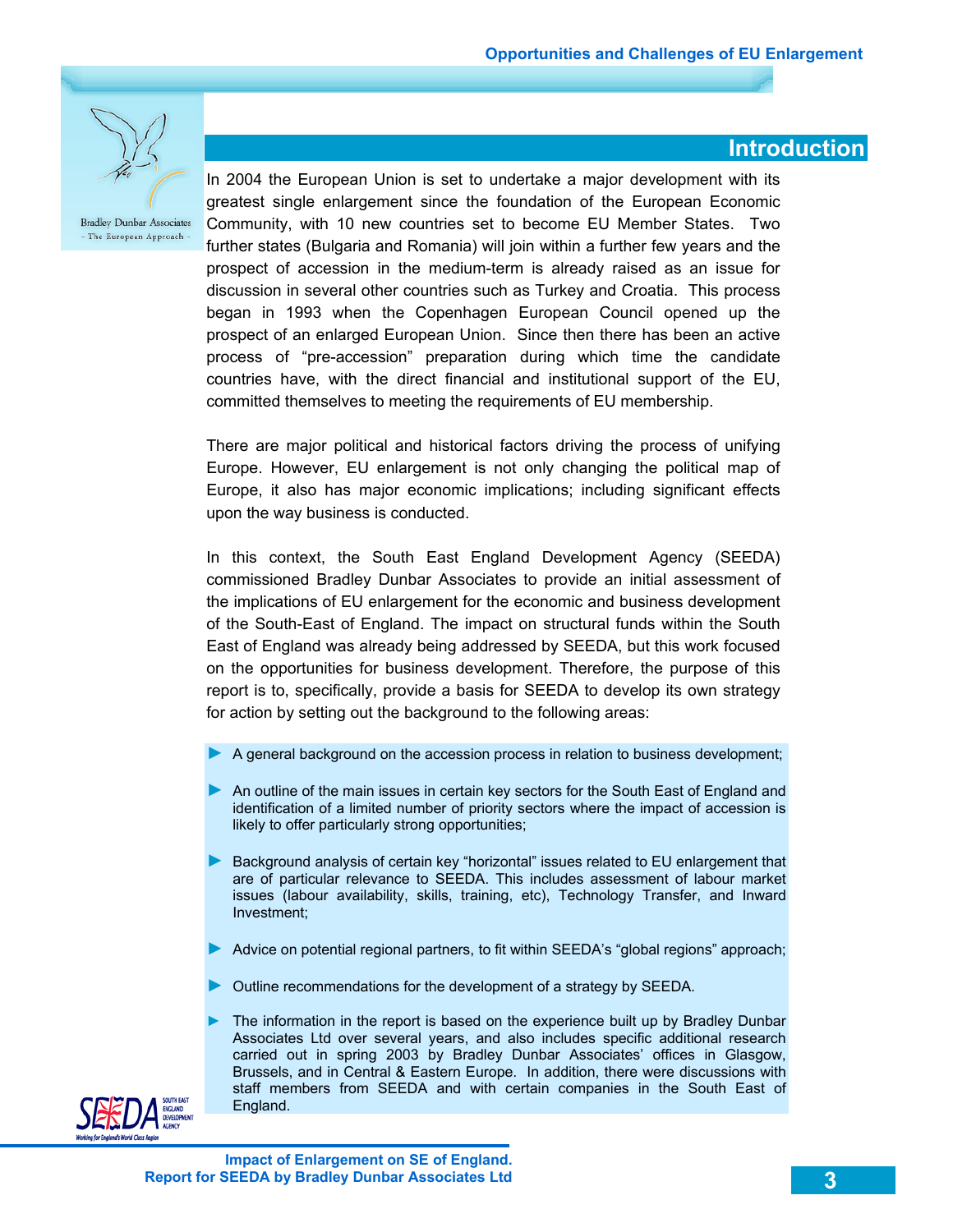

### **Executive Summary**

### **The Context of EU Enlargement**

- Subject to the ratification of the process by the candidate countries and the EU Member States, ten countries (Czech Republic, Estonia, Hungary, Latvia, Lithuania, Poland, Slovakia, Slovenia, Malta and Cyprus), are set to become full members of the EU during 2004. Bulgaria and Romania are likely to follow sometime after 2007. Negotiations with Turkey should begin in 2003 and a formal application has been submitted by Croatia.
- ► Enlargement is a *process* not a "big-bang", and it is a process that has been underway for several years. Much of the legislation is already in place and large numbers of contracts related to enlargement are already being awarded. Moreover, many of the effects on the economy and the specific changes of business will impact steadily for many years after the date of entry.
- ► The candidate countries will add over 100 million people to the European Single Market. This means a considerable increase in potential consumers, representing an increase of 20% of the EU's total population.
- ► All the candidates will join the Exchange Rate Mechanism (ERM) at the time of their accession to the EU, or shortly after, and they will all eventually join the Euro zone (none have requested an 'opt-out'). However, they will need to spend a minimum of two years in the 'waiting room' and show that they meet the Maastricht convergence criteria before they adopt the single currency.

### **EU funding as an opportunity**

- ► After membership, EU direct funding will rise to around €8bn per annum for 2004- 2006 and, perhaps, up to €20bn per annum from 2007 onwards. Therefore, the markets are not "one-offs" with accession.
- ► The scale of the increase in funding and the "transparency" of the process mean that in certain sectors it is possible to see real and sustainable expansion of business opportunities; the opportunities are starting now and it is necessary to begin to establish a presence at this time.
- ► The nature of EU funding means that the types of projects to be funded are known well in advance and the nature of the transition process means that funding is directed towards clearly agreed priorities; this means that across all accession countries there is, and will continue to be, major direct investment in specific areas such as waste water treatment, waste management, development of business infrastructure, and transport infrastructure (currently road and rail).
- ► The majority of contracts are in areas that require skills and expertise that are by definition lacking in the accession countries. This balance is, of course, changing as local supply of services improves, but it still remains and leaves open real opportunities for those companies that can combine quality added-value to local skills and expertise.

# **EU legislation as a market driver**



It is clear from existing EU member states that there are certain markets that are heavily driven by European legislation, and this will undoubtedly be the case in the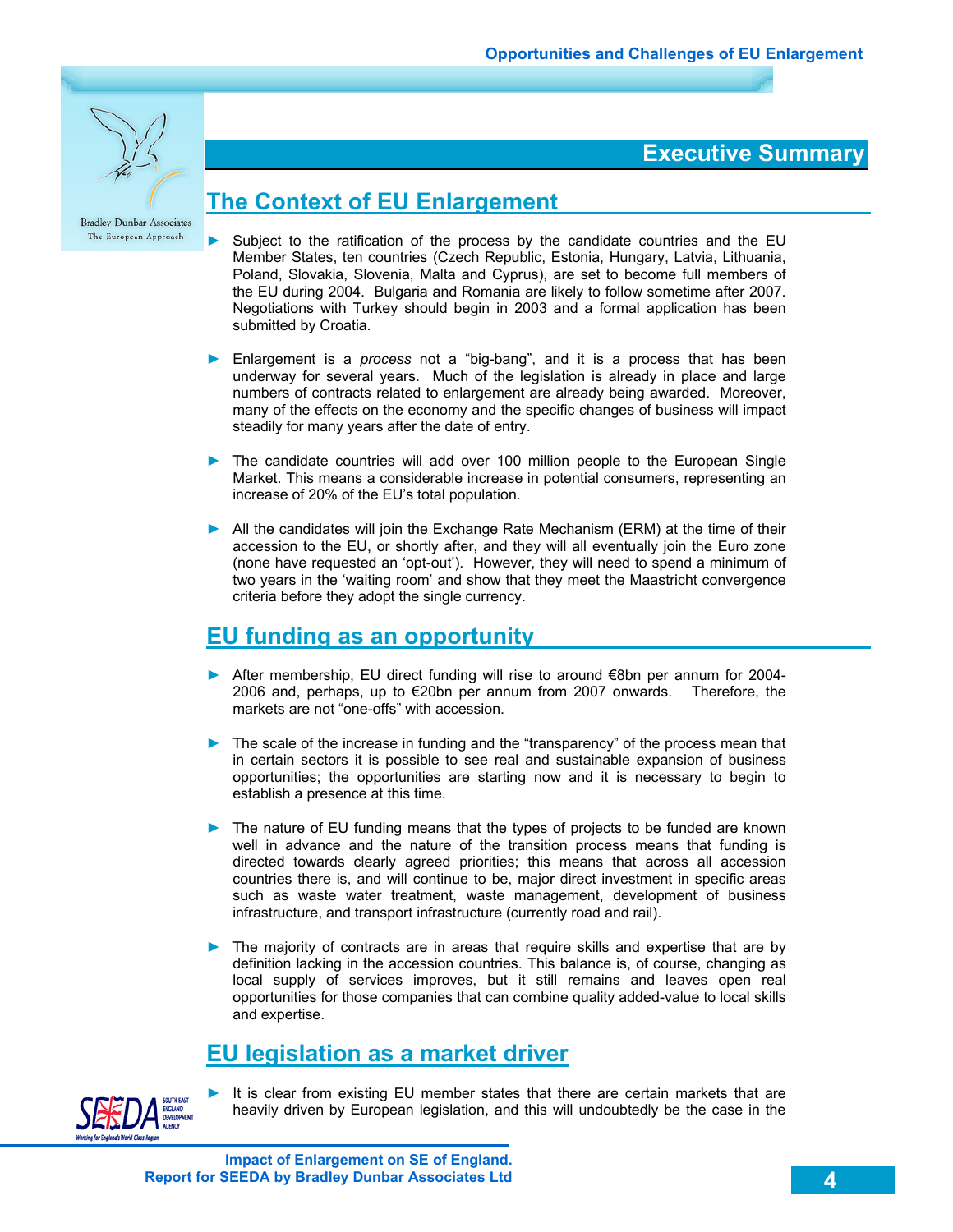

accession countries. The legislation and the approaches to implementation are known, thus it is easy to predict the broad nature of the opportunities for business.

- With regards to EU legislation, new areas of business are developing in certain types of services; including quality systems, environmental management, health & safety regulations etc; equipment supply related to areas such as recycling, pollution control, measurement & instrumentation etc; and construction/engineering in wastewater, landfill etc.
- ► Many South-East companies have expertise in areas related to the application of EU legislation. As with the market for EU funds, the fact that this new market is developing simultaneously in 10 - 12 countries where the domestic suppliers are relatively weak means that there are opportunities for new market entrants or for companies already present to achieve growth in business volumes or in market share.
- ► EU legislation in itself does not create business. It will be the growing realisation by the public and private sector that they will face penalties for non-compliance that is so important. Therefore, the effectiveness of implementation is crucial as to whether legislation produces action and therefore produces business.

# **Accession countries as a place to do business**

- ► The perception that the accession countries of Central and Eastern Europe are difficult places to do business, with perceived fears of getting paid, difficult legislation, local political control over decision-making on all contracts, state domination of markets etc, is, in practice, far removed from reality.
- ► In certain countries, the regulations and procedures for company set-up are far easier than in many EU member states, and in most of the accession countries the banking system is sound and many are offering services on a par with UK banks. Application of the Community *acquis* and preparations for the Single Market are having major effects and this is increasingly in line with EU practice.
- ► Most countries are preparing openly for entry into the Euro zone at an early date and many of the currencies are pegged to the Euro and are able to demonstrate effective macro-financial management and currency stability. Moreover, English is widely spoken as the language of business and there is a growing pool of young graduates offering high-quality language skills, and Internet usage in some countries (e.g. Estonia) surpasses that of most member states.

# **Accession and South-East England Development Agency (SEEDA) – An overview of sectors.**

Against the background to this study, nine 'sectors', as agreed with SEEDA, were profiled. Following this, an analysis was carried out to prioritise these sectors against the general nature of the business development issues linked to the EU enlargement. Four priority sectors were chosen for further investigation; Environmental Technologies, Technology (ICT and Telecoms), Life Sciences and Healthcare, and Building and Construction. A detailed synopsis of each is given in the report and an overview of the remaining 'secondary' sectors is provided in annex.

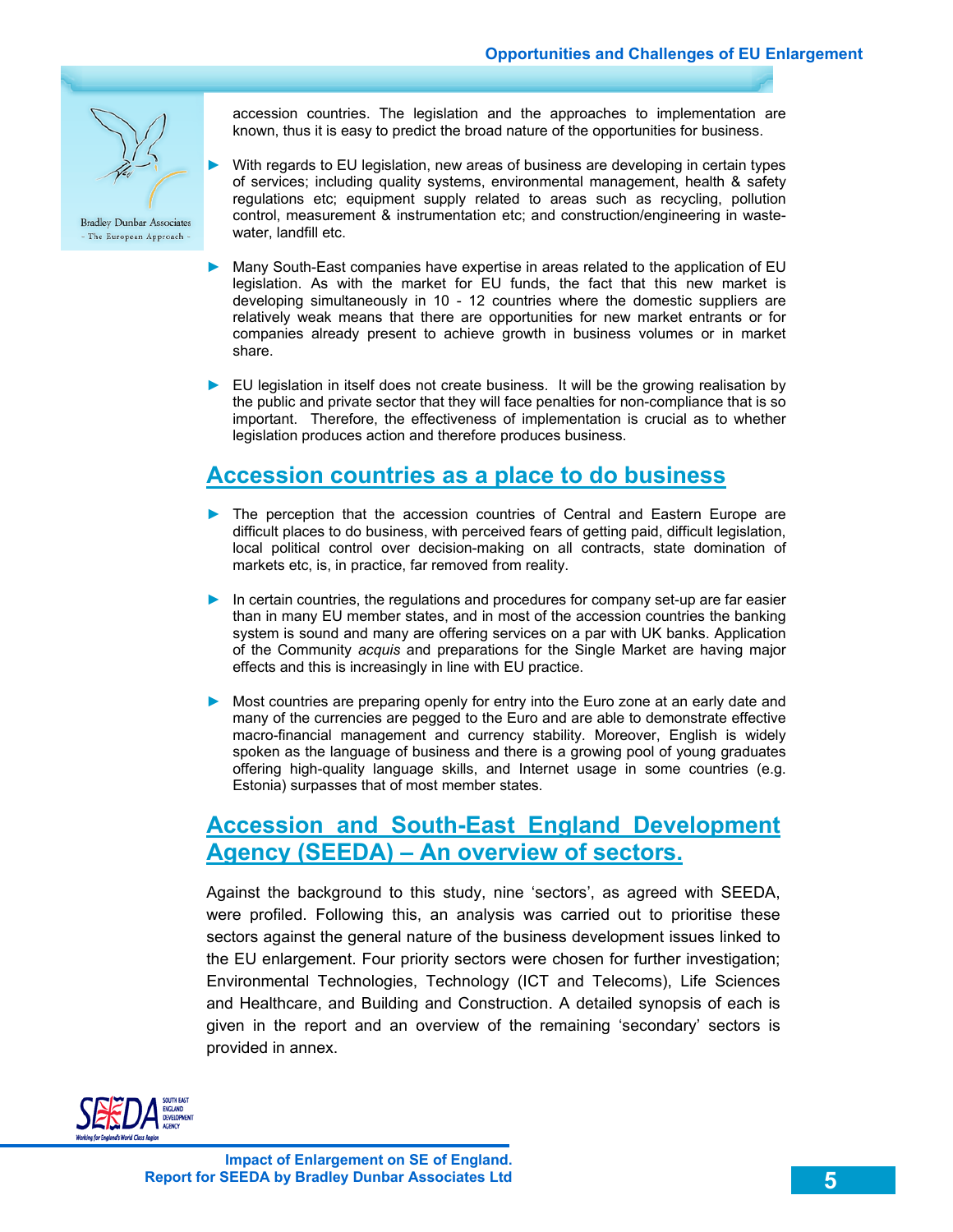

# **Accession and 'Horizontal' Issues**

In addition to the sectors, the study has considered three main horizontal issues - Labour Market issues, Technology Transfer and Inward Investment - in order to give SEEDA sufficient basis for broad strategic decisions about its own priorities in responding to EU enlargement. A short summary of each is provided in the report with additional information given in annex.

### **A Regional Approach for SEEDA**

As emphasised by SEEDA during the initial briefing, a key feature of SEEDA's response to the enlargement of the EU will be the regional dimension; i.e. forging regional partnerships in relation to the identified key sectors. Within the scope of this report, however, we were not able to provide a definitive answer to the questions on strategic alliances for SEEDA (the reasons for this are outlined in the relevant section). However, we do make a number of proposals about how this issue could be moved forward and give further information to assist SEEDA in this process.

# **Recommendations for Strategy and an Action Plan**

- ► The nature of the EU enlargement process in itself is clearly driving markets in certain specific sectors that offer considerable opportunities. Moreover, it is clear that there will be major benefits from taking early action to take advantage of the enlargement-related opportunities that exist.
- ► A major factor in this is the importance of working with local partners in the markets. The newly-emerging local companies, the regional agencies, the universities, etc, and the pool of capable individual entrepreneurs are ready *now* to create strategic or specific partnerships with international companies and organisations, and this local link will be a crucial element in achieving success. If companies from the South-East of England are to reap the benefits over the coming period then their chances of success will be greatly enhanced if they are actively creating links in the local markets at this time.
- ► The starting point to this is companies. It will be companies themselves that will make the business happen and it will be companies that will make the decisions about whether specific markets do offer potential for their particular products or services. However, an insufficient number of companies currently have access to valuable market information about EU enlargement to enable them to make informed decisions. SEEDA and its partner agencies, therefore, have a role in providing facilitation and support to promote a process of improved information.
- ► The approach we propose for the development of a strategy for action is the use of existing channels for business support and development, together with a sector/cluster based approach where priority focus in relation to EU enlargement is kept within a sector- or cluster-based approach. The actions we propose SEEDA takes within this are detailed in five main categories; Sector/cluster based analysis, Awareness-raising, Development of information tools, Supporting action, and Initiatives for Partnership.

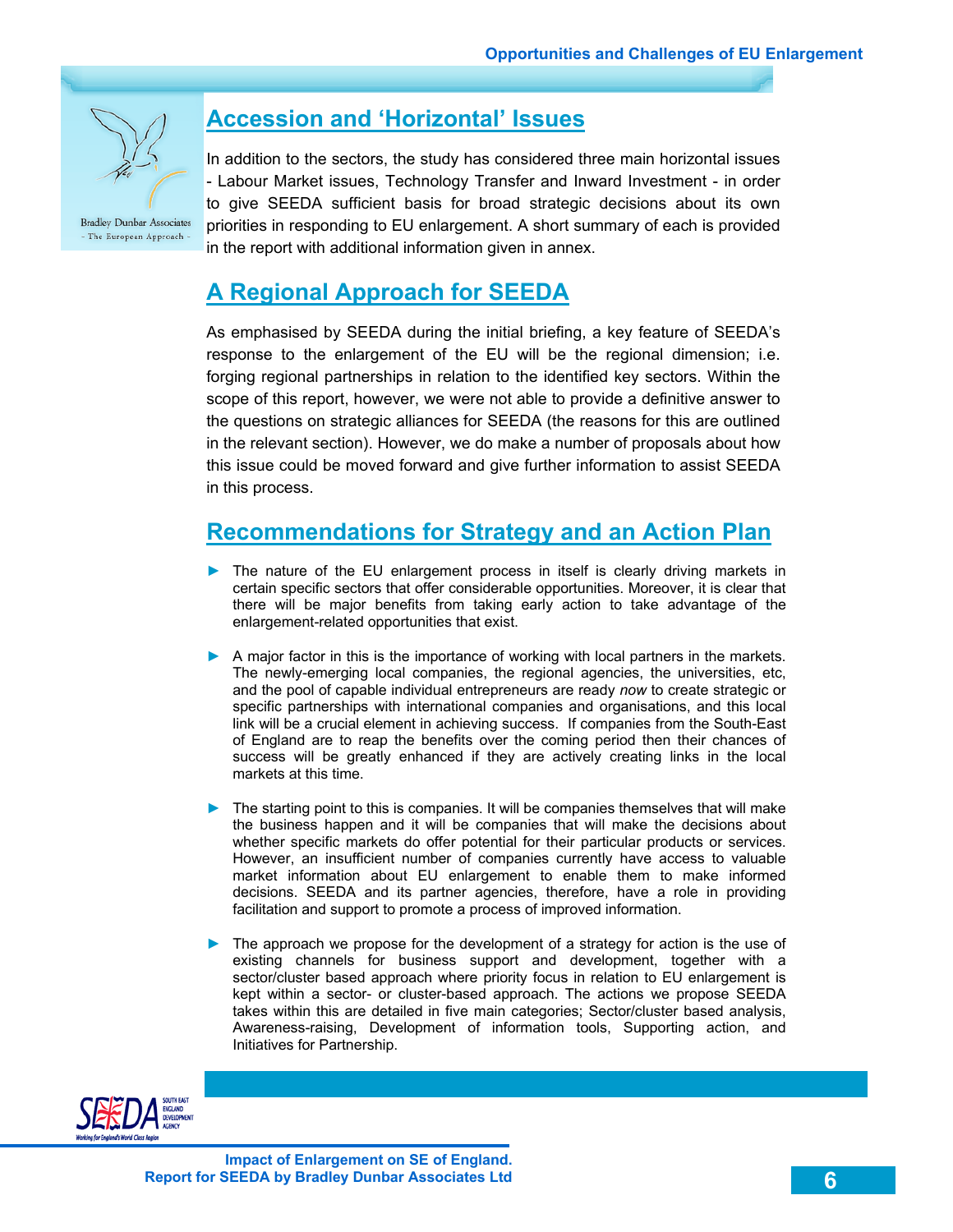

# **The Context of EU Enlargement**

# **EU Enlargement – Who, when, how…**

### **EU Enlargement; Who, when, how - Key points**

- ► Subject to the ratification of the process by the candidate countries and the EU Member States, ten countries (Czech Republic, Estonia, Hungary, Latvia, Lithuania, Poland, Slovakia, Slovenia, Malta and Cyprus), are set to become full members of the EU during 2004.
- ► Bulgaria and Romania are likely to follow sometime after 2007. Negotiations with Turkey should begin in 2003 and a formal application has been submitted by Croatia.
- ► In order to become members, each country will have had to meet political, economic and legislative criteria and, with the exception of certain exceptional areas where transitional arrangements will apply, each country will be required to implement and enforce the full weight of EU legislation, regulations, etc.<sup>i</sup>
- ► Enlargement is a *process* not a "big-bang", and it is a process that has been underway for several years. Much of the legislation is already in place and large numbers of contracts related to enlargement are already being awarded. Moreover, many of the effects on the economy and the specific changes of business will impact steadily for many years after the date of entry.
- ▶ Although enlargement will add over 100 million people to the European Single Market, the overall GDP of the EU will increase by only 4.5% after enlargement. However, growth rates should continue at up to 5% - higher than the EU average.

### **EU Enlargement; who, when, how – Background**

Thirteen countries are currently formally seeking to join the  $EU<sup>ii</sup>$ . Twelve of these have been involved for several years in an extensive negotiation process and, as part of this, the European Commission has conducted regular assessments of the readiness of each of the countries to become members.<sup>iii</sup> Following the Copenhagen summit in December 2002, it was formally stated that the process of enlargement should be completed with ten of the countries with a target date of mid-2004 for entry. The 18-month "gap" between completion of negotiations and actual membership is due to the need for finalisation of Accession Treaties for each country and also the ratification process in both the Member States and the Candidate Countries.

Each of the countries will become full members of the European Union. In the negotiation process, there have been certain, very specific, areas identified where the candidates would not be able to meet the full obligations of membership and "transitional" periods have been agreed. Examples of these include certain 'investment-heavy' European directives (urban waste water legislation in areas requiring particularly high levels of investment). However, these transitional periods are extremely limited and cover a tiny fraction of the full legal, political and financial obligations of EU membership – new member states will be full member states, fully integrated into the Single Market, applying the full body of European legislation.



**Impact of Enlargement on SE of England. Report for SEEDA by Bradley Dunbar Associates Ltd**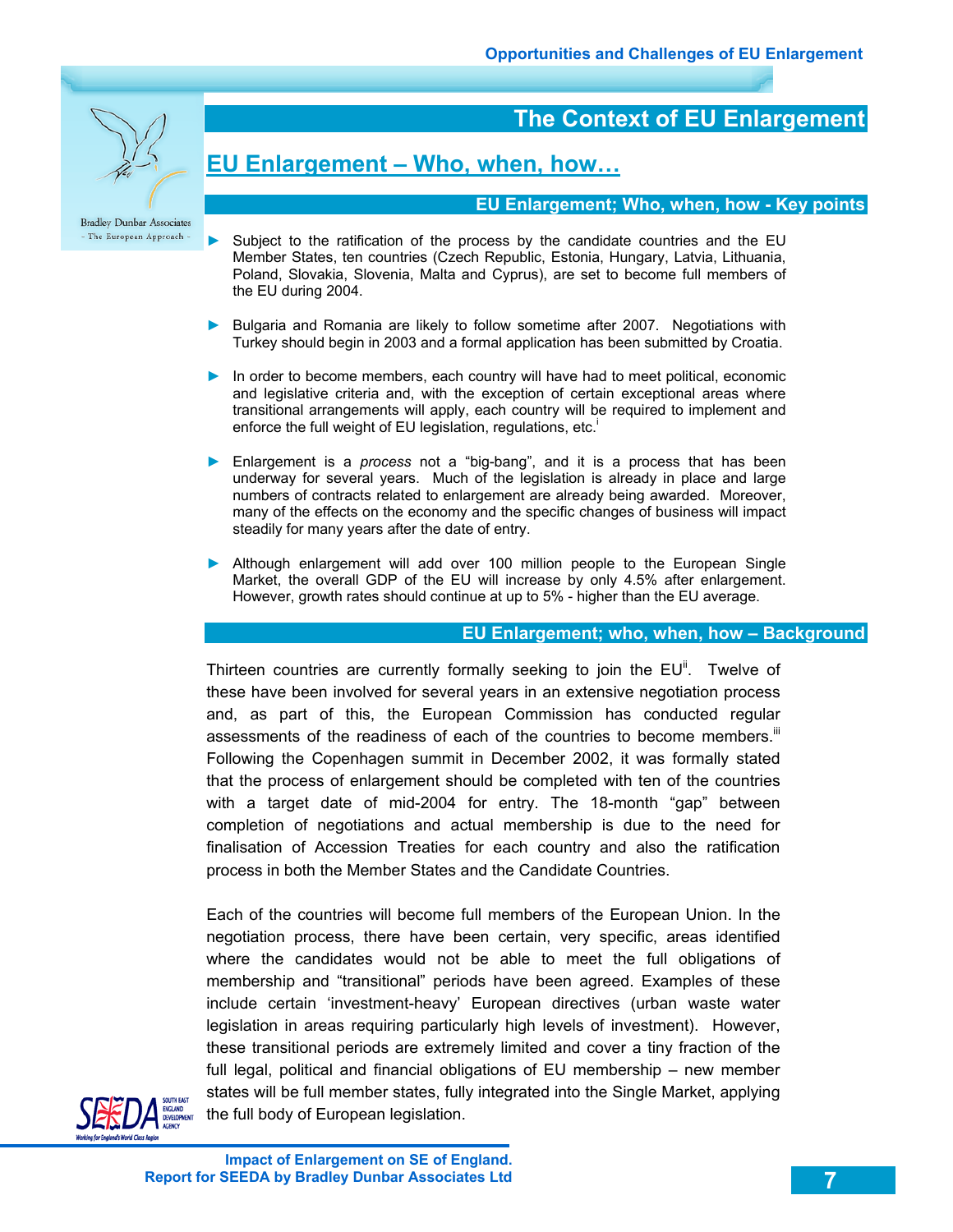

### *The "first wave" of enlargement and remaining hurdles*

Of the ten that are, therefore, expected to be in the first wave of enlargement, eight are countries of Central Europe (Czech Republic, Estonia, Hungary, Latvia, Lithuania, Poland, Slovakia, Slovenia) with Cyprus and Malta also included. It is expected that the timetable of mid-2004 will be achieved, with the only remaining hurdle being the ratification of the accession treaties in the Member States and also in the candidate countries, including referenda in all of the candidate countries themselves.

The general consensus is that this first wave will go ahead on schedule and the ten new members will join the EU around May 2004.

### *Enlargement after the first wave*

In the opinion of the European Commission, Bulgaria and Romania are not yet ready to meet the economic requirements of membership and nor are they ready to apply in full the so-called European *acquis* (laws/regulations etc). There is no formal deadline agreed by the Commission or the European Council, but in its recent strategy statement the Commission set out its intention to do all it can to assist Bulgaria and Romania in meeting their own target date of 2007. This target is, almost certainly, an optimistic view; although it is clear that there will be a re-direction of funds to these two countries to try to achieve accession for Bulgaria and Romania at the earliest date possible.

Turkey has formally applied to join the EU but has yet to begin negotiations<sup>iv</sup>. In addition, Croatia has now submitted its intent to join the EU and the other Balkan countries (Serbia, Montenegro, Macedonia, Albania) could constitute a further wave of enlargement 10 to 15 years hence; and even Ukraine has now adopted membership of the EU as a medium- to long-term aim.

#### *Enlargement as a process*

It must be noted that enlargement will not be just a "big-bang" impact with everything changing on the date of entry. It is a gradual process and many changes have been underway since the process began in the early 1990s. Most of the national legislation in each country has already been harmonised to fit with EU requirements, institutions and agencies required to enforce legislation are in place, and there has also already been much freer and increased trade between the EU and the Candidates resulting from the 'Europe Agreements'. The adoption of the EU single market and other legislation as part of the detailed accession negotiations is also an ongoing process and many of the investment opportunities offered by privatisation and de-regulation have already been taken. The impact of accession on economic activity, though, will continue for many years after joining. The full benefits of this enlarged Union will only be felt some years after 2004 (as was the case when Spain and Portugal joined the then EC in 1986). Single market legislation will take time to be implemented fully and effectively, some specific transition periods will hinder the implementation of full legislation and (for example) there will be some restrictions on the free movement of labour at first. Also, from a trade perspective many aspects of current border controls will not disappear the day after accession.

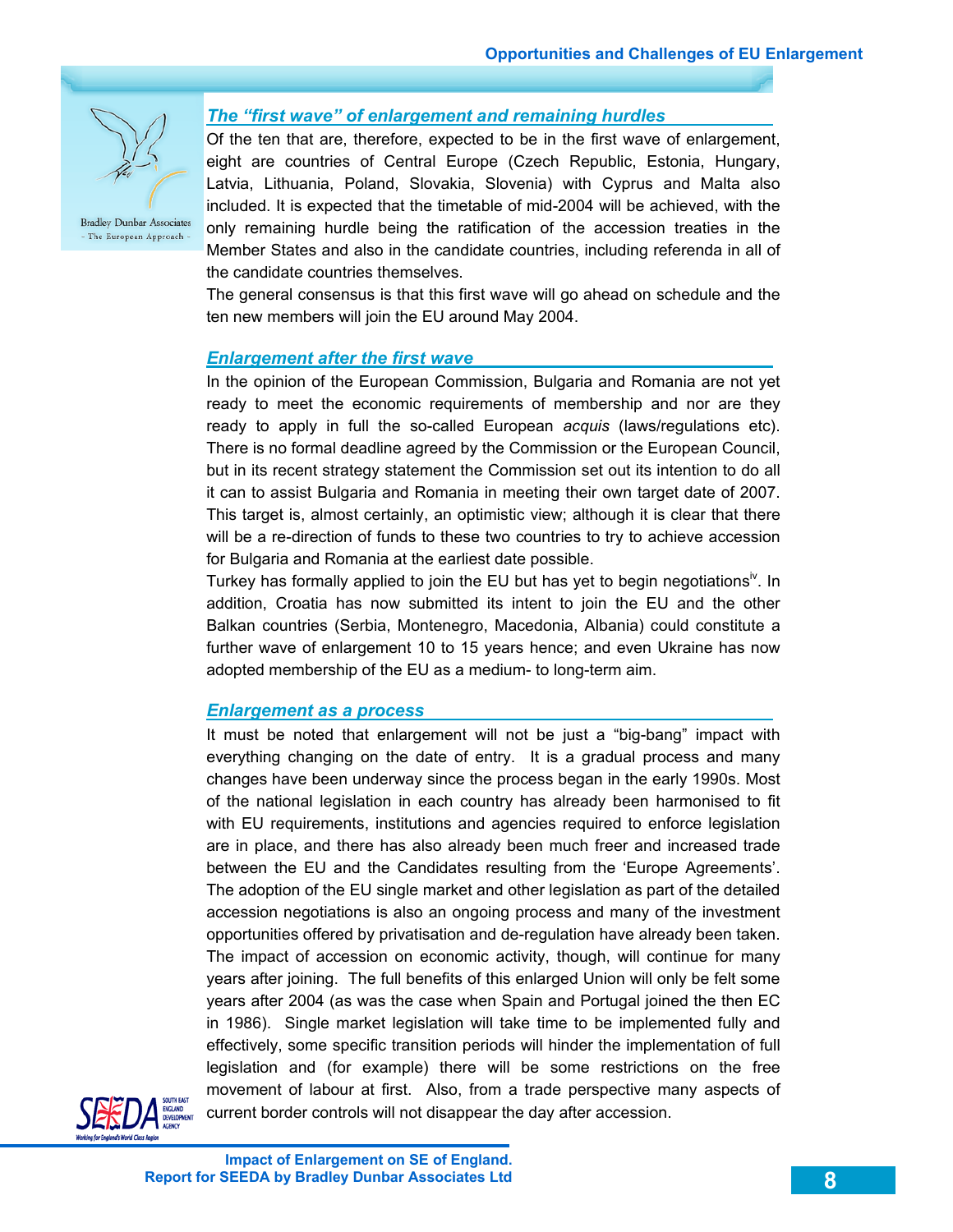

### *Enlargement – GDP size and Growth*

The candidate countries will add over 100 million people to the European Single Market. This means a considerable increase in potential consumers, representing an increase of 20% of the EU's total population.

However, the majority of these consumers will not bring major spending power. Looked at in terms of overall existing GDP the candidate countries are relatively insignificant, with the total GDP of all accession countries currently less than that of the Netherlands. Thus, the overall GDP of the EU will increase by only 4.5% after enlargement.

The growth rates in candidate countries over the recent years have however, in relative terms, been impressive. Although there will be specific issues in individual countries (e.g. limited overall growth in Poland in the short-term), the effect of accession is likely to lead to continued growth rates higher than the EU average at up to 5% and this "catch-up" will provide opportunities in general for business in relation to growth markets.

### *Enlargement and the Euro*

A key issue for business will be the relationship between enlargement and the Euro. At present, the vast majority of candidate countries operate currencies that are pegged to the Euro in one way or another and so, whilst not formally within the Euro zone, the Euro is already dominant in relation to macro-financial management and business activity.

All the candidates will join the Exchange Rate Mechanism (ERM) at the time of their accession to the EU, or shortly after, and they will all eventually join the Euro zone (none have requested an 'opt-out'). However, they will need to spend a minimum of two years in the 'waiting room' and show that they meet the Maastricht convergence criteria before they adopt the single currency. Economically, they may be more advised to remain even longer in ERM before joining the Euro but political pressure to become a 'full member' of the EU may force the pace and there are also very clear business benefits from being in the Euro zone (lower transaction costs, interest rates etc). Either way, the new members are not likely to join the Euro until 2007 at the very earliest.

### *Enlargement and internal borders*

All candidates must meet the Schengen requirements on border controls. For those that will have external frontiers of the enlarged EU, this requires a major effort in strengthening borders and, as with the single currency, there are no "opt-outs". However, border controls between existing and new members will not disappear at the date of accession. Participation in the Schengen area needs to be approved unanimously by the EU Council of Ministers and Italy and Greece both had to wait between seven and eight years to join. Whilst in theory new member states can join individually, in reality it may be more practical for most to join at the same time rather than have individual countries joining and having to build up temporary 'internal' border controls between new members.



**Impact of Enlargement on SE of England. Report for SEEDA by Bradley Dunbar Associates Ltd**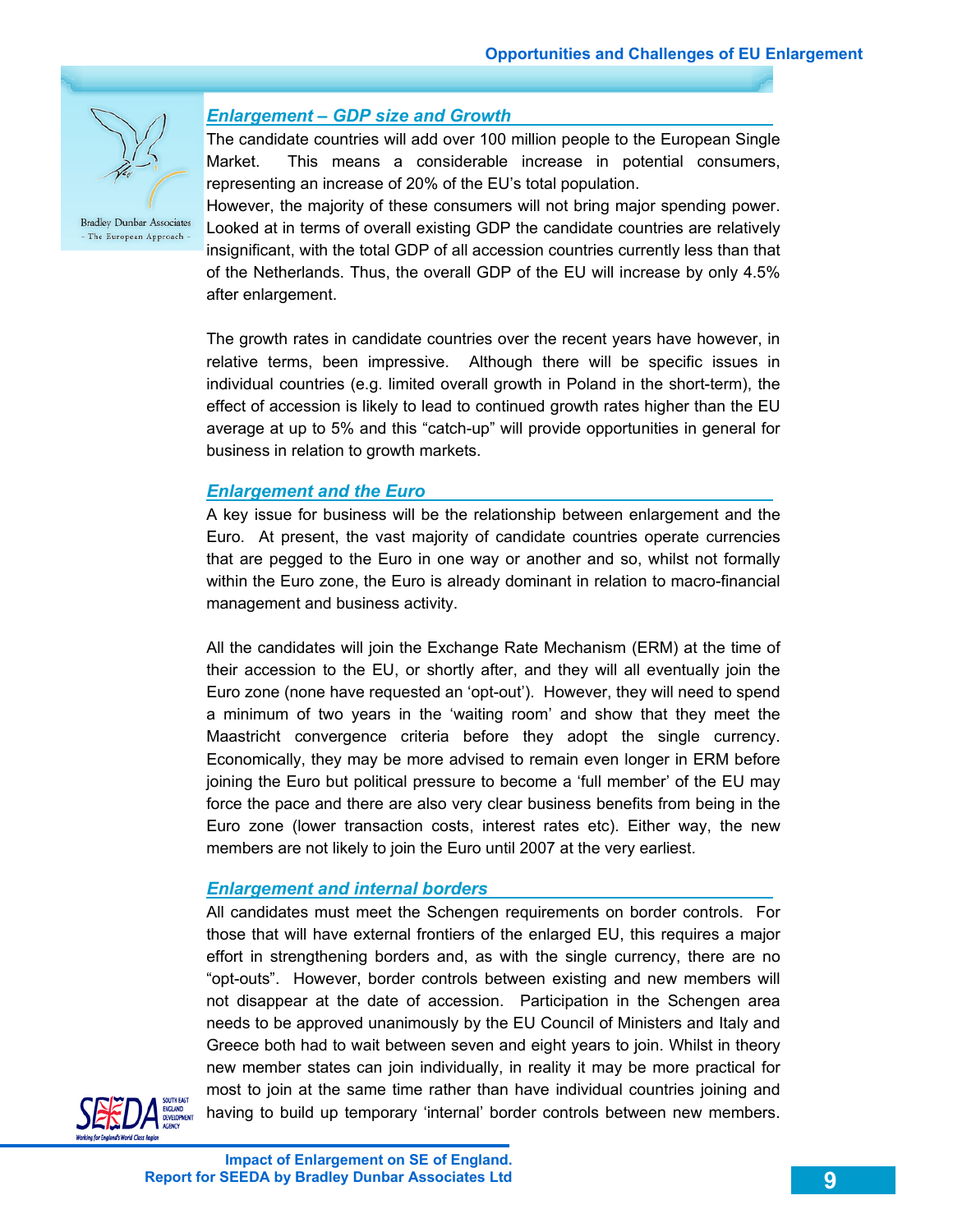

Various transition periods negotiated by candidates in the application of the single market mean some existing members may be reluctant to open their borders. For example, Poland has arranged a five year delay in applying excise on cigarettes on condition that checks are in place to ensure no-one brings more that 200 in to other EU countries.

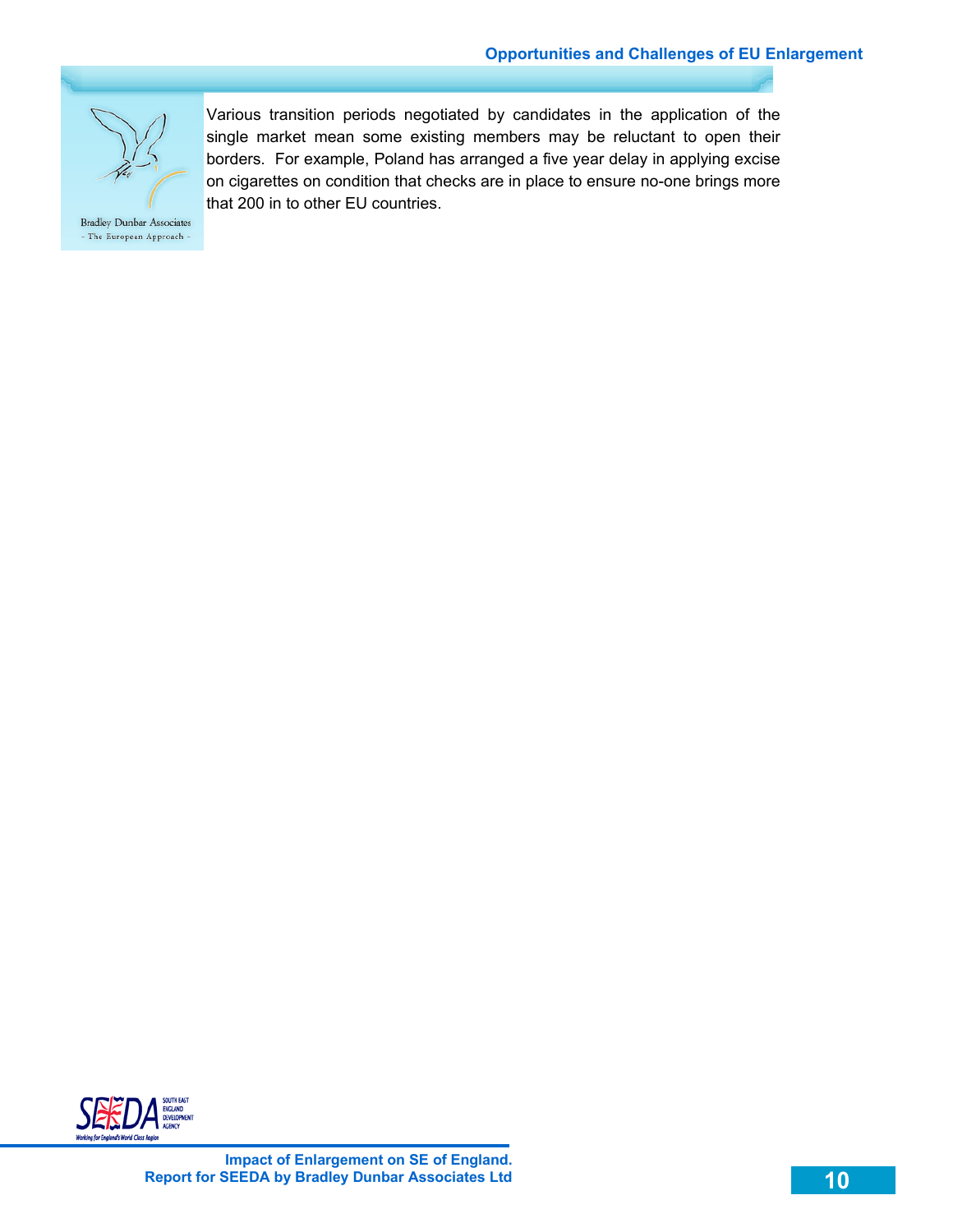

# **EU funding as an opportunity**

#### **EU funding as an opportunity - Key points**

- Current pre-accession funding is around €3bn per annum, although as at January 2003 there were contracts worth over €8bn that were still open;
- ► After membership, EU direct funding will rise to around €8bn per annum for 2004- 2006 and, perhaps, up to €20bn per annum from 2007 onwards. Therefore, the markets are not "one-offs" with accession;
- ► In both the general sense and also in terms of individual contracts, it is possible to see well in advance what opportunities do exist;
- ► The scale of the increase in funding and the "transparency" of the process mean that in certain sectors it is possible to see real and sustainable expansion of business opportunities;
- ► The opportunities are starting now and it is necessary to begin to establish a presence at this time.

#### **EU funding as an opportunity - Background**

#### *Pre-accession funding*

There is currently direct EU investment of around €3 billion per annum via the "pre-accession" funds Phare, ISPA and SAPARD. The focus for Phare has mainly been on institutional development and in particular on helping the countries meet the formal and legal requirements for membership of the EU. In addition to this institutional work, however, since 2000 Phare has also begun to fund investment projects as part of the preparation of countries for the future European Union "Structural Funds". The ISPA programme is focused on larger single investment projects in transport and environment, whilst SAPARD is targeted on rural development and agriculture.

The figure of €3bn per annum actually relates to so-called "commitments"; i.e. the final decision on specific programmes or projects has been taken and agreed between the accession country and the European Commission, and the money is now available to be contracted. However, since 2000 the accession countries have been learning how to deal with the new funding instruments (ISPA and SAPARD were only introduced from 2000 onwards) and this, combined with delays traditionally associated with EU contracting, mean that there has been a build-up of projects for tendering. At the present time, there is over €8 billion of contracts that are still not yet contracted and are, therefore, open for companies from the South-East of England to target<sup> $\theta$ </sup>. To give an idea of the specific areas, there is now around  $\epsilon$ 1 billion of contracts in the Water sector in Poland alone!<sup>vii</sup>

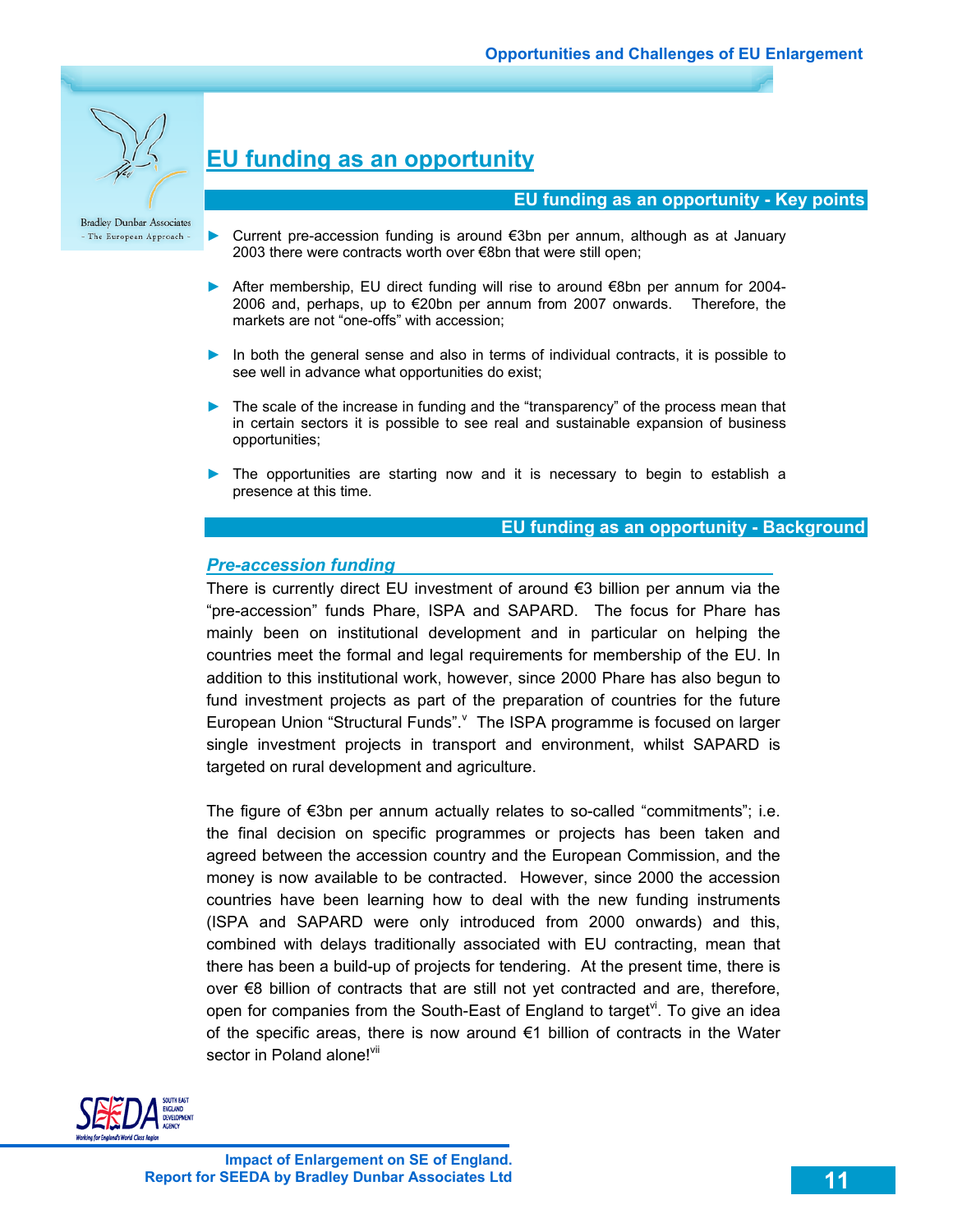

### *Levels of EU funding after accession*

The level of direct EU funding in the accession countries will increase significantly from the current levels after they join the European Union. The specific budgets are still to be finalised, although the recent agreement of the European Council in Brussels sets the overall total for regional aid at €23bn for the three-year period of 2004-2006 for the new member states. This total of around €8bn per annum does not include agricultural funding, and also this figure is only for ten countries (money for Bulgaria and Romania is not included in this as they will not join in 2004). The figures for the next EU budget period (2007-12) is not yet fixed and will depend on future budget agreements with the new Member States themselves playing a full part in the negotiations. There are a number of factors that can influence this figure, but it is quite likely that it will be close to the ceiling of 4% of total GDP of the accession countries; this would mean €20 billion per annum.

After the first wave of membership there will, of course, still be countries in the "pre-accession" phase, including most notably Bulgaria and Romania. These two countries will continue to receive funding via the pre-accession programmes (Phare, ISPA, SAPARD) and the recent Commission report has stated that it will direct even greater funds to these two countries from 2004 onwards to assist them. No specific figures have been agreed yet, but it is almost certain that such funding will grow by a significant amount during 2004-2007. Vill

### *What types of projects? What types of contracts?*

The nature of EU funding means that the types of projects to be funded are known well in advance. This is not just true of the general picture as monitoring of the process highlights specific contracts many months before a tender is issued and on many occasions even up to 18 months or 2 years before a contract is awarded.

As part of the accession process, there is investment in physical infrastructure (buildings, roads, etc), equipment and services. The nature of the transition process means that funding is directed towards clearly agreed priorities that reflect both the development needs of the countries but also the requirements of EU membership and the nature of EU financial instruments. This means that across all accession countries there is, and will continue to be, major direct investment in the following areas:

- ► Waste water treatment;
- Waste management, especially municipal waste, landfill and recycling;
- Development of business infrastructure (business parks, industrial zones, logistics centres, tourism facilities);
- ► Transport infrastructure (currently road and rail).

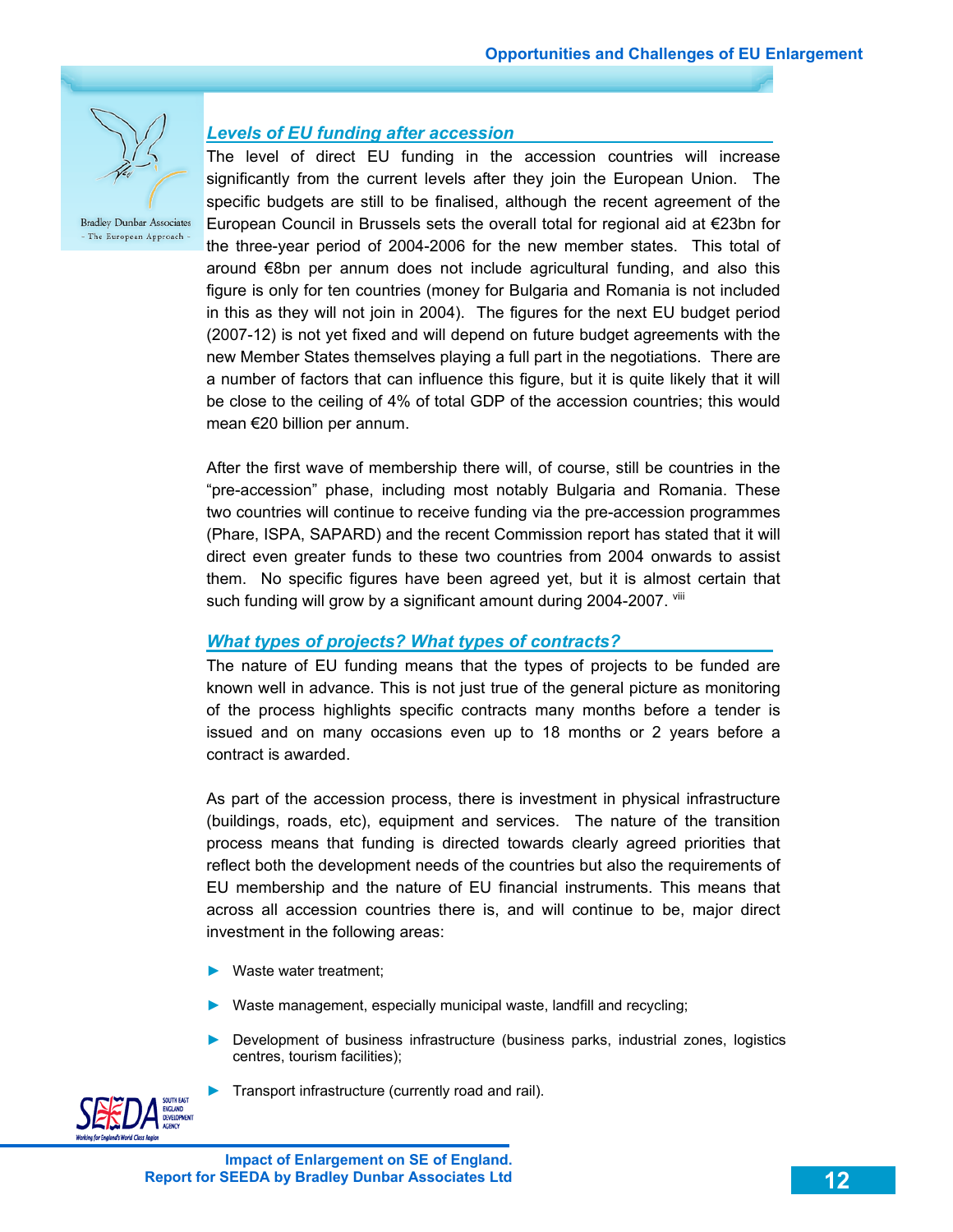

### *How are EU Contracts tendered and awarded?*

The funding may be European, but the market for contracts is very much local in each country. Over the last years, as part of the preparation for membership, there has been a process of decentralising decisions on contracts away from Brussels to the accession countries themselves.

At the level of individual tenders and contracts, the European Commission in Brussels has no direct role at all and only the EC Delegation in each of the countries has a monitoring and approval role. The tendering of contracts, the evaluation of bidders and selection of contractors, and the management of contracts are all done directly by the national or regional public authorities in the accession countries. Moreover, the Commission will cease to have any direct role in the approval of contracts and contractors from the middle of 2003 onwards.<sup>ix</sup>

This means that it is, for example, Polish officials and Polish experts who are evaluating bids for contracts and selecting companies in tender procedures. This localisation of the process, which is strengthening all the time, means that the real influence lies in the markets themselves with the national and regional officials and, therefore, that businesses need to be able to demonstrate real capability to local decision-makers.

The process for awarding contracts based on EU funding is, as would be expected, very structured and governed by specific and standard procedures. $x$ This means that for the vast majority of contracts information is available online via the *Official Journal* and also through a specific *Europe Aid* website. The Commission is now required to publish forecasts in advance of tendering so that companies are able to prepare more effectively than was previously the case. In addition, for those that have a specific interest in this area it is possible now to view online the documents that are the legal basis for allocating the EU funds and therefore to see future projects many months in advance.

There are, however, a large number of contracts that are either tendered via a pre-determined list of preferred bidders (framework contractors) or are only announced in the country where the project is to take place. For example, for construction projects it is possible for tenders of up to €5 million to be awarded by what is known as "local open procedure"; this means that it is open for South East England companies to take part in the bid, but the information will only be published in the accession country itself and not in the Official Journal and/or on the Europe aid website. There are similar processes for contracts to purchase equipment or services, although the financial ceilings are lower.

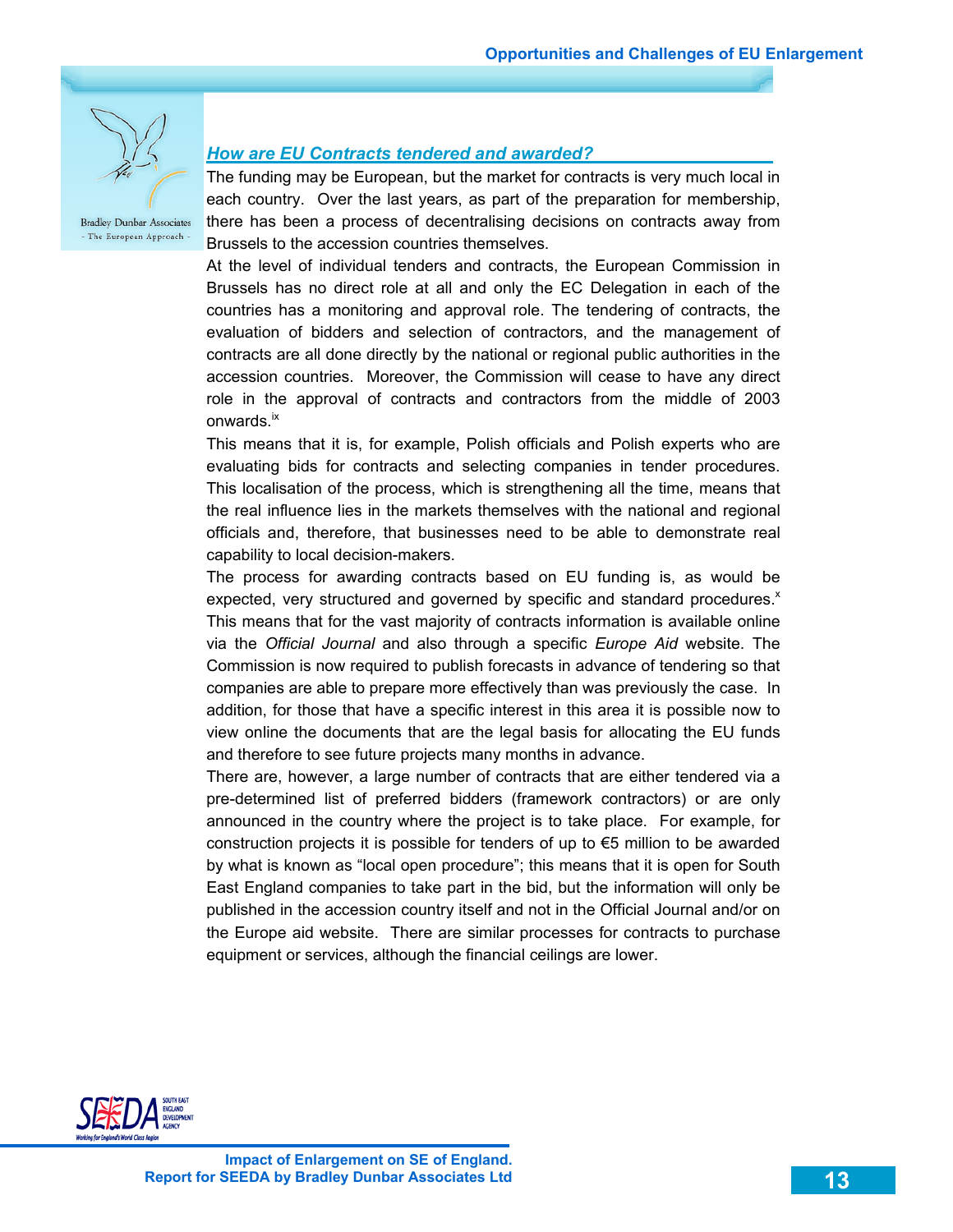

### *Who is winning the business (and who can)?*

In terms of what kinds of companies are winning contracts, it is of course impossible to give a very specific picture that covers all countries and all sectors. However, a number of key points must be borne in mind:

- There are an increasing number of contracts which are being awarded to local companies or to consortia led by local companies, but this still represents a relatively small minority of overall contracts awarded by value. Although there may be an understandable inclination amongst decision-makers to favour local companies, there is still a relatively small pool of local companies that have the capability to deliver the appropriate services or products. Also, the formal procedures and requirements of EU projects often discriminates against local companies that may have the necessary skills and expertise but who cannot demonstrate the relevant track-record or be of a sufficient size, $x_i$  and so the natural and understandable inclination amongst decisionmakers to favour local companies is not able to overcome this;
- ► The nature of EU funding means that, with the exception of many projects in construction for example, the contracts are in areas that require skills and expertise that are by definition lacking in the accession countries. This balance is, of course, changing as local supply of services improves, but it still remains and leaves open real opportunities for those companies that can combine quality added-value to local skills and expertise;
- ► There is a perception that many of the EU funded markets are now "tied-up" by the international companies that are already there or that companies from the South-East of England are too late and cannot compete with, for example, German companies established in the market. There is, of course, a competitive advantage for those companies that are already in the market, but the sheer scale of business that will come in the priority areas for EU funding means that neither the established international companies nor the local businesses will be able to meet the demands and there will be real scope for companies to expand existing business and for many new entrants to the market. If we exclude figures for government-to-government institutional work, the total value of EU funded contracts awarded in 2000-2001 would have been not more than €700 million per year. For 2002-03, given the delays on contracting mentioned above, this figure will increase by around sevenfold! Moreover, for the period after membership, the figures will increase again to around €8 billion a year initially and potentially €20 billion a year from 2007 onwards. Whilst not all of this money will end up as contracts of interest to companies from the South-East of England, it is clear that this expansion does offer real opportunities in focused areas.

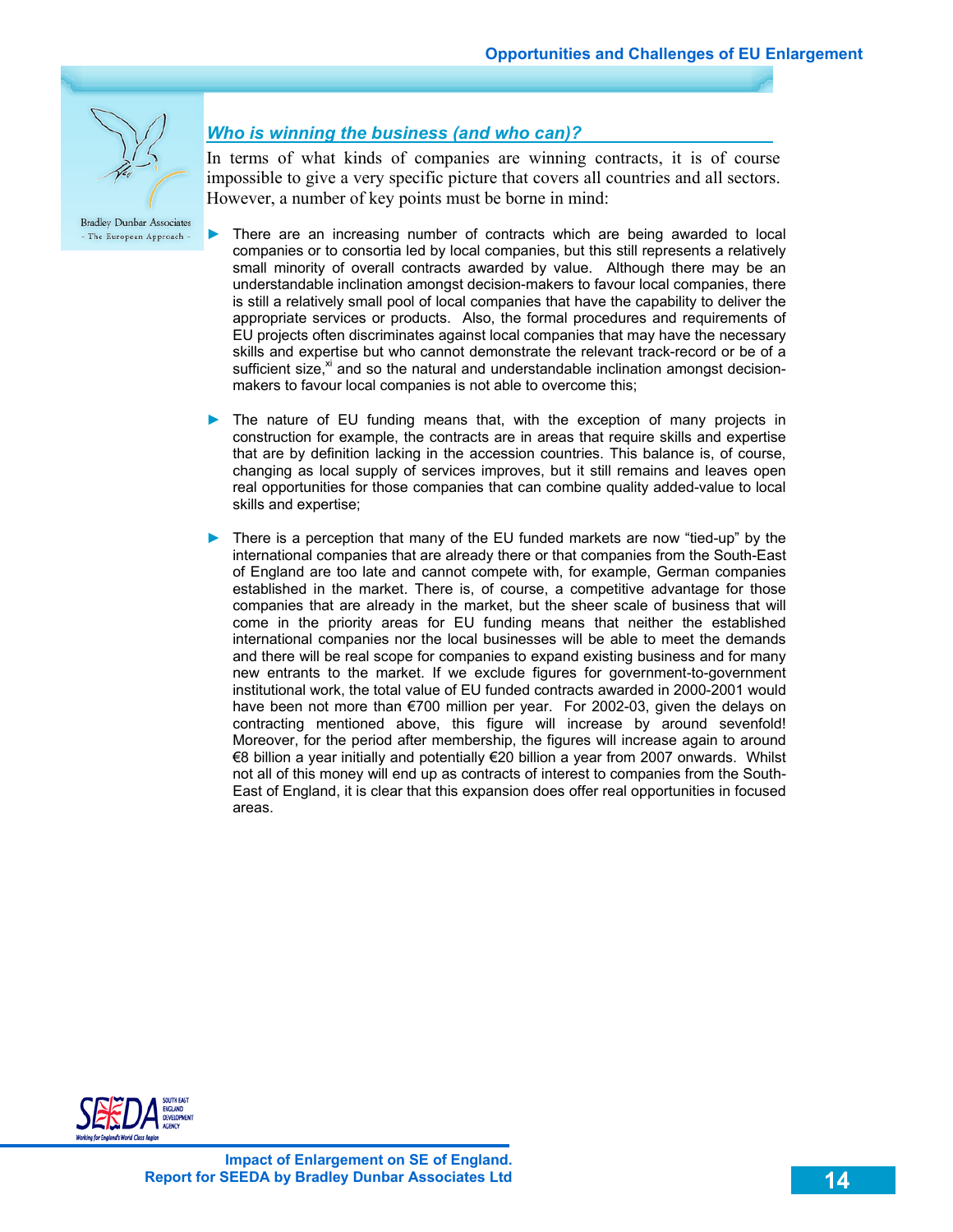

# **EU legislation as a market driver**

### **EU legislation as a market driver - Key points**

- It is clear from existing EU member states that there are certain markets that are heavily driven by European legislation, and this will undoubtedly be the case in the accession countries. The investments in strengthening the implementation systems to force compliance with EU directives will, along with other factors, mean that there is no reason to assume that implementation will be any less strict than in many existing member states;
- ► Although the legislation is in some cases already effective, the implementation is not yet really fully operational. So, although there are already opportunities in these markets, they will almost certainly begin to show more considerable growth in the period after membership;
- ► The particular timing will depend partly on the transition periods for specific legislation and partly on national approaches to implementation. However, even where there are longer transition periods, investment by the public sector in particular is already beginning to be put in place;
- ► The legislation and the approaches to implementation are known, and so it is easy to predict the broad nature of the opportunities for business.

### **EU legislation as a market driver - Background**

Although there are transition periods in certain key areas, the vast majority of EU legislation will apply in accession countries from the date of accession and in most cases suitable legislation is already in place.

The introduction and implementation of legislation will be a major market driver in those markets that are linked heavily with European regulation. New areas of business are developing in:

- ► Certain types of services such as quality systems, environmental management, health & safety regulations, etc;
- ► Equipment supply related to areas such as recycling, pollution control, measurement & instrumentation, etc;
- ► Construction/engineering in waste-water, landfill, etc.

This legislation-led market is at the very early stages and will undoubtedly grow in the years after membership as the enforcement of EU-led legislation takes hold. It should also be noted that this particular aspect of the changes relates equally to both the private and the public sector, whereas direct EU funding investment via grants will be channelled via public authorities with relatively limited activity undertaken by the private sector. $x_{\text{in}}$ 

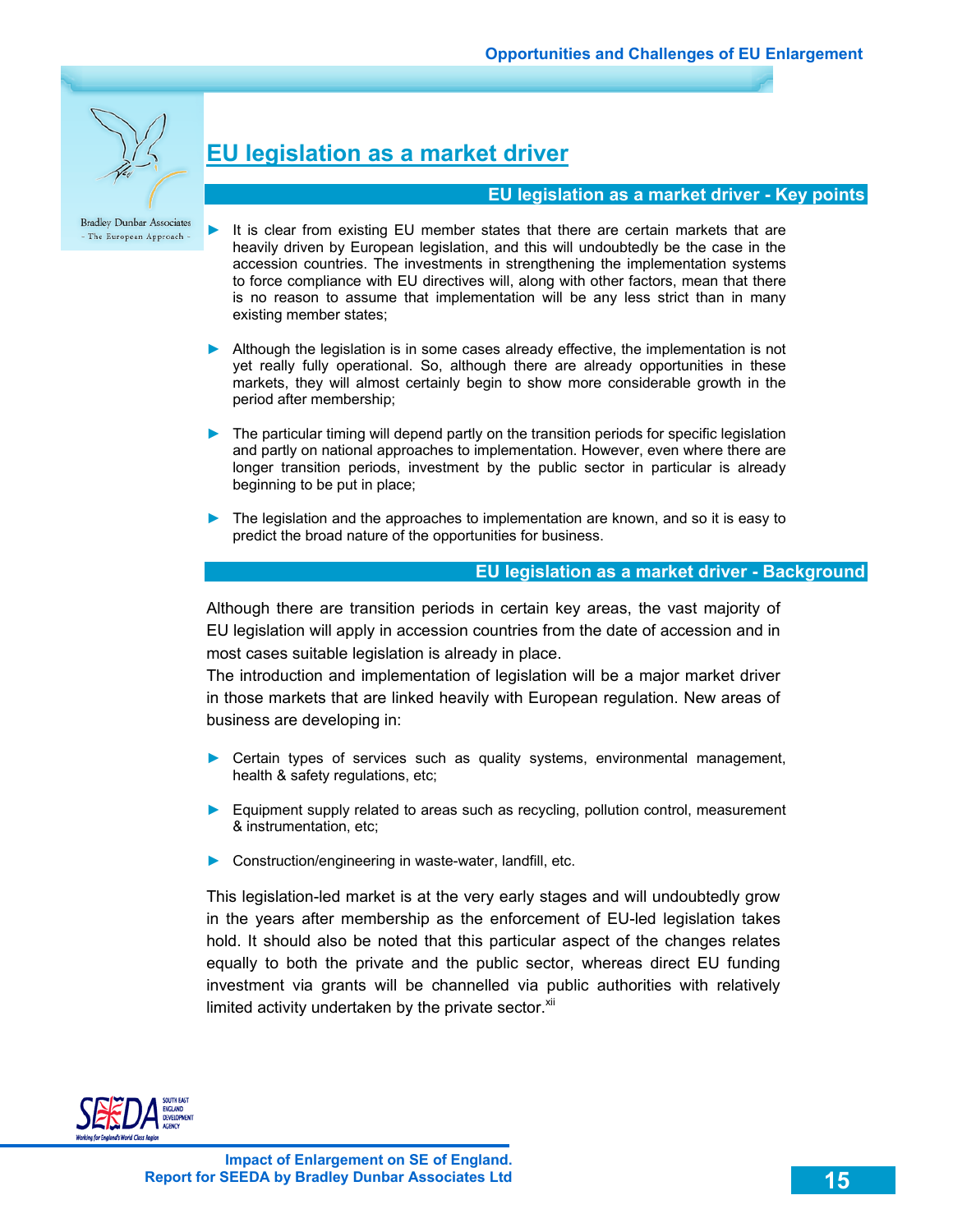

With regard to the public sector, it is important to recognise that although there will be significant direct EU funding on assisting national, regional and local authorities to meet the European "acquis", this will by no means be sufficient to meet the overall requirements. If we look at the issue of the Urban Waste Water Treatment directive, for example, EU funds are, and will be made, available for large urban areas or for smaller areas facing specific problems (i.e. in areas of particular environmental importance, etc). Yet, this will still mean that almost all smaller municipalities that after the transition periods must meet the relevant legal requirements of the Directive will face the task of financing their own investments in waste-water treatment plants. This process is already ongoing with, for example, Poland establishing mechanisms for municipalities to access loan funding and also investing national environmental funds in this area.

EU legislation in itself does not create business. It will be the growing realisation by the public and private sector that they will face penalties for non-compliance that is so important. Therefore, the effectiveness of implementation is crucial as to whether legislation produces action and therefore produces business. There has been considerable investment by the Commission in strengthening implementation structures in each of the countries and the monitoring of this is a key part of the accession negotiations (and is a condition of membership). Also, there is, in certain areas, considerable motivation on the part of the government agencies to achieve effective implementation as a means of fund raising (e.g. pollution charges in Poland are a major source of funds for the Governments Environmental Fund).

In reality, there will be a period during which implementation of relevant legislation will need to "settle down". In addition, there will be differences between the countries in the strength of implementing EU legislation, as there is between existing Member States. However, there is no reason to assume that implementation will be any less strict than in many existing member states.

In considering the implications of this "legislation-led" market development on the opportunities for business for the South-East of England, a number of factors are important:

► Many South-East companies do have expertise in areas related to the application of EU-legislation. As with the market for EU funds, the fact that this new market is developing simultaneously in 10 - 12 countries where the domestic suppliers are relatively weak means that there are opportunities for new market entrants or for companies already present to achieve growth in business volumes or in market share;

► The timing of opportunities will vary according to the specific legislation and the relevant strengths of the implementation arrangements. It is clear that in many cases the real growth will come only after several years as companies and public authorities begin to see the costs of non-compliance with new legislation. However, even in areas such as waste-water treatment where there are transition periods of several years before the Directive will apply, the long "lead-times" for investment projects

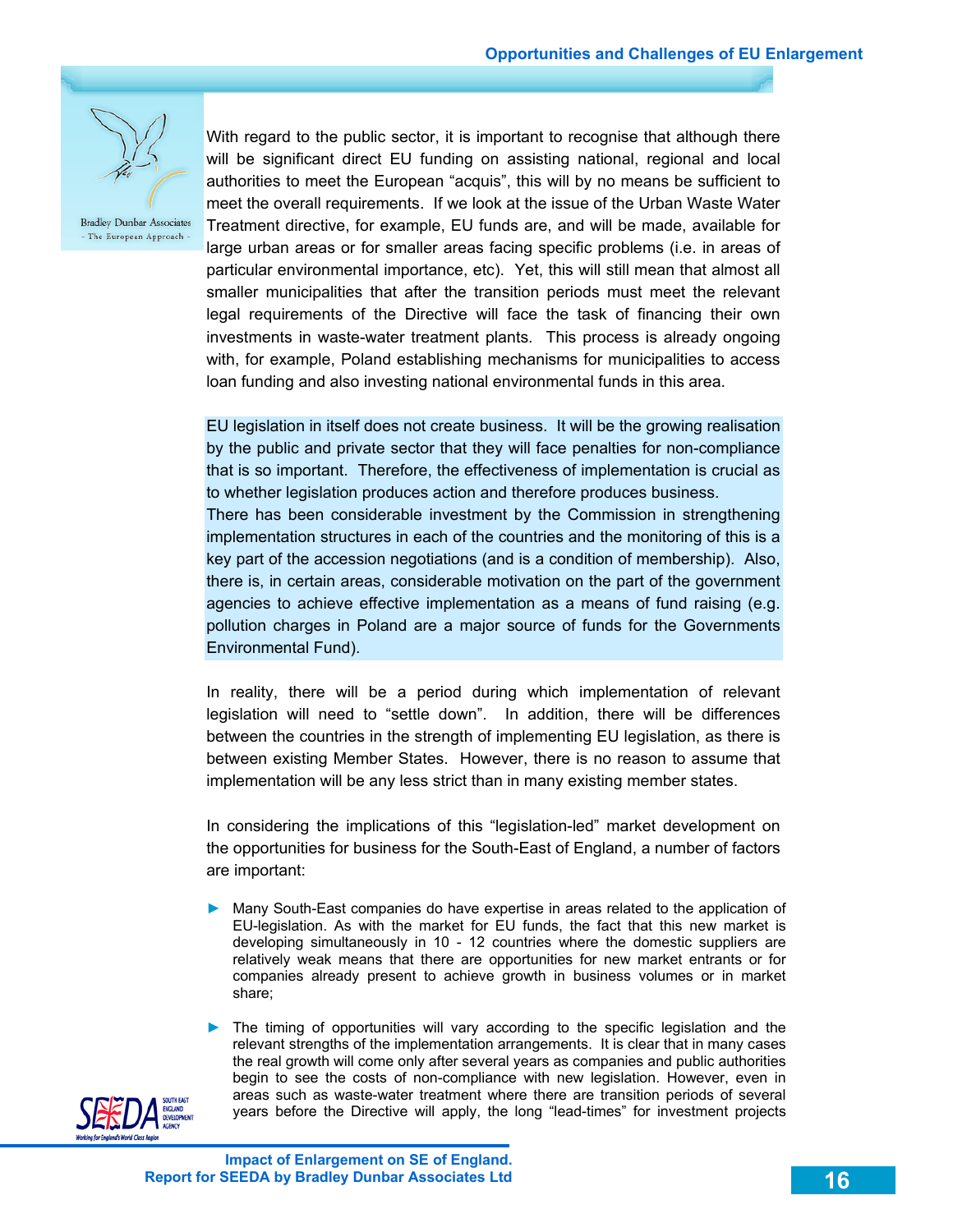

means that the non-EU funded market is already growing in several of the accession countries;

► The process of awarding contracts and winning business is, of course, very different from that which applies to EU funding. Although the larger-scale public investments will, after membership, be tendered openly under the EU public procurement rules, the vast majority of this business will result from individual investment decisions by companies and institutions. Local "presence" via some kind of on-the-ground network and local partners are therefore even more of a necessity in this area.

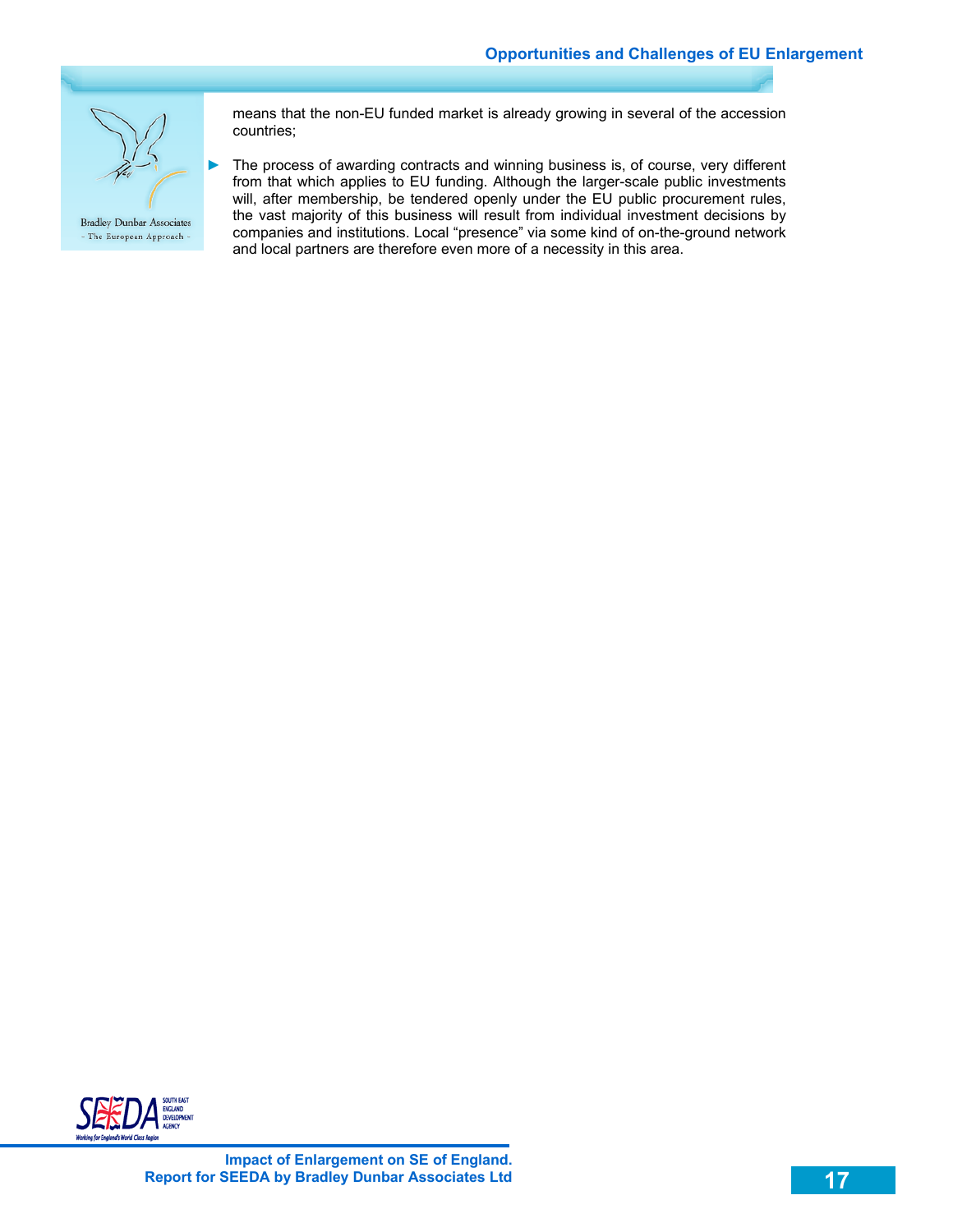

# **Strategic Investment as a market driver**

#### **Strategic investment as a market driver - Key points**

- New inward investments into the accession countries are a key market driver and, therefore, the process of strategic investment also offers opportunities (and of course threats) for companies from the South-East of England and to the South East of England's economy;
- ► Whilst the specific "package" of attractions for strategic investors will change after accession, the improved infrastructure and access to major markets within the EU will mean that accession countries will remain a very competitive destination for foreign inward investment for many years to come;
- ► Without exception, the strategies of the accession countries are to be able to compete not only on cost but also as attractive locations for high-quality, knowledgebased, "new economy" investments. The programmes for pre-accession funding and also in particular the future Structural Fund investments will be focused on improving their position in this regard;
- ► Companies that are already in the supply-chain of companies who are relocating can see the importance of responding to this once decisions are made. This "defensive" approach will continue to be important, but could and should also be combined with a more positive approach to winning supply-chain work for relocating investors;
- ► For the South-East of England this aspect also offers significant opportunities for assisting companies that are headquartered in the South-East to strengthen their businesses by themselves investing in sub-contracting, manufacturing, support services in accession countries.

#### **Strategic Investment as a market driver - Background**

The accession countries have been able traditionally to offer many advantages to potential inward investors. Low labour costs and attractive tax incentives are two of the biggest pulls, as is closeness to the major European markets. The nature of the "attraction" is already changing and this process will continue to change after accession.

Some advantages will decrease. Labour costs are currently one seventh of the EU in the manufacturing sector and this gap will close as EU membership drives up wages along with other business costs. The gap will remain for several of the new Member States, however, with countries such as Bulgaria, Romania, and Latvia remaining low cost production centres in an enlarged EU for the next 10- 20 years. Also, many of the tax advantages and other investment incentives will be reduced in line with EU rules on state aid and competition.

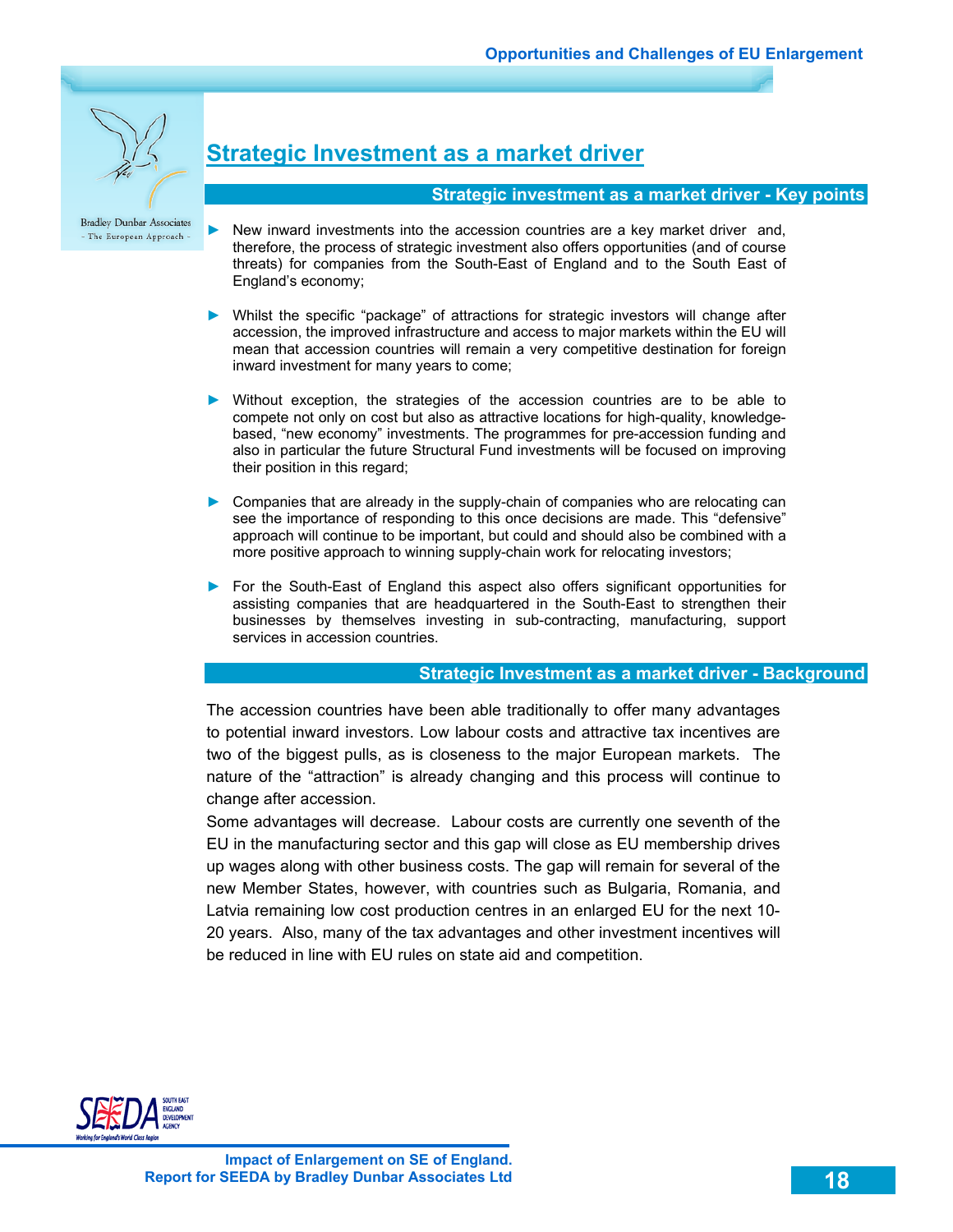

However, other advantages will come into play. The major investment in business infrastructure will be used to provide high-quality facilities and investment in training and technologies will continue to increase labour productivity (which is a problem at present, at 2.5 times less than EU levels). Full and unlimited access to the single market will be a major benefit, particularly given the favourable geographical location of many countries.

What is more, the national strategies for development in each of the countries are based on maximisation of these strengths via both national programmes for investment but also utilisation of EU funds. The accession countries are not aiming to only get low value manufacturing and will be using all their (and our!) considerable resources to increase their attractiveness in new markets.

Major EU projects to improve the business infrastructure are not mainly targeted at attracting low-cost manufacturing but at developing new technology businesses. Examples include the use of pre-accession funds to develop broadband coverage in rural areas of Lithuania and investment in industrial/business parks in many countries that offer technical infrastructure that is the equal of facilities on offer in many parts of the UK or in other Member States of the EU. In terms of transport, too, large amounts of EU funds are enabling the accession countries to maximise their geographical location by providing more modern and effective links to the larger and wealthier markets of the EU. In addition, the investment in "soft" developments via education and training are also a major feature of development programmes in the accession countries, and this will also have an impact in the years to come.

Many major corporations and companies currently operating in South-East of England and other areas of the EU are placing new investment into central Europe and/or are relocating manufacturing/assembly - this will continue in the run-up to accession and for several years to follow.

This process raises a challenge for the South-east of England. Firstly, with regard to competition for inward investment, the perception has often been that central/eastern Europe and the UK occupy different ends of the FDI 'market'. In reality, the accession countries of central and eastern Europe are now entering a phase where they are actively seeking to close this gap and, with the use of EU funds, will almost certainly achieve considerable success in certain specific areas. Secondly, however, the improved environment for inward investment does enable companies headquartered in the SE and facing certain constraints on growth (access to labour, etc) to secure a basis for further growth via developing their presence in accession countries.

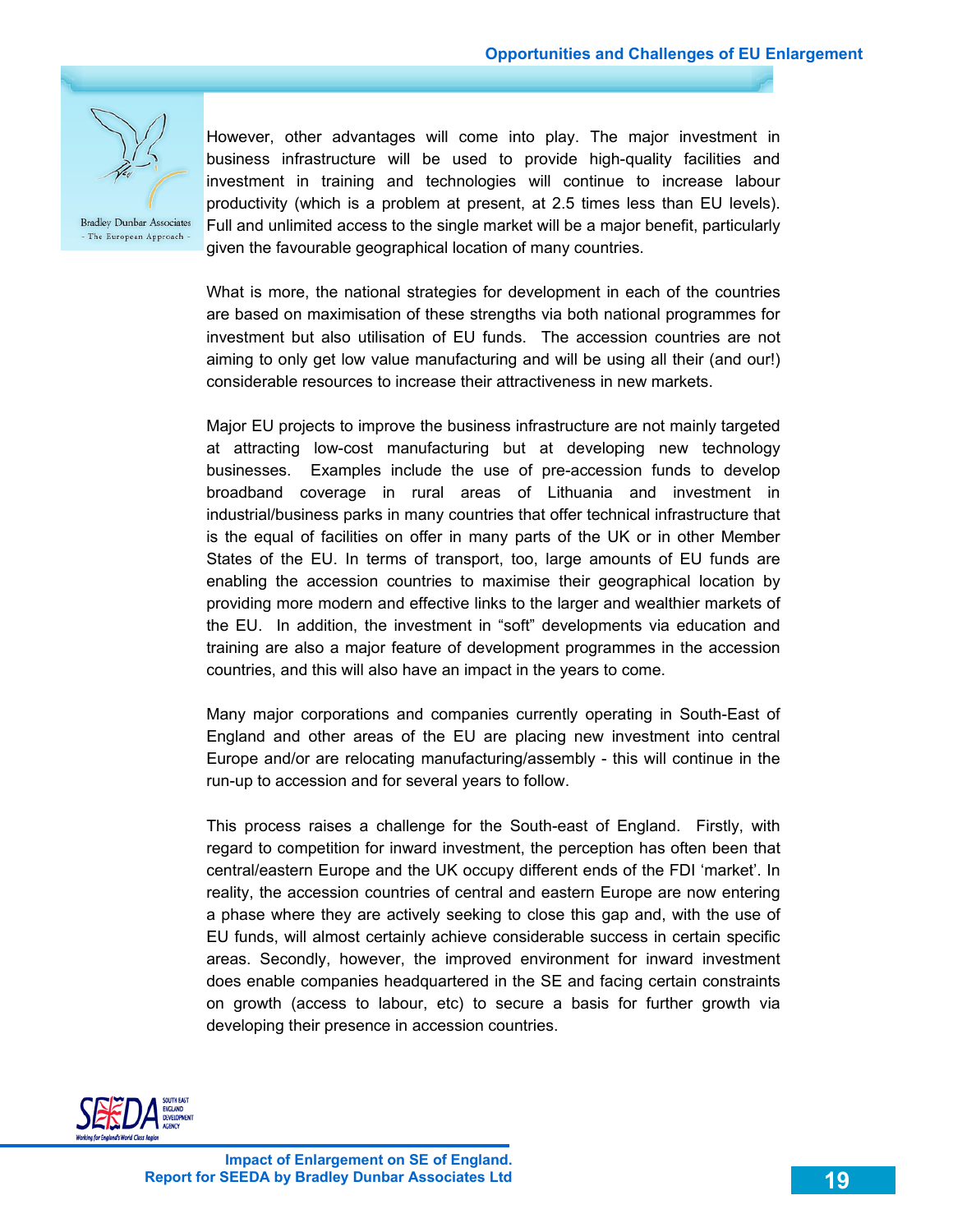

Clearly there is a time factor in this as it takes time for the new investments to feed in. It is difficult to be specific in these estimations, but it may be between 5- 10 years before the combination of factors (modern infrastructure, full access to single market, etc) is in place. In this respect, though, it is very important to acknowledge that the accession countries are not all at an equal level. In certain areas the accession countries are already able to offer a more sophisticated and competitive investment profile than is sometimes recognised. Parts of western Hungary and western Poland, the greater Prague area in the Czech Republic, and Estonia are already able to offer a very attractive location for modern investments.

This investment has so far been traditionally driven by foreign capital and has mainly focused on lower-cost production/manufacturing targeted towards third markets (re-export to EU, US, etc). This will continue and will in some cases gain momentum as central Europe becomes part of the EU single market, but we will also now begin to see increases in investment (inward and also domestic) targeted at exploiting the growing markets within the accession countries. In this respect, potential areas for investment will include sectors which will be directly affected by EU membership due to regulatory changes, restructuring and loss of subsidies (e.g. telecoms, electricity and gas, postal services, steel, transport and pharmaceuticals where major changes will take place in patent legislation). There are likely to be fewer opportunities within sectors where liberalisation and restructuring has already taken place (banking, car manufacturing, and food).

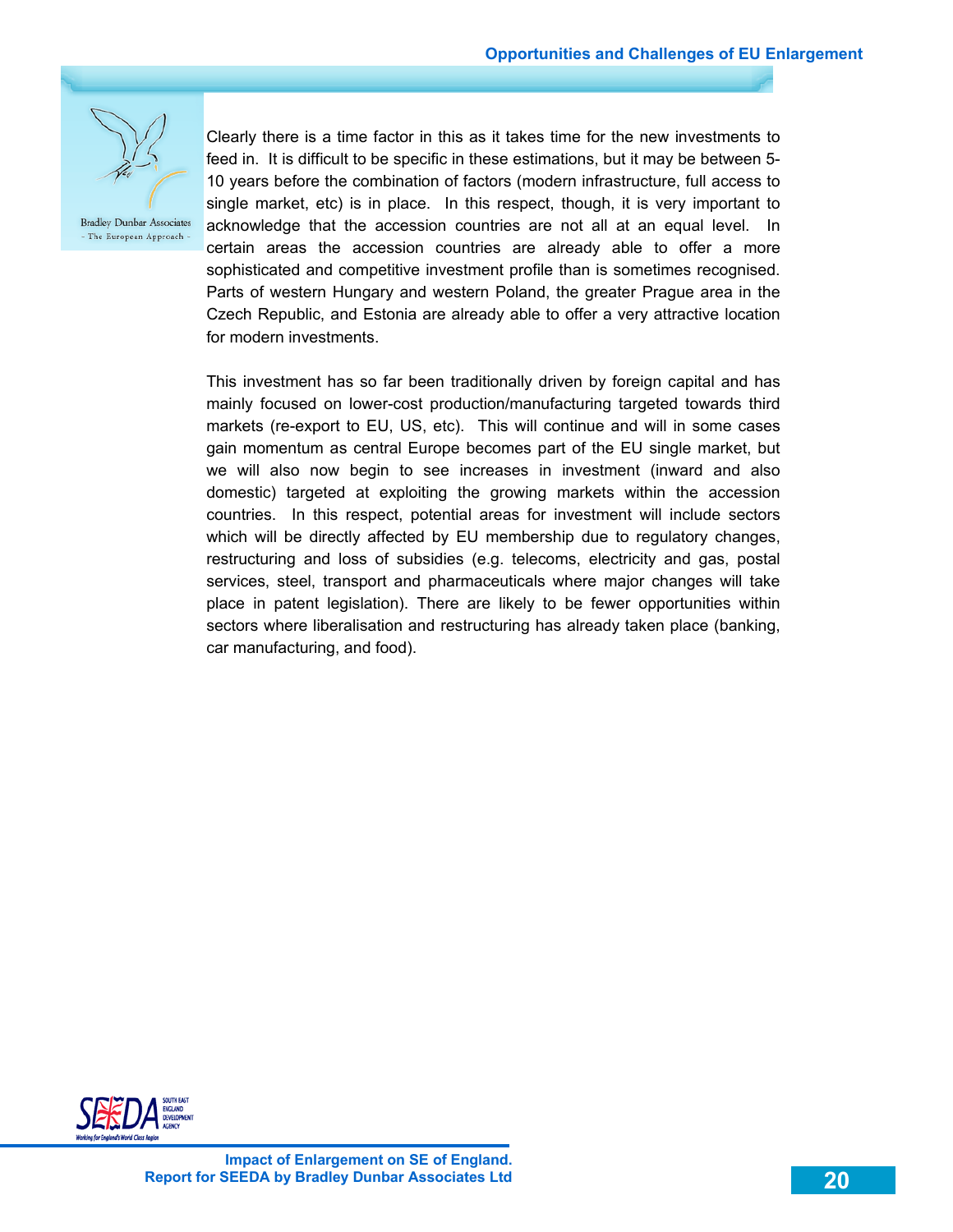

# **Accession countries as a place to do business**

#### **Accession countries as a place to do business - Key points**

- ► The reality is that in terms of fundamental business framework, the accession countries are reaching a situation which is on a par with many existing EU member states. Some, such as Estonia, are much more business-friendly than most EU countries, whilst a country such as Romania still offers challenges in negotiating the various procedures;
- ► The *perception* of these markets as "difficult" is important and is, in itself, a barrier to certain companies approaching the accession countries.

#### **Accession countries as a place to do business - Background**

There remains a fairly widespread perception that the accession countries of central and Eastern Europe are difficult places to do business. They are sometimes still categorised as "eastern bloc", with perceived fears of getting paid, difficult legislation, local political control over decision-making on all contracts, state domination of markets, etc. This cautious view tends also to suggest that the markets are only for larger companies and certainly should not be first export markets for companies. The reality is, in fact, very different from this perception in almost all accession countries.

Whilst there are, of course, differences between the countries, the process of market development over the last twelve years combined with the active preparations for EU membership for the last five years have generally produced a clear and transparent framework and, in certain cases, a very "business friendly" environment. In this context, it is important to go beyond the "regional" approach which groups the countries into one block and to recognise the major differences in business culture and environment between, say, Estonia and Romania, or Hungary and Lithuania:

- ► In certain countries, the regulations and procedures for company set-up are far easier than in many EU member states. The banking system is for the most part owned by international investors, systems are sound, and increasingly the banks are offering services on a par with UK banks;
- ► Other aspects of "business" legislation may still be in a process of transition, but the application of the *acquis* and preparations for the Single market are having major effects and this is increasingly in line with EU practice in most areas;
- ► As stated above, most countries are preparing openly for entry into the Euro zone at an early date and many of the currencies are pegged to the Euro and are able to demonstrate effective macro-financial management and currency stability;
- ► English is widely spoken as the language of business, and there is a growing pool of young graduates offering high-quality language skills. Internet usage in some countries (e.g. Estonia) surpasses that of most member states.

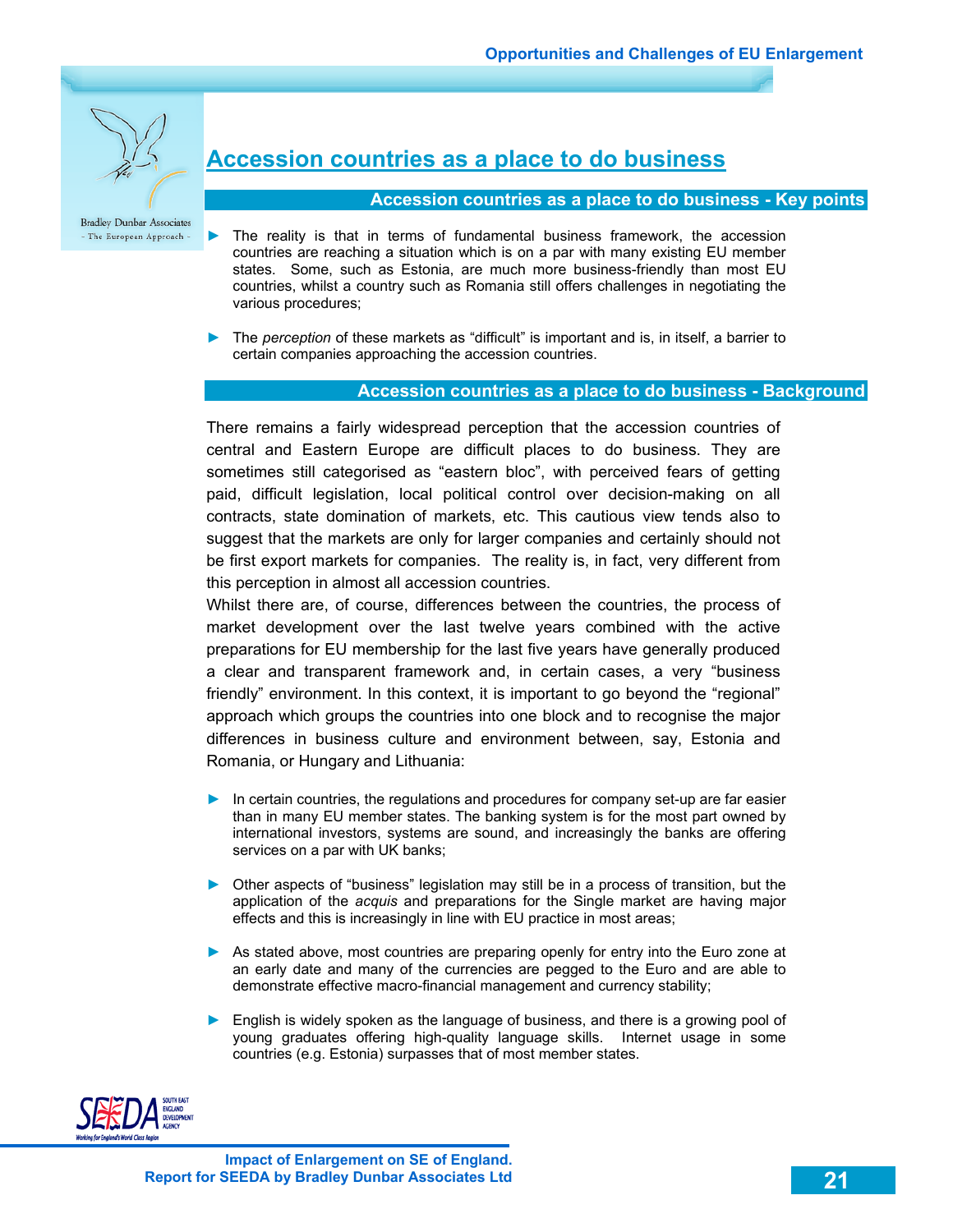

# **Accession and South-East England Development Agency (SEEDA) – An overview of sectors**

#### **Sectors**  - The European Approach -

The background provided above has set out a broad context that is intended to give a clear framework for the discussion of specific issues raised by SEEDA in relation to this study.

Against this background, the study has considered 9 "sectors" or clusters (as agreed with SEEDA). These were:

- Aerospace and Defence
- ► Building and Construction
- Advanced and High Performance Engineering
- ► Environmental Technologies
- ► Financial Services
- Life Sciences and Healthcare Technologies
- ► Multi-Media
- Rural and Other industries (including tourism & hospitality)
- Technology

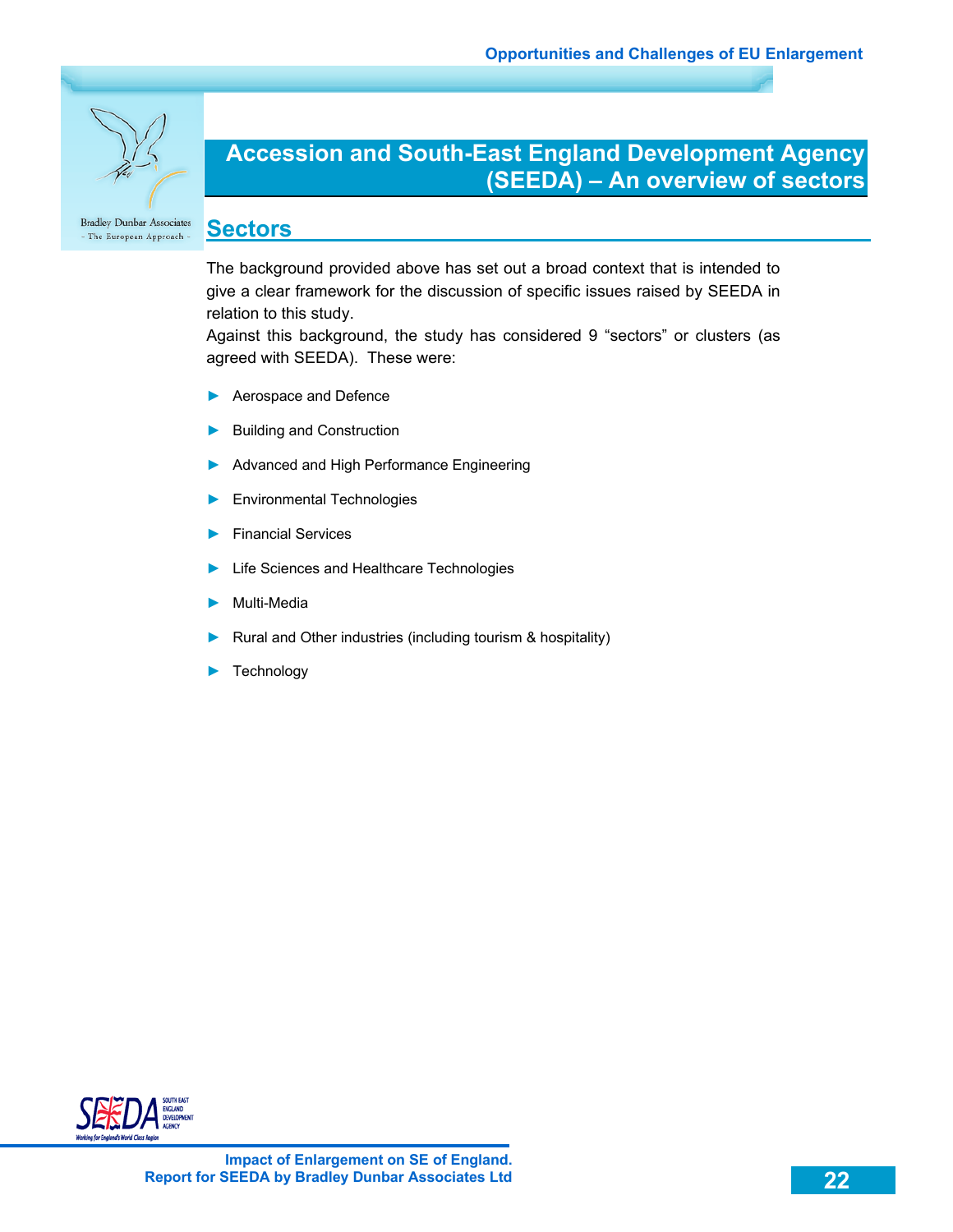

# **Prioritisation Process**

On the basis of discussions with relevant staff from SEEDA and other related agencies, as well as with some specific companies, an outline profile of each sector was established by Bradley Dunbar. It should be stressed that this profile focused on identifying those elements that in principle may have some direct relevance to the accession process.

Using this information, the profile was 'mapped' against the general nature of the business development issues linked to the EU enlargement and four priority sectors were chosen for further investigation. In this process it should be stressed that:

- ► It was necessary within a limited study of this nature to adopt a methodology which enabled a simplification of what is a very complex process. In particular, Bradley Dunbar considered only those aspects of business development that are specifically linked with the three main drivers for accession-related business: EU funding, the application of European Legislation, and Strategic Investment;
- ► This means that those sectors identified as "non-priority" may offer specific business opportunities in Central Europe. However, they are not listed as priority as these opportunities are not being specifically driven by the EU enlargement process itself but by normal development of the markets in these areas;
- ► In addition, the emphasis was on sectors where there were seen to be specific trade/export/business development opportunities and not broader opportunities linked to the horizontal issues such as labour availability or technology transfer. In this way the information provided in this report on labour issues will be directly relevant both to priority sectors (Building/Construction) and also to non-priority areas such as Financial Services or tourism.

### **Overview of Priority Sectors**

On the basis of the above analysis, four priority sectors were identified:

- ► Environmental Technologies
- Technology (ICT and Telecoms)
- ► Life Sciences and Healthcare
- ► Building and Construction

Detailed information on each of these sectors is given below. For those sectors not deemed priority, a paper providing a general summary is attached in annex to this report.

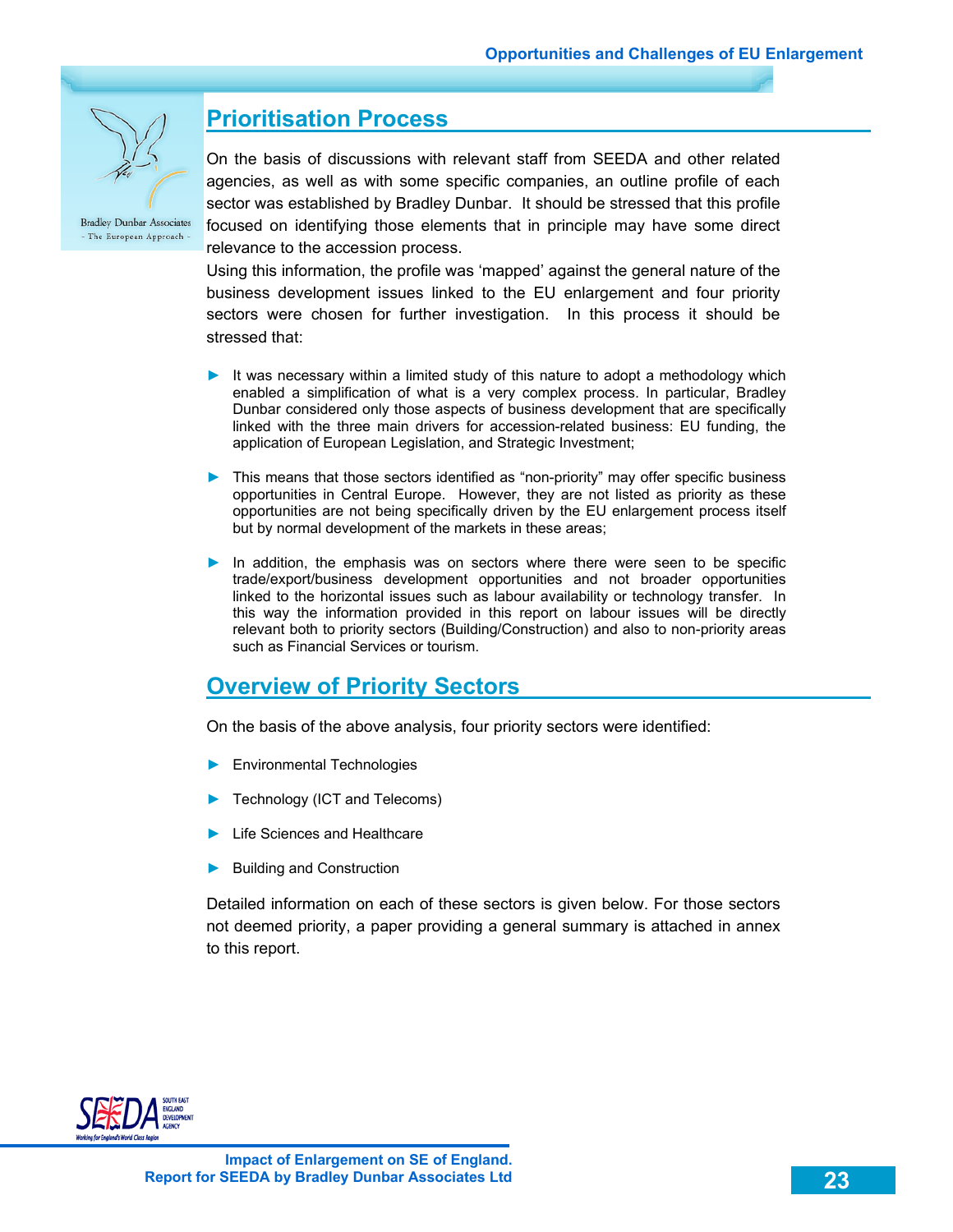

# **Environmental Technologies**

This new SEEDA sector group represents over 500 companies. As an initial development, the Sector Group Manager has proposed a "Virtual Enterprise" project, something which could clearly link with the content of this report.

This sector was identified as a major growth area for the South-East of England and it offers considerable market development potential in relation to EU enlargement.

The key points are:

- ► A considerable proportion of the EU funds provided during the pre-accession period have been allocated to expenditure in the area of the environment. This focus will continue after the countries join the European Union as the new Member States will use a considerable element of the Structural Funds programmes for environmental work. Direct EU support both pre- and post-accession is focused mainly on helping the countries to meet the requirements of the 'investment heavy' directives, i.e. those European Directives that involve very high levels of investment in order to meet the full requirements for implementation. This means that the emphasis for this funded work is in the following areas: drinking water supply, the treatment of waste water, solid waste management and air pollution;
- ► The number one sector where the application of EU legislation raises the greatest short-, medium- and long-term business opportunities is the environmental technologies sector. In all of the accession countries there will have to be considerable investment (state budget, private, EU funds) to be able to comply with the acquis. Areas where there will be acquis-led pressure to invest are very broad, including all areas where there is considerable European regulation. Key areas include the following: Waste (waste management, end-of-life vehicles, waste incineration, packaging waste, landfill, etc), Industrial pollution (solvents, IPPC), Pollution from agricultural sources (nitrates, etc), Public Health, Nature protection, Air quality, Water quality, Chemicals and GMOs;
- ► Investment is not driven by legislation alone but by effective implementation and there are, therefore, some concerns about how the new Member States will behave in these areas. There seems to be a strong basis for the assumption that there will be reasonably effective implementation of the environmental acquis and that this will, thus, represent a real driver for business/economic activity.

In relation to these areas, a key issue is to ensure that companies have access to the necessary information about tenders to enable them not only to see specific opportunities but also to be able to respond effectively with local partners, etc. This market is not only for larger companies and, given the commitment to develop this sector by SEEDA, a focus on these markets may be very worthwhile.

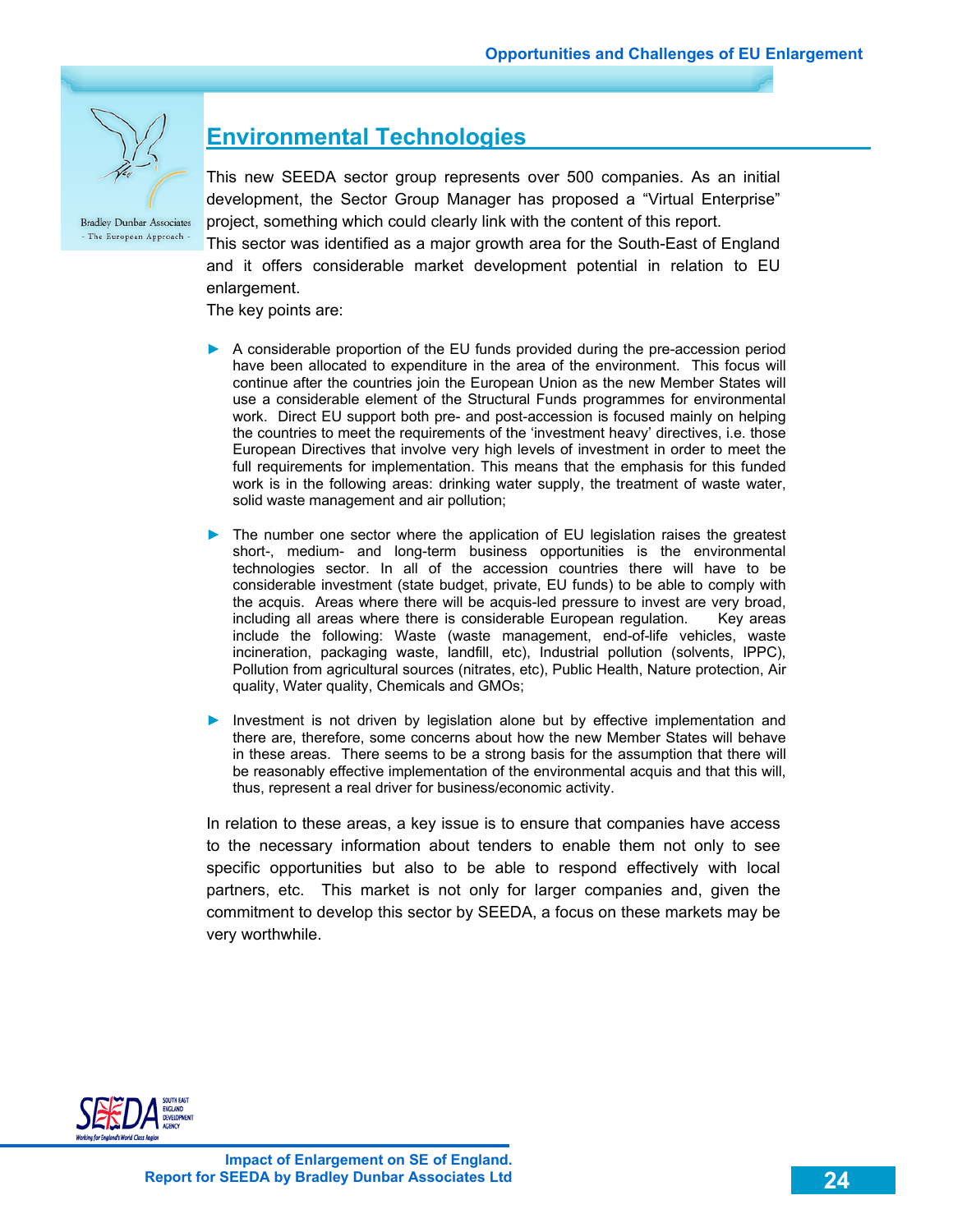

The major relevant opportunities related to direct EU funding are in the field of **environment,** where the central EU programme is ISPA in the period prior to membership and will be Structural (Cohesion) Funds after enlargement. Direct EU support is concentrating on the 'investment heavy' directives, i.e. European Directives that will be costly to implement.

The EU support is and will be for works, service and supply contracts within large-scale projects for the following:

- ► drinking water supply
- ► treatment of waste water
- solid waste management
- air pollution.

Technical assistance contracts to fund preparatory studies and general assistance services which are directly related to the projects approved for funding are also supported.

### **The Market**

 **General Overview** 

### *Poland*

It is forecast that around €30 billion will be allocated for the adoption of EU aquis in the coming 10-15 years.

In certain specific sub-sectors (such as water management) the market is already very developed and highly competitive. However, there are still certain areas that do offer significant commercial opportunities where the level of existing capacity in the market is relatively limited (e.g. renewable energy, landfill reclamation, recycling).

Many of the domestic companies active in the sector are in need of foreign partners to assist in relation to both financing but also in new technologies and specialist expertise. This links to the fact that as markets are local, the strong preferences amongst institutional clients is to use local companies. International – local partnerships therefore bring real mutual benefits.

Main investments, especially with regard to public funds, will be in two main environmental areas of waste and water.

A number of government incentives exist to assist foreign companies developing activity in certain key sub-sectors, and there are also no real formal barriers to entry for foreign companies.

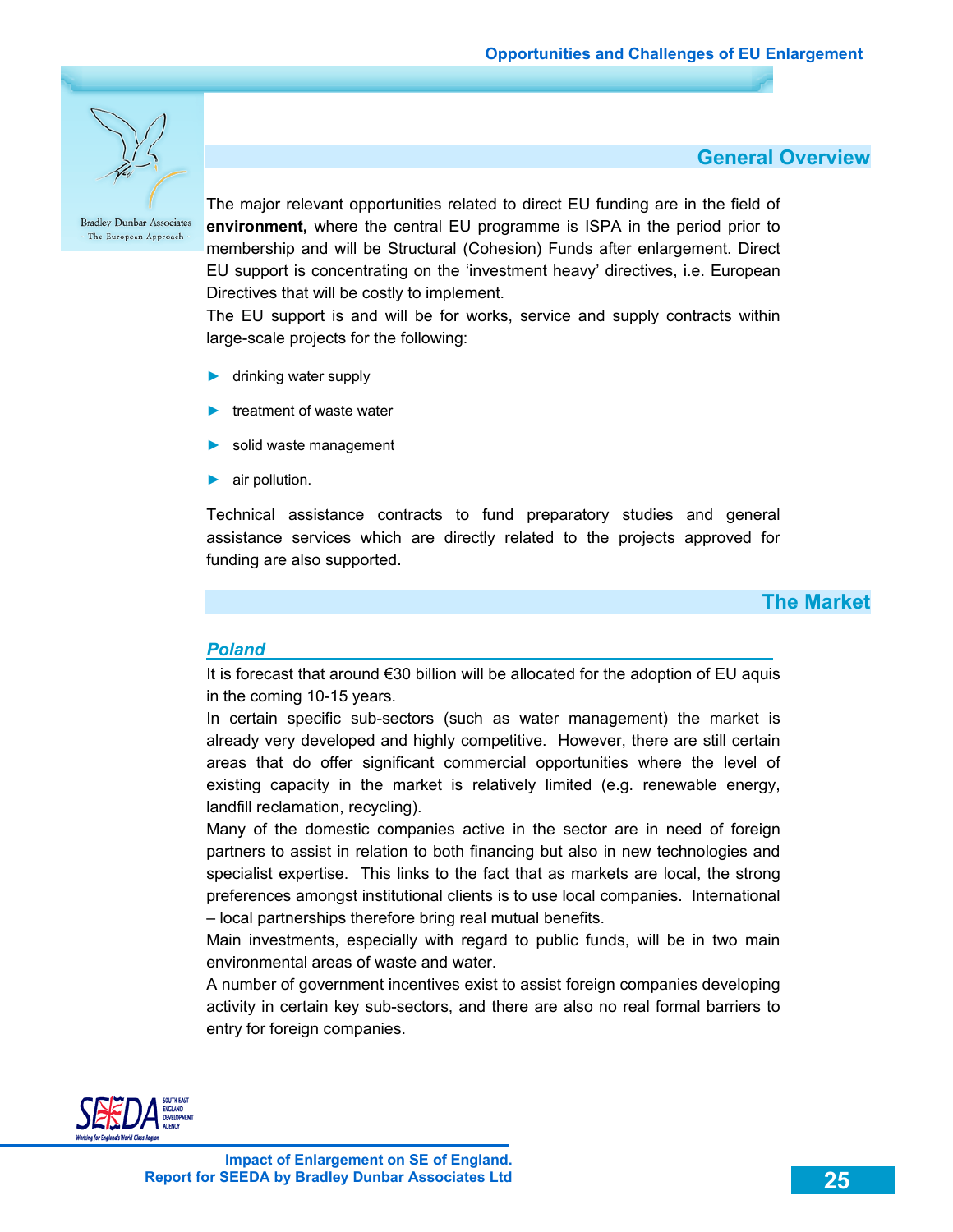

### *Baltic States*

Considerable EU funds are allocated to this sector, with few foreign companies active in the waste and energy sectors.

There is strong international presence, particularly from the Nordic countries and from Germany. This presence is particularly strong in the water sector with less current international capacity in waste, air and environmental issues related to energy.

In terms of local capacity, there is a particularly competitive situation in Estonia where the private sector is well developed in these areas, whilst in Latvia and Lithuania many aspects are still dominated by municipal-owned companies and thus the private sector is relatively under-developed.

### *Romania*

The scale of the market for environmental technologies in Romania is estimated to be around 22 billion EUR (water treatment – 10 billion, air pollution – 6 billion and waste management – 6 billion)

Seven different components raise opportunities, including Water, Waste, Air, Industrial Pollution and Risk Management.

Considerable investments will need to be secured over the medium and longterm in order to ensure the implementation of the environmental acquis. In the medium-term the Romanian National Programme for Adoption of the Acquis (NPAA) provides over 716 million EUR to be spent on the environment, of which 540 million EUR is for improving the environment-related infrastructure. It is expected that these resources will increase considerably in the future.

Romanian companies as a whole are not ready to meet the challenges of accession, requiring UK advisors, partners and suppliers.

#### *Bulgaria*

The total amount for environmental projects under ISPA has been planned at 350 million EUR by the end of 2006. 209 million EUR will be available for the next 3 years as EU funds. The sector needs more then 3 081 million EUR investments up to 2015.

The main environmental problems plaguing Bulgaria are air quality, water quality, water supply, waste management and industrial pollution.

Local presence is vital, but the active local companies need environmentally related technologies and equipment.

Current market opportunities include municipal waste, bio-wastes and hospital waste.

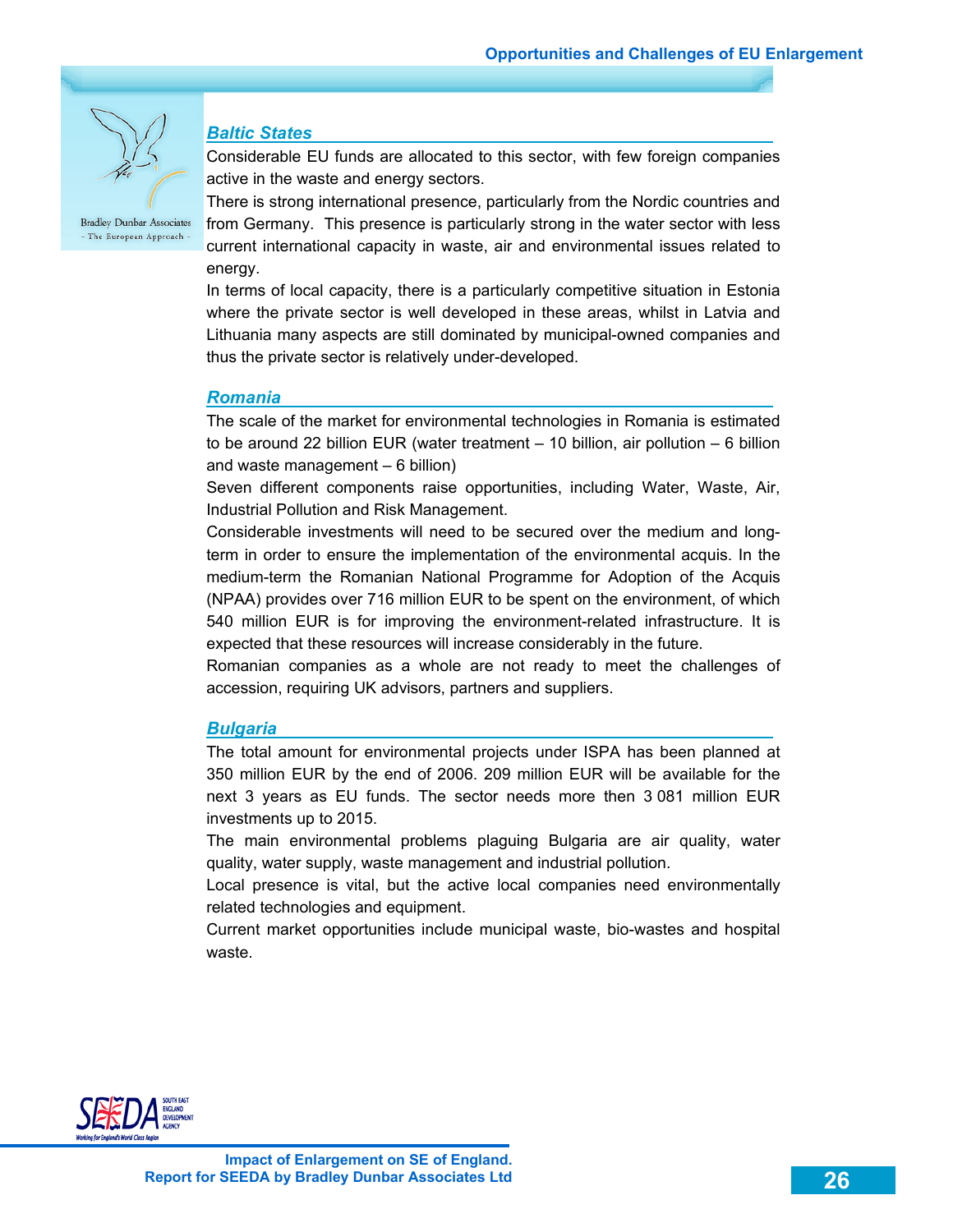**EU Funding** 



**Bradley Dunbar Associates** - The European Approach -

ISPA funds allocated to specific environment projects are a total of around €500 million Euro per annum (at 1999 prices), with this being matched by national cofinancing to produce total contract values of almost €700 million per annum. Projects are publicly tendered following the EU rules. Companies from all EU and candidate countries are eligible to apply. In the environment sector, there are currently projects for about  $\epsilon$ 1.76 billion<sup>1</sup> forecasted and likely to be tendered within the coming months. In Poland alone there are currently €930 million worth of projects forecasted, with another €400m forecasted for Romania. The majority of these are in the waste water sector.

Research has shown that most of the tenders are won by consortia between EU and locally based companies, normally with the EU company leading. This has proved to be the best combination, as the local companies tend to provide good understanding of local problems as well as cheaper labour, while they lack the expertise, experience and financial soundness required according to the tender rules which are provided by the EU partners.

Companies can react to tender publications launched by the candidate countries. The information on tenders can be found on the EuropeAid cooperation office website. Replies to the invitation for tenders have to be sent to the countries concerned.

After accession countries join the EU the ISPA programme will no longer apply but there will continue to be considerable direct EU funding for environmental projects within the so-called "cohesion" element of the European structural funds. The specific level of this is still being fixed, but it will represent an increase on the annual sums currently available via ISPA. In terms of focus, it will continue to be directed towards the remaining investments in investmentheavy directives (as above). Also, whilst the details of the tendering processes will change, it is clear that the key points made above with regard to the need for EU-local partnerships will remain a key factor for many years to come.

Recent years have seen a marked increase in cooperation between the public and private sectors for the development and operation of infrastructure for a wide range of economic activities. Such Public-Private Partnerships (PPP) arrangements were driven by limitations in public funds to cover investments needs but also by efforts to increase the quality and efficiency of public services. The efforts of the Accession Countries to reform and upgrade infrastructure and services could potentially benefit from the PPP approach. However, PPPs



 $\overline{a}$ 

<sup>1</sup> Please note, that this figure is not exact, it is an estimation based on the total costs planned for each project.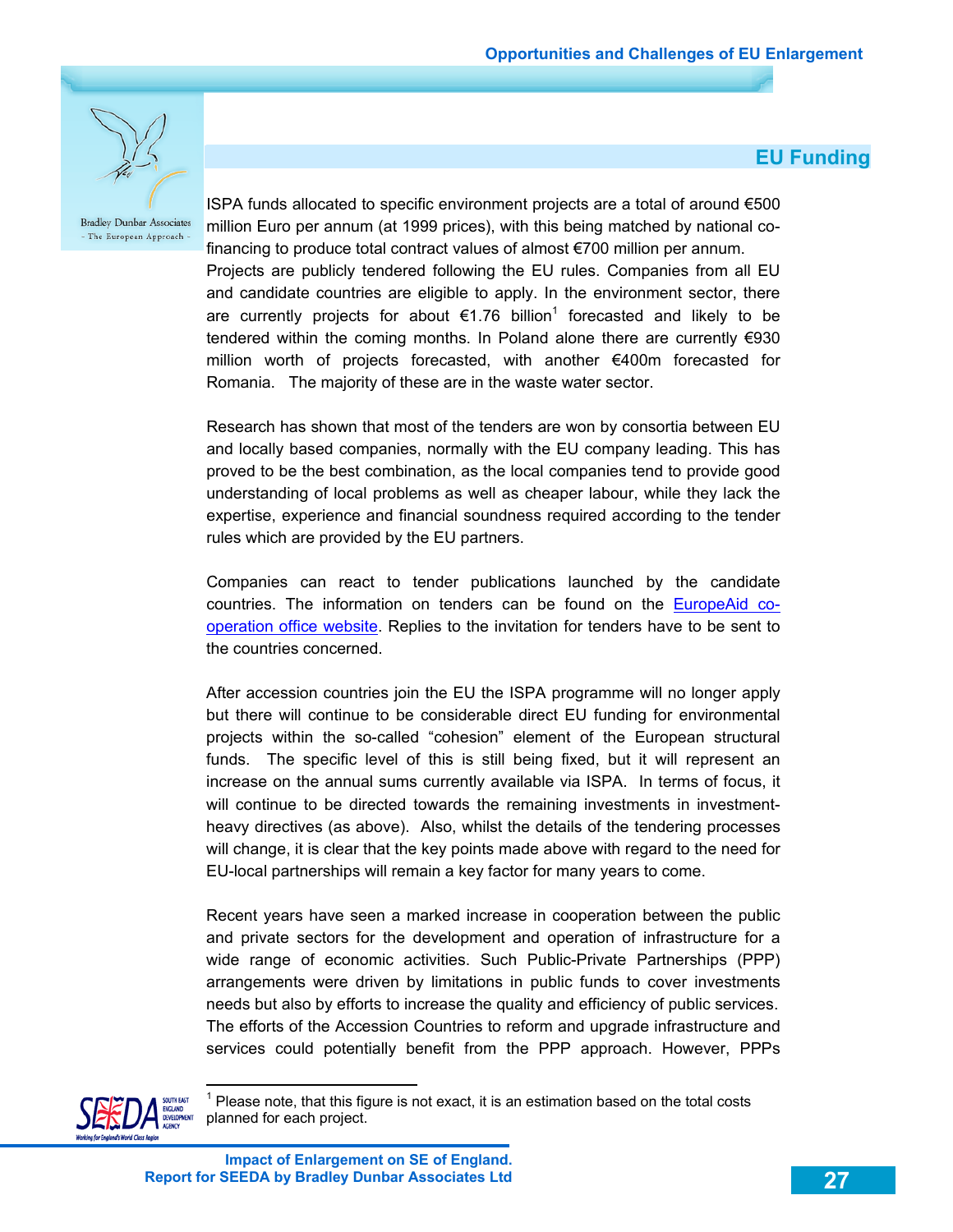

partnership.

### **EU Legislation**

The number one sector where EU legislation raises the greatest short-, mediumand long-term opportunities is the **environmental technologies** sector.

should only be considered if it can be demonstrated that they will achieve additional value compared with other approaches, if there is an effective implementation structure and if the objectives of all parties can be met within the

In all countries there will have to be considerable investment (state budget, private, EU funds) to be able to comply with the acquis. In this respect it is important to note that all candidate countries have negotiated some transitional periods within the Environment chapter, mostly with regard to: treatment of urban waste water, recovery and recycling of packaging waste, integrated pollution prevention and control, emissions of volatile organic compounds from storage of petrol.

Even in these "transitional" areas, however, the pressure for investment will be there from the beginning of membership as investment decisions will need to be taken several years before the deadlines to achieve compliance. It should also be noted that investments have already started and immediate opportunities are available.

In terms of scale, it is useful to highlight the situation in two countries at different levels of development: Poland and Romania. Due to the size of the country the biggest market in this area will be **Poland.**

To illustrate part of the scale of legislation-led investment, the most recent version of the Polish National Programme for the Adoption of the Acquis (NPAA) planned €4.6 billion to be spent in the next 3 years. Also, it is estimated that in the period immediately after membership Poland will have to spend at least €30 billion to adjust to the main existing EU regulations in the environmental sphere. With regard to **Romania**, the country currently has severe environmental problems which it has already started to address but the present resources allocated are absolutely insufficient.

Considerable investments will need to be secured over the medium and longterm in order to ensure the implementation of the environmental acquis. In the medium-term the Romanian NPAA provides over €716 million Euro to be spent on acquis-related environmental issues, of which 540 million Euro is for improving the environment-related infrastructure.



It is expected that these resources will increase considerably in the future. The scale of the market in key investment-heavy areas is estimated to be around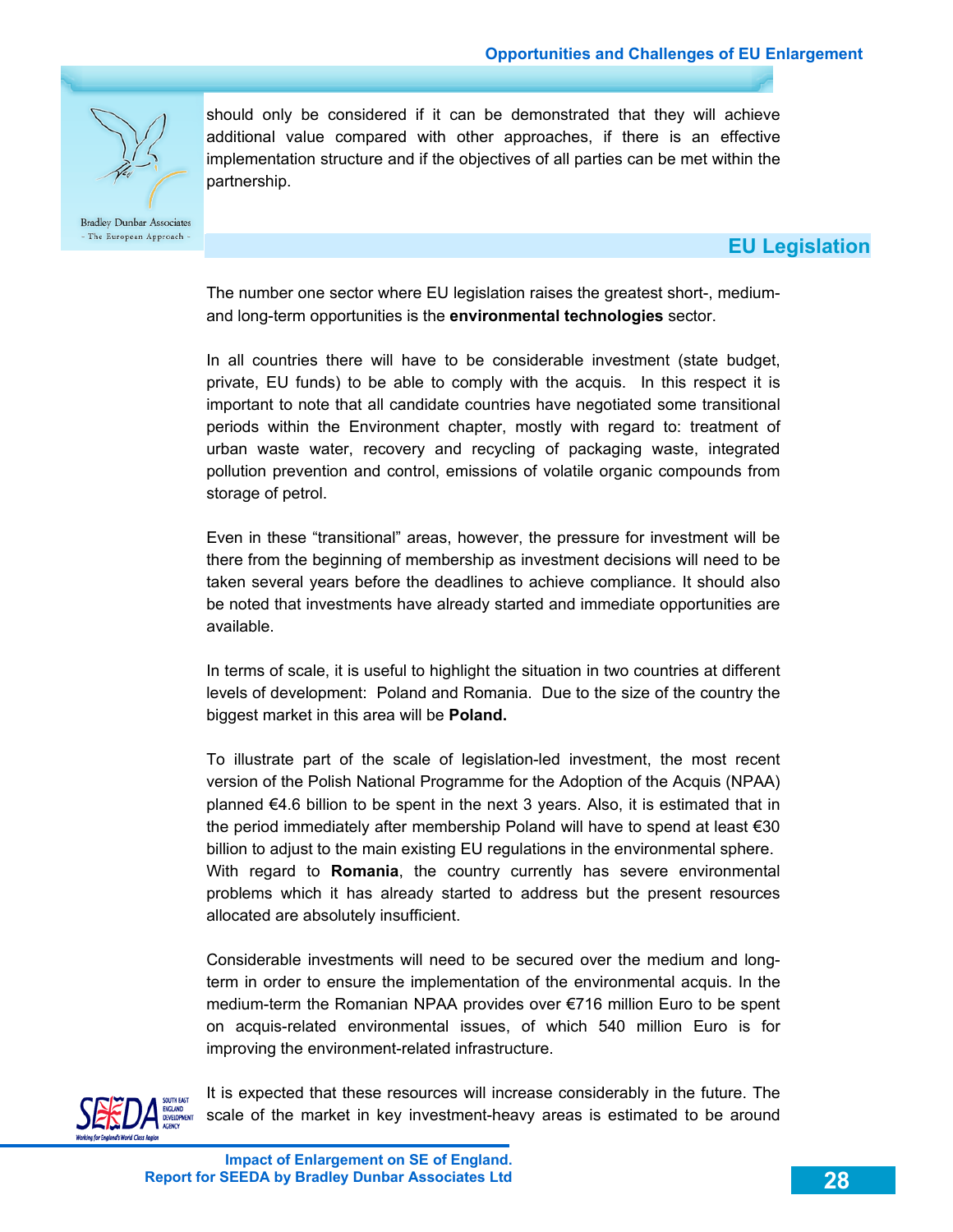

€22 billion (water treatment – €10 Euro, air pollution – €6 billion and waste management  $-$  €6 billion)

 **Strategic Investment** 

The countries in general offer many advantages. Low labour costs and attractive tax incentives are two of the biggest pulls, as is closeness to major European markets.

The level of investments in **environmental technologies** is different in the various countries with the Czech Republic, Baltic States and Poland to the forefront. Although the demand is growing this sector hasn't yet seen sufficient investments in countries like Romania and Bulgaria, as the market is rather young there, but this is likely to change in the longer term as the sector is declared a priority for both country's governments.

### *Types of local investment projects*

**Czech Republic:** Adoption of legislation is still needed in order to complete transposition in the fields of horizontal legislation (environmental impact assessment), waste management (titanium dioxide, implementing legislation), industrial pollution and risk management (implementing legislation), water quality (alignment of the Public Health Act and the Water Act, implementing legislation), and nature protection (transposition of the habitats and birds directives).

Efforts are also needed to implement the acquis with regard to horizontal legislation (co-ordination among different permitting systems such as nature and IPPC, implementing guidelines), air quality (preparation of programmes, enforcement in existing installations), waste management (implementing guidelines, waste management plans), water quality (clarification of competencies and co-operation, upgrading of monitoring systems, application of the permits for List I substances), nature protection (management and protection of habitats), industrial pollution and risk management (permitting of new installations, guidelines for major accident hazards) and chemicals and GMO's (funding of laboratories).

Many funding opportunities are focused on equipment, software and hardware supplies. So, there is a degree of overlap between the environmental sector and the electronics sector. The amount of ca. CZK 1.2 billion p.a. has been allocated for the Czech Republic from the ISPA programme, which is intended for the establishment of the environmental infrastructure. An important source for supporting the infrastructure building in municipalities in the area of water is a loan provided by the European Investment Bank (EPB) equalling to CZK 3 billion.

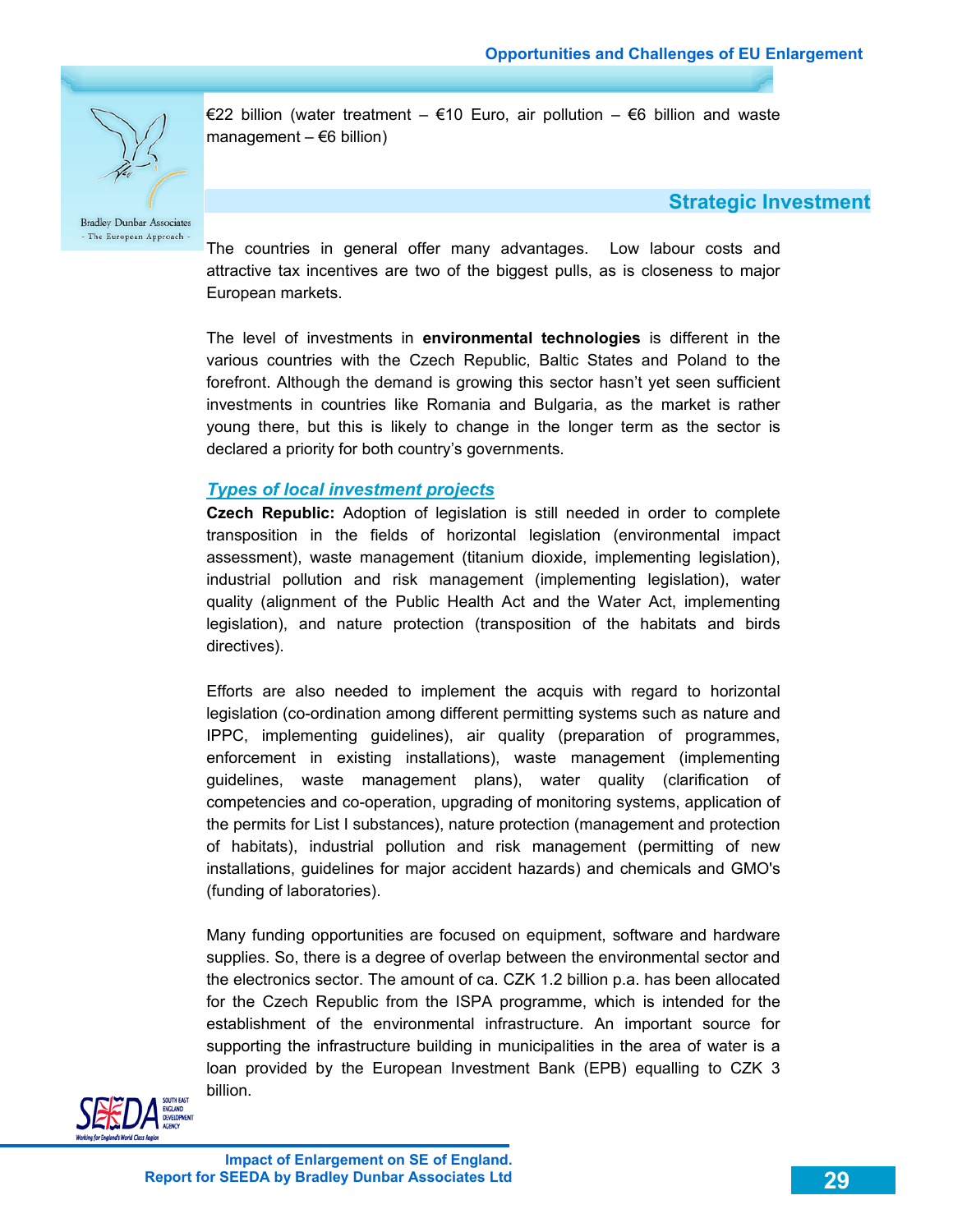

**Bulgaria:** Since 1997 the country has made steady progress in aligning its legislation with the acquis in most environment sectors and in preparing for its implementation. But achieving full implementation still poses a major challenge for the country and will take significant time and effort. Significant investments will also be needed.

**Bradley Dunbar Associates** - The European Approach -

> The environmental technologies sector needs more than 3 081 million EUR investments up to 2015.

> 141 million EUR under ISPA 2000 and 2001 is forecasted and is likely to be launched within the next  $3 - 6$  months. The total amount for environmental projects under ISPA has been planned at 350 million EUR by the end of 2006. 209 million EUR will be available for the next 3 years as EU funds.

> There is a considerable variance within industry and the general public in terms of awareness of environmental issues. As industry must play a key role, particular attention is being placed on the integrated pollution prevention and control directive.

> **Romania:** At present the majority of tenders still to be forecasted amount to about 397 million EUR, of which about 370 million EUR is in the drinking and waste water sector. Considerable investments will need to be secured over the medium and long-term in order to ensure the implementation of the environmental acquis. In the medium-term the Romanian NPAA provides for over 716 million EUR to be spent on the environment, of which 540 million EUR is for improving the environment-related infrastructure. It is expected that these resources will increase considerably in the future.

> Adoption of legislation on environmental impact assessment has been delayed and it is expected to be treated as a priority by the Romanian authorities.

> **Poland:** In 1998, spending on environmental protection represented already 8% of the total investments and 1.6% of the Polish GDP.

> Investment in environmental protection and water management in Poland should be recognised as a highly dynamic sector with a big attraction for investors. The main line of investments, as adopted in the 2nd State Environmental Policy document by 2010, is protection of water resources against pollution and waste utilisation to meet EU requirements.

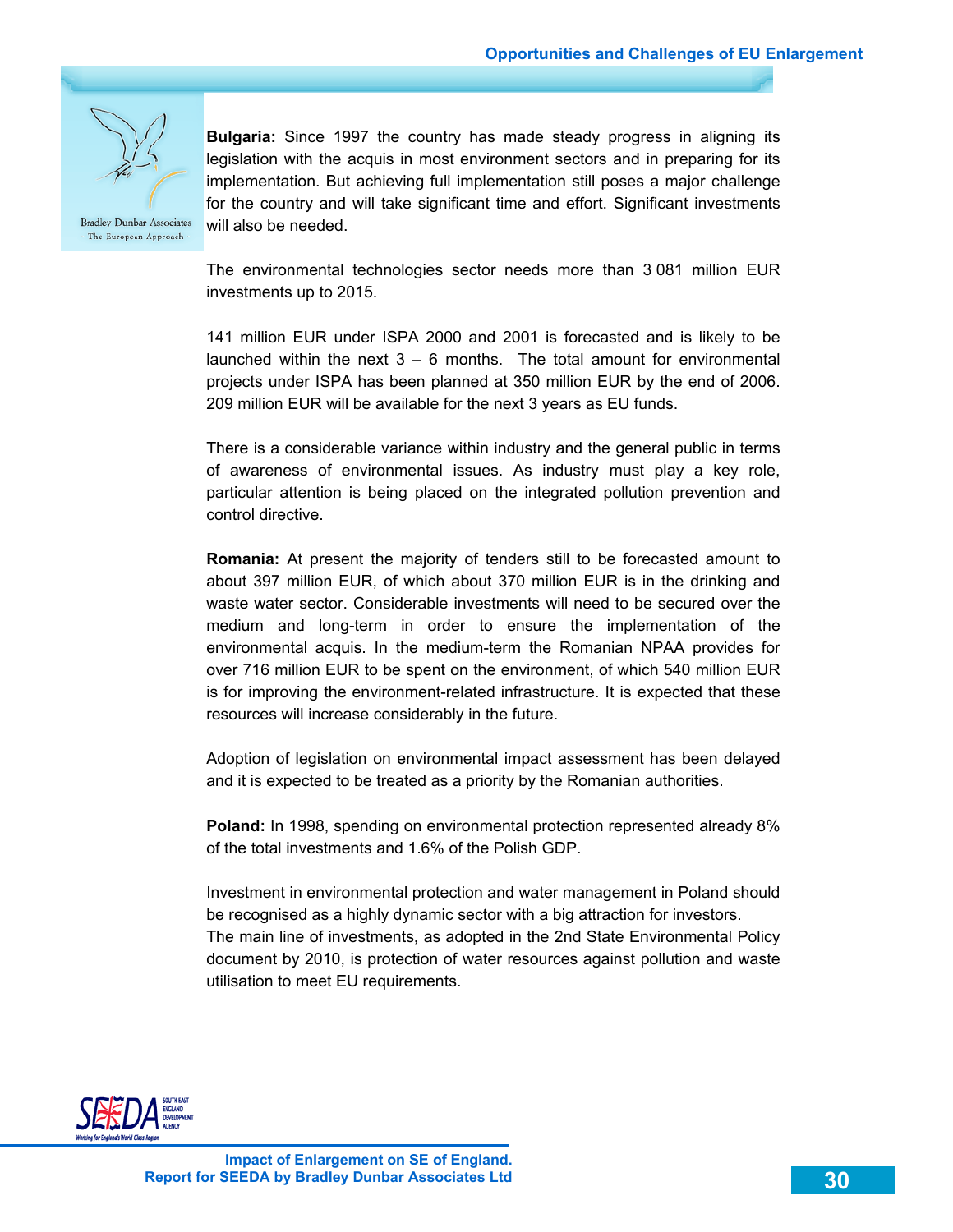

To achieve this, the shares of environmental investments in the GDP and total investments will be maintained at respectively 1.6% and 8%. The National Environment Protection Strategy 2000-2006 predicts that in the pre-accession and immediate post-accession period or until 2006, demand for investment capital needed to comply with the EU standards will total in the minimum scenario 20 billion Euros, or 3 billion Euros per year, against 2 billion Euros spent in 1999.

The value of ISPA projects in the field of environment already agreed for Poland is more than 963 million EUR. The EU will finance 59%, with the remainder financed mainly from the central budget. Smaller environmental projects are financed also by PHARE and SAPARD pre-accession funds. Consequently, the amount of funding available for environmental projects in Poland exceeds currently 1.1 billion.

According to studies completed by Polish and foreign researchers, within the coming 10-15 years, it is estimated that Poland will spend at least 30 billion EUR to adjust to the EU regulations concerning the environment.

**Baltic States:** FDI in **Estonia** 0,6 billion EUR; in **Latvia** 2,1 billion EUR; and in **Lithuania** 2,4 billion EUR. The most developed market for foreign technology providers in the Baltic States appears to be the water sector.

The conclusion drawn is that generally speaking, local companies supply environmental services (design, laboratory analysis, research, consulting, etc.) but not environmental technologies.

The use of foreign environmental technologies in the Baltic's tends to result from the forming of joint ventures with local representatives. Danish, German and Swedish companies have the largest market share in waste and water related technologies. Market shares in other areas are distributed among all countries more evenly, but still German and Scandinavian companies are dominant.

Currently in **Estonia**, tenders are opened to the value of ca 43 million EUR. The new financial memorandum will be signed by the end of this year with the value of 18 million EUR. Most of those contracts are wastewater treatment plant building or Technical Assistance, some also for supply of different equipment. In **Latvia**, the tenders open are to the value of ca 104 million EUR, with many still at forecast status. In **Lithuania**, the tenders currently open are to the value of ca 79 million EUR, with again many still at forecast status.

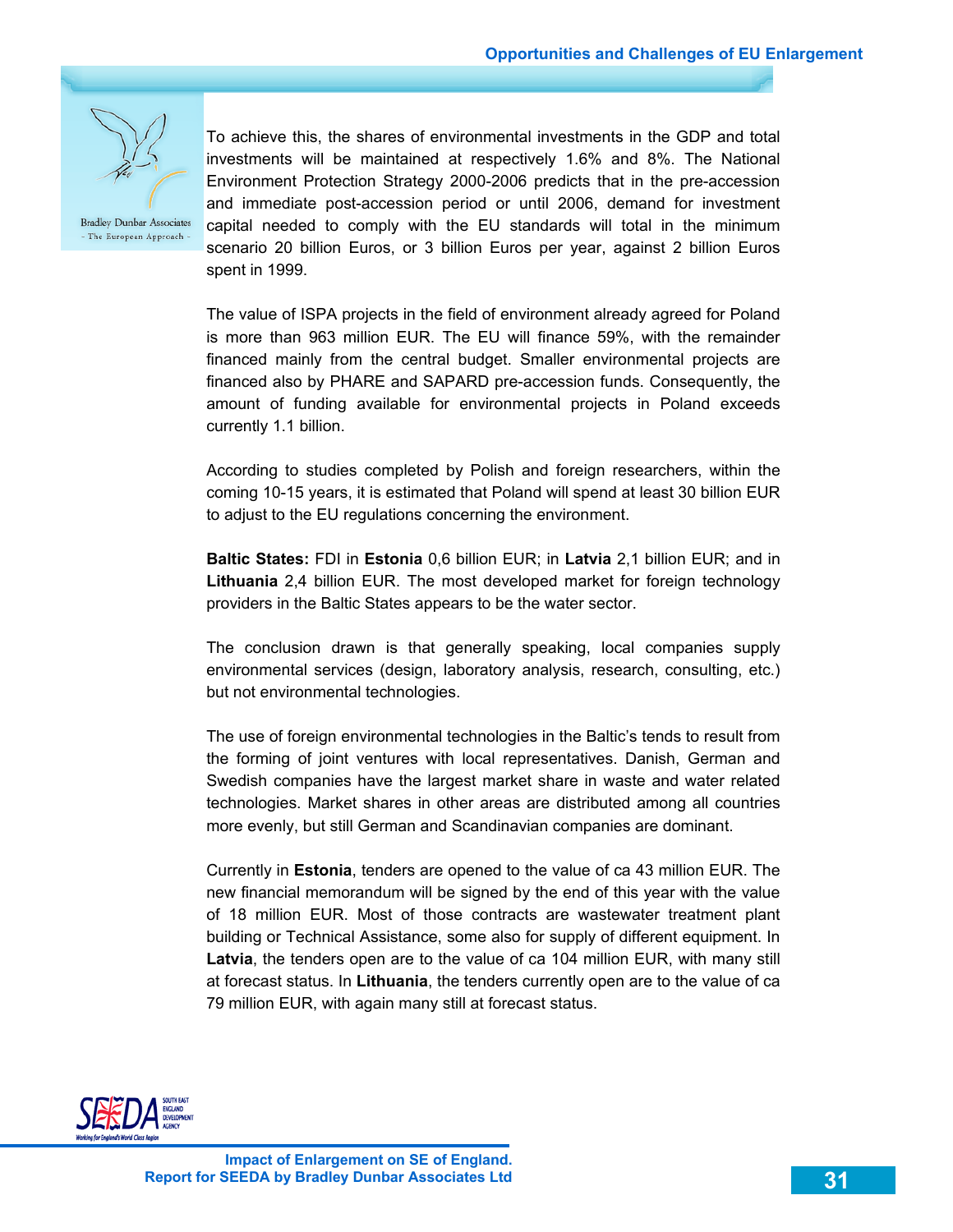

In **Estonia** considerable investments need to be secured, also in the mediumterm, to ensure the implementation of the environment acquis (in particular as regards waste (end-of life vehicles, waste incineration, and packaging waste and landfill), noise, industrial pollution, nature protection, biocides, nitrate pollution from agricultural sources, GMOs and chemicals).

In **Latvia**, work is still needed to complete transposition in the fields of air quality, waste management, nature protection, water quality, chemicals and genetically modified organisms and nuclear safety and radiation protection, and to realise full implementation of some of the above mentioned fields (waste management, air and water quality, chemicals) and industrial pollution control.

**Lithuania** continues to make investments to achieve full compliance but close attention is required for the transposition and implementation of legislation in all the above mentioned areas.

**Hungary:** In total, there are about 280 million EUR worth of projects within the ISPA 2000, 2001 and 2002 which are not yet tendered. Another 9 million EUR are secured through Phare. Projects worth about 60-65 million EUR are forecast and likely to be tendered within the coming months.

The most important piece of legislation that has still not been adopted is the National Waste Management Plan (NWMP). Corresponding delays occurred as regards the establishment of regional and local waste management plans, the separate collection and sorting of municipal waste, and the programme for the separate collection and disposal of spent batteries and accumulators, which are all dependent on the NWMP. A comprehensive system on the selective collection of packaging waste from communal sources still needs to be established.

**Slovakia:** The country still needs to complete transposition, most urgently in the field of industrial pollution, in particular for the Solvents Directive and the IPPC Directive. Considerable investments need to be secured, also in the mediumterm, to ensure the implementation of the environment acquis.

The **Slovak** government has estimated that investments worth of 4 221.961 - 4 678.717 million euro will be needed for the period 2000 - 2008 in the environmental sector.

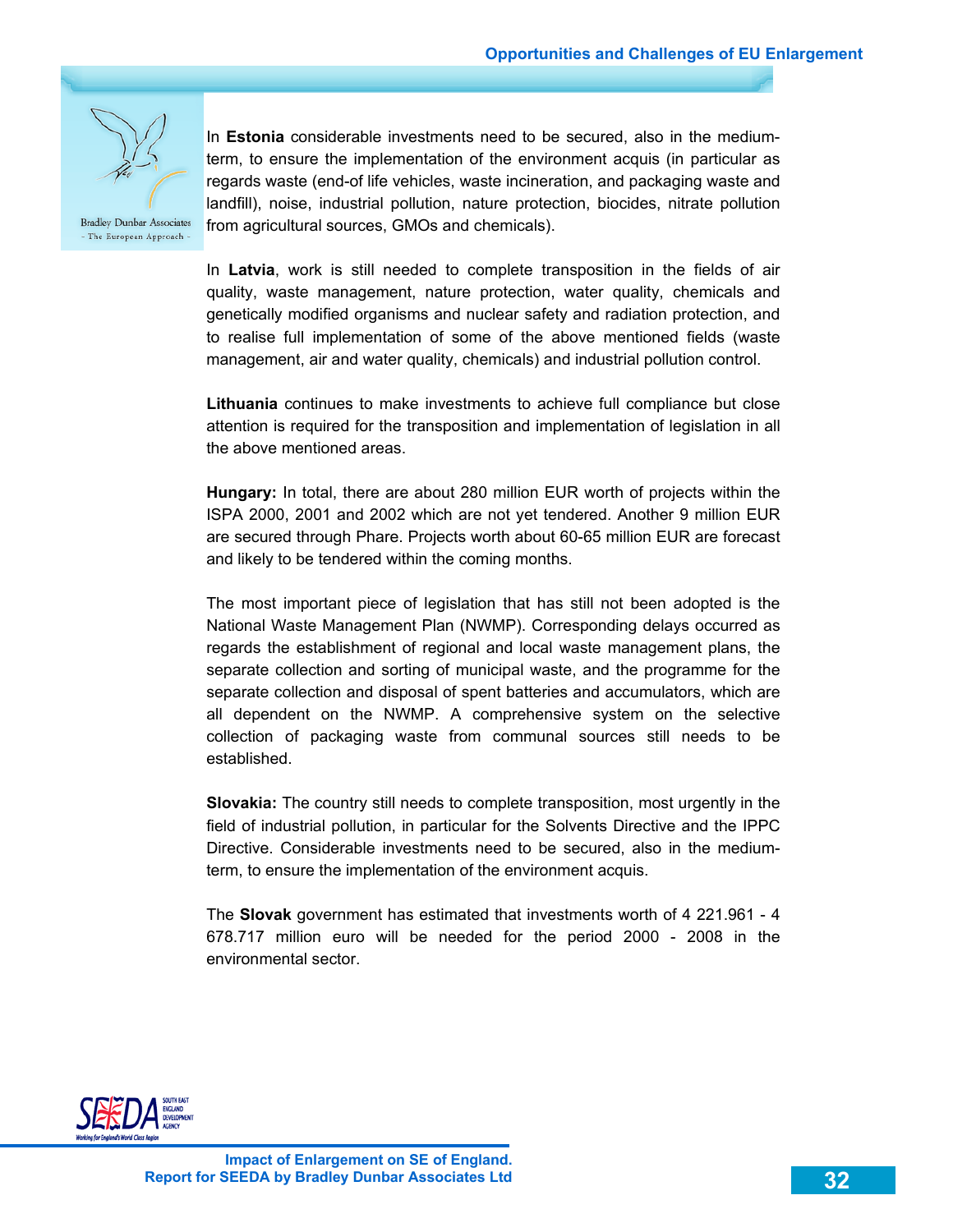**Conclusion** 



**Bradley Dunbar Associates** - The European Approach -

The Environmental sector offers one of the best areas of business potential for SE companies driven by Funding, Legislation and Investment.

Many major corporations and companies currently operating in the UK and other areas of the world are placing new investment into central Europe and/or are relocating manufacturing/assembly, and this will continue in the run-up to accession and for several years to follow

Whilst the specific "package" of attractions (low labour costs and attractive tax incentives) for strategic investors will change after accession, the improved infrastructure and access to major markets within the EU will mean that accession countries will be a very competitive destination for foreign inward investment for many years to come.

Companies already in the supply-chain of companies relocating can see the importance of responding to this once decisions are made. This "defensive" approach will continue to be important, and could/should also be combined with a more positive approach to winning supply-chain work for relocating investors. The accession countries are not aiming only at attracting low value manufacturing, and will be using all their considerable EU resources to increase their attractiveness in new markets.

The difference in labour costs will decrease, although it will continue to be a major factor in relation to some countries such as Bulgaria, Romania, Lithuania and Latvia and even for the more developed areas there will remain differences in key production costs.

However, other advantages will come into play. The major investment in business infrastructure will be used to provide high-quality facilities, and investment in training and technologies will continue to increase labour productivity (a problem at present).

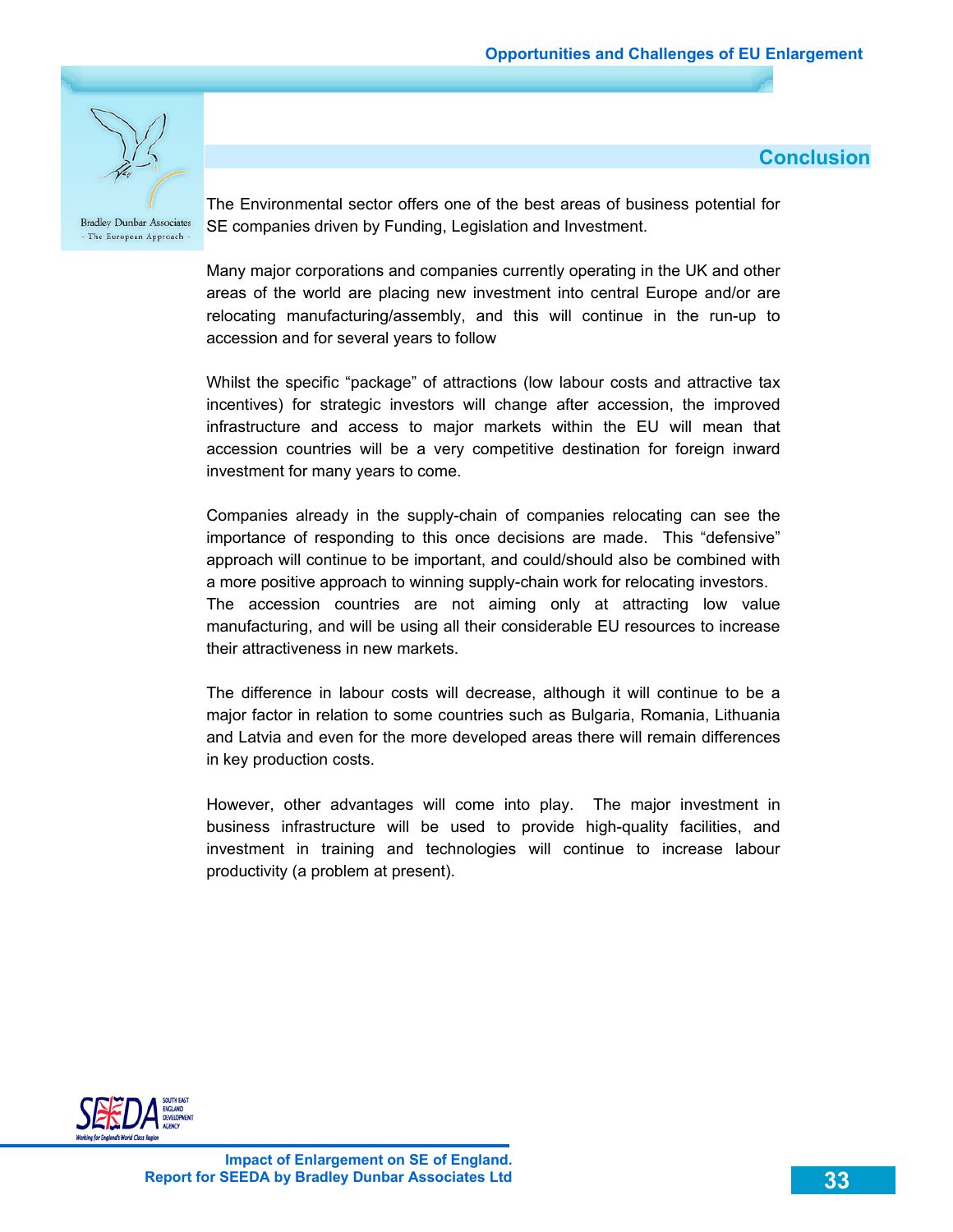

# **Technology (ICT & Telecoms)**

The key points to note are:

- Investment in the development of the IT sector is a priority for government programmes and will be a priority for future Structural Funds. This will involve support for direct infrastructure investments for the development of new companies, with possible foreign partnerships from South-East England, active in the IT sector and in assisting existing companies to increasingly invest in IT as part of the growing move to support innovation. In addition, as labour costs rise in the more advanced countries (Czech Republic, Hungary, Slovenia) then the pressure to use technology to reduce production costs will increase – this process is already very much underway in certain sectors where FDI has been present for some time;
- ► There is a reasonably strong, though small, capability in ICT-related areas. A number of countries are profiling this capacity (e.g. Estonia), many have already successfully attracted inward investment (Hungary, Czech Republic and Lithuania) or have strong academic traditions such as Bulgaria (the old IT-base within the eastern bloc). The growth in ICT courses within the university sector is also producing an increasing number of graduates;
- ► There is a wide skill base in areas such as software development, internet/intranet solutions, mobile applications, telecoms software, hardware assembly, etc. Given the low salary levels (see annex on inward investment) this can often provide significant advantages for companies looking to develop production/development capacity away from the home base in the SE of England;
- ► The telecoms sector is still developing on the basis of earlier privatisations, ongoing de-regulation and sales of operating licences, etc. The relatively limited and poor quality "hard" infrastructure has led to relatively strong growth in mobile telephony whilst also leading to high levels of interest at the local level in investing in the digital infrastructure.

To summarise, we believe there is considerable potential in this sector for companies from the South-East of England in two key areas:

- ► Growing demand for IT services/products as investment (public and private) is geared more towards promoting innovation;
- ► Accessing low cost and skilled local labour that will enable companies from South East England to access both these local markets and supply/service existing markets in a more cost effective manner.

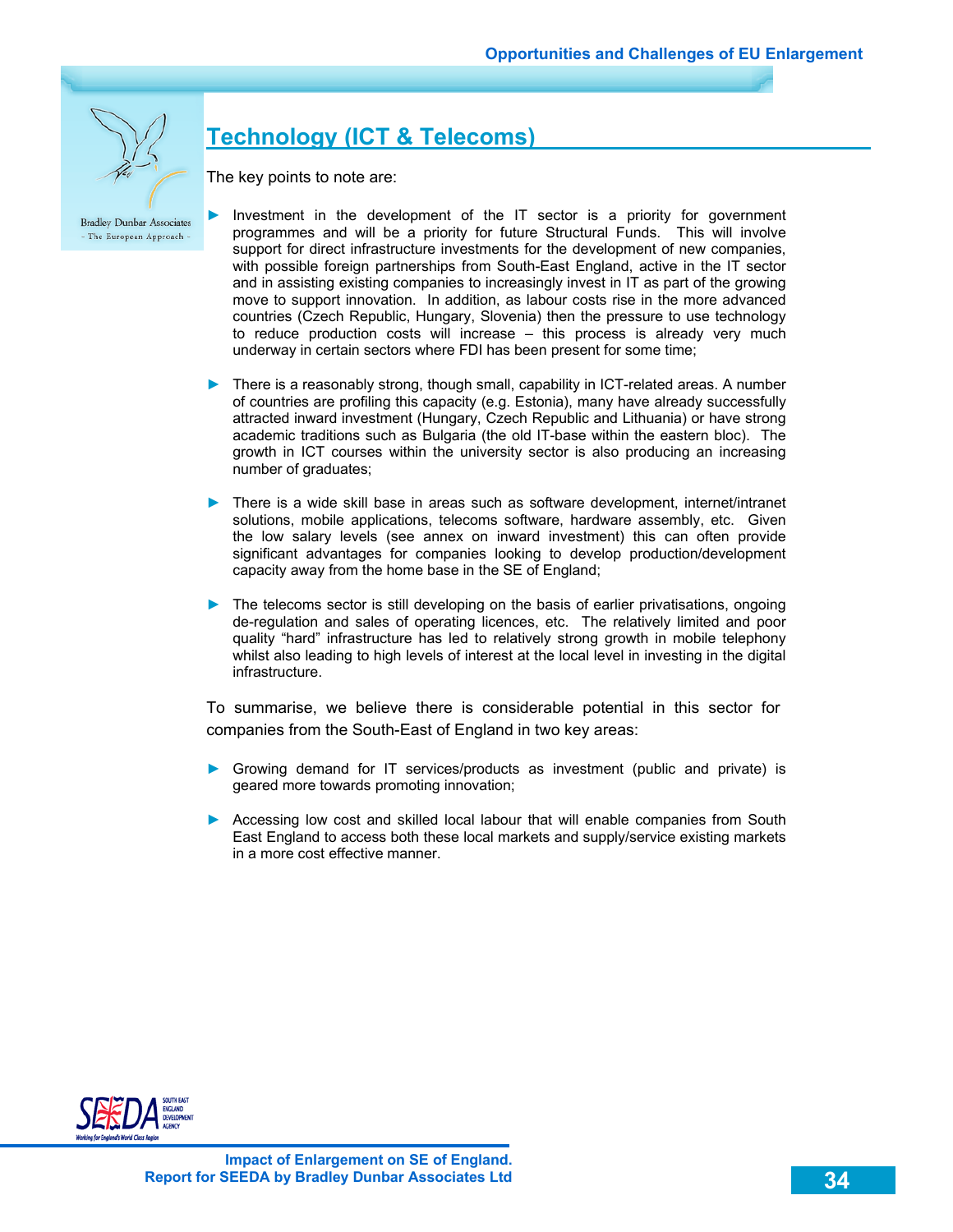**General Overview**



**Bradley Dunbar Associates** - The European Approach -

The Infrastructure required to develop the information society in the short- and long- terms is a key issue in Central and Eastern Europe. With the exception of Estonia, Slovenia and perhaps Hungary, considerable investment is necessary for the countries to catch up with the EU.

Within the *telecommunications market* the fastest growing segment is the cellular telephone. Use of mobile telephones has increased greatly; penetration rates in mobile services range between 70% in the Czech Republic, around 50% for Estonia and Hungary, although they are as low as 16-18% in Romania and Bulgaria.

In general, all Central and Eastern European countries view themselves as offering high potential for *IT* development and the sector is in most cases identified as one of the pillars for sustainable economic growth.

Estonia, for example, is viewed as the high-tech country of the CEEC. Hungary, the Czech Rep. and Lithuania have attracted significant foreign investments. Bulgaria has over 35 years of experience in IT development (before 1990 she was specialising in this field under the Council for Mutual Economic Assistance). Lithuania was the leader of the electronic sector within the former Soviet Union.

In 2001, the total amount of ICT expenditure in the CEE countries was about 9,153 million EURO, with a growth of about 19% in the services area.

The CEEC IT sector produces highly qualified specialists and companies developing various equipment and software at very competitive rates. Skills are within the whole spectrum of IT activities and services: computer system software, complex Internet/Intranet solutions, mobile applications, telecommunication software, web design, CAD/CAM/CAE software, hardware – computer and systems assembling, peripherals, digital and analogue printed circuits design, PCB manufacture, systems for industrial automation, etc.

### **EU Funding**

There is no direct EU funding available for the development of ICT or telecoms. However, EU funding is available under other headings, such as administrative reform, investments or strengthening of the government institutions, which is basically spent on supplies of various IT equipment and software.

Compared to EU funding in sectors like environment and construction the amounts are insignificant, yet there are current tenders open and on forecast that are worth around 100 million Euro. In Bulgaria and Romania, for example, the IT projects funded by EU and the World Bank have a considerable share of the local IT markets.

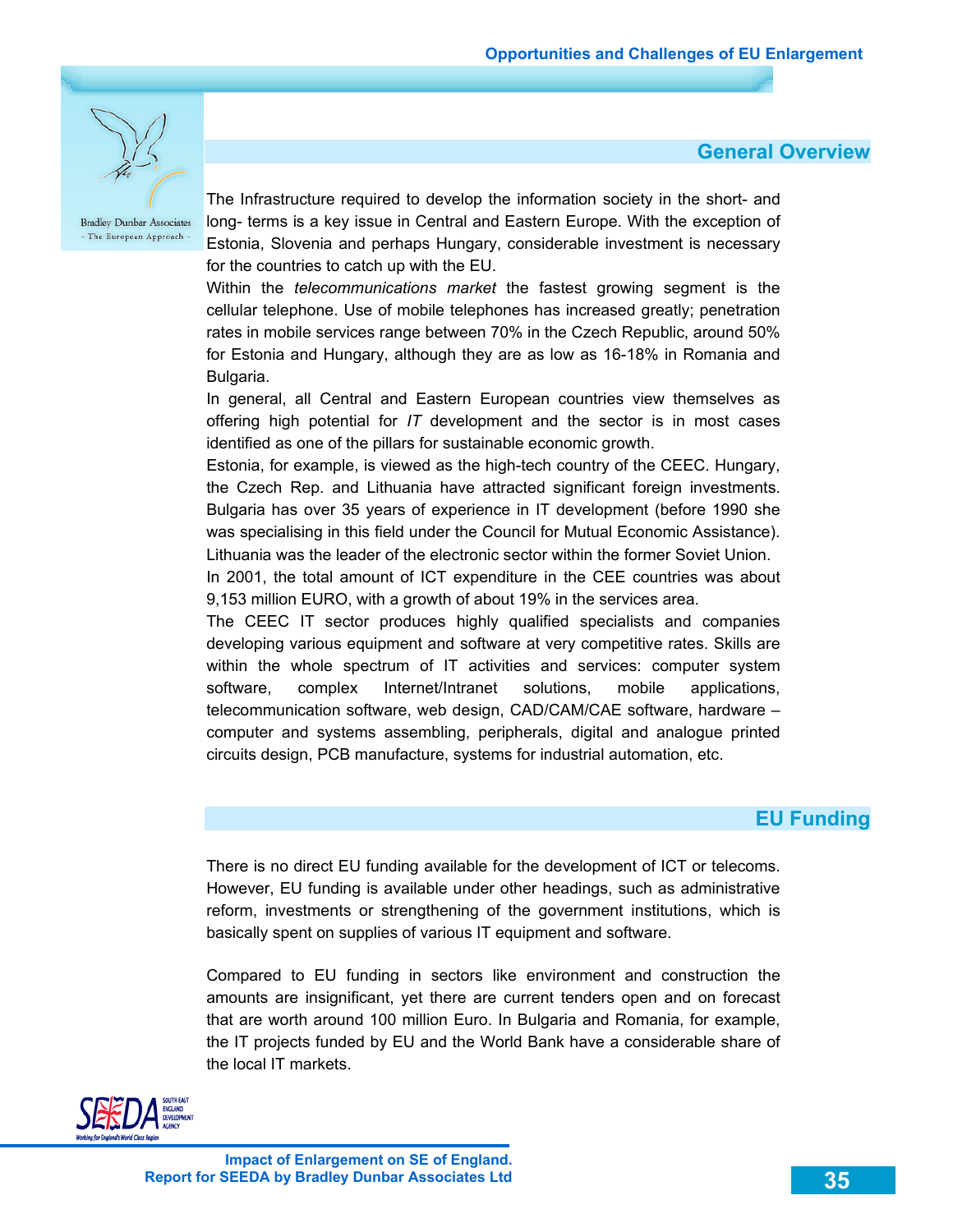

Most of the demand is, and will be, met by local companies, but yet there are projects requiring highly specialised software packages where local skills are limited (software for veterinary and/or phytosanitary laboratories, software for spectrum monitoring, marine waters monitoring software etc.)

**Bradley Dunbar Associates** - The European Approach -

Also, within the current Economic and Social Cohesion element of the Phare programme and within the future structural funds allocation, there are, and will be, investments in establishing and upgrading the regional business-related infrastructure, a lot of it focusing on the technology sector – building of Hi-Tech Incubators, broadband systems, etc.

Developing a local presence and strategic alliances with local companies is the best way for the South East England companies to benefit from the opportunities.

### **EU Legislation**

In most of the countries technology sector related legislation is largely in line with the acquis. In theory, the liberalisation of the market is already in place but it is not expected to be effective across all countries for another 1-5 years.

However, some countries like the **Czech Republic** are well ahead of the others as the telecommunications policy there was developed strongly along EC lines with an emphasis on competition, development of the telecommunications infrastructure and diversification of the market.

Whilst in **Bulgaria** and **Romania** the telecommunication sector is restructuring slowly, network modernisation is seriously delayed. However, heavy investments are planned by the Bulgarian incumbent operator mainly in building of a new telecommunication infrastructure, aiming to reach 60% digitalisation by 2005.

As aforementioned, the mobile sector is already well advanced but UMTS licences, with the exception of the Czech Republic, have not been issued yet which presents good opportunities for companies working in this field.

Since 2000, most of the CEE parliaments have adopted laws on electronic signatures, thus fulfilling another EU directive, although these are still far from being enforced effectively (the exception being Estonia where electronic ID cards were introduced in 2001)<sup>2</sup>.

 $2$  On 18 December 2001, the Riigikogu established an ID-card as a compulsory identity document, which makes the Estonian passport only a travel document for traveling abroad. The purpose of the Estonian ID program was to nationally accept and implement electronic identity in Estonia. On 28 January 2002 the first ID-cards were issued to the Estonian citizens. By 1st June 2002 20,000 ID-cards have been issued and by the end of 2002 100,000 ID-cards are expected to be issued.

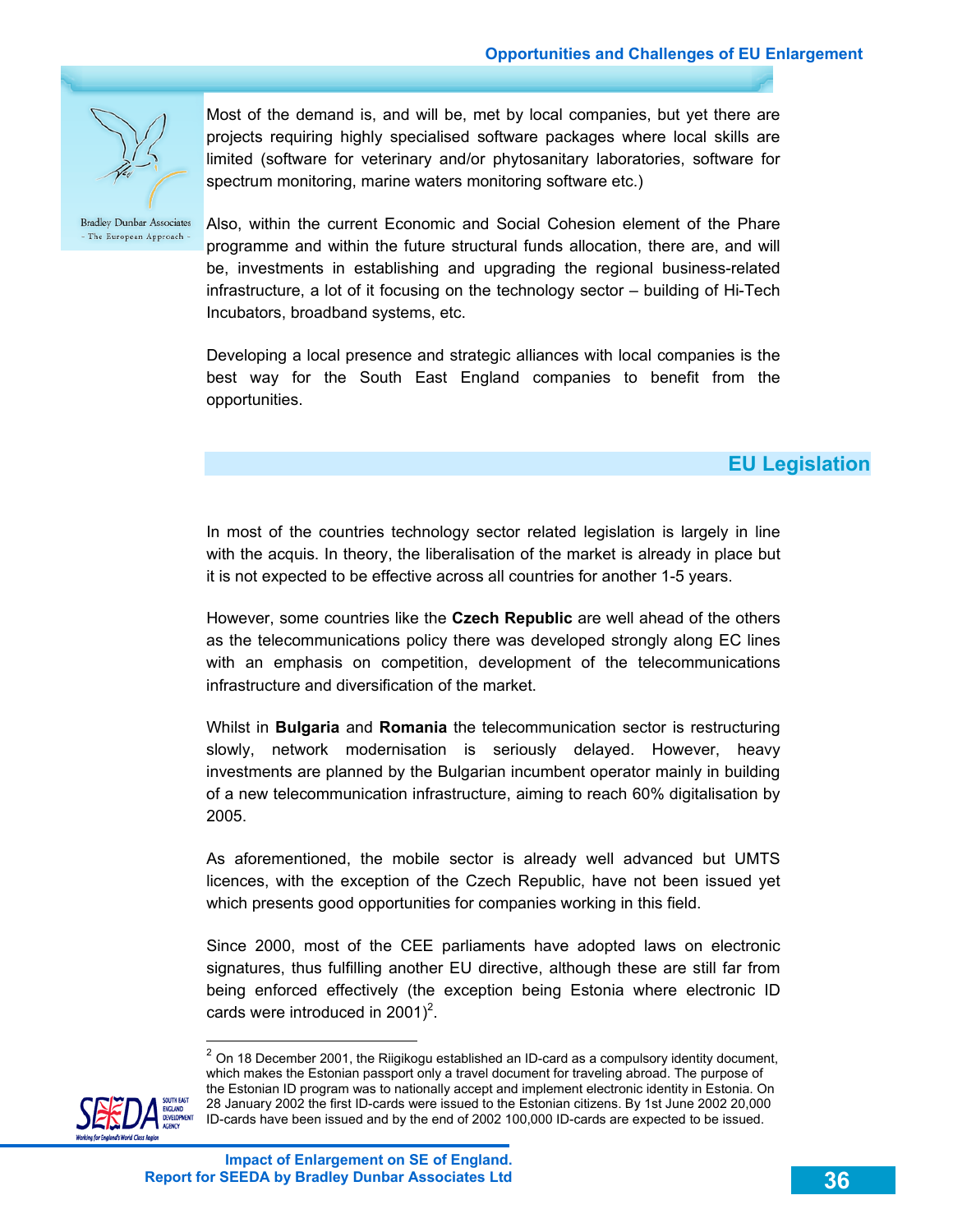

### **Strategic Investment**

The technology sector is the one sector that, arguably, offers the highest potential with regard to strategic investment. Multinationals such as IBM, Nokia, Ericsson, Philips, Sony, Alcatel, Motorola, Siemens are already present in the market (mainly concentrated in Poland, Hungary, The Czech Rep. and Lithuania). These companies have founded affiliations in the CEEC so as to benefit from more efficient production and good access to export markets.

Greenfield investments have also already attracted some of these companies' traditional suppliers (for example the Korean company Young Singh, which is one of Samsung's most important suppliers, invested 6 million USD in a plant in north eastern Hungary).

National telecommunication companies have been privatised (apart from Lattelecom in Latvia) which has attracted foreign investment from the mobile operators. Telecommunications infrastructure, however, remains underdeveloped in most countries in comparison to the EU member states. Thus, the local governments are investing heavily in the sector and/or a playing a central role to attract strategic investments.

In Bulgaria for example, a modern digital transit and international telecommunication infrastructure has been constructed in order to create conditions stable growth for the Internet industry. In addition, the government has launched the "e-government project" where the investment is expected to be (approx) 10 million Euro.

In Poland, the potential of the mobile telephone market and the, still, relatively low degree of its saturation makes it the largest and most promising market within the Central and Eastern European countries.



-

At present new applications are being elaborated in public service and private businesses (http://www.pass.ee). ID-cards also carry a certificate for allowing the use of digital signature. It is the size of a bankcard and, in addition to numerous security features, the card has a machinereadable code and electronic cryptochip to carry the holders' private keys and certificates.

**Impact of Enlargement on SE of England. Report for SEEDA by Bradley Dunbar Associates Ltd**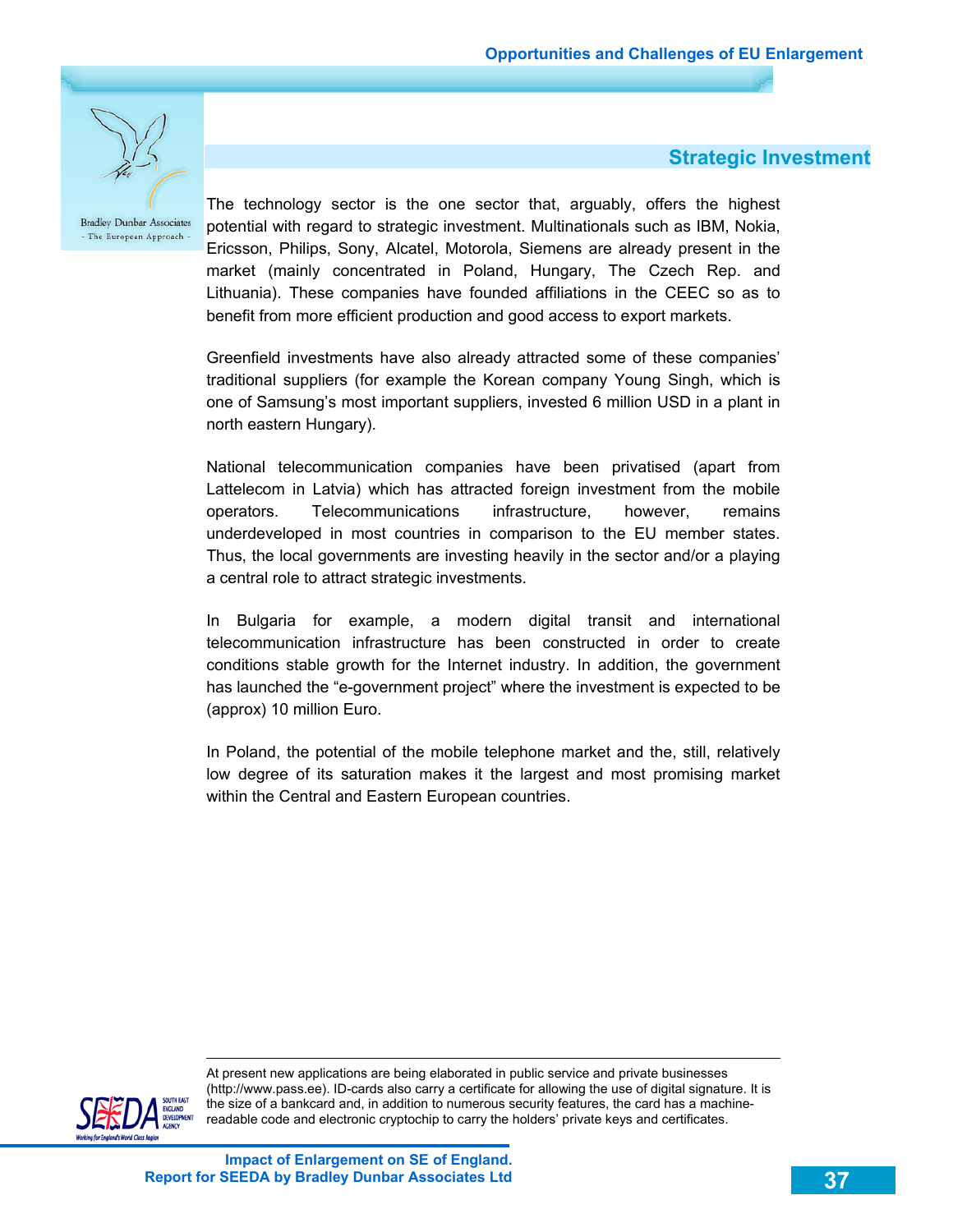**Conclusion** 



**Bradley Dunbar Associates** - The European Approach -

In general, the technology sector is not highly affected by the enlargement process. However, the expected increase of public expenditure, together with contributions from the EU and other external funds, could provide potential business for South East England companies in terms of the possibilities for relocation linked to strategic opportunities for better market access and more-cost effective production.

Thus, future business potential, although not directly linked to the criteria for prioritisation, remains high. Local companies are expected to go more hi-tech in the future – buying equipment and software.

Further, more specific, information could be provided. This would require additional information about the companies from the South East working in this sector which, within the scope of this report, has not been possible.

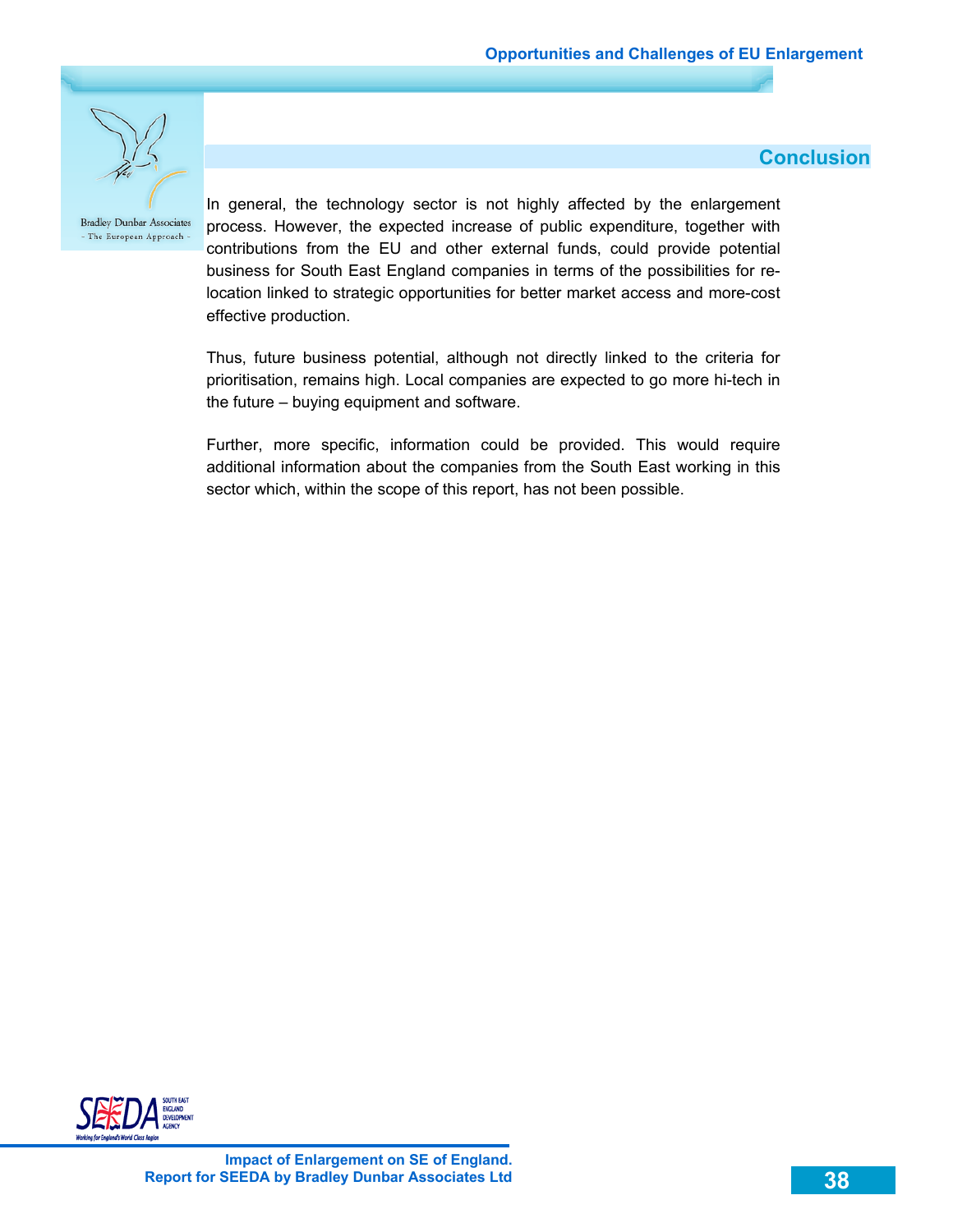

# **Life Sciences and Healthcare**

From the discussions with SEEDA staff, particular emphasis in this sector was placed on the potential implications for the medical devices market although there was also interest in the wider markets linked to biotechnology and pharmaceuticals. Specific key points to note are:

- ► The healthcare sector in general is undergoing major structural reform, involving in many cases the generation of higher levels of private investment and also high levels of public investment allocated to this sector (national and EU funds);
- ► Markets for medical devices in all of the countries are growing steadily as part of this broader growth;
- ► With regard to the potential for local sub-contracting, there is already a local capacity. Local production capacity is currently unable to fill the requirements (e.g. in Czech Republic domestic production satisfies only around 50% of the overall demand, with the balance coming from imports from US and the EU). There are large numbers of local companies involved in the production of a range of devices (inhalers, infusion pumps, dental units, artificial limbs), with Poland in particular having around 600 manufacturers, mainly small-scale. A large number of these companies have the CE mark and already export their products.
- ► Biotechnology markets are relatively underdeveloped, but there are relative strengths in Hungary, Estonia and Bulgaria and a strong potential capability in the academic/university fields. Details of institutions are listed in the annex on 'centres of excellence'.
- ► Relatively high growth figures are being experienced in pharmaceuticals and there is strength currently in Poland, the Czech Republic and Latvia (the latter used to design around 25% of drug technologies for the Soviet Union).
- ► In this field, there is potential EU funding for the overall restructuring/development of the health sector and also for specific areas (including the potential for RTD within the  $6<sup>th</sup>$  Framework programme).
- ► The changing regulatory framework means that the pressure on local companies to invest in R&D in this field will grow and the final removal of process patents in 2011- 2019 (last countries) will also act as a stimulus to further Europeanisation of the industry.

In this sector, therefore, there appears to be real strength in the development of arrangements for SE England companies to develop manufacturing/assembly activities in areas where there is demonstrable local capacity (e.g. medical devices in Poland/Czech Republic) and relatively low costs (see annex on 'inward investment' for details of average salaries). In addition, there also appears to be scope for considerable expansion of partnership/licensing arrangements to develop capacity in areas such as biotechnology.

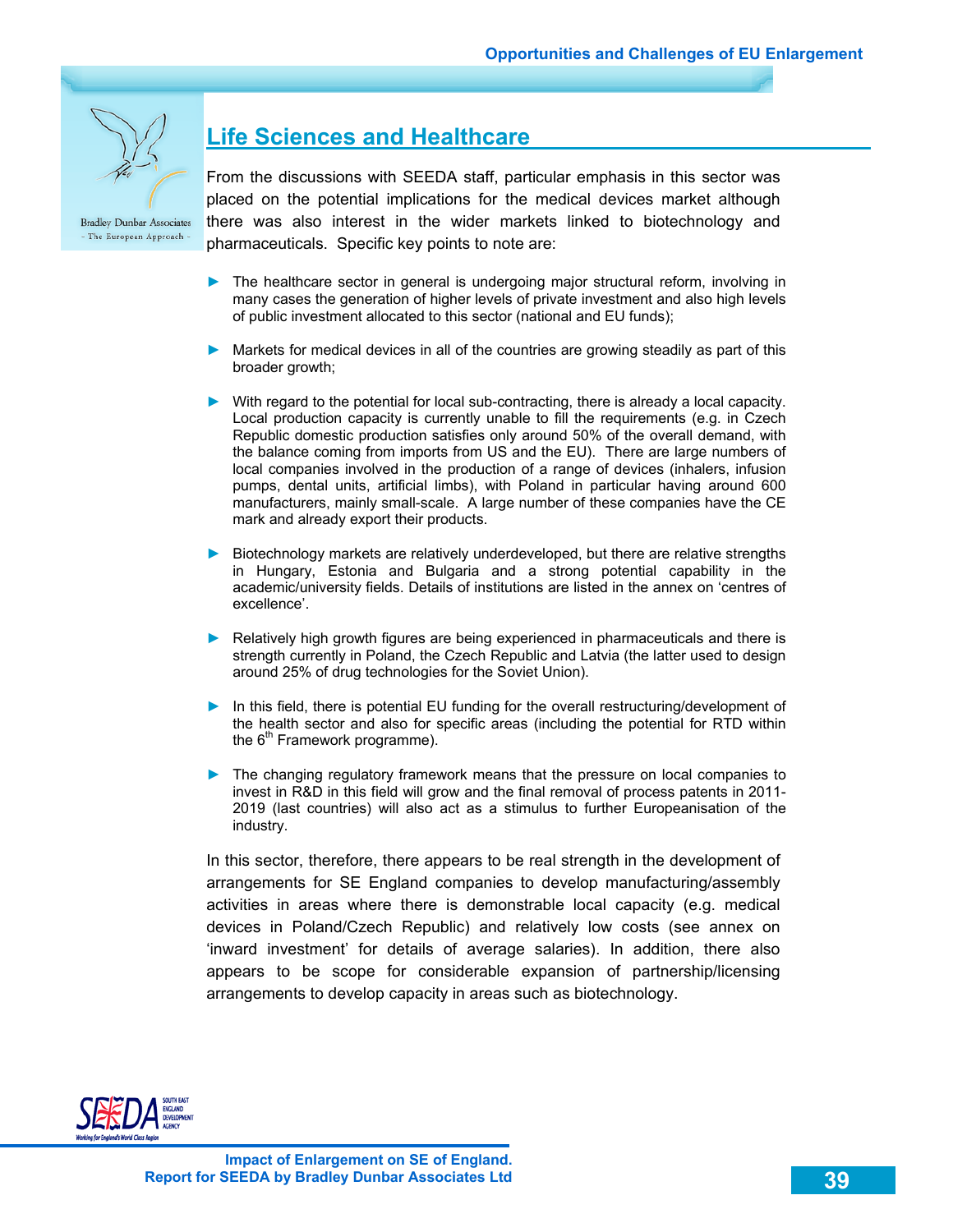**General Overview** 



- The European Approach -

*Healthcare Services* 

The healthcare sector has undergone a major structural reform in most CEECs. Much of it is ongoing in some countries, including Romania and Estonia.

Due to the shift of ownership the sector now is a mixture of private medical practices (mainly outpatient), state-owned/municipal hospitals, private hospitals, and private and state-owned ancillary businesses. Special public healthcare funds have been created in most countries aimed at funding and monitoring the healthcare services. In the **Czech Republic** 7.3% of the GDP is officially spent on healthcare annually with less than 1% being privately funded.

In **Poland** public expenditure on healthcare has slightly exceeded 5% of the country's GDP in the last few years. However, in general the healthcare systems are characterised by continuing under funding, resulting in poor infrastructure and lack of staff incentives. There is an extensive programme of reform in the Polish sector, involving new legislation (mainly now adopted), commitment of significant national budgets, establishment of a new single National Healthcare Fund, with a notable shift from public to private ownership of healthcare units and clear intention to build a network of private medical services.

The health status of the CEEC population is still below the average for the EU, with the exception of the **Czech Republic** and **Slovenia** where indicators like life expectancy and infant mortality are only marginally behind those in the Western European states. The poorest expectations are found in **Romania**  where a lack of sufficient resources and the continuous organisational changes limits the quality of and the equality of access to health services. However, the **Romanian** health system is in a process of a major structural reform with the Biochemistry market developing at a rapid rate.

The medical sector in **Latvia** is highly developed, with 25% of the Soviet drug technology designed in Latvia, and offers an attractive market to foreign companies

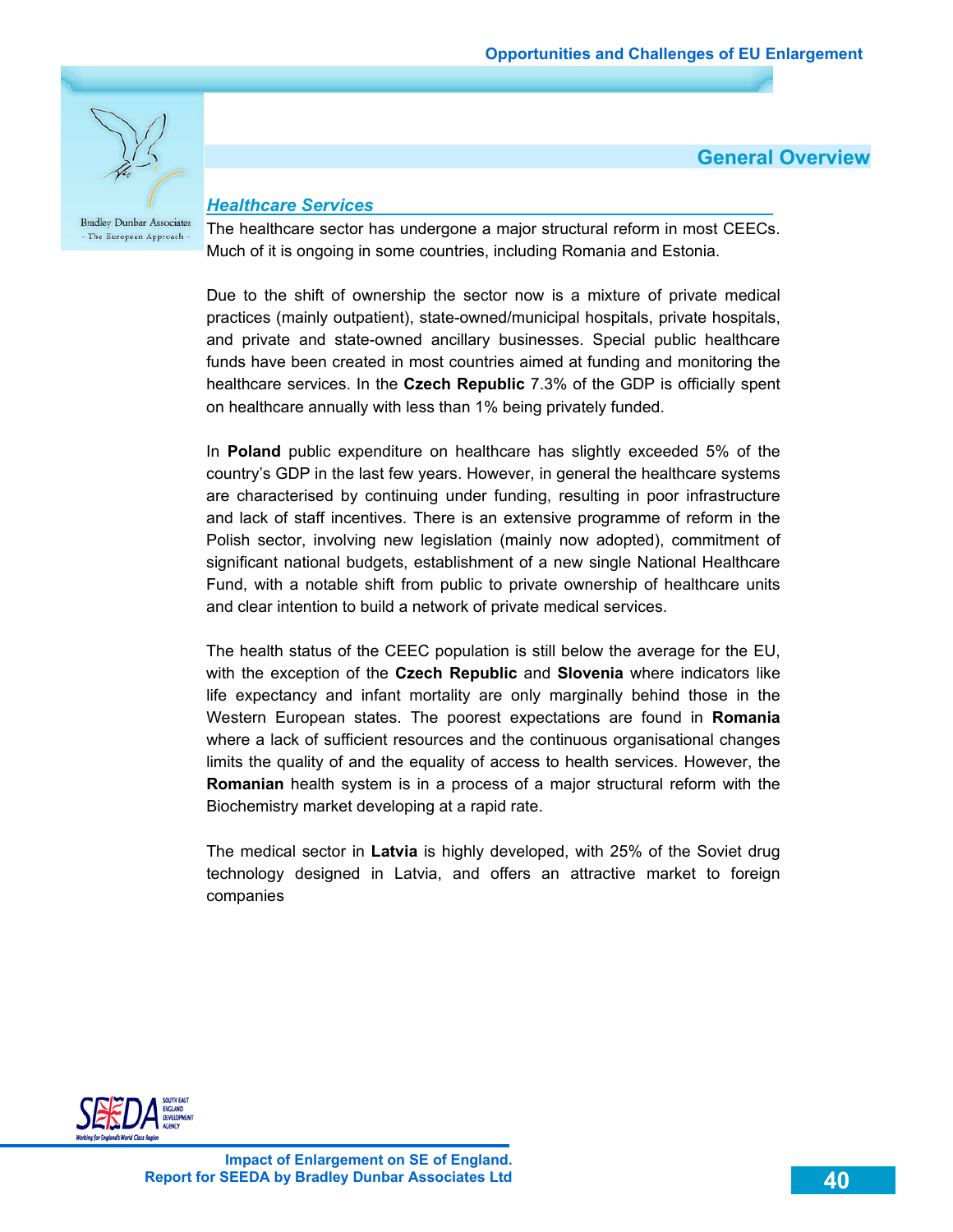

According to sector several trends can be distinguished in the healthcare sector in most CEE countries<sup>3</sup>:

- Changing method of financing from central budgetary control to centralised insurance-based reimbursement systems;
- ► The gradual introduction of market principles between providers of care and the central insurance fund payers;
- ► An increasing acceptance that the public system will remain under-funded and will, therefore, be complemented with private funding and insurance;
- ► An increased involvement of employers regarding the health status of their employees;
- ► An increased awareness and demand from the public for an accessible, humane and affordable system;
- ► A gradual increase in life expectancy to Western European levels, which will substantially increase demand for health services.

There is a reasonable level of clinical competence and training in most of the CEE countries and in some countries there are world class practitioners in certain specialities. This underlines the conclusion that the main problem regarding the reform of the health sector in CEE is not primarily the medical competence among the healthcare professionals, but instead the funding allocations and financial motivation, along with the integration of the different components of health care, in order to provide the best possible care as cost efficiently as possible. This requires appropriate funding mechanisms, integrating public and private contributions.

With regard to the above, the healthcare market in most of the CEEC is currently still quite limited but is likely to grow in the short to medium term due to the considerable public investments planned for the sector, on the one hand, and the expected increase of the local purchasing power on the other.

#### *Medical Devices*

As a result of the historic and continuing under funding of the public health care infrastructure in the CEEC, there is a vast demand for modern facilities and equipment. Markets for medical devices are growing steadily in the more advanced CEE countries, with local companies developing fast. However, in the **Czech Republic**, for example, domestic production satisfies only about 50% of the demand so the country relies heavily on imports.

The following main product groups are considered to be the best for sales prospects in the coming years: daily care equipment, devices for immobile



 $\overline{a}$ 

<sup>3</sup> Medicover, private healthcare organisation with clinics in Poland, Hungary, Romania, Estonia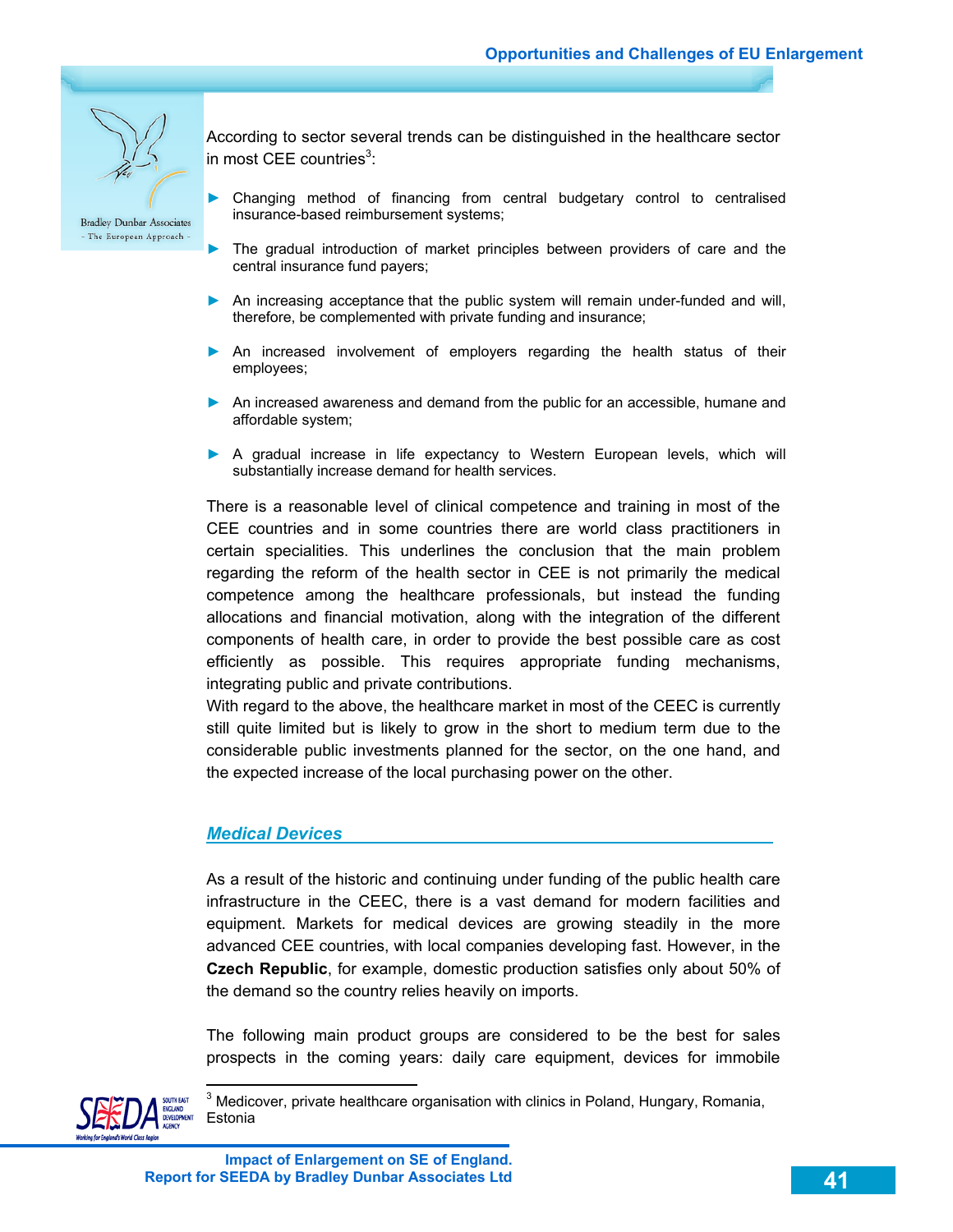

people, bathroom safety equipment and hygienic devices, incontinence care products, etc. Local companies' production mainly includes adjustable beds and furniture, inhalers, drain pumps, infusion dosing machines, hygiene seating baths, WC-chairs, etc.

In **Poland** there are about 600 manufacturers, most of them small companies; 65% have the CE mark and export their products. Two of the most popular products are infusion pumps and electrocardiographs. Polish companies also specialise in the production of basic diagnostic devices, i.e. the so-called medium range medical apparatus. These products meet EU requirements both in terms of technology and quality. 36% of all products of this group are manufactured in Poland, 38% are imported from EU and 17% from USA and Canada. There are several Polish companies manufacturing orthopaedic equipment but the majority of the supply is imported.

Poland exports, in the main, simple medical tools and devices, whereas the imported goods include high-tech electro-medical equipment. The value of imports exceeds the value of exports 3.6 times. Main importers are the US (24,6%) and Germany (24,6%); the UK has a 3,9% share. Orthopaedic equipment and apparatus, prostheses and hearing aids constitute 17.3% of the imports. According to data published by the Ministry of the Economy for the year 2000, there were 245 manufacturers of medical equipment, of whom 44 were large companies with over 50 employees. However, the production of medical and surgical equipment and orthopaedic devices in Poland is still dominated by small business entities.

The largest Polish manufacturer of such hospital equipment as beds, cabinets, examining tables, bedside cabinets, doctor's surgery equipment, dental chairs, dental units, gynaecological chairs and operating tables is *FAMED SA* – Factory of Hospital Equipment in Zywiec. Their latest range of products includes dental units, electrical gynaecological chairs and operating tables. Other significant manufacturers of hospital equipment are *FAMED LODZ, FAMED Ltd* from Stolno and *FAMOR SA* from Bydgoszcz. The leading Polish manufacturers of surgical tools include *MIFAM SA* from Milanowek and surgical equipment factories from Nowy Tomysl and Rudnik. Sterilisation and disinfection equipment is manufactured by Warsaw based SMS Co-operative of Mechanics. Poland exports mainly such medical equipment as medical, dentistry and veterinary tools, orthopaedic devices and artificial limbs.

The main suppliers of imported medical goods are USA (24,6%) and Germany (24,4%). UK share is 3.9%.

In **Romania** the share of the market for medical equipment covered by domestic production is estimated at about 10%. Local companies have lost competitiveness since 1989 and export sales have declined. The value of the market was 307.5 million USD in 2000, with the huge share of the imports -

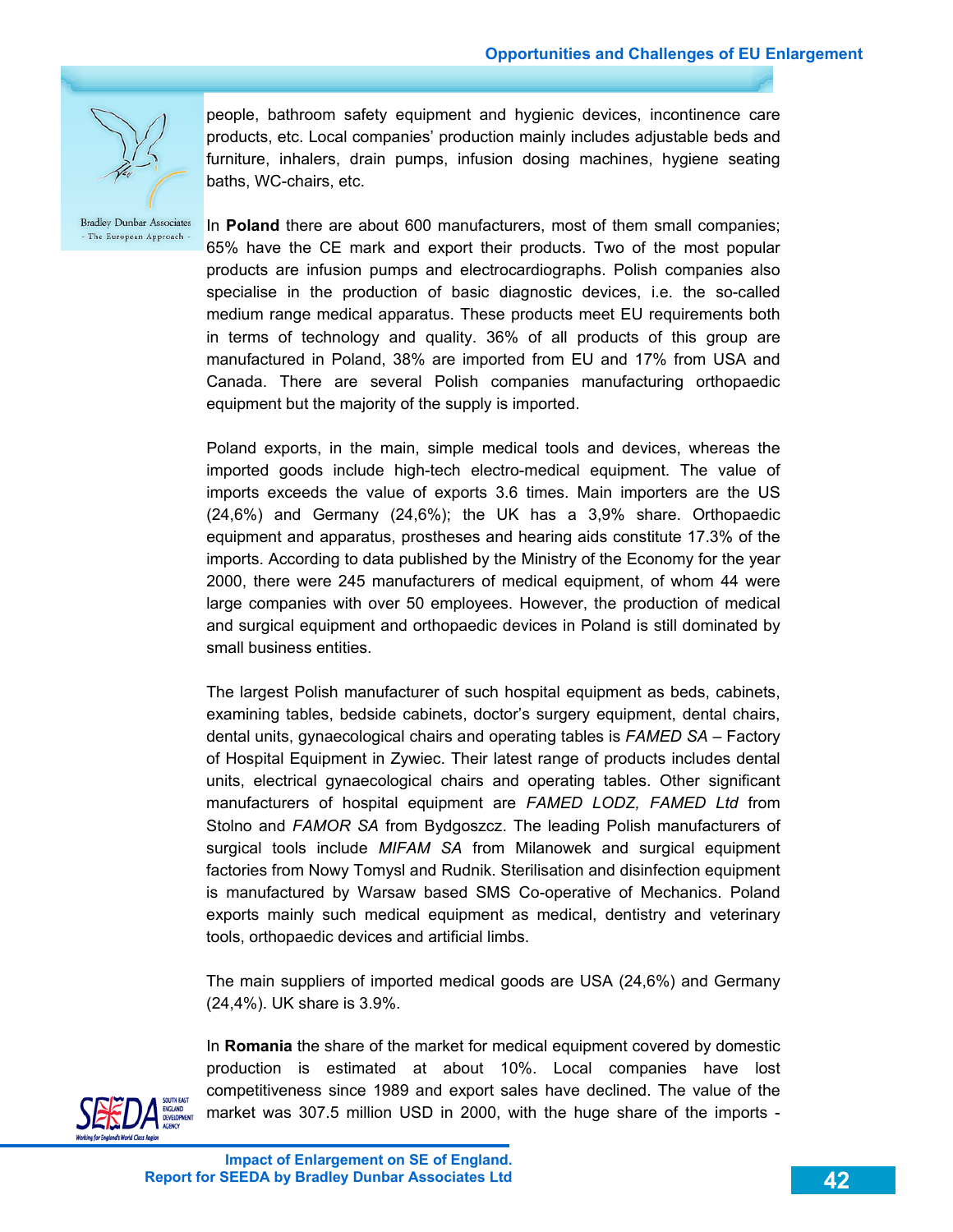

91%. Priority medical equipment sectors are radiological equipment, diagnostic equipment for cardiology and radiotherapy equipment. Main importers are Western European companies with USA holding 15% market share.

In the **Baltic States** the medical equipment market is small but stable. It is also largely reliant on imports from German companies who hold the lead positions in most areas.

#### *Biotechnology sector*

Although declared to be one of the fastest development areas in countries like **Hungary** (with over 50 companies working in the sector), **Estonia** (which is also offering good links with Russia, Scandinavia and the other Baltic states) and **Bulgaria** (which has strong R&D traditions in this field), the biotech market in Central and Eastern Europe is limited compared to those in the EU. Nevertheless, most of the CEEC can offer considerable academic/university background and experienced scientists as well as a favourable scientific & business environment.

In **Estonia**, this will also be one of the priorities for future structural funds as the Estonian healthcare sector will be reorganised. For example, there are 15 different research institutions working in the field of biotechnology, with over 1700 staff and 30 innovative small biotechnology companies directly linked to the research centres.

#### *Pharmaceuticals*

The total CEEC pharmaceutical market is estimated to be around EUR 10 billion, about 50% of which is in **Poland** alone. The expectations are for this market to grow 13% annually<sup>4</sup>. Privatisation is almost complete and leading international manufacturers are already holding large shares of the market.

The pharmaceutical industry is a leading sector in the **Czech Republic** and **Latvia** (the latter used to design 25% of the Soviet drug technologies and holds patents for 12 new drugs). In **Poland** there are 80 pharmaceutical companies, 15 of them which previously formed the POLFA concern are the most significant manufacturers (around 70% of the domestic supply). There are also two scientific research institutes – the Institute of Biotechnology and Antibiotics and the Pharmaceutical Institute. Despite the vast local production the import of medicines exceeds the value of export 13 times according to 2001 data.

Privatisation of the Polish pharmaceutical sector is now complete (started c. 1994) and a large number of international concerns have well established subsidiaries in the country. Within Poland there is considerable emphasis on improved health monitoring, but limited local capacity. There is a wellestablished framework for co-operation in the field of science and technology,



 $\overline{a}$ 4 IMS Health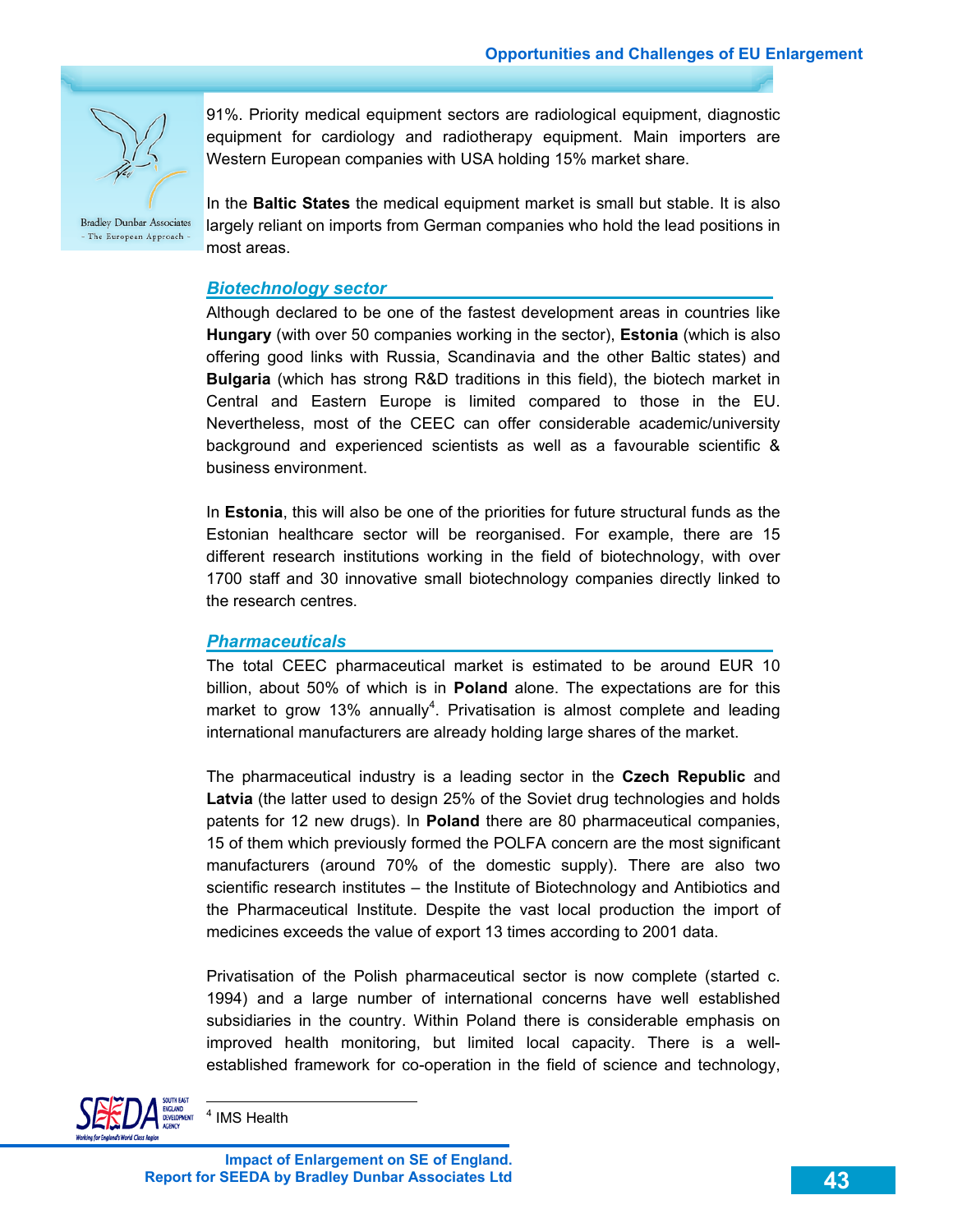

and now access in Poland to  $6<sup>th</sup>$  Framework programme for healthcare projects. Currently, there are relatively low levels of expenditure on R & D in this area. Public expenditure is almost 7.6% of GDP, which is comparable with Western European countries.

**Bradley Dunbar Associates** - The European Approach -

### *Food Processing*

The food and drinks sector in the CEEC has traditionally been one of the most important for the local economies. In **Poland** the sector accounts for 21% of the GDP and is the largest labour market with over 430 000 employees. In **Bulgaria** it accounts for 18.4% of the GVA as of 2001 and in the **Baltic States** its share is over a quarter of the industrial output. The sector is nowadays restructured and largely privatised with foreign companies being deeply involved in the process.

Although many Bulgarian companies are active in this sector, many lack modern equipment and technologies. SAPARD funding can be accessed through the sub-programme for improvement of the production, processing and marketing of agricultural and forestry products, as well as the processing and marketing of fishery products in compliance with EU acquis.

The Food Processing sector is mainly located in central and west Bulgaria, around the cities of Gabrovo, Sliven, Plovdiv and Sofia. The food industry share in Bulgaria's total GDP at current prices declines from 16% in 1997 to 14,5% in 1999, with 209 processing plants in the Vegetables and Fruit Sub-Sector of which 147 are newly established.

Investment Opportunities exist in relation to meat production; improving some existing meat processing plants, starting up export to East European countries, potential for exports to neighbouring countries, etc. Expertise is required in know-how, marketing/management etc. especially with regard to processing technology and preserving fruit/vegetables.

### **EU Funding**

There is relatively little direct EU funding in the healthcare and life sciences cluster. Within the Phare programme there are currently projects primarily for supplies of veterinary and medical equipment, test kits, etc. and there are also a number of technical assistance contracts (both worth about 30 million EUR). Funding is expected to increase within the future structural funds allocations from 2004 onwards for most of countries excl. Bulgaria and Romania.

The healthcare sector will be one of the priorities in the **Baltic States**, where in **Estonia**, for example, the national public expenditure eligible for the EU structural funds for the period 2004-2006 is 45.96 million EUR. One of the main measures will be the re-organisation of the hospital network.

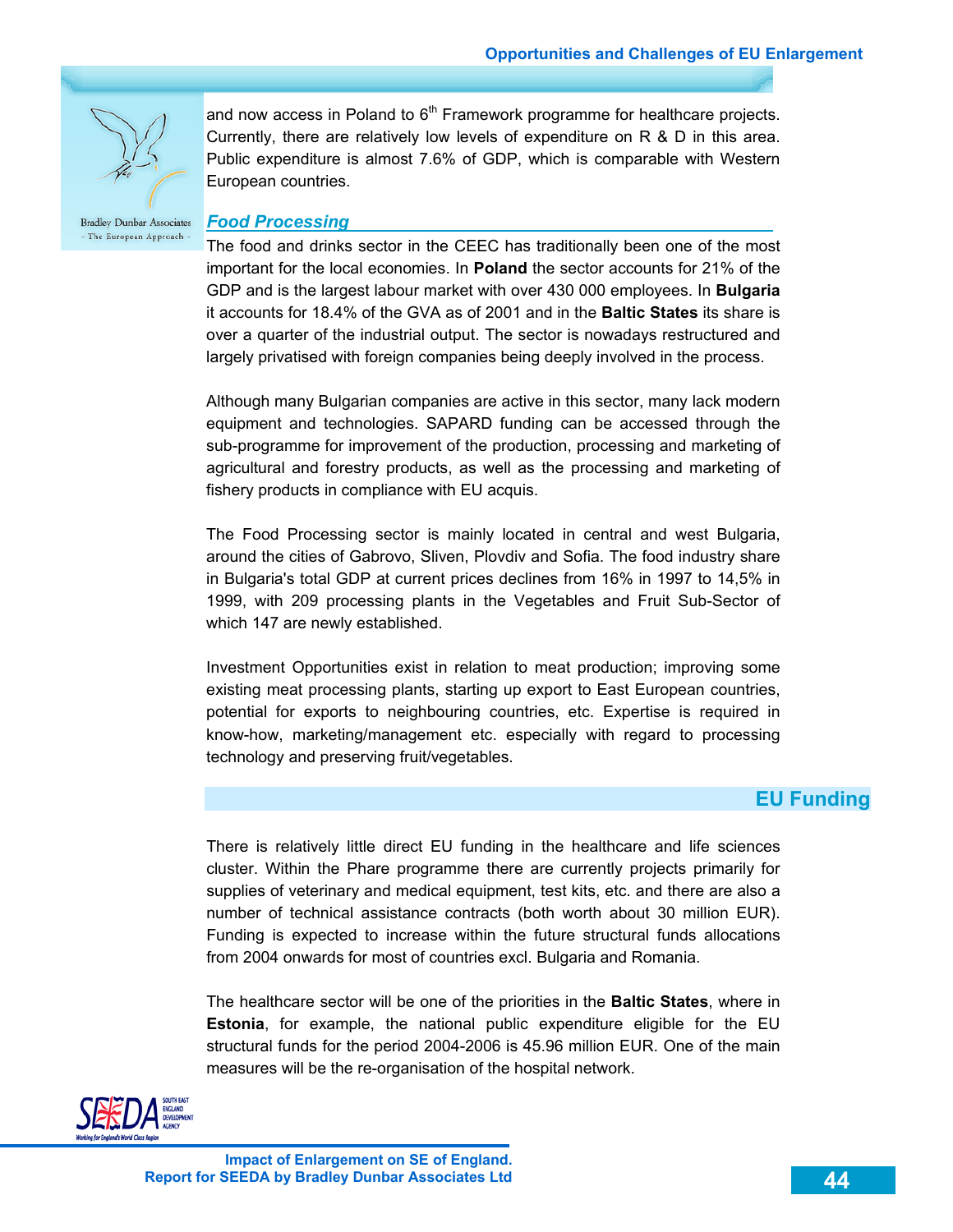

With regard to the food industry sub-sector, each of the candidate countries is eligible to receive support under the SAPARD programme in the period before membership and also will be supported from the Rural Development/Agricultural funding after joining the EU. Funding under SAPARD is available to locallybased companies (which can be with 100% foreign shares) and it normally amounts to 50% of the eligible costs. Amongst other things, it can be used to support investments in equipment/systems/training in farms (including agricultural machinery) and food processing plants. It is not "tendered" openly as such, but relies on local companies/organizations making applications for grants to support their own investments.

In the period after membership, although the form of support will change (as SAPARD is replaced by internal EU funds) there will continue to be considerable direct EU support available to develop investment in food production and processing. The SAPARD programme has an annual budget of 520 million EUR and there are also opportunities for funding innovative partnerships within the  $6<sup>th</sup>$ Framework Programme, measure: "Genomics and biotechnology for health".

### **EU Legislation**

EU Legislation has important implications for the healthcare and food industry sectors as so much activity in these areas is heavily regulated by European legislation and, thus, operators in these markets will be required to undertake new investments to meet the new requirements and challenges of EU membership. The legislation has largely been adopted and in most countries the main issue now is its implementation. Efforts are increasingly focusing in this direction and both public and private funding is expected to considerably increase across all countries.

**Romania**, which has enormous problems in this respect, has planned 830.2 million EUR within its National Programme for the Adoption of the Aquis to be spent on measures related to the healthcare sector.

In **Estonia**, the restructuring of hospitals will take place step-by-step over the next 10 years where the estimated expenditure is about 255 million EUR. The enforcement of EU standards for the protection of intellectual property will present a major challenge to the local pharmaceutical companies.

In **Bulgaria**, for example, 23 pharmaceutical companies are currently forced to stop 36 production lines in relation to the new rules and regulations. Although patent rights will not be fully comparable to the EU norms until 2011-2019 (when the last local process patents expire) the market for innovative products will become much more competitive. In addition, the companies would need to devote further R&D resources to ensure their products comply with the EU regulations.

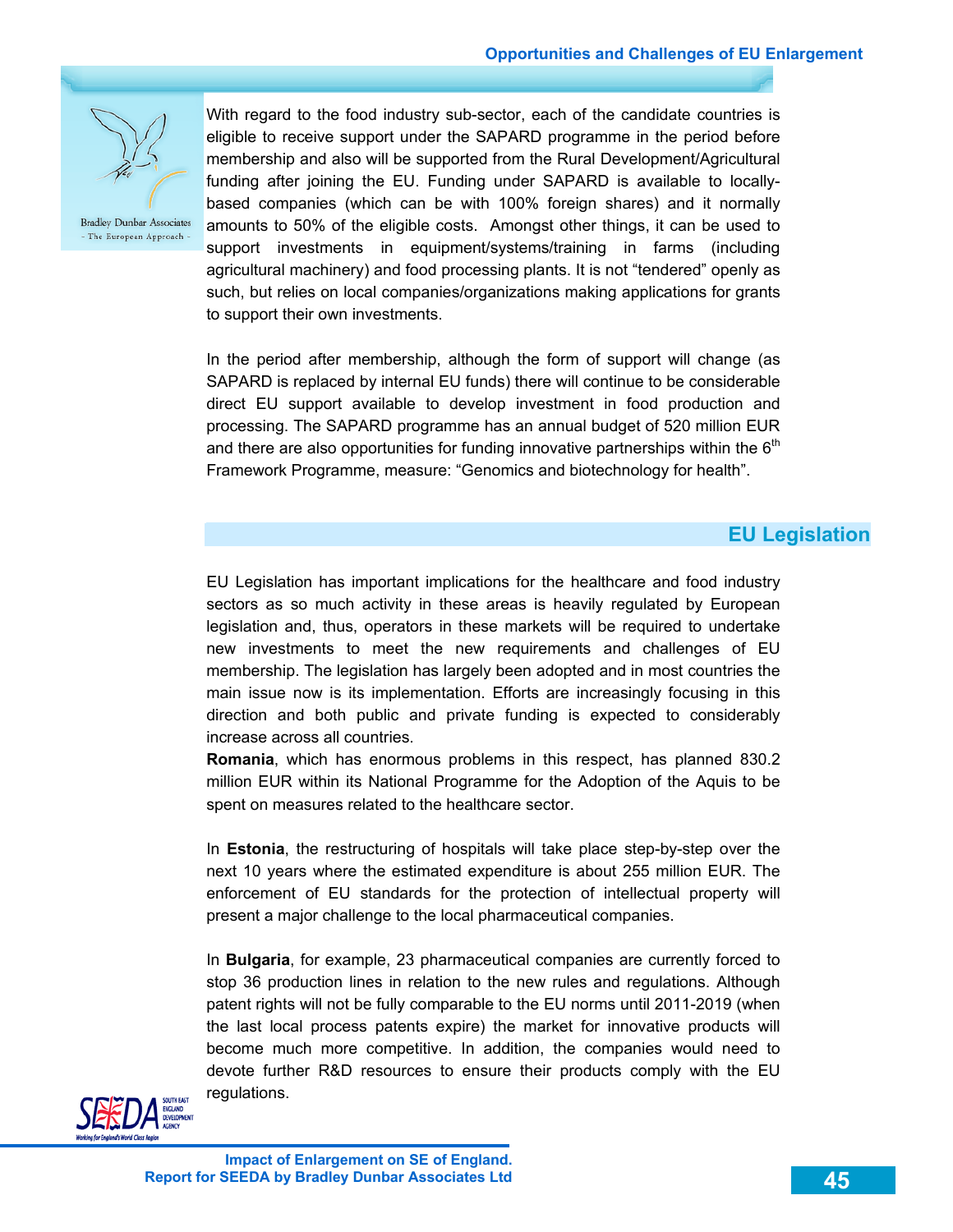

EU legislation has implications also for sectors like **healthcare and food**, as so much activity in these areas is heavily regulated by European regulations and legislation and, thus, operators in these markets will be required to undertake new investments to meet the new requirements and challenges of EU membership. In relation to both sectors, however, there will be considerable pressure on the private sector to invest in meeting the new standards and also in taking advantage of the opportunities presented by access for locally produced products to the full EU Single market.

### *Strategic Investment*

Medical equipment manufacturers from Sweden, Germany, USA, UK, Belgium, and Switzerland have already established a presence in the CEECs and offer a variety of high quality products. However, most of them have not established manufacturing bases in Central and Eastern Europe but import their products via local distributors.

Pharmaceutical companies in the CEECs have largely been privatized and have attracted considerable investments. This might present opportunities for companies already in supply chain of multinationals to organise local production lines if they have not already done so.

The food and drinks sector in the CEECs is mostly privatised and many multinationals like *Danone, Nestle, Coca Cola* and *Procter & Gamble* have acquired key local manufacturers, with **Poland** alone attracting over 500 foreign companies, the value of investments totalling 4.9 billion USD as at the end of 2000. Retailers like *Metro, Tesko, Rewe,* and *Carrefour* have mainly focused on Greenfield investments. Although not largely affected by enlargement, this market is expected to growth with the increases of the purchasing power of the CEE population.

### **Conclusion**

Healthcare sector presents real opportunities for the SE companies with regard to the expected growth of the market in three directions:

- increased public investments required by the CEE countries in order to enforce and comply with the EU regulations;
- the considerable pressure on the private sector to invest in meeting the new standards and;
- in taking advantage of the opportunities presented by access for locally produced goods to the full EU Single market.

The sector can also potentially offer plenty of well-trained and experienced specialists to help reduce the existing skills shortage in the SE healthcare industry.

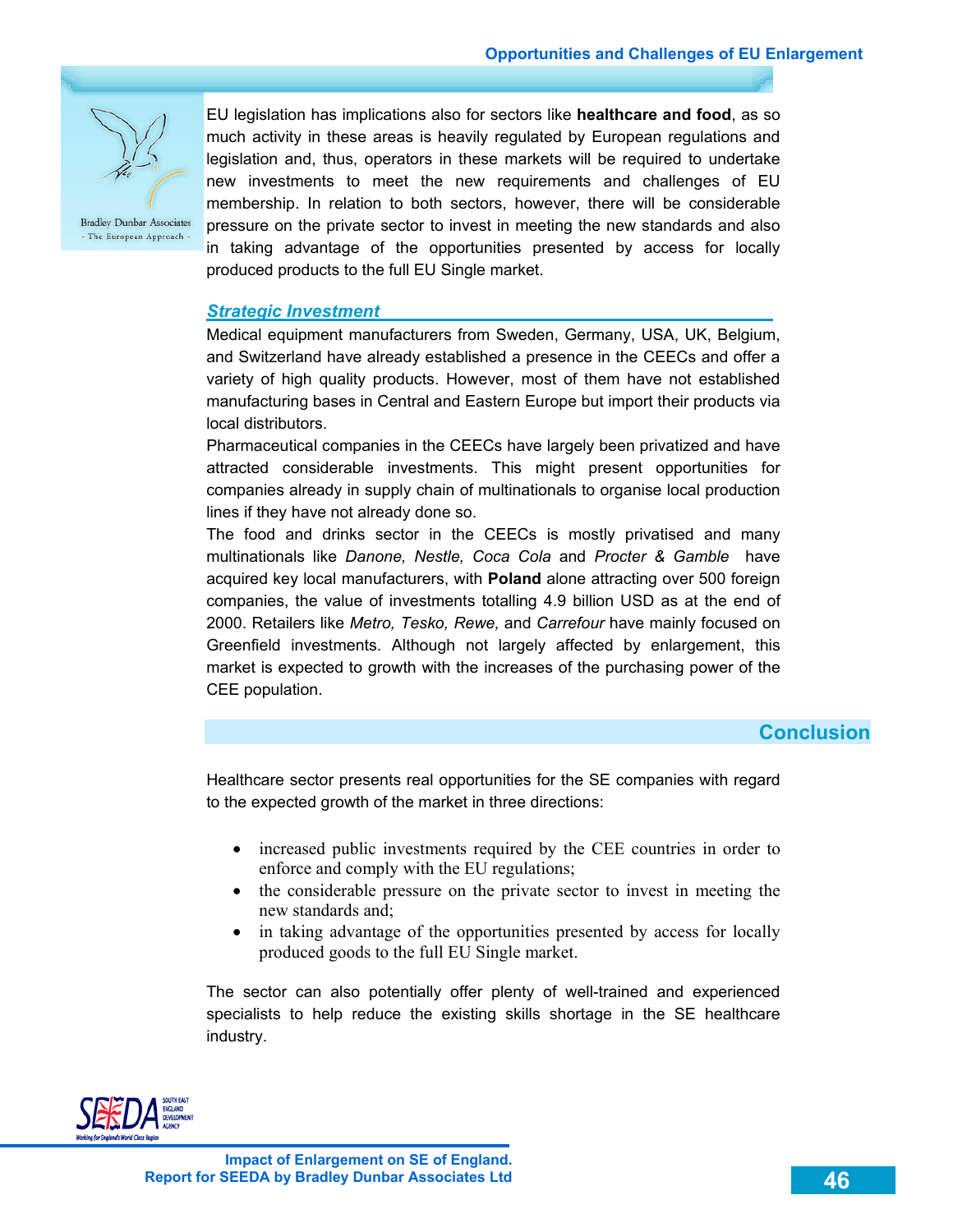

# **Building and Construction**

Building and construction is an area that will experience strong growth across all the accession countries due to the ongoing growth of the economies, which are growing at faster rates than within the EU, and also the specific focus of Structural Funds.

Key points to note are:

- ► It is forecast that the growth in the building and construction sector in the accession countries will be as high as 9.6% for 2005, with these high rates continuing for the short- to medium-term hence (this compares with around 1.7% within the EU). This growth will happen across all areas of civil engineering, civil & residential, and new non-residential construction;
- ► There is a strong base of local construction companies in the accession countries, with several companies very active outside their own countries. There is general availability of a full range of skills (designers, civil engineers, plumbers, carpenters, unskilled labourers) with labour rates being relatively low. The major growth in the sector with accession, however, is likely to lead to a situation where there is a limited supply of local labour at all levels and, in parallel, upward pressure on wage levels;
- ► A significant amount of building and construction work is linked to EU projects (around €2bn per annum currently) and this will rise between five- and seven-fold after accession with Structural Funds being available for construction of major transport infrastructure, business support infrastructure (logistics centres, business centres, etc) and also other key areas such as health buildings, etc. This particular area can often place a premium on combinations between UK companies that either provide the financial/corporate structure to meet the formal requirements and who bring a degree of high-value professional service not available in sufficient quantity in some of the local markets;
- The way to move forward in this area, as with others, is to develop partnerships with local companies to bring the appropriate balance of skills, experience, capability, and costs. A large number of EU firms are already registered in the building sector in Central Europe, but there is still scope for further work.

The key implications for South-East England are:

- ► The development of a rapidly growing market for EU-funded construction work will provide real opportunities for the skilled and high-value professional service organisations in the South-East of England to win business in partnership with local partners. The current players in the market will not have the appropriate capacity to meet all the needs in the coming period and there will be space for new entrants. Focused support in identifying the tenders but also, more importantly, the real "routes to market" and success factors will be important in a very competitive market place.
- ► Although local wage levels are likely to rise due to the massive increases in demand, there will still be significant differentials between labour costs in accession countries and South East England at all levels. There are, therefore, real potential benefits in increasing competitiveness (see annex on 'inward investment' and the section on labour issues for more background on this).

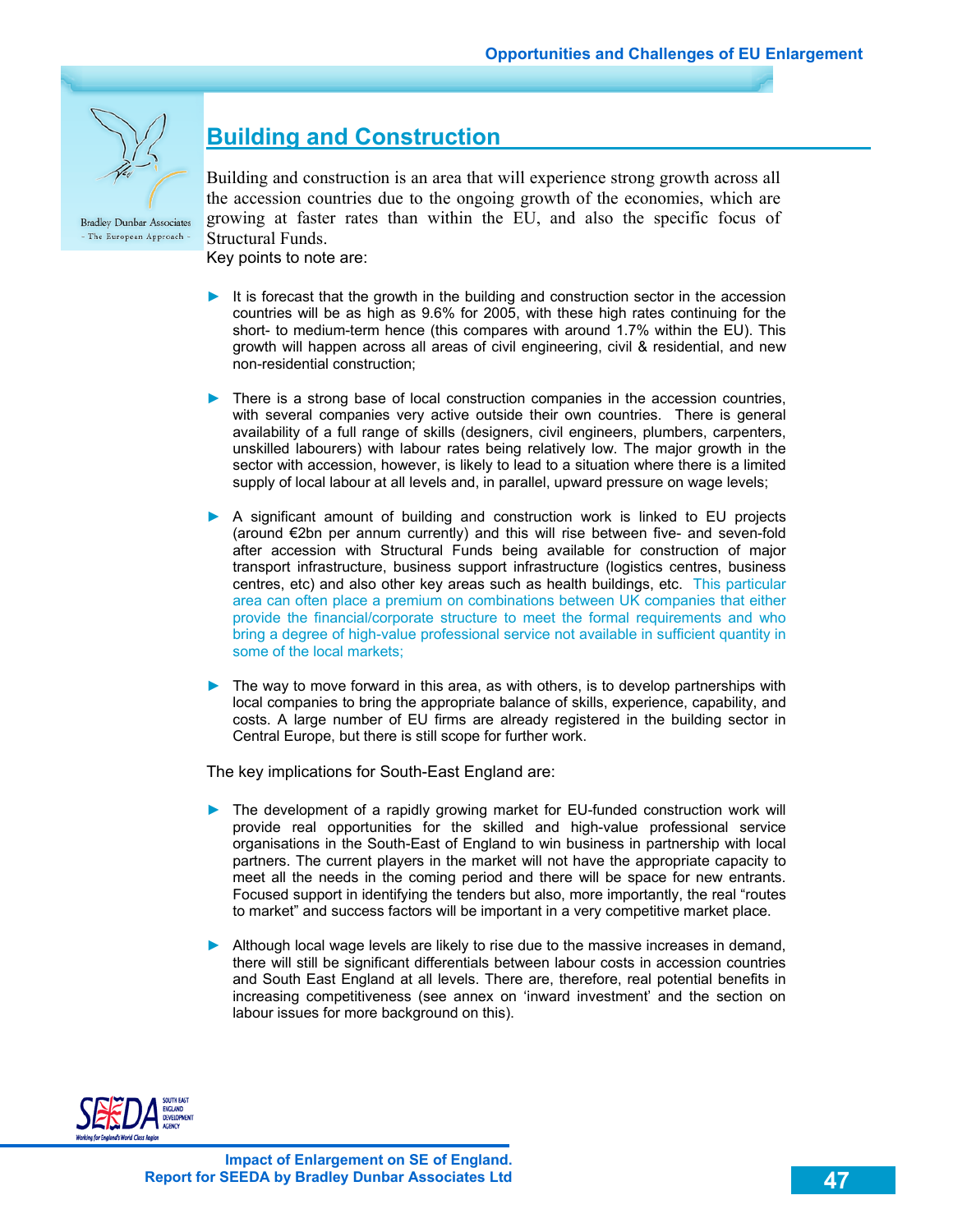**General Overview**



**Bradley Dunbar Associates** - The European Approach

The building and construction sector in Central and Eastern Europe registers higher growth than that in the EU. For the period 1996-2000 the Western European construction market increased with only 1.7% per year on average, thus, remaining lower than the GDP growth (2.6%). In contrast, four of the CEE countries - Hungary, the Czech Rep., Slovakia and Poland - have registered an annual average growth in construction of 5.2% for the same period; higher than the annual average GDP of these countries (4%). Despite the projected contraction of the market for 2002 (-2.9%) a sharp recovery is expected for 2003 and 2004 with acceleration to as much as  $9.6\%$  for 2005.<sup>5</sup>

GDP and Construction Annual Growth Rate  $(CEEC - 4)$ The construction market in **Poland** currently accounts for about 7.7% of the country's GDP. In 2003, the **Romanian** construction market is expected to grow to 13.7% of the country's GDP<sup>6</sup>.

In terms of sub-sectors, prospects look best for the new civil engineering (16.1% for 2005), civil and residential R&M (7.9% for 2005) and new non-residential construction (7.4% for 2005).

Local CEE construction companies are performing well, some of them increasingly winning projects abroad. Polish construction companies, for example, are exporting their services to over 50 countries. Local labour within the sector is largely available: from highly qualified experts (designers, civil engineers) through to plumbers, carpenters and low-skilled workers.



 $\overline{a}$ 

**Impact of Enlargement on SE of England. Report for SEEDA by Bradley Dunbar Associates Ltd**

<sup>5</sup> Institute for Economic Research, Munich; projections by V.Russig 6 CEE economic data outlook for 2003, published by Bank of Austria Creditanstalt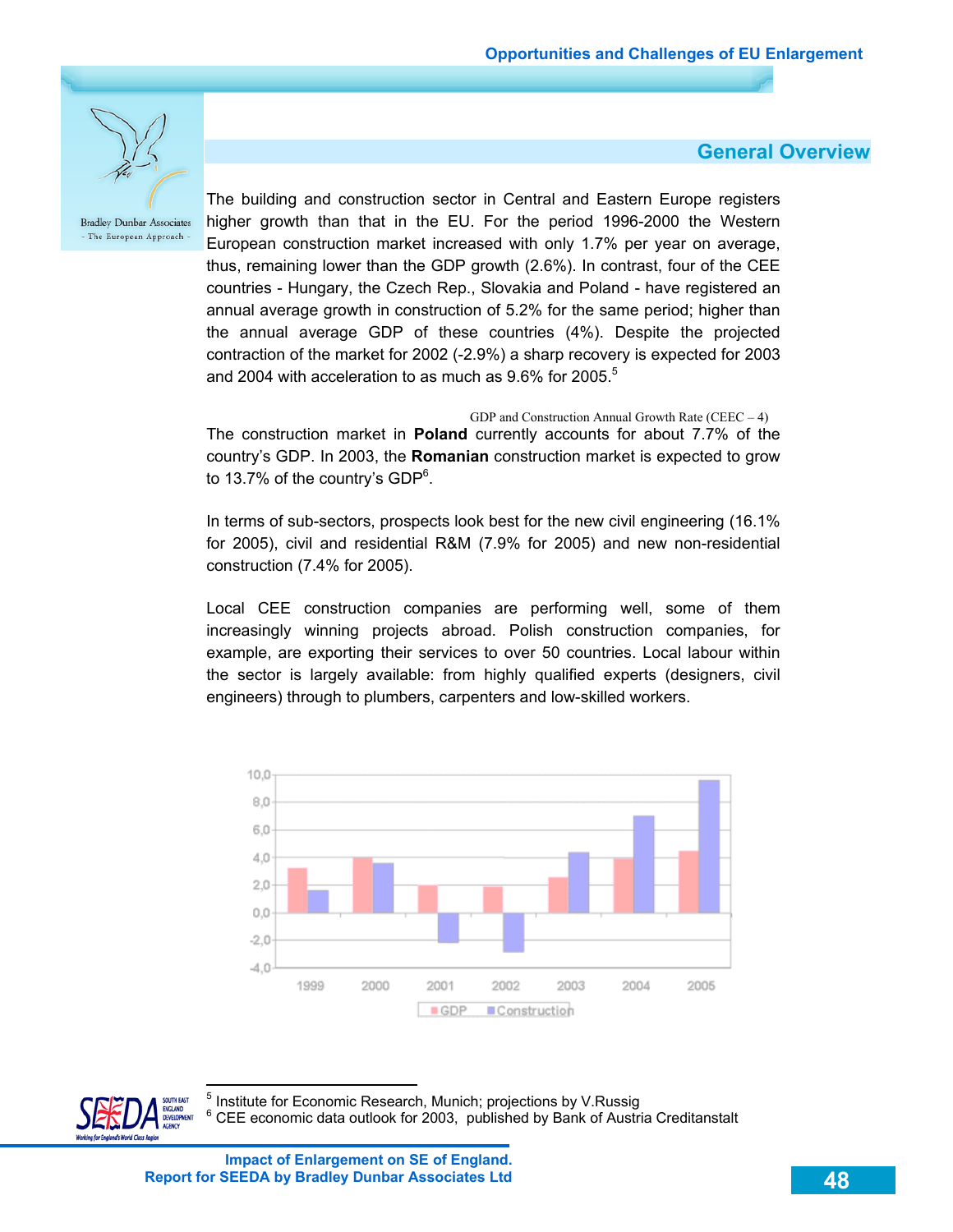

*The Market* 

**Bradley Dunbar Associates** - The European Approach -

A valuable insight into the markets is provided by looking at the **Bulgarian** market in some detail. The timing is excellent for foreign companies to pursue the Bulgarian building materials and housing markets. Despite the country's population of only 8 million and fewer than 14,000 housing starts in 2001 (30 percent single-family and 70 percent multi-family), the Bulgarian building materials market is expected to grow substantially. The statistics released by the National Statistical Institute and the Ministry of Regional Development and Public Works also show a significant increase in housing starts during the past year, and the housing market is expected to show further growth in the year 2002.

Real estate prices have remained stable, in the \$20,000-30,000 range for a 100 square metre two-bedroom apartment. Construction costs are in the \$250 - \$400 per square metre range, with building materials accounting for 49 percent of the total cost of a typical \$39,000 house including land. However, low personal incomes have made home or apartment purchases difficult for working people.

There is strong interest among Bulgarian builders in EU and USA construction technology and building materials. Local companies are interested in new, faster, cheaper, more energy efficient, and sturdier ways to build more comfortable and aesthetic houses and apartment buildings.

New Bulgarian building construction is primarily steel-reinforced concrete and brick, but some home builders are starting to look at American-style platformframe wood construction and prefabricated housing for their different styles, superior energy performance in Bulgaria's climate, soundproofing, earthquake resistance, and price-competitiveness with European products. As most modern building materials are imported, Bulgaria has no applicable standards or testing in this sector. Materials from well-known manufacturers that have certificates from the country of origin are accepted in the market based on technical merit.

#### *Transport*

Bulgaria has an important geographical location. Four of the Pan-European transport corridors (Corridors IV, VIII, IX and X) cross the country and corridor VII, the Danube river, forms its Northern border. Transport and related infrastructure are relatively advanced. Bulgaria has developed all basic means of transport – road, rail, river, sea and air. Nine international roads cross the territory of the country, thus approximately 2500 km Bulgarian roads are part of the European road network. The railway network is wide with 7 major railway terminals able to handle large tonnage containers.

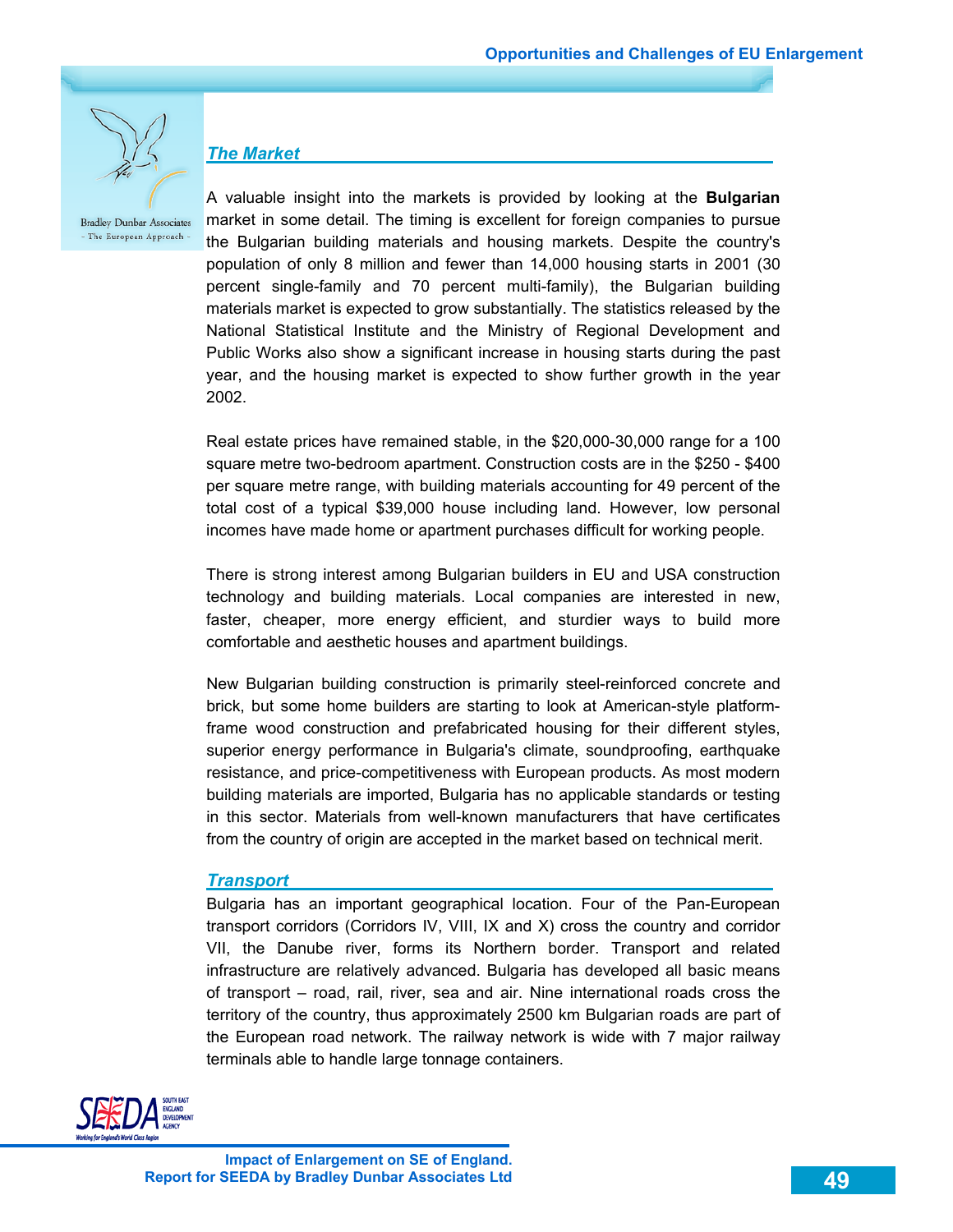

In the context of Bulgaria's accession to the EU, the transport sector will have to provide adequate conditions for the transit traffic and, when integrated in the Union, to become part of the common EU transport system. In order to serve this new role, Bulgaria will have to develop a national transport system, adequate to the European needs and standards. This requires both physical and institutional investments.

*State of the road network* 

The total length of the road network in Bulgaria is about 40 000 km (average road density -0.36 km per sq km). Approximately 90 % of the roads are paved with asphalt. The roads in Bulgaria are classified as motorways, I, II and III class roads. For I and II class roads prevailing is the overall width of 7.50/10.50 m and for III class – 6.50/9.00 m. Most common are the two lane roads.

The roads on the routes of the Pan-European corridors are with a total length of 2241 km, of which: 1511 km two lane roads, 130 km four lane roads and 600 km motorways. At present about 24% of the roads are in poor condition, and regardless of the fact that this group includes mainly sections with lower class roads, they present a serious problem. Road building and maintenance in Bulgaria is generally difficult and costly as some 40% of the country's territory is mountainous.

The roads in the border regions are also a great concern. A typical feature of the border area road links is that most of the high-class roads basically end to the frontier line. The western and southern borders go almost entirely through mountain areas and the constructed road links there are mainly low class, with technical parameters not corresponding to their cross-border role.

#### *State of the rail network*

The railway network of Bulgaria consists of about 4 300 km railway lines, 4 055 of which are with normal gauge (1 435 mm), and the rest with narrow gauge (960 mm). About 960 km (22% of the whole network) are double tracked and 2 640 km (about 61.4%) are electrified. The system includes about 400 stations and 300 stops. The length of the lines along the Pan-European corridors is 2,333 km.

A lot of investments are needed to improve the unsatisfactory state of the railway infrastructure. The freight depots, container terminals and passenger stations are not able to manage rapid increases in traffic.

The Bulgarian National Plan for Economic Development (NPED) and the National strategy for the transport sector lay down the priority areas and the guiding principles for the effective use of the new pre-accession financial instrument of the European Union – ISPA - for the transport sector, as well as

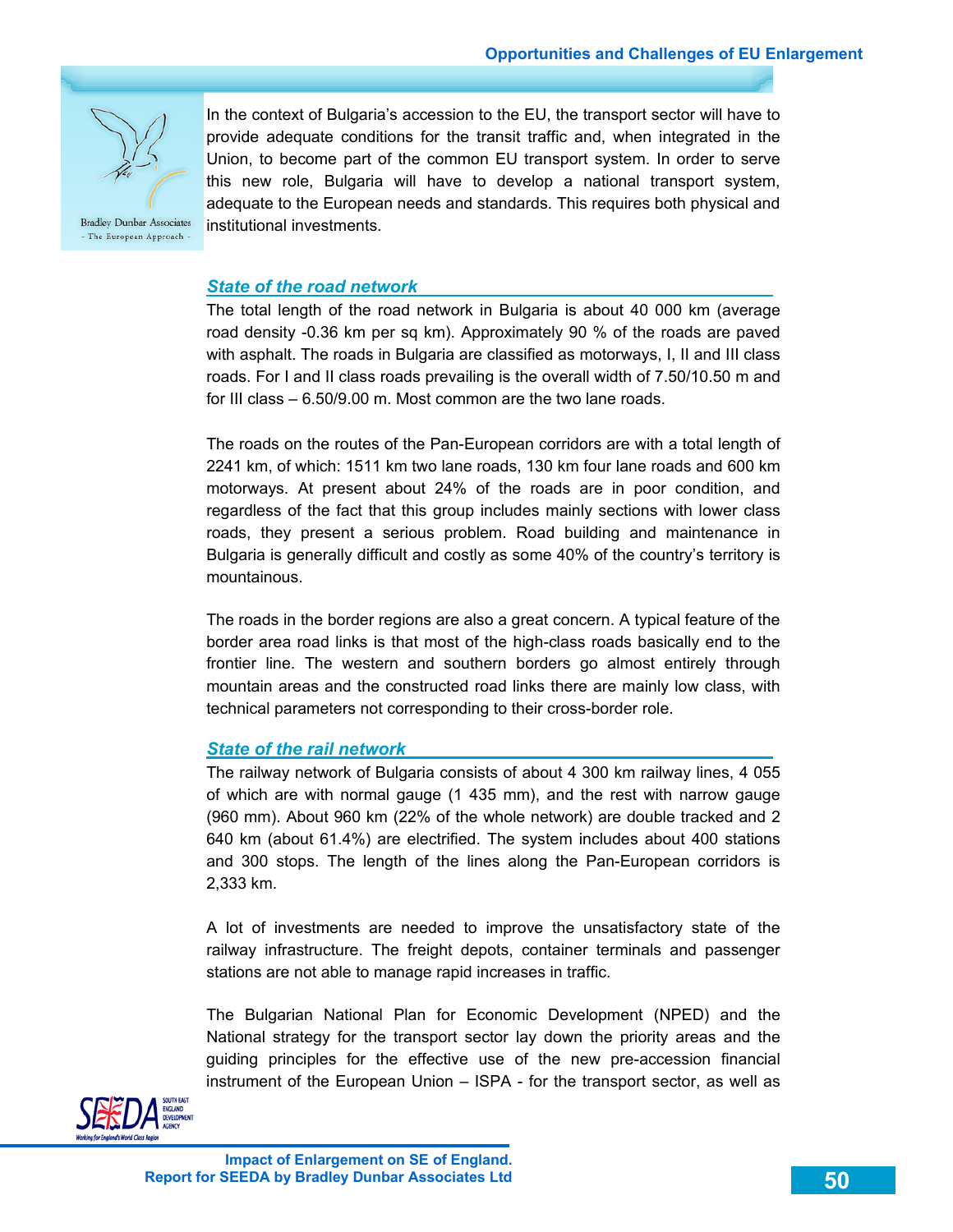

**Bradley Dunbar Associates** 

- The European Approach -

the use of the Phare funds, national contributions and other external financial aid.

The major areas of intervention are in the field of rehabilitation and modernization of the rail transport and the national road network with the priorities focusing at:

- 1) Infrastructure development along Pan-European Transport Corridors IV and VIII
- 2) Infrastructure development along Pan-European Transport Corridors VII, IX and X
- 3) border infrastructure with neighbouring countries
- 4) business related infrastructure

The National plan for economic development 2000-2006 provides for 2 254 million EUR investments in building and upgrading the transport infrastructure. From this provision, 1 218 million EUR will be allocated to priority projects funded through ISPA, the national budget and the EIB.

### **EU Funding**

There are huge funds allocated for infrastructure projects for all candidate countries. The central programme here is ISPA (pre-accession) with annual indicative budget for the period 2000-2006 of 1.040 billion EUR reserved for large scale infrastructure projects within the transport and environment (construction and/or rehabilitation of roads and rail, drinking water and sewerage systems, landfills, etc).

For the period 2000-2002 the total number of signed projects exceeds 8.7 billion EUR with less than 40% of them already contracted. The biggest markets are **Poland** (with projects worth over 3 billion EUR) and **Romania** (1.58 billion EUR projects signed). In addition, smaller funds are available within the other preaccession instrument Phare, allocated mainly for business related and crossborder infrastructure (construction/renovation of vocational training centres, business incubation facilities, tourist sites infrastructure, logistics facilities, border check points, etc.

Tenders within ISPA and Phare are equally open to EU and CEE companies and are publicly announced. Opportunities are known well in advance and the selection process is transparent; although managed locally all tenders follow EU rules. Larger construction tenders (within ISPA) would most often require EU expertise and partners as there are high requirements for financial and technical capacity of the applicants which limits the chances of local companies. However, local businesses are increasingly starting to meet these requirements, so the best approach to the market for western companies will be forming of EU-CEE alliances and establishing local presence. With regard to technical assistance

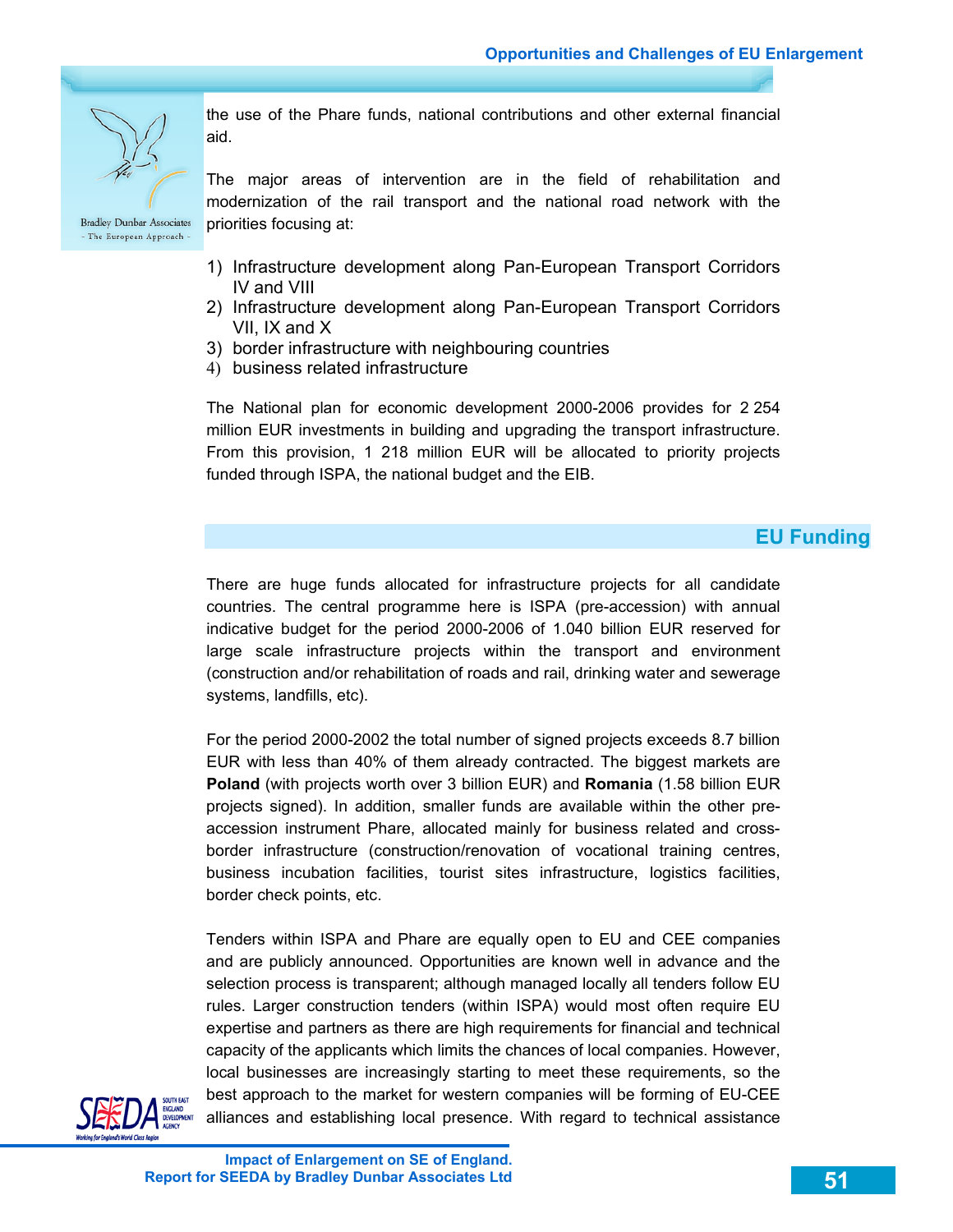

contracts these tend to be won by EU professional service providers (with part of the work subcontracted to local companies)

ISPA and Phare will cease funding from 2004 onwards for all countries included in the first wave of accession to be replaced from the even larger EU structural and cohesion funds that will also include significant expenditure on physical infrastructure development. The pre-accession instruments are expected to substantially increase funding for Romania and Bulgaria up to their joining in 2007.

## **EU Legislation**

Environmental legislation is largely adopted but enforcement and implementation requires huge public and private investments, the majority of which are focusing on construction of drinking water and sewerage networks to comply with standards (the biggest markets here are again Poland and Romania). $<sup>7</sup>$ </sup>

In the transport sector the candidate countries face the challenge of taking over and implementing a very substantial body of transport law, which represents about 10% of the total EU acquis. The road transport-related acquis covers a vast area of social, technical, fiscal, safety and environmental requirements. Across all sectors there is an economic need to promote, develop and upgrade the transport infrastructure in the candidate countries, with the support of financial assistance from the EU. Upon accession, the main infrastructures of the candidate countries will form part of the enlarged Trans-European transport network. As most CEECs have nearly completed the process of legislative adaptation, the main issue now is enforcement which requires stronger administrative capacity and vast investments in improving transport related infrastructure.

### **Strategic Investment**

Significant public and private investments are taking place in all CEECs; economies are modernising, the scale of expansion is and will be far beyond the capacities of local companies and, thus, there is scope for new investment and new entrants. Major infrastructure projects are starting with combined public and private investment (e.g. Tran Balkan Oil Pipeline) with huge resources needed which local companies are not always capable to provide.

At present there are 2500 joint ventures in the building sector in Poland. Foreign firms which have already established presence on the market *include Bilfinger and Berger, Bau AG, Hochtief, Bouygues, Skanska, PORR, Ilbau, Brickhardt, Teerbau, Strabag, Herman Kirchner, Holzmann, Cerutti Lorenco,* and *Sacic.*



To For further details please refer to the environment sector overview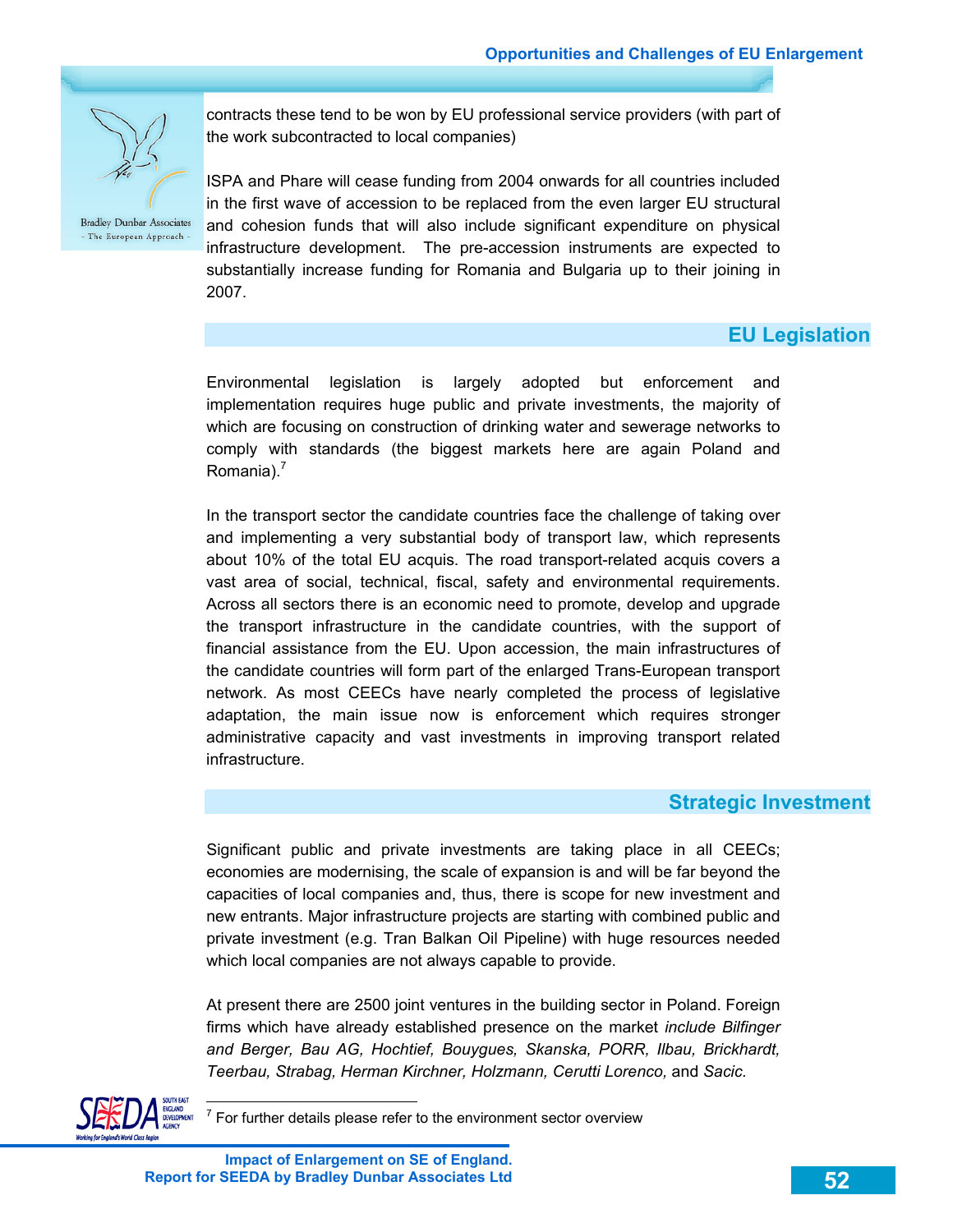

 **Conclusion** 

Apart from being one of the fastest growing, the building and construction sector in the CEEC affords a great many opportunities emanating from the process of enlargement with huge funds allocated for infrastructure projects and additional public investments planned in order to for those countries to comply with EU standards.

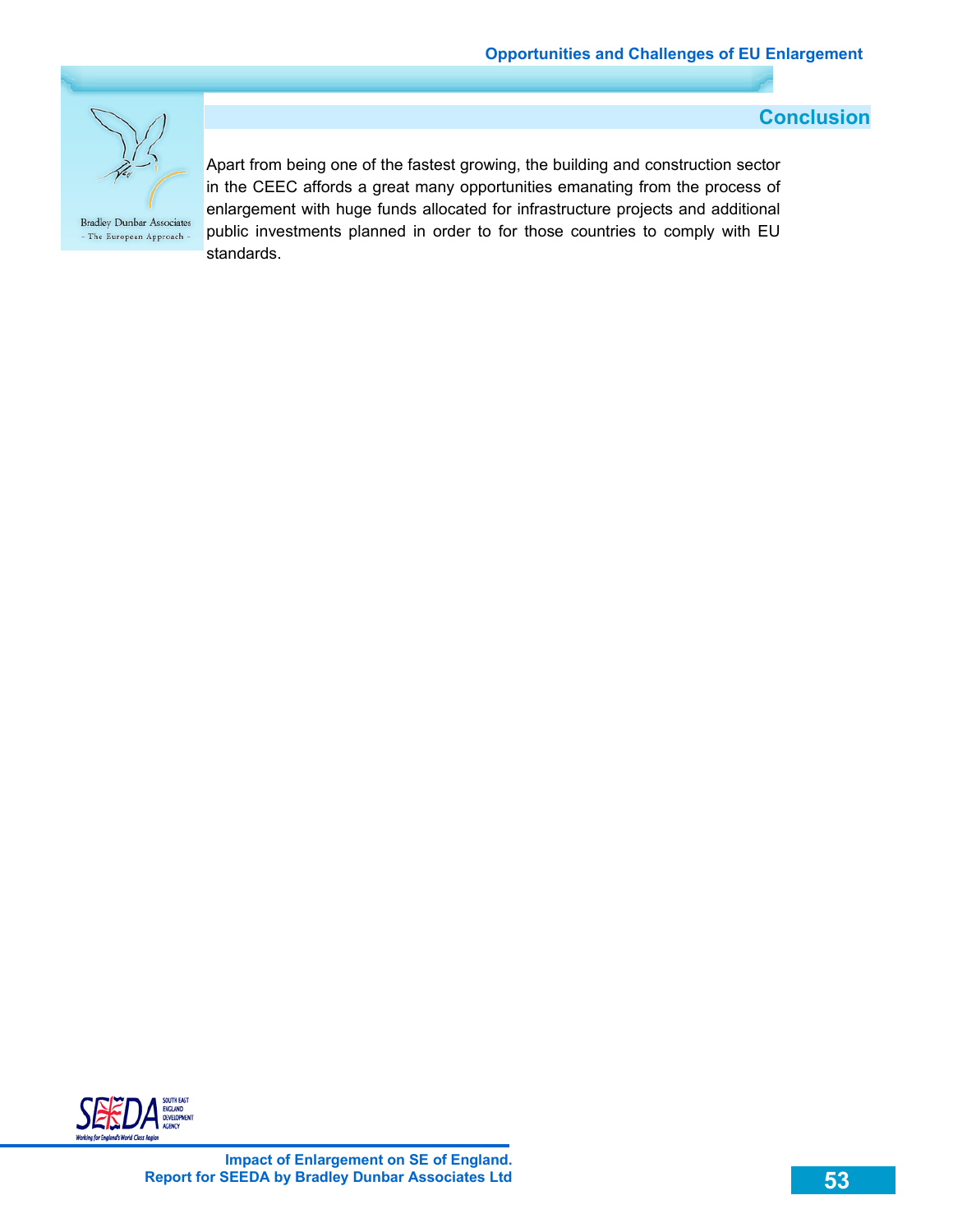

## **Accession and "Horizontal Issues**

In addition to sectors, the study has considered three main horizontal issues:

- The European Approach -
	- ► Labour Market issues
	- Technology Transfer
	- ► Inward Investment

In each of the three areas we provide below a short summary of the overall situation. For each aspect, further information is provided in annex in relation to specific aspects such as research centres of excellence, national regulations and conditions relating to labour issues, etc.

It should be stressed that the relatively limited scope of this study has meant that we are able to provide an overview of the key issues in relation to each aspect. The aim has been to give sufficient basis for broad strategic decisions by SEEDA about its own priorities in responding to EU enlargement. It would be necessary to undertake further investigation in order to develop specific initiatives in relation to concrete matters (e.g. availability of particular skills for specific company investments, etc).

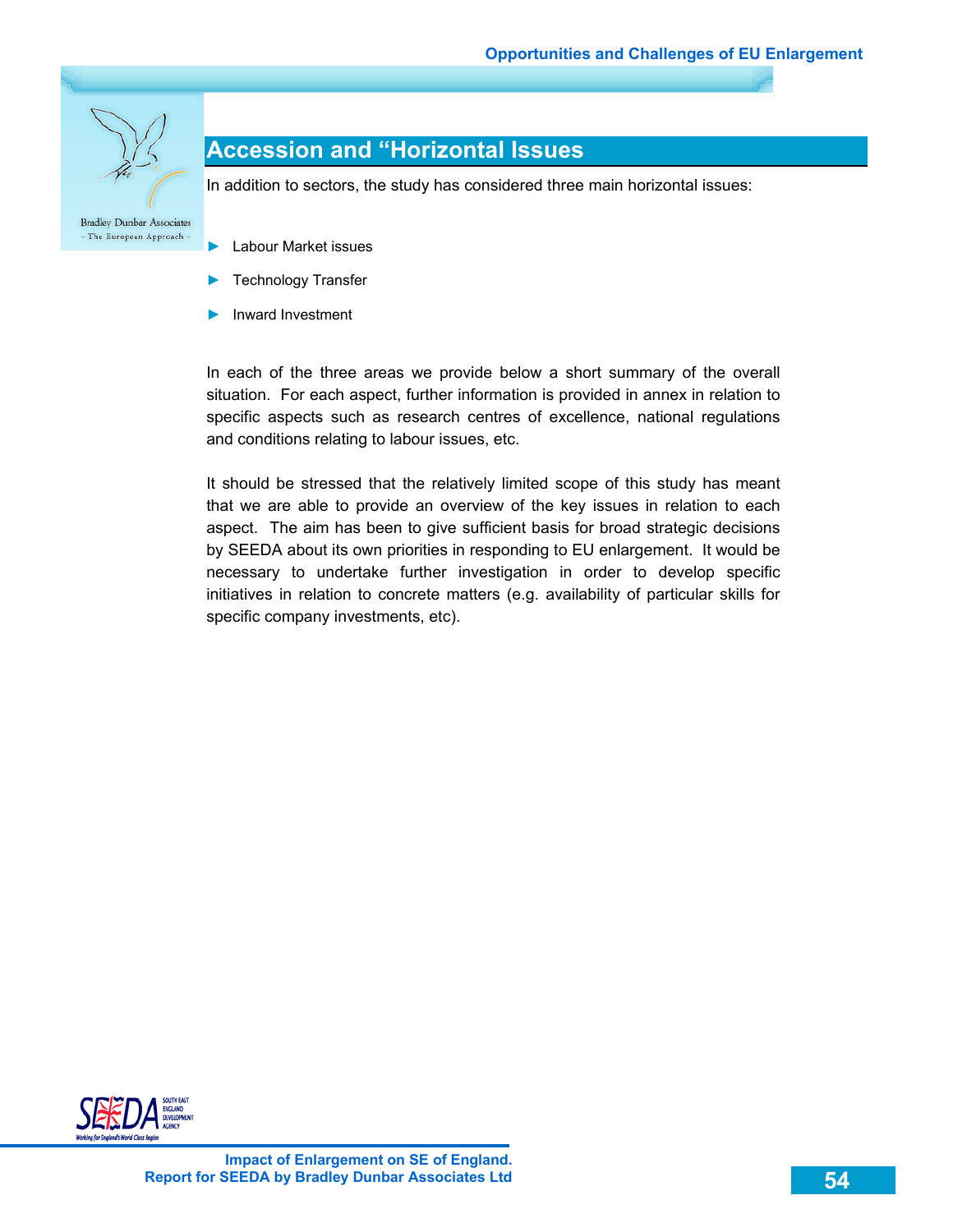

## **Labour Market issues**

**Bradley Dunbar Associates** - The European Approach -

In this section we set out some background information to provide key information in relation to the following issues:

- ► Availability of labour;
- ► Attitudes to relocation;
- The situation regarding freedom of movement and work permits;
- The broad situation with regard to education.

The key points to note are:

- ► There is, in general, a strong pool of available labour within the candidate countries and there are already examples of specific recruitment campaigns in sectors such as health and construction that have targeted specific markets;
- ► There is, in the main, a positive attitude to relocation, with key factors being both the potential to earn higher salaries (see the section on 'inward investment' for local salary levels) and also the opportunity to develop a higher-quality career profile and gain professional development;
- ► The accession process has led to a strong system of mutual recognition of qualifications which broadly speaking provides a framework for assessing the equivalence of local qualifications;
- ► In general, the education system in Central Europe is strong. The base from the former times was good, and the sector has experienced significant changes to meet the new requirements. There is a lot of strength in the key area of engineering. Engineering graduates are particularly strong in certain centres, e.g. Czech Republic, whereas in some countries such as Bulgaria, the interest in this area is currently declining due to limited local job prospects. The supply of graduates is also growing in ICT;
- ► It is likely that the UK will provide full labour market access for citizens of the candidate countries immediately after they join the EU' although there is formally a transition phase allowing up to 7 years for Member States to retain some controls of free movement (see the section on 'freedom of movement');
- ► With regard to work permits for countries prior to membership, these are readily available via the standard system.

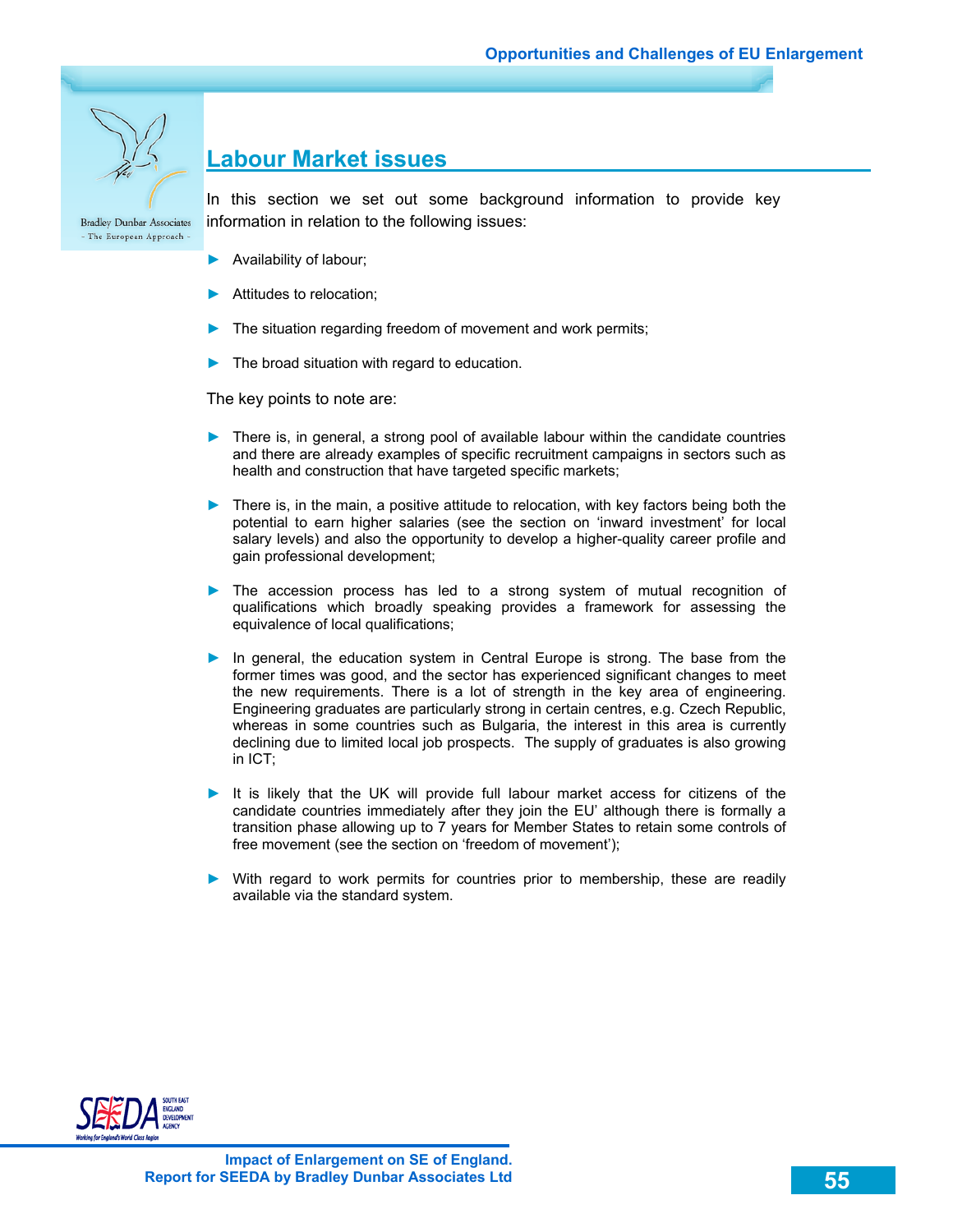

### **Availability of Labour**

There is clearly a very strong supply of both skilled and un-skilled labour across the Central European candidate countries. This covers a range of areas including health service specialists, construction workers, teachers, etc. As an example of this, Romania and Bulgaria offer an important medical research potential within the network of researchers and auxiliary personnel of their institutes and universities. More than 60% of them are highly qualified scientists with academic and scientific degrees. Many of these qualified staff are leaving these countries primarily for Western Europe, and to a lesser extent, the United States, generally because of low in-country wage levels.

Most of the candidate countries have set up bilateral arrangements with various countries (including EU member states) for sending temporary workers to these countries. Examples include:

- ► The Polish Regional Labour offices are currently recruiting and sending employees to a number of different countries, the main destinations being Germany and Norway (especially for healthcare – nurses, hotel/restaurant sector, and the IT sector);
- ► The Bulgarian Employment Services, as well as licensed local private companies, are sending workers to over 20 countries. Main destinations for medical specialists are UK, Ireland, and Libya; for IT experts, Germany; for construction workers. Russia and Israel; low skilled workers, Greece and Spain;
- ► In the case of Estonia, many construction workers are being recruited to work in Finland and the other Scandinavian countries but also in the UK and USA. In fact, there was recently a programme to recruit Estonian nurses in Norway. This proved highly competitive due to the very low salary that nurses generally receive in Estonia.

### **Attitudes to Relocation**

In general, the opportunity for studying and/or working in one of the more advanced EU member states and/or in the USA has long been a dream and is now becoming a reality for more and more young people from the candidate countries. The motivation for this is complex, but includes the following:

- ► The desire to receive high-class education and the possibility to gain work experience in another more developed country (these being particularly important for skilled, qualified staff);
- ► For both skilled and unskilled, access to higher salaries and increased standard of living is also a strong reason for temporary relocation or permanent emigration. If we take the case of Bulgaria, for example, there are about 500 000 Bulgarians who are currently working in Western Europe, the main countries being the UK (England and Northern Ireland), Spain and Greece. Statistical data shows that 754,000 Bulgarians aged between 15 and 60 would like to live, work or study abroad for more than a year. This figure constitutes 15% of the active population.

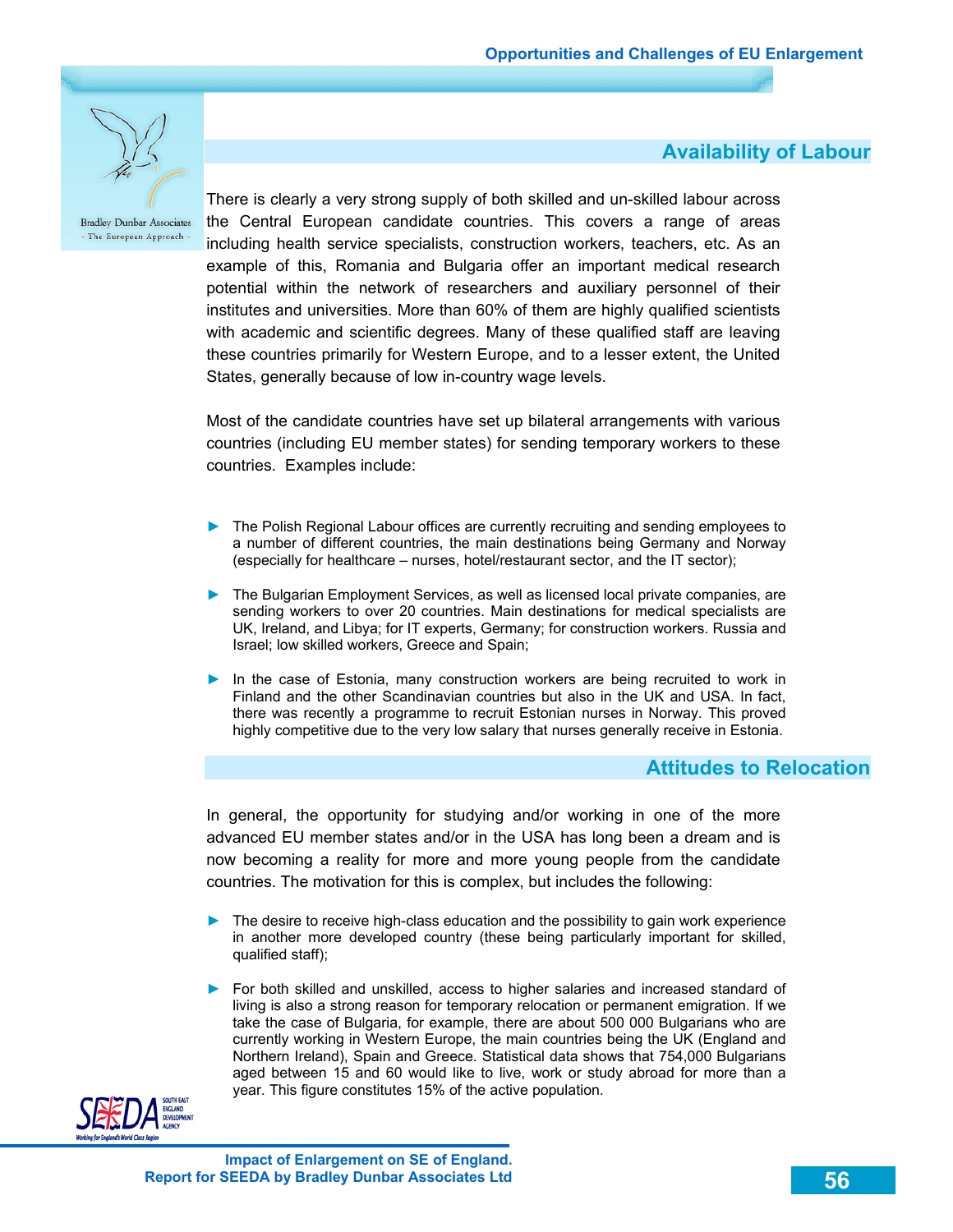

### **Freedom of Movement and Work Permits**

With regard to freedom of movement, the Community *acquis* covers the four broad areas of mutual recognition of professional qualifications, citizens' rights, free movement of workers and the co-ordination of social security schemes. The specific situation with regard to individual accession countries is set out in the related annex, but the general picture is set out below in relation to three key areas:

- ► Mutual recognition of professional qualifications
- Free movement of workers
- ► Work permits

#### **Mutual Recognition of professional qualifications**

The basis within the *acquis* is that, via a general system of mutual recognition, the Community seeks to eliminate obstacles to the taking up and pursuit of regulated professions; accepting the principle that a person fully qualified to practise a regulated profession in one Member State should be entitled to do so anywhere in the Community.

The approach taken to this is that mutual recognition by EU member states is based on two forms of evidence:

- ► a declaration by the relevant candidate country bodies of the equivalence of the qualifications in question to their diplomas (which, upon accession, would be automatically recognised in the EU);
- ► an attestation that the holders of the qualification have been recently engaged in the activities in question.

There has been considerable work on the harmonisation of qualifications now provided within candidate countries and for those individuals graduating now this double approach - declaration and attestation - is felt to provide the necessary guarantees.

For professional qualifications obtained before harmonisation, candidate countries are expected to take measures to ensure that all their professionals can meet the requirements laid down by the directives and can therefore benefit from professional recognition throughout the EU following accession, in line with the procedures applied in past accessions.

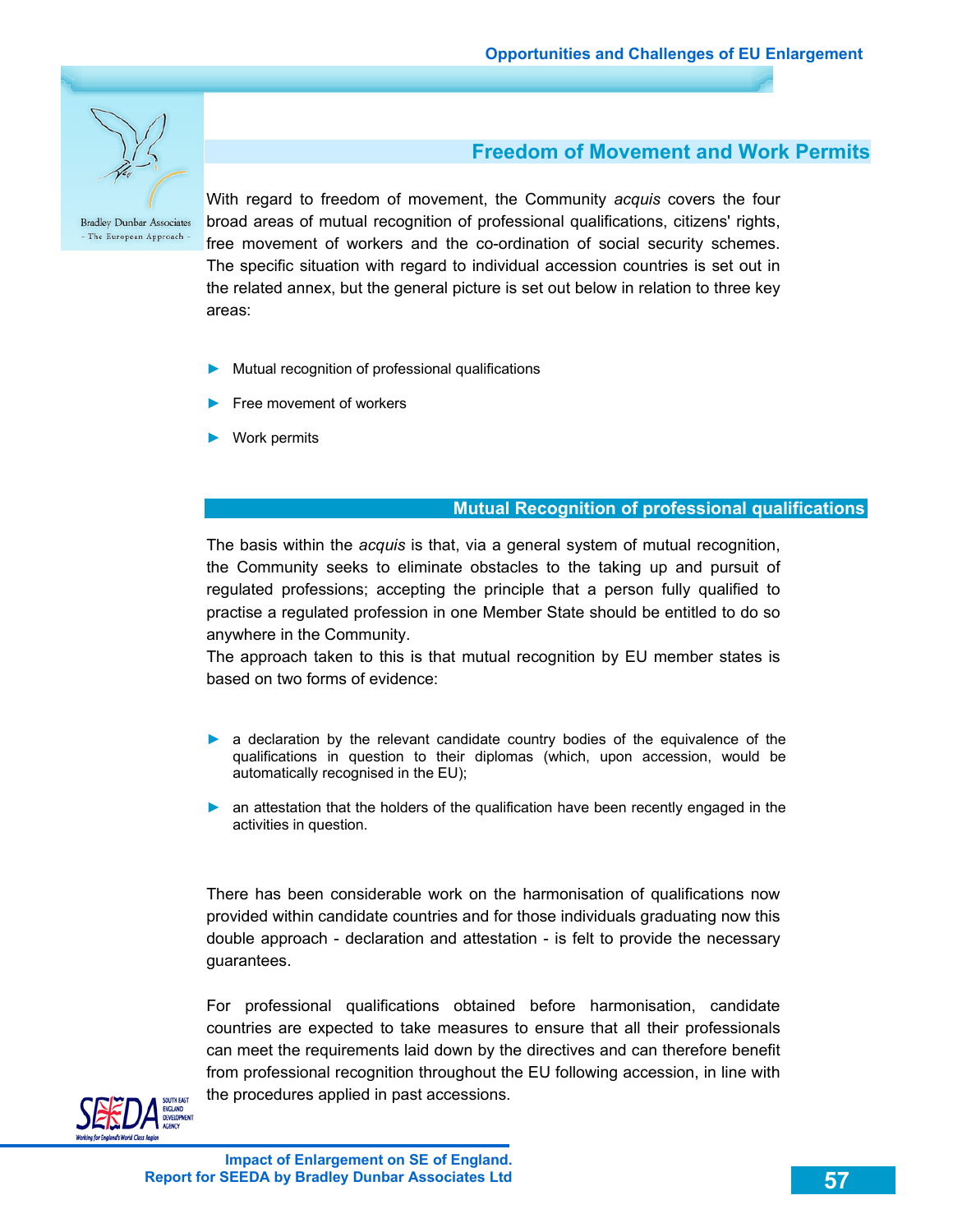

**Free movement of workers** 

With regard to the free movement of workers *into* accession countries, the applicant countries are now required to ensure that there are no provisions in their legislation which are contrary to Community rules and that all provisions, in particular those relating to criteria on citizenship, residence or linguistic ability, are in full conformity with the acquis.

With regard to the free movement of workers *from* accession countries (new Member States) *to the UK* or other Member States of the EU-15, the political and practical importance of this area of the acquis and the sensitivities and uncertainties surrounding mobility of workers led the EU to propose a transitional measure.

The essential components of the transition arrangement are as follows:-

- ► A two year period during which national measures will be applied by current Member States to new Member States. Depending on how liberal these national measures are, they may result in full labour market access;
- ► Following this period, reviews will be held, one automatic review before the end of the second year and a further review at the request of the new Member State. The procedure includes a report by the Commission, but essentially leaves the decision on whether to apply the acquis up to the Member States;
- ► The transition period should come to an end after five years, but it may be prolonged for a further two years in those Member States where there are serious disturbances of the labour market or a threat of such disruption;
- ► Safeguards may be applied by Member States up to the end of the seventh year.

Within this framework, the UK government is on record as being committed to providing the minimum transition periods for new Member States after accession and it is expected that full labour market access will be achieved very quickly if not immediately after entry to the EU by the accession countries.

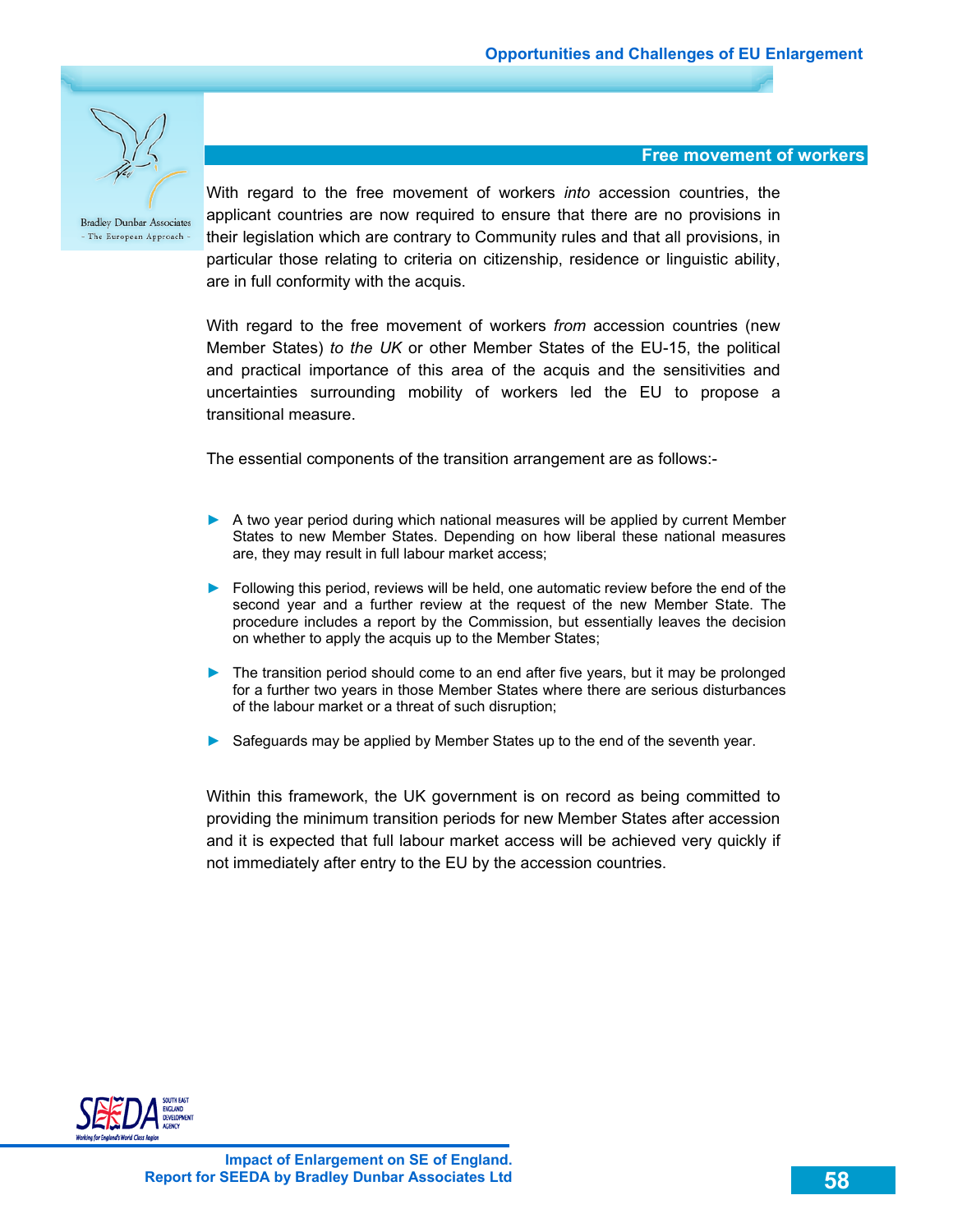

**Work Permits** 

Until the date of entry the current system of work permits will apply; given that for Bulgaria and Romania this will be for at least a further 3 years it is worth summarising the current situation.

### *Work Permits – General*

Citizens of all accession countries require a work permit to work legally in the UK. A permit should be obtained before entry. Families and dependents of those who hold a valid UK work permit are eligible for employment unless their passport/visa states otherwise; although they may require pre-entry clearance before entering the UK.

Where particular individual circumstances require a visa (not normally required), approval of a work permit usually leads to a visa or, where appropriate, an extension of a visa being granted. However, the issuance of a work permit does not grant an absolute right to enter the UK; an application still has to be made for entry clearance.

### *Work Permits – Eligibility*

A work permit is approved on a discretionary basis. The policy is based on 'striking a balance between enabling employers to recruit or transfer skilled people from abroad and protecting job opportunities for resident workers'.

You can make a work permit application if you are an employer based in this country and you need to employ a person to work in the United Kingdom. You should make a work permit application for a named person to do a specific job for the employer, normally on a full-time basis. The person cannot transfer a work permit to a different job or to work for a different employer.

To qualify for a work permit the job is expected to require an individual to have:

### **EITHER -** the following **qualifications**:

- a) a UK equivalent degree level qualification; or
- b) a Higher National Diploma (HND) level qualification which is relevant to the post on offer; or
- c) a HND level qualification, which is not relevant to the post on offer plus one year of relevant work experience;
- d) **OR** the following **skills**: 3 years experience of using specialist skills acquired through doing the type of job for which the permit is sought. This should be at National/Scottish Vocational Qualification (N/SVQ) level 3 or above.

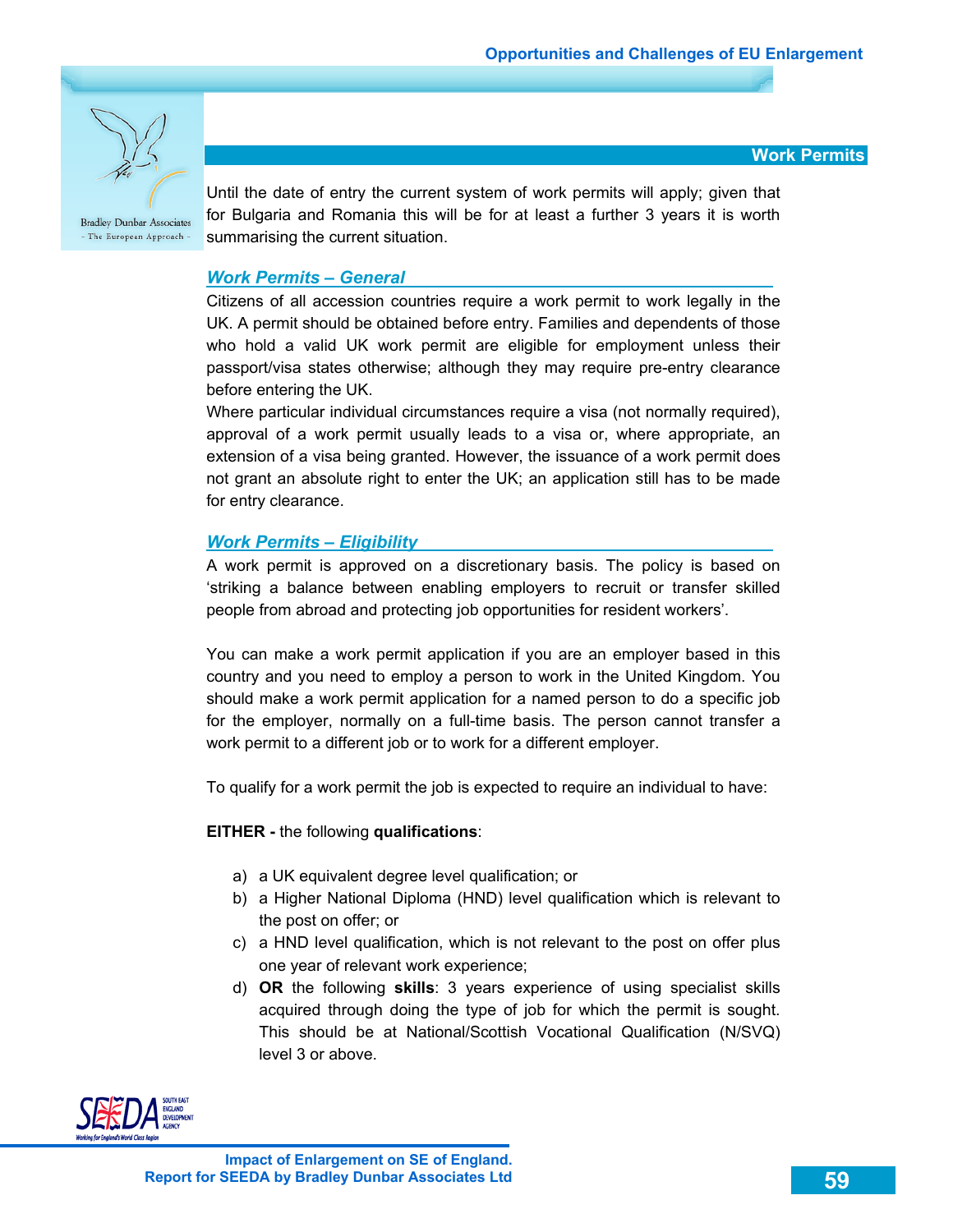

For some professions where the employee needs to be registered with the appropriate UK professional organisation (e.g. GMC, NMC, GDC, RCVS) it is acceptable to provide registration as proof to show that the individual meets the criteria. It is expected that the employer and the employee, however, should obtain any registration or licensing necessary for the employment which is the subject of the application.

Permits are not issued for unskilled jobs or for self-employment. The person for whom the permit is being applied for should have the skills, qualifications and experience to do the job as outlined above.

#### *Work Permits – Cost*

As of April 2003, there is a charge of £95 per application for a UK work permit. This covers consideration of initial Work Permits, Work Permit Extensions, Change of Employment and Appeals. Under normal circumstances, prospective employers would be expected to pay the fee. However, under European Law, the UK is obliged to exempt prospective employers of overseas nationals from countries who have signed and ratified the Council of Europe Charter or the European Social Charter.

Therefore, employers making work permit applications to employ nationals of the Czech Republic, Hungary, Slovakia, Bulgaria, Estonia, Lithuania, Romania, Slovenia, Poland, Turkey, Cyprus, Malta, Latvia and Moldova will be exempt from the charge.

### **Education**

Historically, the quality of education has been one of the strongest advantages of the Central and Eastern European countries. At the beginning of the 1990's the sector had been structured in relation to the requirements of the command economies at the time, but during the transition period the sector has undergone significant change and reform. The state-owned schools and universities have experienced severe budget shortages, relatively large numbers of new private educational entities (universities, colleges) have appeared, and the sector as a whole has had to become much more market oriented. In response to this, the entire education sector has modernised its policies and practices in order to respond to the changing environment and the needs of the changing societies.

Higher education in the Central European countries is developing fast. In the 2000/2001 academic year there were a total of 783 universities, 49% of them private, with some 3 million students attending courses in various subjects. The following table gives a breakdown of the numbers:

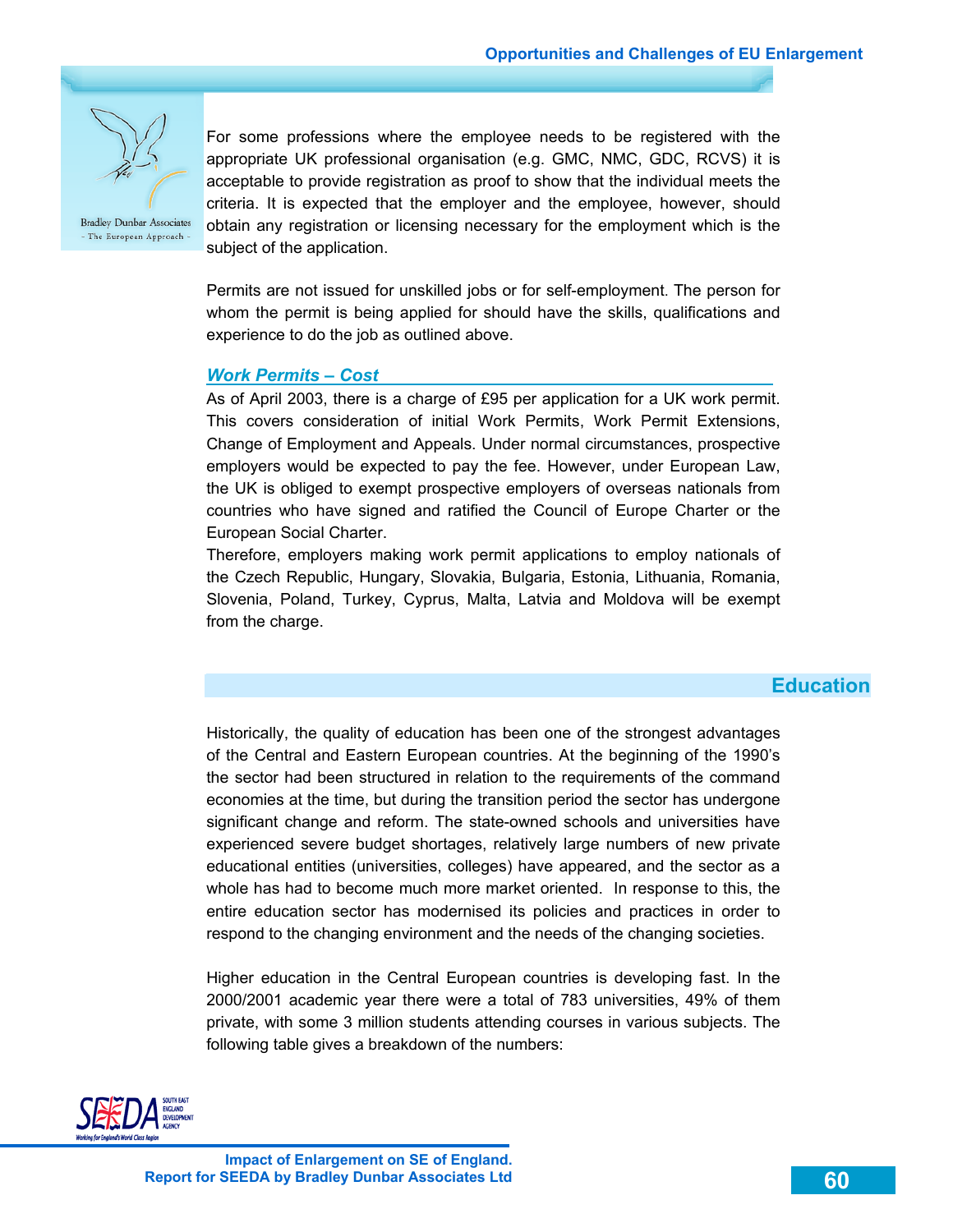**Higher Education: Number of students and teaching staff** 

**(academic year 2000-2001)8**

**Bradley Dunbar Associates** - The European Approach -

| <b>Country</b>        | <b>Number of students</b> |          | of<br><b>Number</b><br>teaching staff |          |              |          |
|-----------------------|---------------------------|----------|---------------------------------------|----------|--------------|----------|
|                       | <b>Public</b>             | $\%$     | Private                               | $\%$     | <b>Total</b> |          |
| <b>Bulgaria</b>       | 215676                    | 88.5     | 27916                                 | 11.5     | 243595       | 23329    |
| <b>Czech Republic</b> | 213207                    | 99       | 2000                                  | 1.0      | 215207       | 14890    |
| Estonia               | 38511                     | 74.8     | 12963                                 | 25.2     | 51474        | 3715     |
| Hungary               | 255943                    | 85.7     | 42561                                 | 14.3     | 298504       | 22873    |
| Latvia                | 78156                     | 87.3     | 11353                                 | 12.7     | 89509        | 5160     |
| Lithuania             | $\cdots$                  | $\cdots$ | $\cdots$                              | $\cdots$ | 99140        | $\cdots$ |
| Poland                | 1106798                   | 70.1     | 471443                                | 29.9     | 1578241      | 80208    |
| Romania               | 322129                    | 71.1     | 130492                                | 28.9     | 452621       | 26977    |
| Slovak Rep.           | 125054                    | 99.3     | 842                                   | 0.7      | 125896       | 11559    |
| Slovenia              | 64989                     | 95.7     | 2900                                  | 4.3      | 67889        | $\cdots$ |

From SEEDA's perspective, engineering and related subjects are amongst the most widely taught and information technology is also a strong growth sector with drawing more and more interest amongst young people.

### *Engineering graduates*

To illustrate different aspects of the situation, it may be helpful to provide examples from the following three countries: Czech Republic, Romania, and Bulgaria.

For many years the former Czechoslovakia produced the highest percentage of science and technical graduates in the world. This tradition continues in the Czech Republic; in 1998 the proportion of university degrees awarded in science and engineering was among the highest in Europe (see chart below). The Czech government is committed to sustaining this and there will be a real attempt to maintain or increase funding in these areas.



entified by the matter of the matter source: European Centre for Higher Education, UNESCO matter of the SCO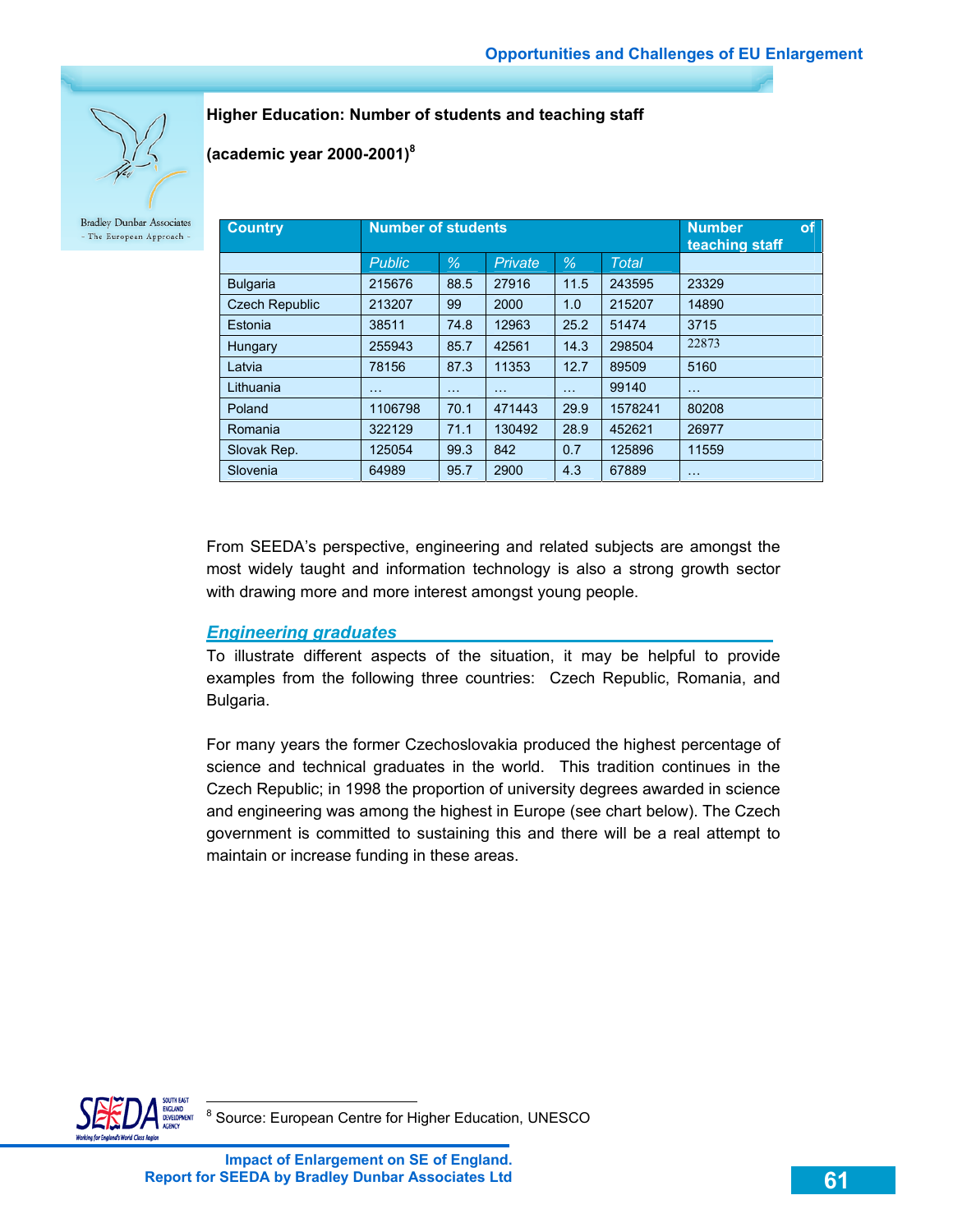

Within the Czech Republic, there are currently nearly 70,000 students studying in technical disciplines. Around 8,000 university graduates in technical and scientific subjects enter the workforce every year, of which more than 2,000 have studied, primarily, *engineering* or *informatics*.

The biggest and most advanced institution is the Czech Technical University in Prague (www.cvut.cz), where around 20,000 students are currently taking degrees in civil engineering, mechanical engineering, electrical engineering, nuclear sciences and physical transportation sciences, and architecture. Other major universities include the University of Technology Brno (www.vutbr.cz), the Technical University of Ostrava (www.vsb.cz), and the University of West Bohemia (www.zcu.cz).

The situation is different in Romania and in Bulgaria. Whilst students pursuing a purely technical degree in Romania constitute roughly one fourth of the total number of students, the trend is clearly declining. The majority of Romania's engineers graduated from technical institutes in Bucharest, Cluj, Iasi, and Timisoara, with Bucharest accounting for 70% of Romania's technical resources while Bucharest combined with the main university centres accounts for 90% of Romania's technical resources.

In Bulgaria, until the start of the reforms, a degree in engineering was the most attractive university education for young people, thus the majority of the universities were 'technical institutes' in the past. Today, interest in this area is declining mainly because of the difficulties to find a job due to the reduced local industrial production and also because there is no specific policy in place to change this process at present.

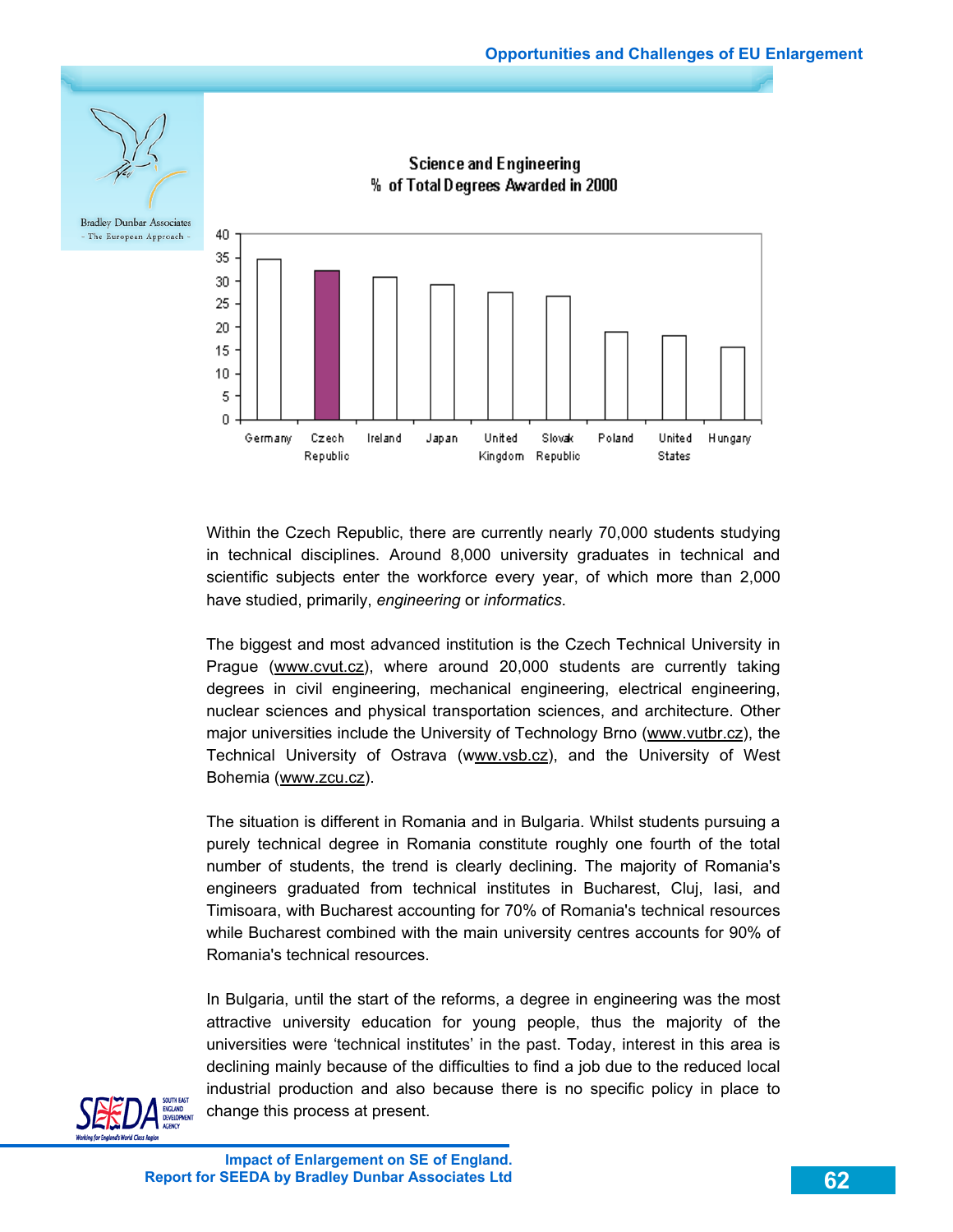#### *ICT graduates*

The number of universities providing ICT related degrees is progressively growing across all candidate countries. It is difficult to provide an overview of this sector within the cope of this report, but the key points to note are:

**Bradley Dunbar Associates** - The European Approach -

- Romania currently ranks  $6<sup>th</sup>$  in the world for its number of certified ICT specialists (16,122 in 2001). This number is even more significant if the population-toprofessional ratio is taken, showing it to be twice larger than the one reported for India (currently 2<sup>nd</sup> in world rankings on overall numbers). Every year approximately 8000 new ICT graduates are released to the job market.
- ► Bulgaria is also renowned for its well-qualified IT specialists. The Global IT IQ Report of March 2002 of *Brainbench Inc.* ranks Bulgaria 8<sup>th</sup> with regard to the number of certified IT professionals - 8,844. Out of the 42 universities in Bulgaria around 50% have computer and IT related studies. Over 6,000 Bulgarian students are currently graduating each year.
- ► Since 1991, the total graduate output in Slovakia has increased by 40% to circa 12,000 students per year of which 20% are IT related. The quality of graduate output has always been, and still is, consistently high.
- ► The three Baltic States are also strong in IT specialists. In Estonia the Tallinn Technical University is one of the main private educational establishments with over 2100 IT students, whilst in Latvia there are around 5000 IT students.

#### *Bio/Pharmaceutical Graduates*

Some key points to note here are:

- ► There are currently 4,790 bio / pharmaceutical students in the Czech Republic graduating from four main universities, the biggest of which is Charles University (http://www.faf.cuni.cz).
- ► About 15% of all educational institutions and 10% of all graduates in *Romania* are dedicated to medical and pharmaceutical studies. University records show that a stable proportion (10%) of students pursue a degree in medical studies annually. Prominent universities include the Timisoara University of Medicine & Pharmacy and the University of Medicine and Pharmacy in Craiova. The number of qualified professionals, however, is on a level approximately 50% lower than the EU average, according to the WHO.
- ► In Bulgaria there are 5 medical universities with over 4000 students. The leading institutions are the Medical University of Sofia (www.medun.acad.bg) with about 800 graduates each year, Medical University - Varna (www.muvar.acad.bg.) and the Higher Institute of Medicine in Pleven (www.vmi-pl.bg). In addition to these, several other universities also teach life science studies.
- ► In Poland about 750 students graduate annually specifically in Bio/ pharmaceutical studies from three leading universities at Warsaw, Cracov and Poznan.
- ► In Estonia the biggest universities that produce graduates in Bio/Pharma are Tartu University (http://www.ut.ee) and Tallinn Technical University (http://www.ttu.ee). The number of graduates in Tartu University in 2002 was 1413 students.

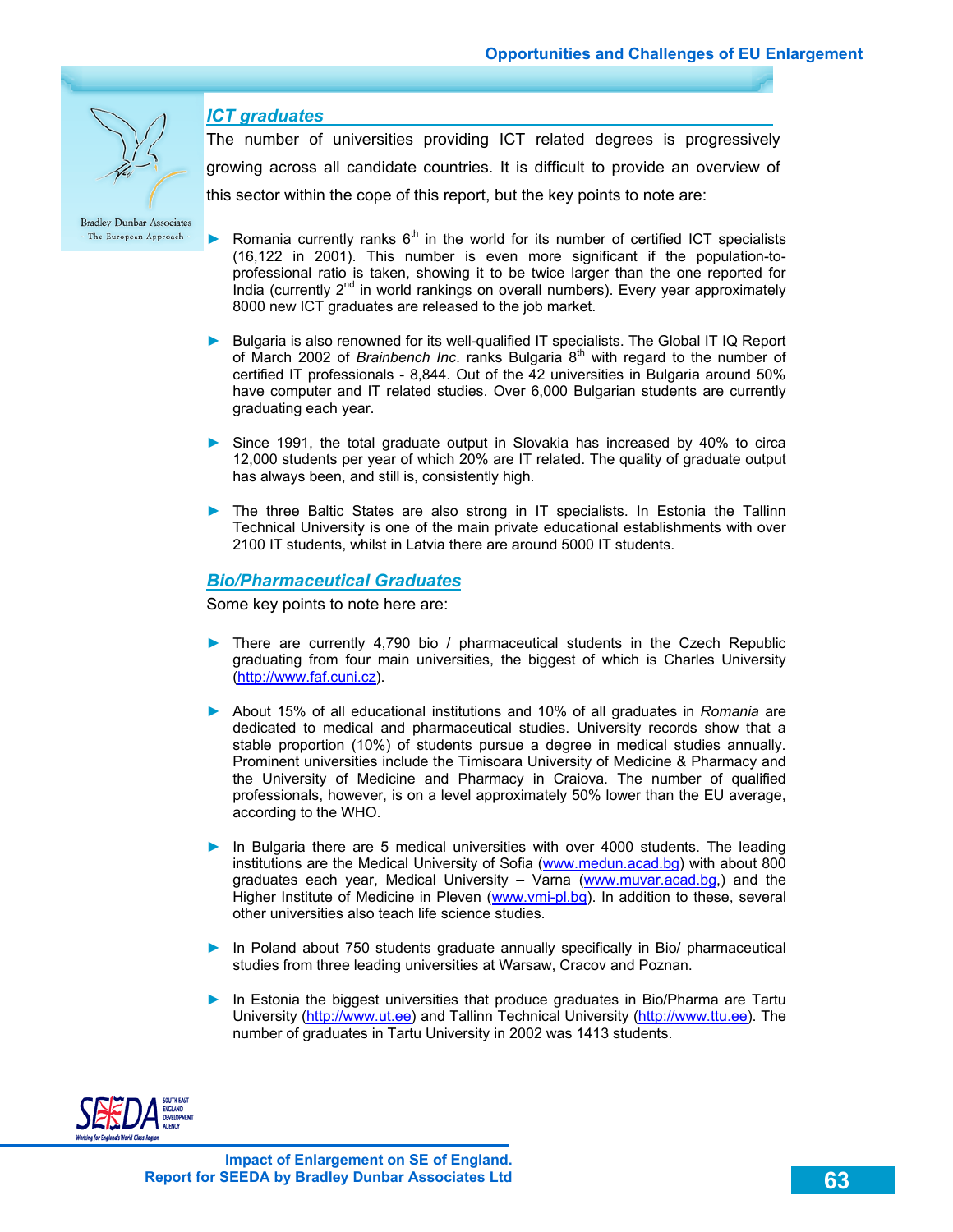

## **Inward Investment**

With regard to the climate for inward investment, we provide in annex a detailed breakdown of information relating to the following key aspects:

- ► Incentives
- **Grants**
- ► Loans
- ► Average Rates of Pay
- Employers Costs
- ► Employee Benefits
- ► Priority sectors for FDI

The key points to note are:

- ► There are a range of incentives available to support inward investment in each of the target countries. The specific conditions are often complex and also the nature of the incentives are changing as the countries get closer to membership of the European Union and many of the former schemes (which were in several cases not compliant with state-aid rules, etc) are replaced by new arrangements funded in large part via Structural Funds. In each case, the countries have developed specific national inward investment agencies that are able to give specific advice to potential investors; these agencies are in general very professional.
- ► The countries have set up many grant schemes to support inward investors, especially in the areas of training/re-training of staff but also in relation to standard business development costs (especially in target sectors). The grants available will change significantly in the coming years as the new ERDF and ESF programmes are put in place. Although there is broad information about the nature of these programmes, the details are not yet available and, therefore, it will be important for this aspect to be assessed further during 2004. (The information provided in annex relates to the current pre-accession situation).
- ► The banking system is developing in relation to loan funding to support business development, although this still remains a potentially difficult area with large differences between candidate countries. In several countries, there are governmental schemes to support access to finance although this usually requires full legal registration in the country.
- ► Average monthly salaries are low, with averages ranging from just over €100 a month in Bulgaria/Romania, up to around €500 a month in Poland/Czech republic/Estonia.
- ► The tax systems vary enormously between the countries, with the particular 'packages' making it difficult to give a general picture of which system is most appropriate. Decisions such as this will depend on the nature of the investment planned (forms of activity, time period, etc).

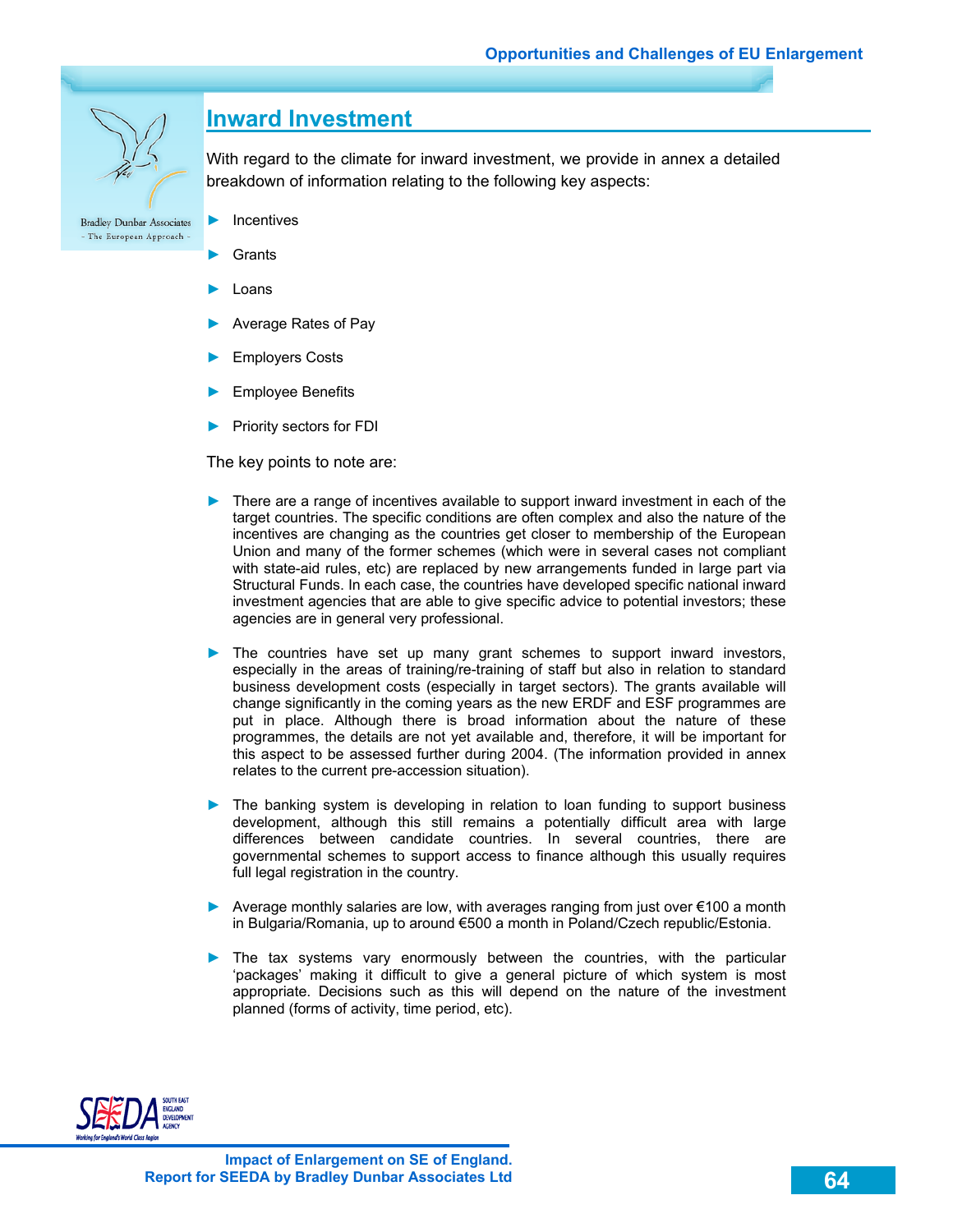

# **Technology Transfer**

Freer trade links and accelerated economic integration has contributed enormously to the upgrading of technologies in the less advanced candidate countries since the beginning of the accession process. New potential sources of technological inputs have become available with the gradual abolishment of the trade barriers with the EU and this is gathering speeding as accession nears. This process has involved direct purchase of technologies (new machines, foreign investments, skilled personnel,; increased know-how from trading with more technologically advanced partners, improved access to information on foreign markets, and closer links and joint projects between research institutions. Apart from the increasing public support and investments in R&D, one of the most important technology transfer channels since the start of the reforms in the candidate countries has been the foreign direct investments, introducing in most cases new quality products, modern technology and management techniques.

### **R&D statistics**

Gross Domestic Expenditure on R&D (GERD) varies widely across the candidate countries, but as a whole remains lower than the average for the EU (0.84% in contrast to 1.93% for the EU-15). The Czech Republic and Slovenia showed the highest GERD figures in 2000 as a percentage of GDP (1.33% and 1.52%, respectively) while Latvia and Romania had ratios lower than  $0.50\%$ <sup>9</sup>.

In absolute terms, the biggest R&D spending candidate country in 2000 was Poland, with over 1 billion EUR, followed by the Czech Republic, Slovenia and Hungary.

Most R&D efforts in 2000 were directed towards *engineering and technology* in all candidate countries, except for Latvia and Lithuania, where the share of R&D expenditure spent on natural sciences was higher than in the other fields of science (see adjacent table).

.**Gross domestic expenditure (GERD) on R&D by main field of science in Mio EUR and as a percentage of total.** 





9 Eurostat publication - Statistics in focus, Science and Technology, 1/2003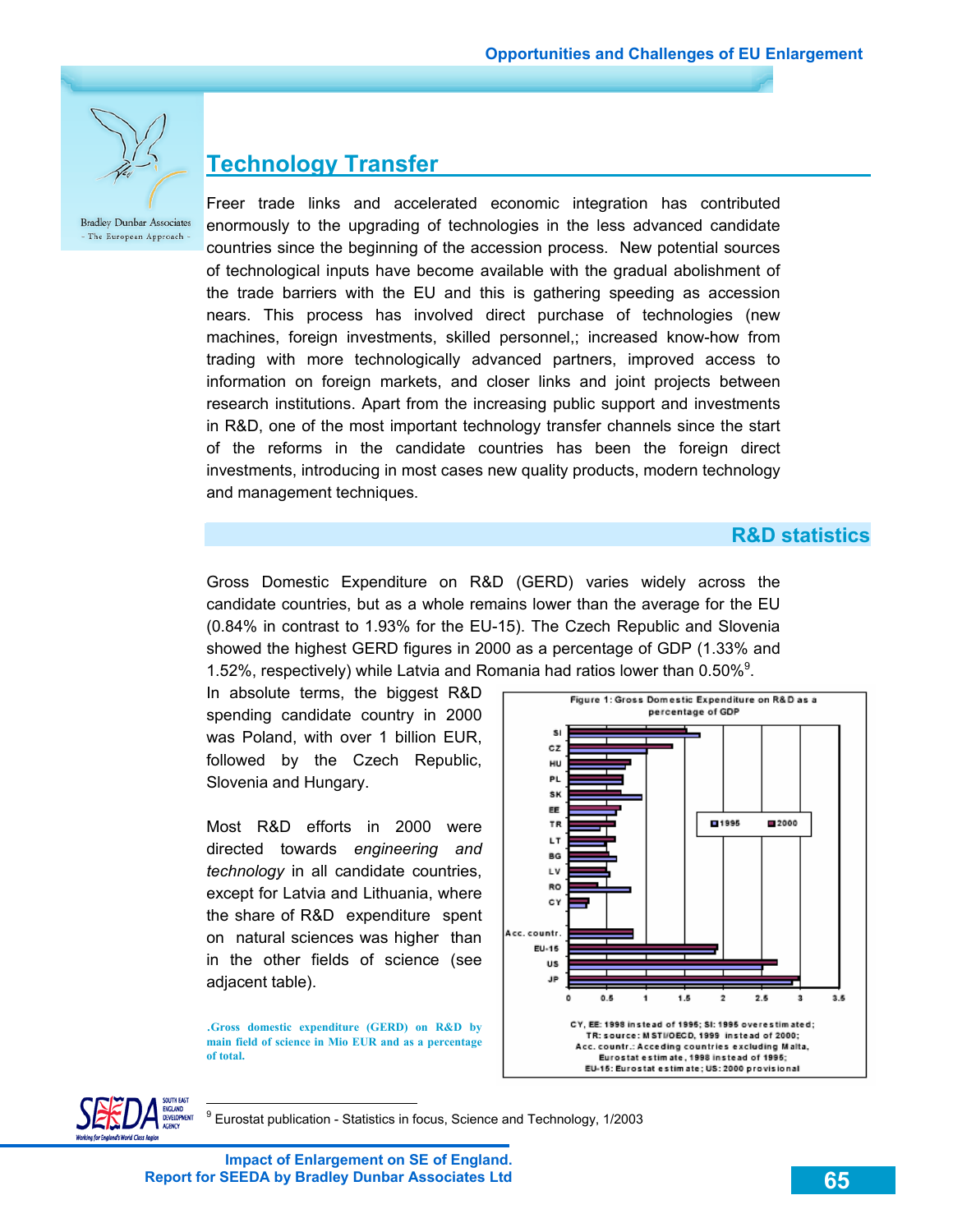

In terms of workforce, overall the acceding countries

have experienced increases in their R&D personnel, except for Bulgaria and Romania who have seen their R&D workforce

|                                      | Acc. c. (1) |     | <b>BG</b>         |               | CZ         |      | EЕ                       |     | нu                |               | LV                |               |                   |     | ЧEГ               |      | RO                |      | <b>SK</b>                |      | SI                       |     |
|--------------------------------------|-------------|-----|-------------------|---------------|------------|------|--------------------------|-----|-------------------|---------------|-------------------|---------------|-------------------|-----|-------------------|------|-------------------|------|--------------------------|------|--------------------------|-----|
| <b>Field of science Mio EUR %</b>    |             |     | <b>Mio</b><br>EUR | $\frac{0}{0}$ | Mio<br>EUR | $\%$ | <b>Mio</b><br><b>EUR</b> | ℅   | Mio<br><b>EUR</b> | $\frac{9}{6}$ | <b>Mio</b><br>EUR | $\frac{9}{6}$ | <b>Mio</b><br>EUR | %   | <b>Mio</b><br>EUR | $\%$ | <b>Mio</b><br>EUR | $\%$ | <b>Mio</b><br><b>EUR</b> | $\%$ | <b>Mio</b><br><b>EUR</b> |     |
| <b>Natural</b><br><b>sciences</b>    | 629.6       | 22  | 15.4              | 22            | 185.9      | 25   |                          |     | 59.               | 15            | 12.9              | 34            | 17.9              | 25  | 261.9             | 22   | 12.1              |      | 37.6                     | 26   | 45,9                     | 15  |
| <b>Engineering</b><br>and technology | 1473.1      | 50  | 22.5              | 32            | 438.8      | 59   |                          |     | 191,447           |               | 11.7              | 31            | 14.6              | 20  | 596.4             | 50   | 106.9             | 72   | 67.2                     | 47   | 151.0                    | 51  |
| <b>Medical</b><br>sciences           | 302.6       | 10  | 4.9               |               | 51.5       |      |                          |     | 30.6              | 8             | 1.5               |               | 5.6               | 8   | 146.4             | 12   | 5.6               |      | 11.5                     |      | 54.3                     | 18  |
| <b>Agricultural</b><br>sciences      | 224.9       |     | 21.2              | 30            | 34.9       |      |                          |     | 37.7              | 9             | 3.0               | <b>B</b>      | 6.0               | 8   | 109.6             | 9    | 14.4              | 10   | 16.9                     | 12   | 10,7                     |     |
| <b>Social sciences</b>               | 139,1       |     | 2.4               |               | 8,8        |      |                          |     | 26,0              | 6             | 6,5               |               | 6,2               | 8   | 49,2              |      | 7,8               |      | 8,3                      |      | 30,5                     |     |
| <b>Humanities</b>                    | 104.1       |     | 5.0               |               | 24,0       |      |                          |     | 29.               |               | .9                |               | 7.2               | 10  | 33,2              |      | 2,0               |      | 1.3                      |      | 4.9                      |     |
| <b>Total GERD</b>                    | 2921,2      | 100 | 71.5              | 100           | 744.0      | 100  | 37.0                     | 100 | 405,3 100         |               | 37.5              | 100           | 73,1              | 100 | 1196,6 100        |      | 148.7             | 100  | 142.9                    | 100  | 297.3                    | 100 |

shrink by almost half between 1995 and 2000<sup>10</sup>. The number of R&D personnel (head counts) as a percentage of the active labour force in the candidate countries still remained below the EU average, although Slovenia almost reached the same level as the EU in 2000. The two candidate countries with the highest percentages of R&D personnel to the total active labour force in 2000 were Hungary and Slovenia. An interesting fact is that The Baltic countries, Bulgaria and Romania have the highest proportions of female workers among their R&D personnel.

#### *R&D Personnel in head count by occupation, 2000*

|                | otal   | number of | Number of   | number of | Number of   | number of | Other R&D | number of |
|----------------|--------|-----------|-------------|-----------|-------------|-----------|-----------|-----------|
|                |        | females   | Researchers | fem ales  | echnicians. | females   | personnel | females   |
| ВG             | 16853  | 8906      | 10527       | 4797      | 4192        | 2683      | 2134      | 1426      |
| СY             | 1630   | 594       | 792         | 208       | 423         | 158       | 415       | 228       |
| СZ             | 48004  | 16992     | 26173       | 7055      | 13972       | 5864      | 7859      | 4073      |
| EE             | 6531   | 3279      | 4570        | 1969      | 936         | 619       | 1025      | 691       |
| HU             | 45325  | 20407     | 27876       | 9537      | 8313        | 4844      | 9136      | 6026      |
| LV             | 8229   | 4211      | 6117        | 3033      | 931         | 519       | 1181      | 659       |
| LТ             | 14592  | 7338      | 10100       | 4542      | 2052        | 1345      | 2440      | 1451      |
| PL             | 125614 | 54326     | 88189       | 33572     | 20298       | 10578     | 17127     | 10176     |
| R <sub>O</sub> | 37241  | 17114     | 23179       | 9841      | 6754        | 3982      | 7308      | 3291      |
| SK             | 22256  |           | 15747       |           | 4406        |           | 2103      |           |
| s١             | 12220  | 4962      | 6562        | 2358      | 2512        | 1129      | 3146      | 1475      |

<sup>10</sup> Main reasons being the reduced public finding for scientific projects due to the increased budget deficits and the high percentage of emigration of such specialists to more advanced countries



**Impact of Enlargement on SE of England. Report for SEEDA by Bradley Dunbar Associates Ltd**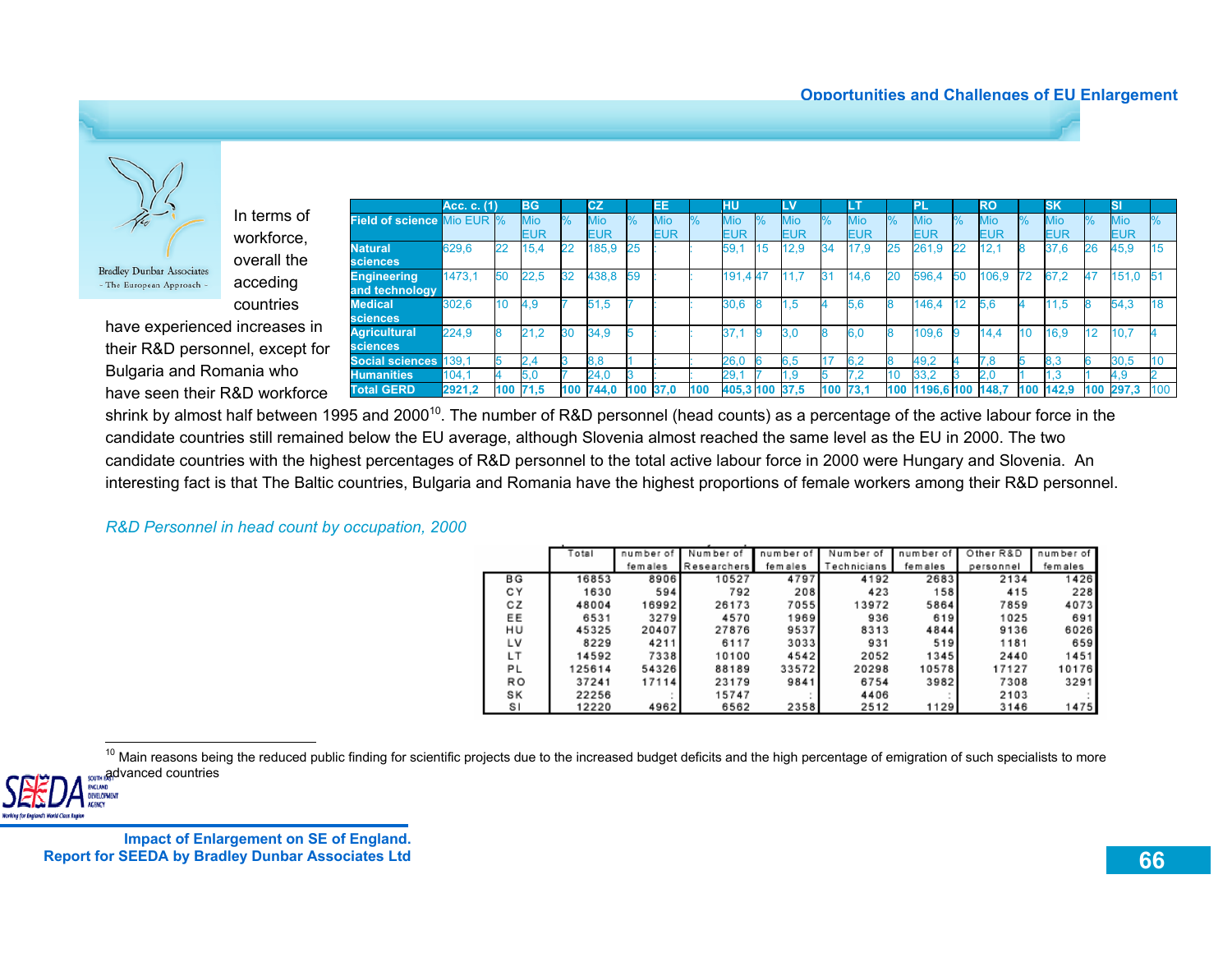

### **Centres of Excellence**

Although R&D expenditure in the candidate countries remains considerably lower than the average for the EU, in many disciplines these countries have developed a strong science base and, if favourable conditions are created, they can contribute substantially to the European technological potential. Public financial support for scientific activities and a high status of scientists in the candidate countries has lead to the creation of many research centres which employ well-qualified and talented scientific personnel.

Technological development has traditionally in most of the countries been concentrated in the academic centres/universities. Almost all countries have national academies of science, normally uniting numerous research institutes specialising in different areas of science. These academies, strongly supported in the past, have faced serious challenges during the transition process due to dramatically reduced government subsidies, particularly in Bulgaria and Romania. At the same time, industrial demand for R&D results has remained very low.

Industrial companies were much deeper involved in the day-to-day problems of productivity, administration, marketing, etc. and, in general, the desire to improve competitiveness through technological developments was non-existent. This situation is gradually changing with more and more public and private funds being allocated to the R&D sector.

Accession countries are particularly strong in **engineering and related technology** with the leaders being Poland and The Czech Republic, followed by Hungary, Slovenia and Romania.

**Life science/Biotech** research is also headed by Poland and The Czech Republic but is widely present throughout all countries.

**Environmental technologies** are still quite new area of interest, while **ICT** is one of the fastest developing research areas across all countries, with particular support devoted to it in Romania, Bulgaria, Estonia, and Slovakia.

In the related annex we provide a list of centres of excellence and research institutes active in the key sectors identified by SEEDA.

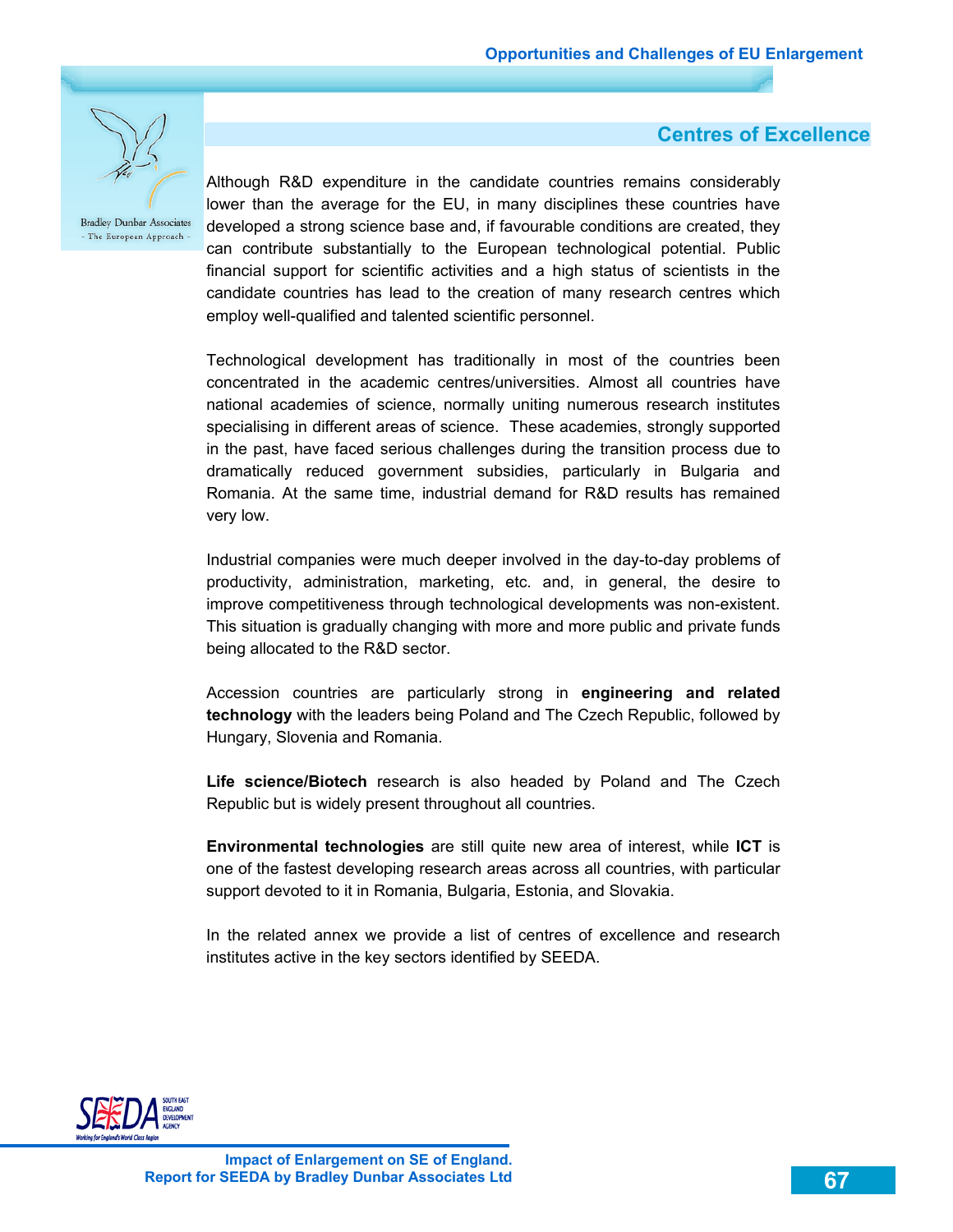

 **Sixth Framework Programme** 

As stated above, a key area for the development of technology transfer will be the operation of joint research projects. To date, co-operation in candidate countries has, in theory, been possible for EU based institutions within the EU's main research programme; although the financial conditions made it difficult in practice to develop full projects. However, within the Sixth Framework Programme (FP6) the accession countries are all full participants and this provides a major opportunity for companies, universities and research institutes to build collaborative arrangements with counterparts in central Europe.

### **Academic Exchange**

Since the reforms which largely affected the candidate countries' education sector, local universities have been extremely active in technology transfer and exchange projects with their western counterparts.

At present all leading universities in the accession countries are co-operating with foreign institutions with regard to developing their curricula, adopting new teaching methods and learning techniques, introducing innovative training methodologies, exchanging experience, and conducting joint research.

In this respect, the most popular programmes for students and academic exchange are *Socrates* and *Leonardo da Vinci*, managed by DG Education and Culture of the European Commission. Since the opening of the programmes over 13 000 students from CEE universities have participated in exchange projects with Western European universities within the Erasmus programme (part of Socrates).<sup>11</sup> About 32% of these were Polish students, followed by Romania, Hungary and the Czech Republic.

In terms of the subjects areas of interest to SEEDA, the majority of the students' exchanges were in the sphere of *engineering* and *life sciences*. With regard to the university teachers, a total of 2300 teachers were placed in Western European universities for the academic year 1999/2000, the majority of them coming from Romania and Poland. One of the most popular types of exchange was in the filed of language studies and training.

Some examples of the most active universities in exchanging students and lecturers with western companies and universities in the fields relevant to SEEDA are: The Czech Technical University in Prague (The Czech Republic), The Tallinn Technical University (Estonia), Poznan University (Poland), Bucharest University (Romania), Rousse Technical University (Bulgaria).



 $\overline{a}$ 

**Impact of Enlargement on SE of England. Report for SEEDA by Bradley Dunbar Associates Ltd**

Data is at the end of 2000, source DG Education and Culture.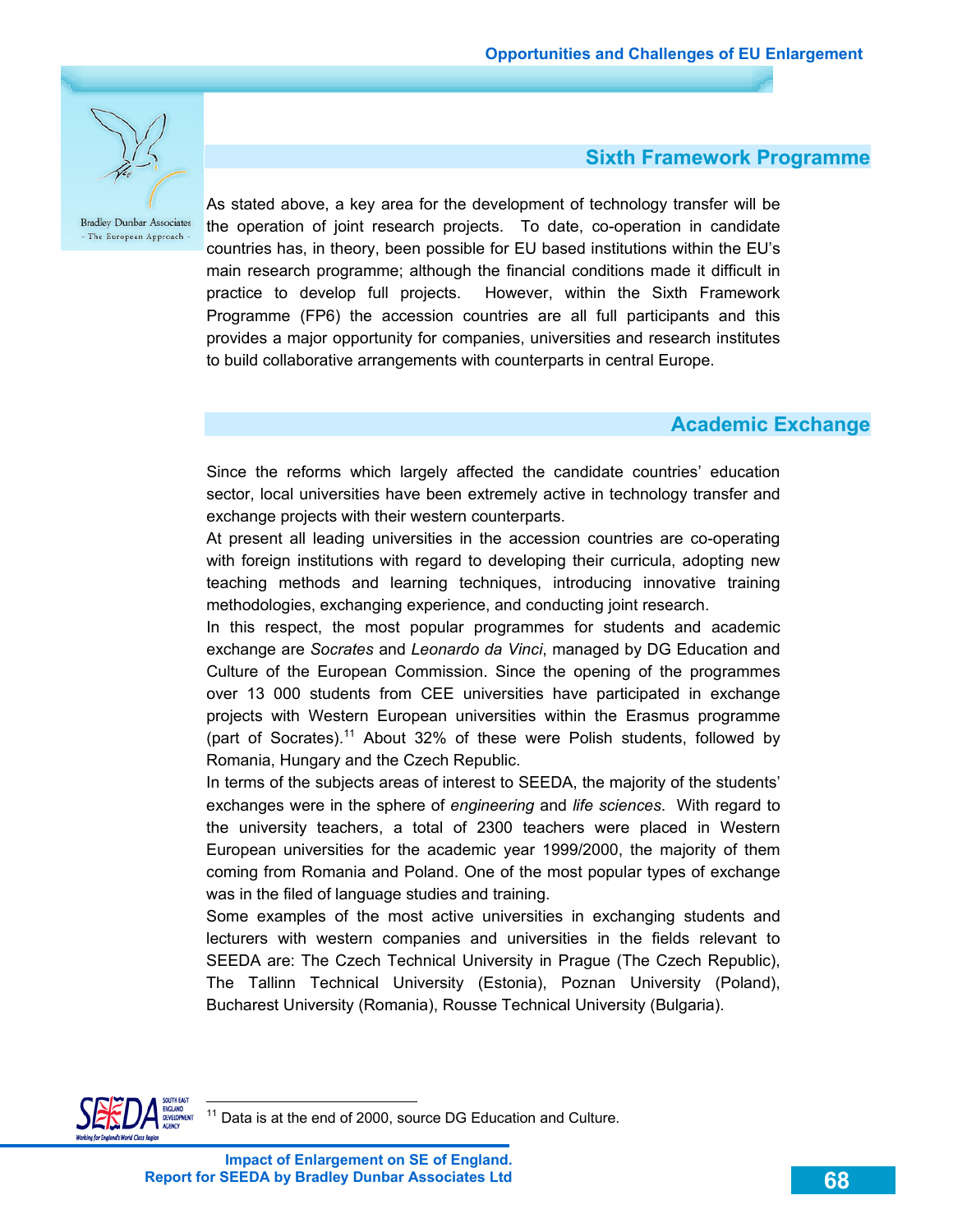

**A Regional Approach for SEEDA** 

A key feature of SEEDA's response to the enlargement of the EU, as stressed by SEEDA during the initial briefing, will be the regional dimension; i.e. forging regional partnerships in relation to the identified key sectors.

In response to this we have found it difficult, within the scope of this initial report, to be specific about ways forward. There are a number of difficulties that make it problematic at this stage in the process to provide clear and specific guidance in relation to a strategic regional approach, especially if it means adopting single initiatives with one or two 'priority partner regions'. Key amongst these difficulties are:

- ► In terms of statistical information to support any strategic decisions, there is relatively limited detailed information about business activity at the regional level in the accession countries. Overall GDP figures are available in relation to regions, as are some specific figures such as employment figures for example, but beyond these broad indicators it is extremely difficult to provide meaningful analysis of the specific issues such as nature of FDI by sector, actual salary levels, numbers of graduates, etc, at the regional level. This raises difficulties in identifying regions that fit a profile that may match with the requirements of the South East of England;
- ► The relatively underdeveloped regional policy in the accession countries and the former dominance of the main centres (capitals) means that in most cases the level of development outside of these capital centres is quite low and, whilst there are specific exceptions for individual indicators (i.e. specific cities/regions with IDT graduates or capacity for call/support centres), there is no non-capital region that would offer the quality and breadth of resources required by South-East England. This, therefore, tends to favour a focus on capital regions which are in themselves not likely to involve the breadth of coverage to match that of a diverse region such as the South East of England and are almost exclusively focused on urban issues;
- ► Several of the accession countries are very small, with lower populations than the South-East region. In addition, for the purposes of future Structural Funds many of the countries are classified as being one region (Nuts II) with a single regional programme. In this context, where there is value in strategic alliances we would see SEEDA as considering this at a national level rather than with regions. For example, there are considerable benefits to be gained from strengthening links with a country such as Lithuania, but it would be difficult to justify considerable investment in developing a strong alliance with any one region in Lithuania;
- ► The requirements of the South East of England in relation to EU enlargement are still incredibly diverse and broad. This report is intended to be a first step in assisting SEEDA, with its partners, in achieving greater definition of certain priorities for development. Moreover, these priorities may vary according to the specific sectors (RTD links for some industries, access to low-cost production for others, markets for value-added services for others) and it is likely that the best 'match' will vary depending on the particular set of priorities;

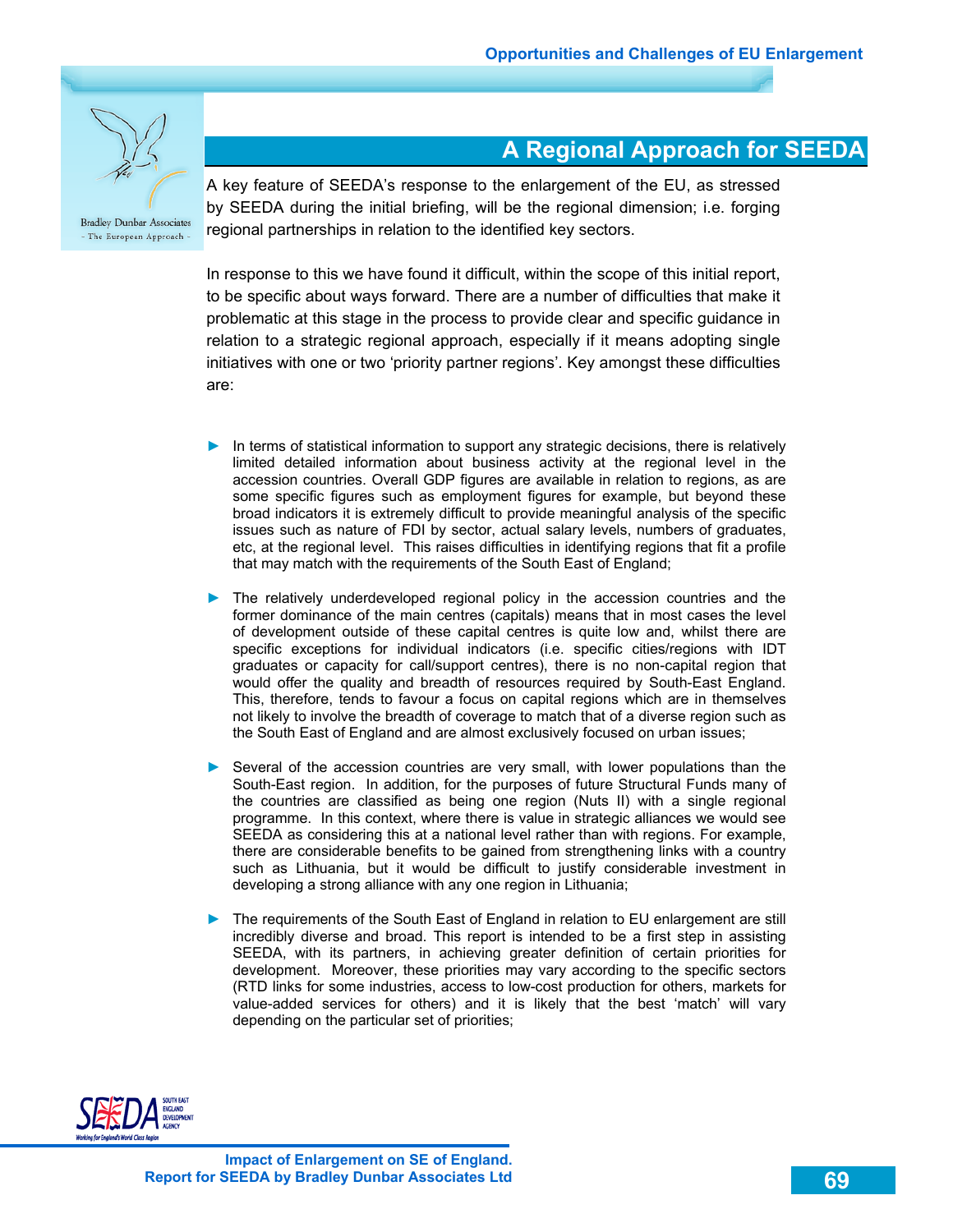

Identifying the specific 'tools' to assist in the development of the appropriate strategic alliance is also difficult without more specific guidance on the overall priorities. For example, the EU funds available to support such work vary according to the type of activity (Interreg IIIB/C are appropriate for certain activities, whilst for others there may be assistance via accompanying measures for FP6 or from specific calls from the relevant sector DGs). In addition, the type of institutional partner will vary depending on the type of activity involved as, in most cases, there are not really full regional development agencies that would provide an ideal single partner for a wide range of issues.

For the above reasons we are, therefore, not able to provide a definitive answer to the questions about strategic alliances for SEEDA. However, we would wish to make a number of proposals about how this issue could be moved forward and also give some further information to assist SEEDA in this process.

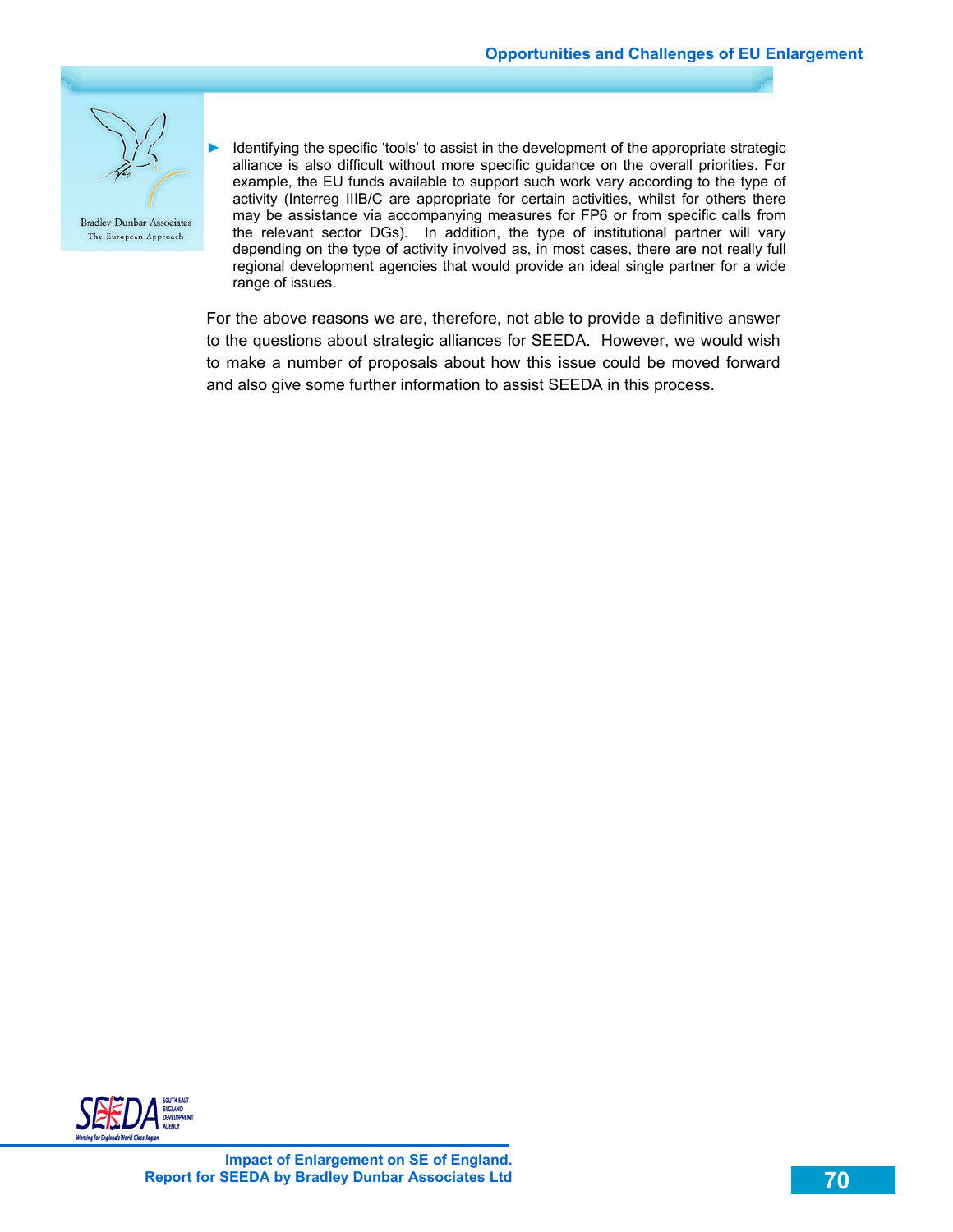

 **Proposals for consideration** 

► It will be essential as a pre-condition for any establishment of strategic alliances to decide upon broad strategic priorities for the South-East of England in relation to EU enlargement. This report in itself should assist in that process and should help SEEDA to identify the requirements they would require from a strategic partner region/country in Central Europe.

*As part of this process it will almost certainly be necessary to identify specific requirements in relation to each of the priority sectors. For certain industries the main issue is access to local labour sources and investment incentives for specific activity; for others it will involve research capability; whilst for some it will be a local company base that offers strong partnerships for joint business development.* 

*It would also be necessary to prioritise between the competing requirements, although the degree of competition will depend on the resources available to take any initiatives further.* 

► Once such priorities are identified and there is a clearer view of the requirements for a strategic partner, then consideration should be given to a range of 'types'. Examples could include:

*Access to lowest-cost labour with language skills where full access to EU markets is not a pre-requisite – certain key centres in Bulgaria/Romania (Varna, Rousse, Iasi, etc) or in certain cases, parts of Lithuania/Latvia (Klaipeda).* 

*Access to specific types of graduates would almost certainly require close proximity to capital centres, although there are specific regional centres as shown in the annex on 'centres of excellence' (Poznan, Iasi, Tartu, etc).* 

*Access to existing expertise/skills in a specific industry, for example support centres – Greater Prague, Western Hungary, etc.* 

As a very concrete step forward, we would propose that after the prioritisation is done Bradley Dunbar would lead a one-day workshop with key SEEDA staff to bring together the broader priorities and the information about regions to facilitate a tangible discussion about the appropriate regional partnerships and tools to be used for development (EU funds available, timetables/criteria). Input into this day from Bradley Dunbar would be included as part of the work done to prepare this report. If any additional subsequent work or investigation were required, this would involve additional costs.

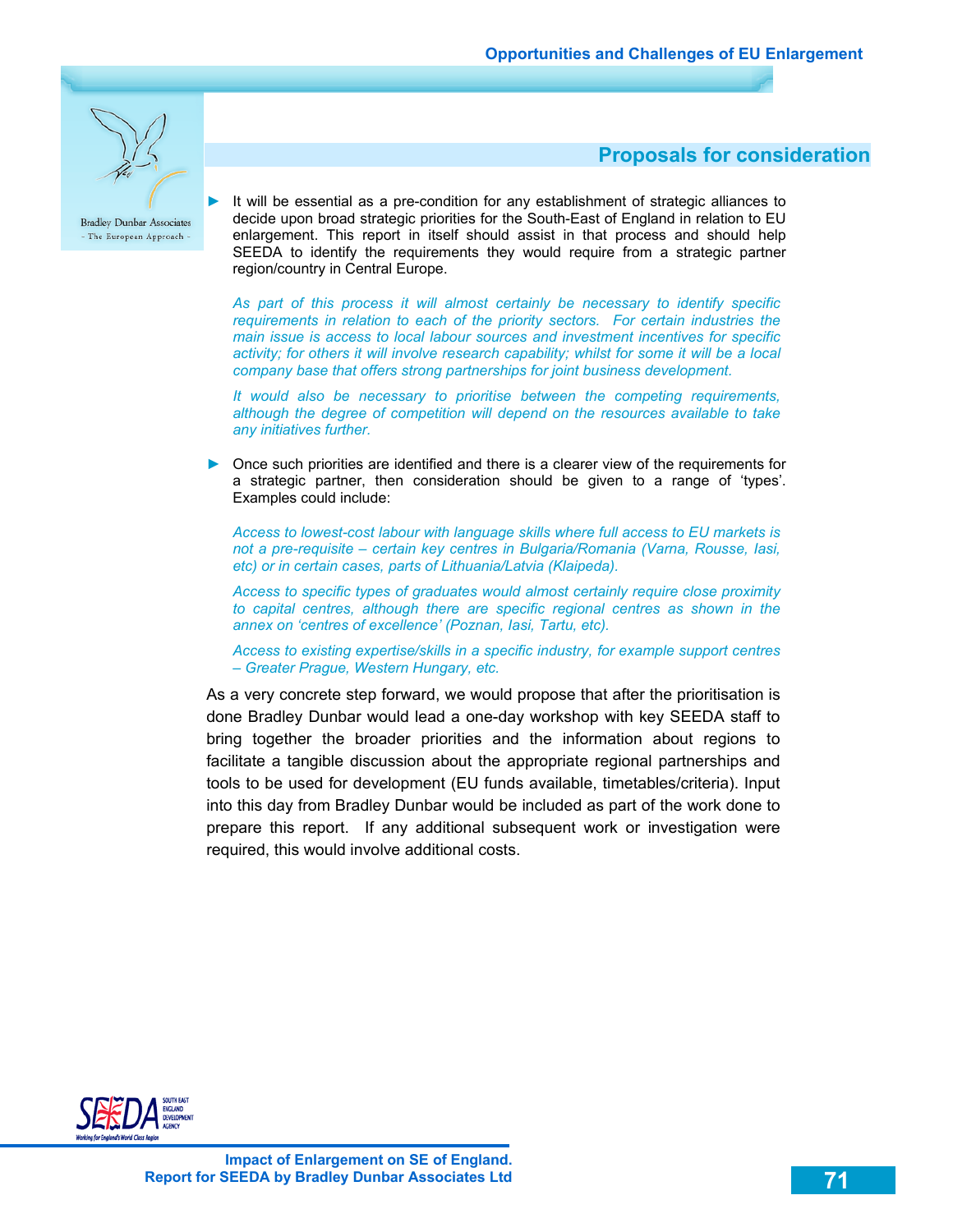

## **Recommendations for Strategy and an Action Plan**

This report is intended to provide background information for SEEDA in key areas of interest and to give a basis for further considerations within SEEDA about a future strategy in this area. The scope of the project has only enabled an overview to be given of the key areas and this in itself is not a basis for full proposals with regard to a future strategy. However, in order to stimulate discussions within SEEDA about future work, we have set out below some thoughts on future action.

Firstly, in general terms, we have compiled some answers to the following two questions:

- $\blacktriangleright$  Is there a need for action?
- $\blacktriangleright$  When is the time for action?

We then go on to set out some specific areas where there could be action.

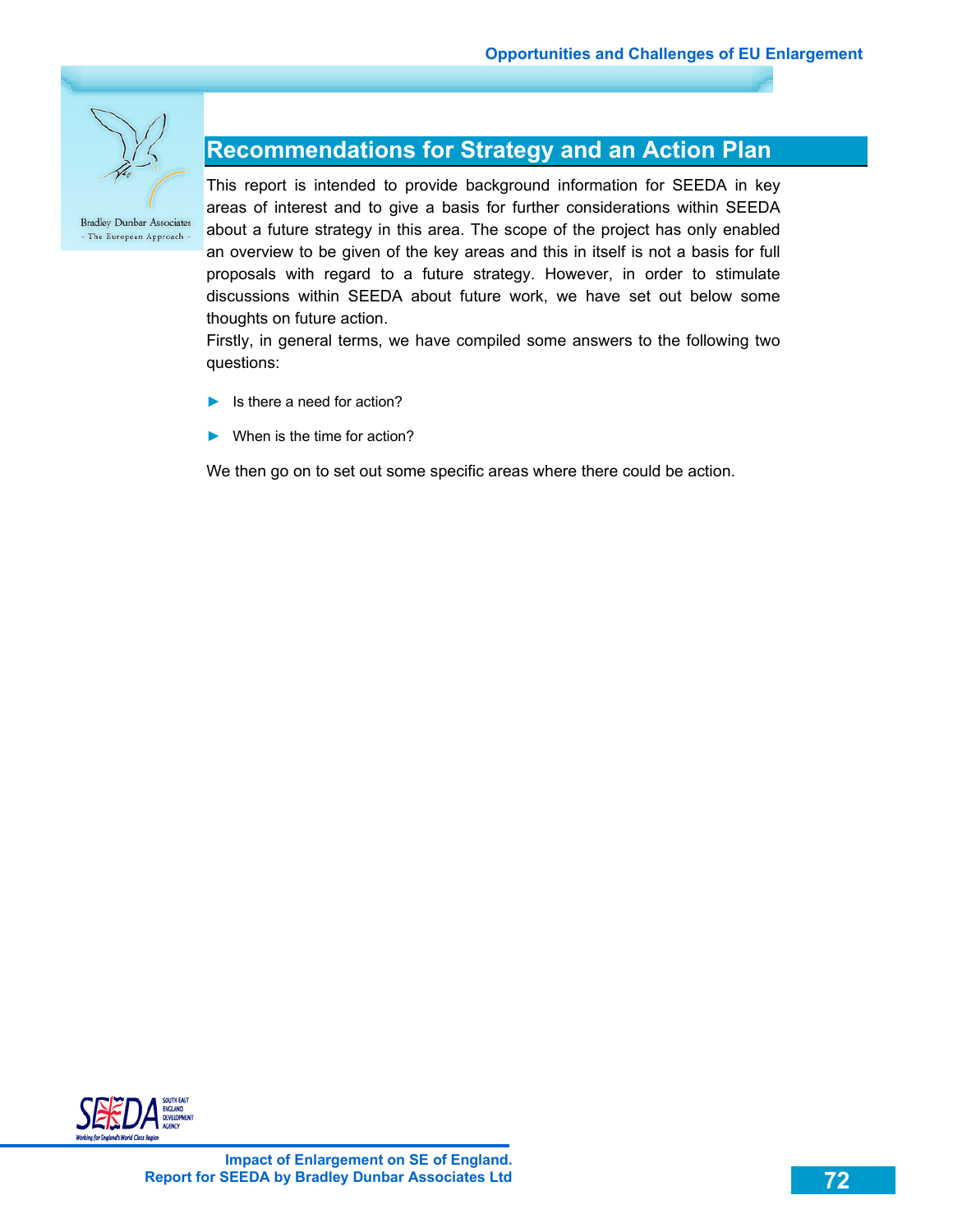

# **Is there a need for action?**

Whilst the relatively low incomes and GDP figures for the accession countries mean that enlargement does not present major opportunities in many general markets for companies from the South-East of England, the nature of the EU enlargement process in itself is clearly driving markets in certain specific sectors that do offer considerable opportunities.

It is, therefore, important that any actions or strategy to be developed by SEEDA should be based on three key elements:

- ► Caution in terms of the promotion of the markets in a general sense. In the short term, it is clearly not appropriate to encourage a general "rush eastwards" by many companies. For many companies it is much more appropriate to develop domestic markets or to target international markets where GDP and consumer spending power is far greater;
- ► Positive and targeted action in those sectors and areas of business that, due to the enlargement process, offer real potential in the short- to medium-term;
- ► Recognition of the strategic benefits offered by the accession countries to a region such as the South-East of England (access to labour, RTD development potential etc.).

In particular, these areas should focus where companies are able to offer competitive advantage and that include the following:

- ► Those sectors and types of activity that are being and will be directly funded by EU pre-accession funds and, after 2004, larger-scale EU Structural Funds;
- ► Markets or types of services/products driven by the application and implementation of EU legislation;
- ► Markets linked to strategic investment (either supply-chain services/supplies and/or sub-contracting) that is connected with future EU membership in direct or indirect ways. In the short-term this investment is not primarily driven by domestic markets in central Europe, but is based on the accession countries as a location for manufacturing/servicing for other "third" markets within the EU or beyond.

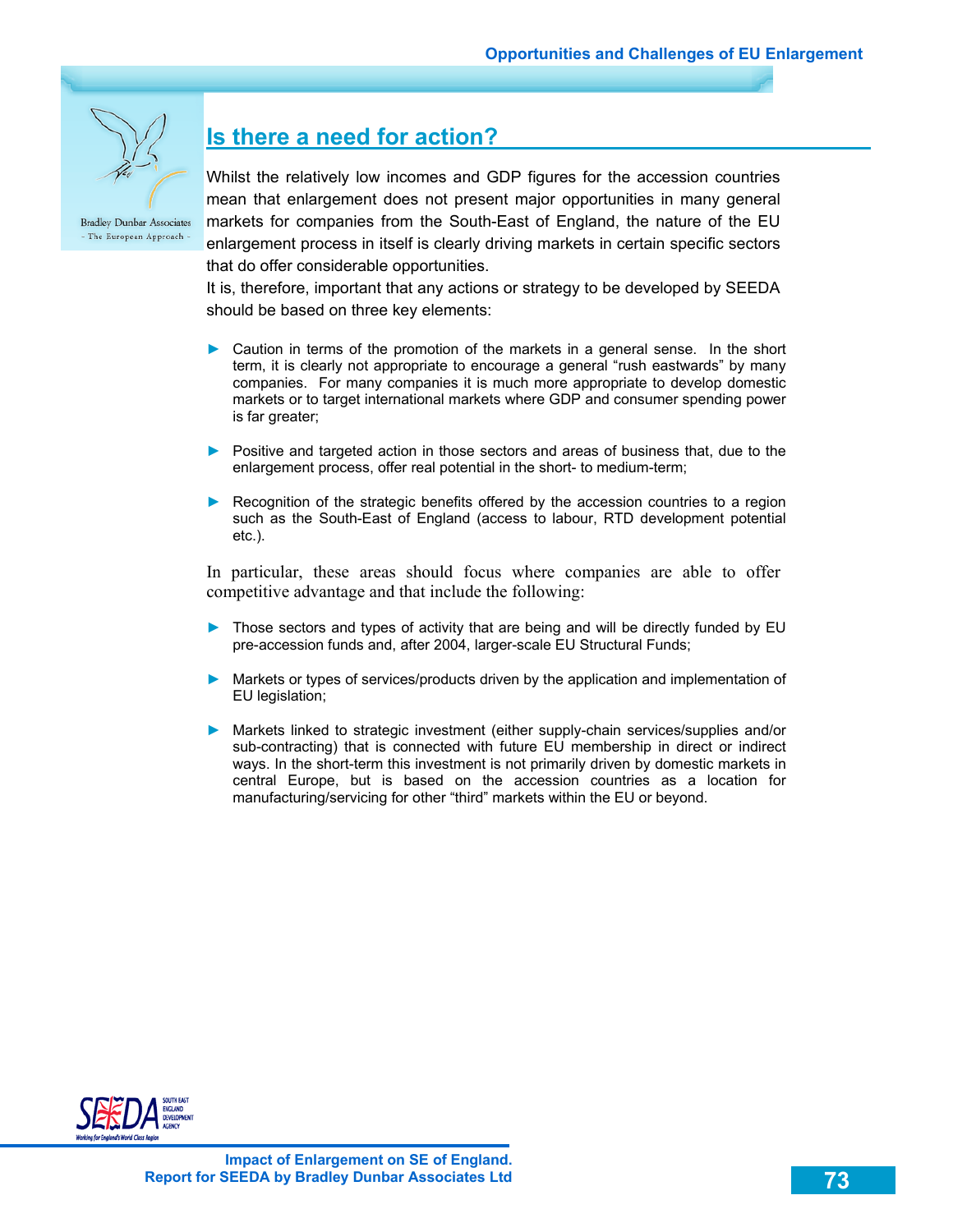

### **When is the time for action?**

It is clear that there will be major benefits from taking early action to take advantage of the enlargement-related opportunities that exist. The reasons vary according to the specific type of markets:

**Bradley Dunbar Associates** - The European Approach -

- ► With regard to EU funded work, the expansion in funding activity is already translating into contracts, with around €10 billion's worth of contracts currently open and likely to be awarded in the coming year. Given the importance of local partnerships as the basis for winning work it is likely that those not "present" in the market in the next 2 years are likely to face considerably higher barriers to entry after that as the opportunities increase.
- ► Concerning markets driven by legislation, whilst there are already opportunities in certain areas, the main expansion in business will not come until the implementation of EU legislation begins to really have an effect some years after membership. However, as with other areas of business, one of the keys to success will be local partnerships and, therefore, there will be a real premium on developing a presence sooner rather than later.
- ► For the market linked to strategic investment, the opportunities and challenges are already facing many UK companies. This will continue for many years after accession as the countries will be able combine a residual "low-cost" advantage with the new attractions of improved infrastructure, greater access to and integration with the Single Market, growing domestic markets and improved local productivity.

In short, there are clearly benefits from early action. A major factor in this is the importance of working with local partners in the markets. The newly-emerging local companies, the regional agencies, the universities, etc, and the pool of capable individual entrepreneurs are ready *now* to create strategic or specific partnerships with international companies and organisations, and this local link will be a crucial element in achieving success. If companies from the South-East of England are to reap the benefits over the coming period then their chances of success will be greatly enhanced if they are actively creating links in the local markets at this time.

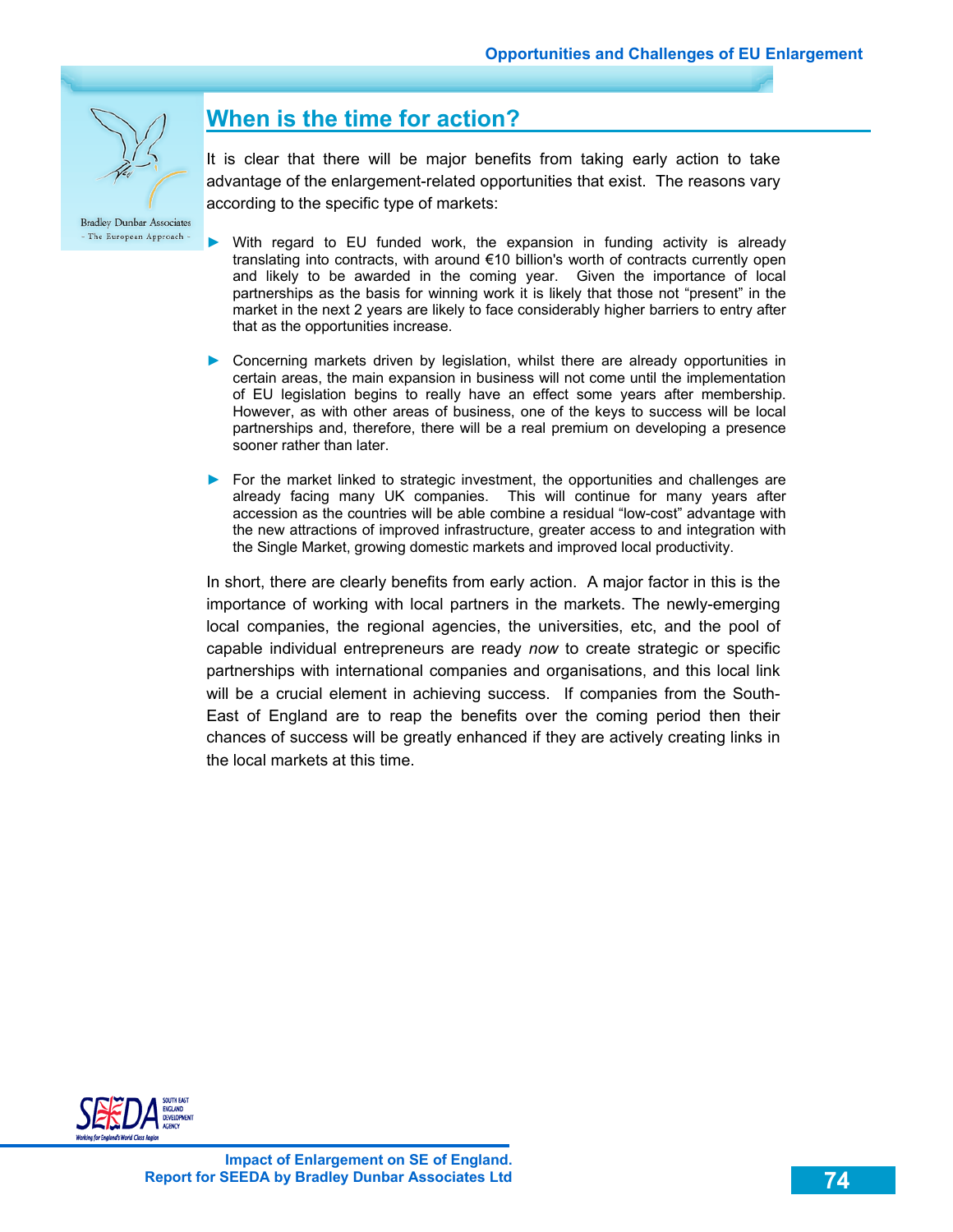

### **What types of action could be promoted?**

The starting point to this is companies. It will be companies themselves that will make the business happen and it will be companies that will make the decisions about whether specific markets do offer potential for their particular products or services. However, an insufficient number of companies currently have access to valuable market information about EU enlargement to enable them to make informed decisions. SEEDA and its partner agencies, therefore, have a role in providing facilitation and support to promote a process of improved information. There are essentially two issues to address here:

- ► The level of company driven demand for development support in relation to accession countries is currently relatively limited. This lack of demand and pro-active work is, in our view, in part a result of the lack of awareness of South-East companies of the real nature of opportunities available;
- ► Given the relative lack of activity in this area in the past, the specialist expertise or knowledge within the wider business support network in the South-East of EUenlargement and central/eastern Europe is not high. Given the current level of support activity this is not a major barrier, but this would be a limiting factor if there were to be specific initiatives and/or if company demands for support were to increase.

If it is accepted that there would be clear benefits from taking action in the very short-term to gain competitive advantage in the target markets linked to EU enlargement, it would seem necessary to take action on the following two issues;

- ► Targeted stimulation of demand, focused on raising awareness of the main areas of opportunity;
- ► Strengthening the capacity of the support networks to be able to provide more effective assistance.

Relatively low-cost activities in these areas could bring major returns on investment and support SEEDA, its partner agencies and local companies in taking advantage of the business opportunities offered by EU enlargement. In considering this we would propose the following areas for consideration:

#### **Using existing channels**

It is essential that maximum benefit is taken of the main existing channels for business support and development. This will include:

- ► Trade Partners
- The Business Link network, the Small Business Service and, where appropriate, Skills Insight
- ► Other key Business Support agencies

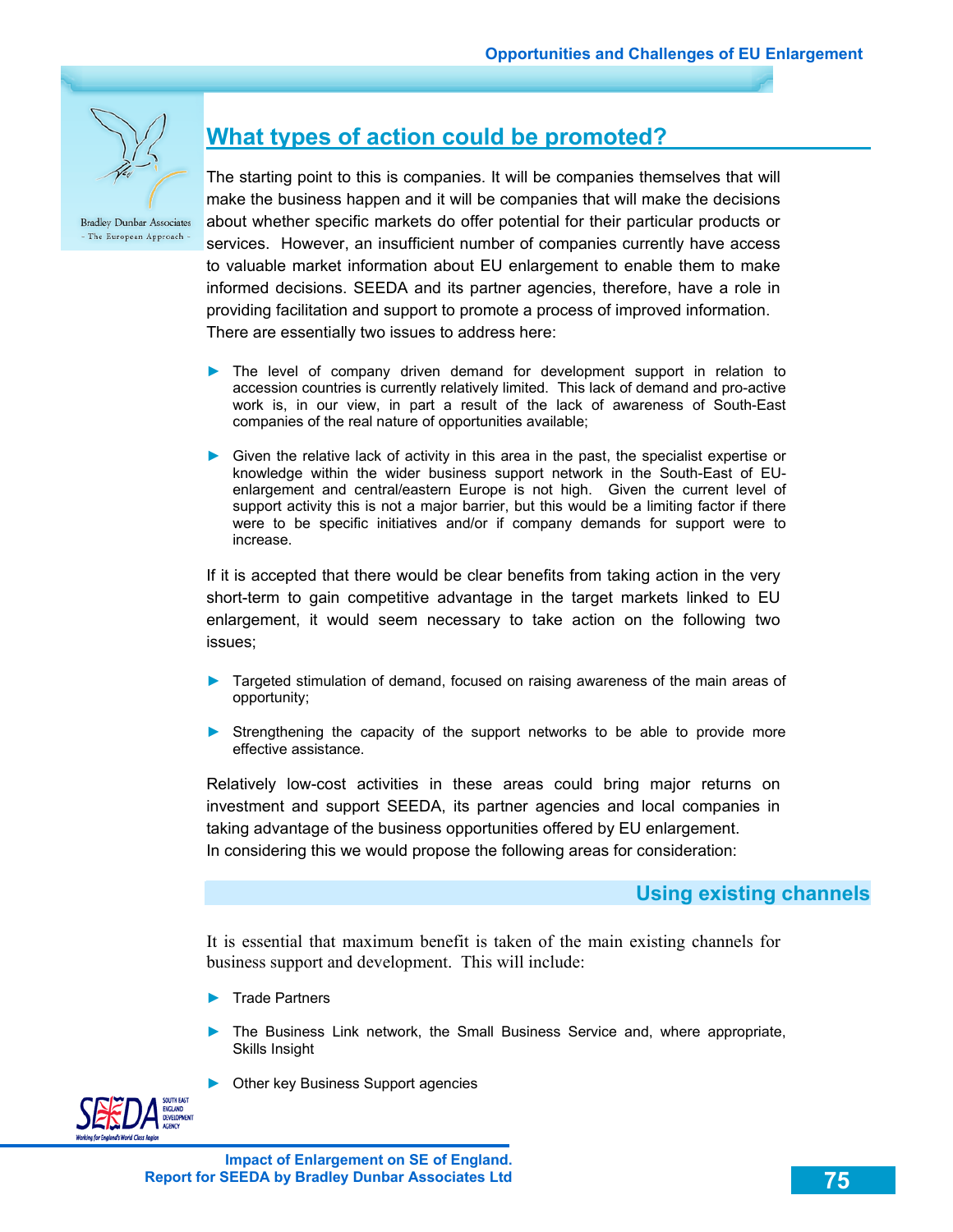

### **Sector/Cluster based approach**

In terms of pro-active work by the SEEDA or other agencies, the priority focus in relation to EU enlargement must be kept within a sector- or cluster-based approach. As set out in the earlier context paper, the nature of the opportunities within the countries of Central & Eastern Europe is heavily influenced by the accession process itself. This is acting as a major market driver and, given the nature of the process (funding and legislation), the scale and type of effect varies significantly between and within sectors.

In this respect, within this study we have set out four key sectors for prioritisation; Environmental Technologies, Technology (ICT and Telecoms), Life Sciences and Healthcare, and Building and Construction.

We would wish to stress that within the framework of this study there has been no specific analysis of the specific structure of the above sectors/clusters within the South-East of England and, therefore, further work is required before the specific opportunities can be assessed at a detailed level. It is hoped that the information provided within this report will enable SEEDA to assess whether it is appropriate to commit resources to this further work.

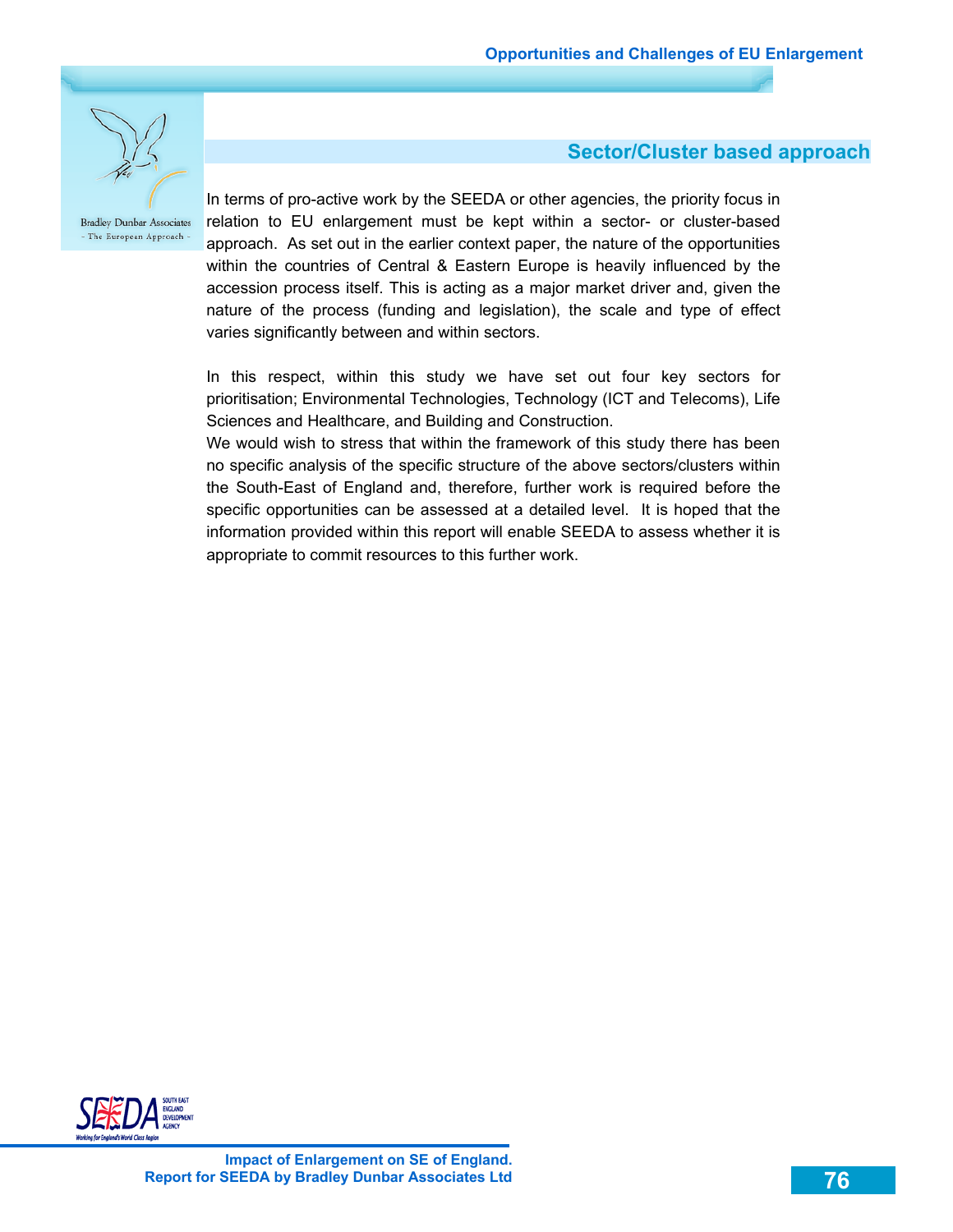# **Areas for Action**

**Bradley Dunbar Associates** - The European Approach -

In terms of the kind of activities that could be undertaken by SEEDA and/or the sector/cluster teams, there are five main categories:

- Sector/cluster based analysis
- ► Awareness raising
- Development of information tools
- Supporting action
- ► Initiatives for Partnership.

## **Cluster/Sector Analysis**

As has been stated above, the main basis for any pro-active approach by SEEDA should be work at the cluster/sector level. Information provided within this report should enable decisions to be taken on the broader market opportunities within Central & Eastern Europe for specific sectors.

What is essential, however, if there is to be really effective action, is for specific teams to move beyond this information and to undertake a more detailed 'mapping' of the opportunities against the real structure of the sectors/clusters within the South-East of England.

Only on the basis of such work can the various initiatives set out below be effective. Without more detailed work that is based on the real profiles of local businesses and which would involve more detailed work on specific areas within Central & Eastern Europe, it will, of course, be impossible to develop business development initiatives that are relevant to the needs of the South-East.

Specifically we would, therefore, propose consideration of the following:

► **Development by SEEDA or relevant agencies of sector/cluster-specific market studies**. These studies would have a dual function. Firstly, and very importantly, they would assist the further development work of SEEDA and the sector teams in targeting their own resources in relation to these markets. Secondly, they would be made available to local companies to enable them to make more informed judgements about the market opportunities in their specific business area. The work could be undertaken using the standard tools; namely in-country specialists within commercial sections of UK embassies and external sector/region specialist consultants.

*OUTPUT: 3-4 detailed market reports focusing on priority sectors/clusters and matching in detail the specific opportunities to local capabilities.* 

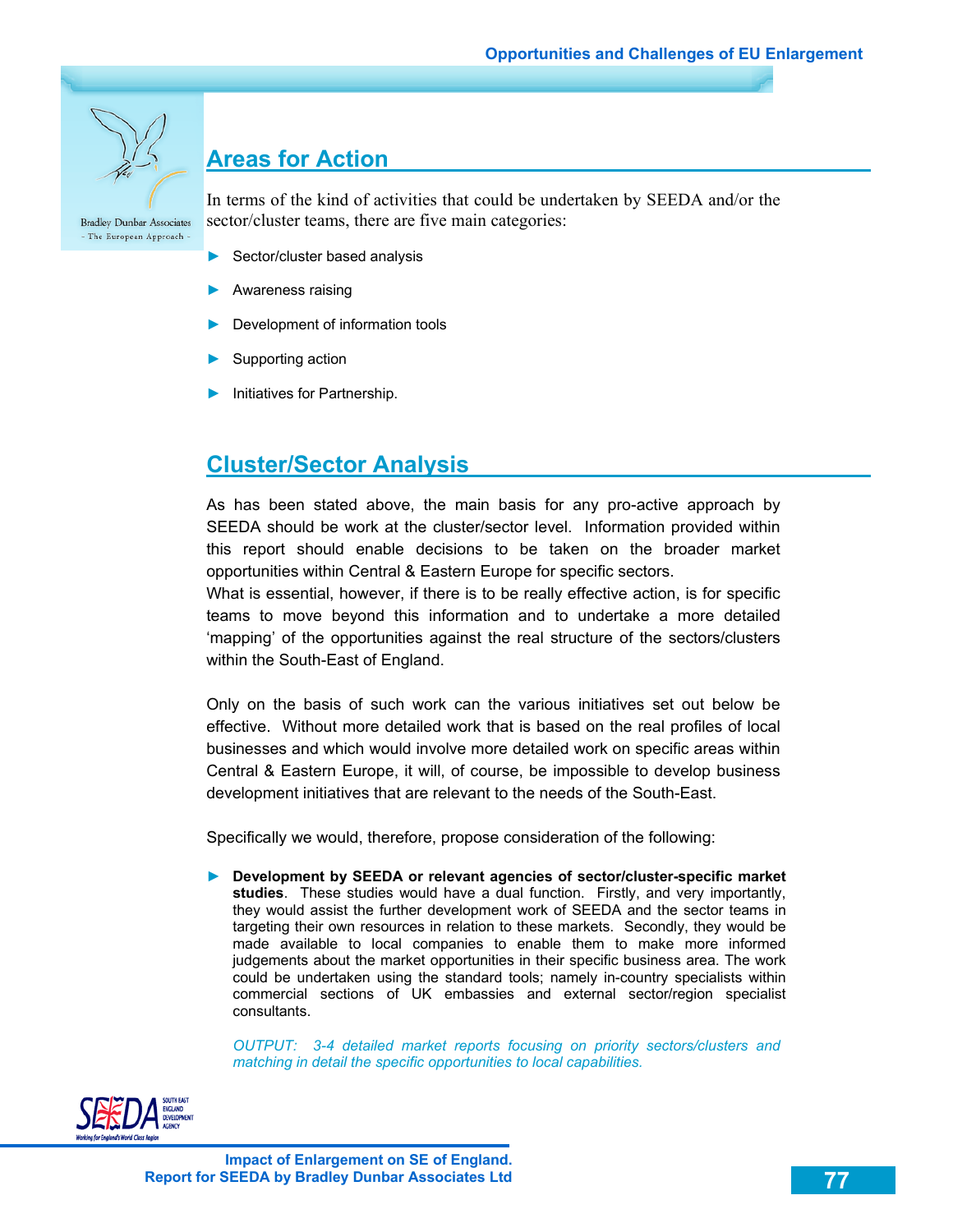

### **Awareness raising**

An important barrier to entry is the limited knowledge and also the persistent misconceptions of the central European markets. There are a number of myths that need to be dispelled before a more realistic assessment of the markets can be made by agencies and companies in the South-East of England.

It would be entirely inappropriate at this stage to send wholly positive signals that may suggest a 'rush eastwards' by local companies and organisations. However, a well-managed and targeted campaign of information that focused on providing an informed and balanced picture of contemporary central Europe would enable people to make better informed judgements themselves about the real potential.

#### **Public Information events**

According to our information, there has been a very limited set of events in the South-East of England promoting business in relation to EU enlargement. These have taken a general overview, all countries - all sectors approach. These general events do play a valuable role, especially where they include concrete input from companies involved in the markets acting as "case-studies".

In addition to that, as part of the European Commission's own information campaign, the Euro-Info Centres will be required to develop their own information programmes in relation to enlargement and these general events can be valuable.

There would be value in SEEDA considering working with regional partners and with Trade Partners UK to set up a specific, though small-scale, programme of such events.

We would also see real benefit in SEEDA taking an active lead in promoting the following activity:

► **Cluster specific workshops**. The more general events should be complemented by with much more focused events aimed at very specific target groups and involving a more workshop-based approach. These could build upon the market research set out in the section above and provide much more targeted and concrete information about particular industries/sectors. It would also enable the workshops to address issues specific to certain industries, e.g. financial services and support centres, labour questions for specific industries, energy/environmental infrastructure, and PPP/PFI. Obviously, this approach should focus on those clusters chosen as "highpriority" in relation to Central and Eastern Europe. Such events may also promote joint-working and informal consortia amongst South-East companies/organisations within a particular cluster or sector.

*OUTPUT: 3-4 cluster-specific one-day workshops, with potential follow-up events depending on demand.* 

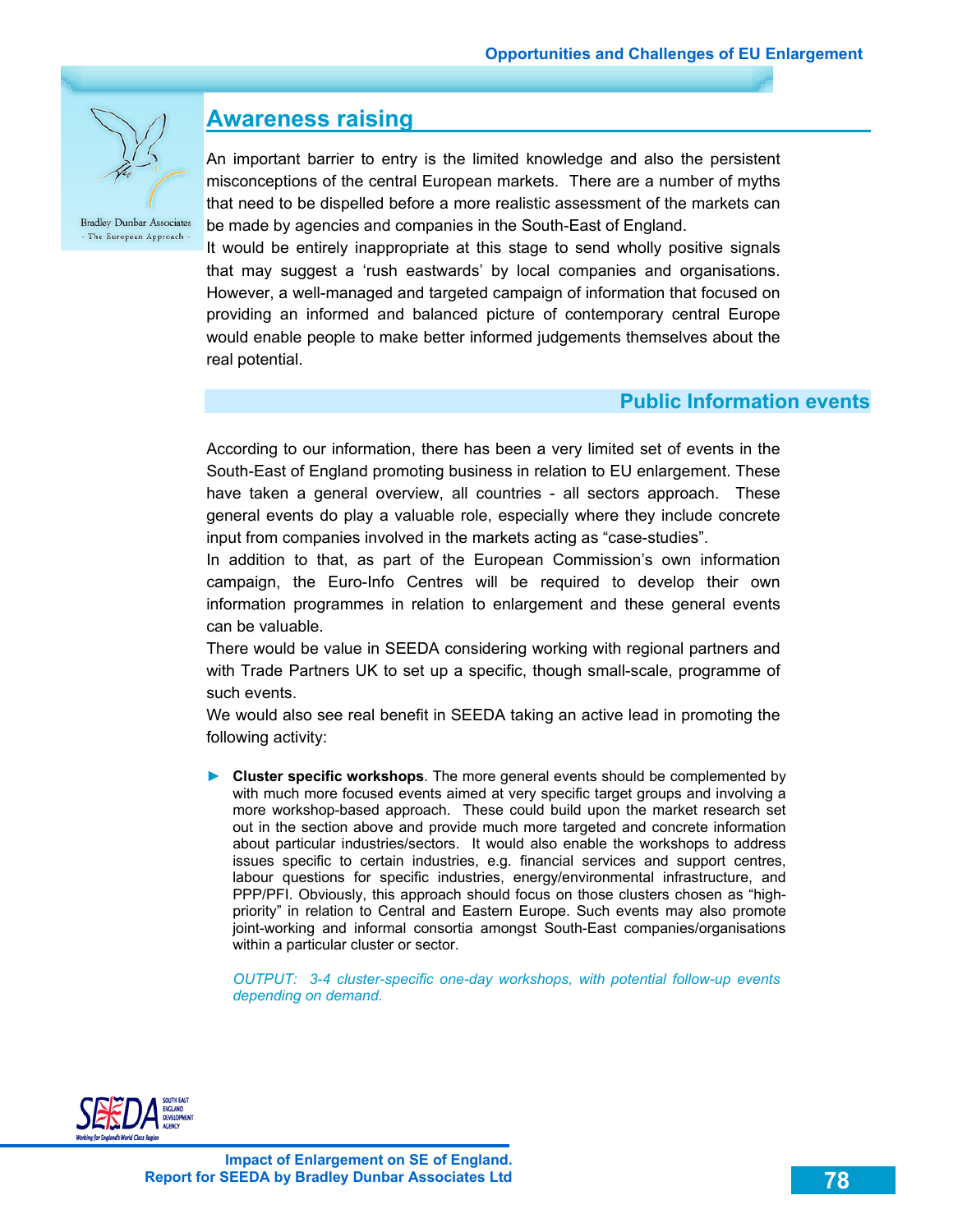

Whether a "general" event or a cluster-specific workshop, it is essential that the appropriate target groups are reached. On this point we would highlight the following:

**Bradley Dunbar Associates** - The European Approach -

- ► The primary focus must be on attracting *companies* to the events.
- The events do have a valuable role to play in raising the awareness of the support agencies (Trade Partners representatives, Business Advisers, Chambers of Commerce, etc) so these bodies should also be encouraged to take part.
- ► A key group currently under-represented at these information events are financial institutions or other key agencies providing key support for business development. This will include the main banks, venture capital institutions, individual investors, etc. If local companies are to be dynamic in responding to the challenges and opportunities of EU enlargement then they will need to find a supportive response from their financial backers. Although there has been no specific survey of this group's attitude to Central Europe, our own personal experience and also "common sense" supports the conclusion that financiers also have limited information about the new markets and share a number of misconceptions about the business environment. This target group, including crucially the specific account managers in the regions and not just 'European' teams at headquarters, should be made more aware of the real situation.

#### **Development of Specific Information Tools**

It will be important to complement any one-off events with a limited package of information tools that will also provide information and enable companies, organisations, universities, etc, to make their own informed decisions about the opportunities linked to EU enlargement. It will be important to link this work to national initiatives being planned by Trade Partners and it may be that this work can be combined with such national-level activity.

We would suggest that any work should be focused on producing very practical, user-friendly tools which would cover three main "types" of information:

► **Sector/cluster-specific market information**. Using the market studies referred to above, information packages could be prepared on a sector/cluster basis.

*OUTPUT: As above (3-4 detailed market reports focusing on priority sectors/clusters and matching in detail the specific opportunities to local capabilities), with also summary documents produced in more user-friendly formats.* 

► **Improved access to key information** about the EU funding and legislative framework which is driving specific markets. There are currently public information sources providing similar information, but this is often provided as "raw" information and is also not packaged in a way that makes it easy for companies to use in an integrated way. There could be a role for SEEDA (working with Trade Partners?) to bring the relevant information sources together in a way that is customer-driven and easy to use. Initially, such a service would need to be focused on priority clusterssectors where there was a clear value for SEEDA in providing this service.

*OUTPUT: The development of an on-line "gateway" tool, accessed via the SEEDA website. This would group together key information and give dedicated access to key added-value information on legislation, markets, tenders, etc.* 

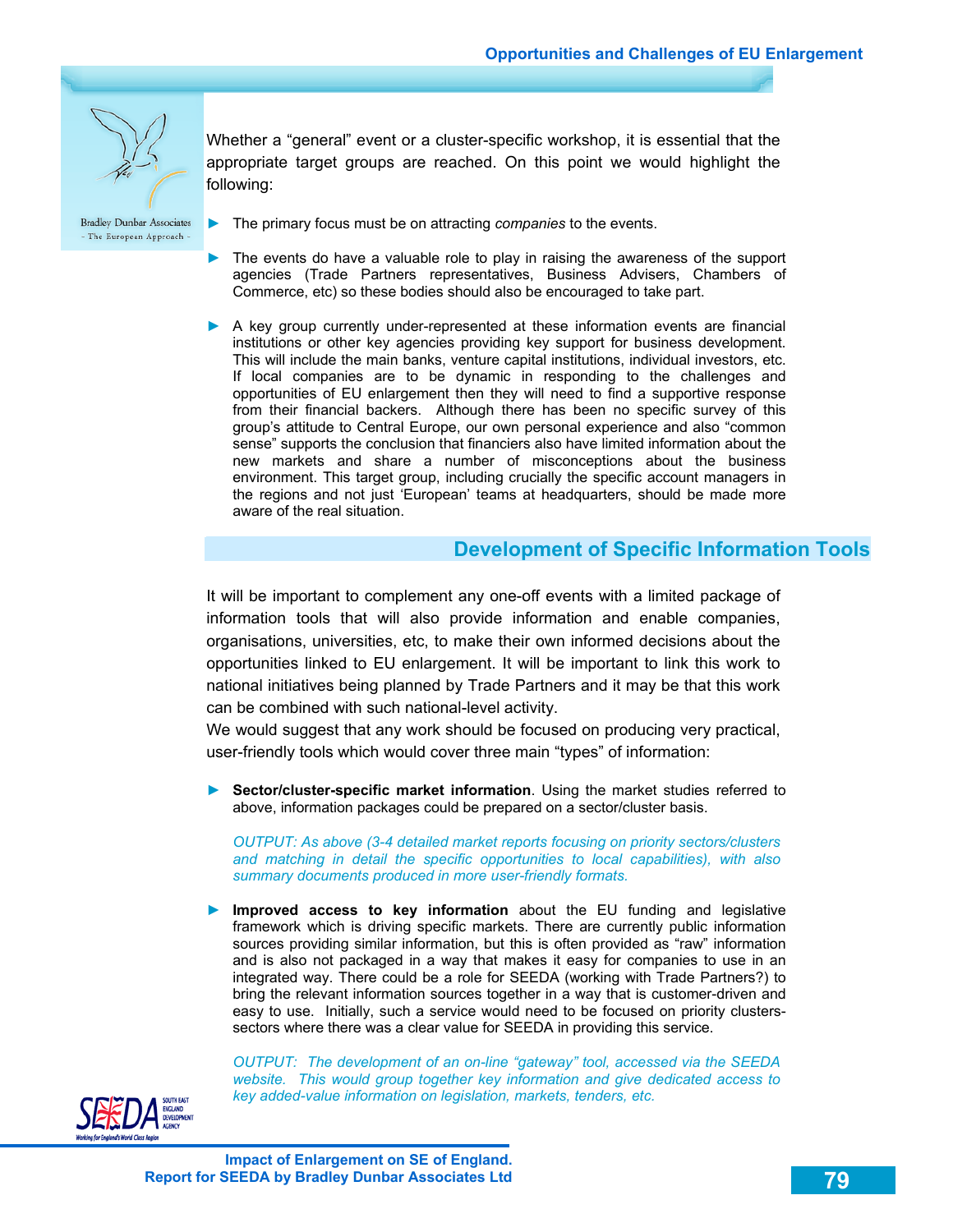

### **Supporting action**

The initiatives described above are all designed to raise awareness of companies and other relevant agencies, and to provide decision-makers with the basis to make more informed decisions about whether these specific markets are of importance to them. On the assumption that many more companies will see real opportunities for business development in Central & Eastern Europe, then it is also essential to address the support programmes available for those that decide to take action.

In this respect we would propose the following:

#### **Business support via existing support tools**

To the extent that SEEDA and its partners may be involved in specific company developments in relation to Central & Eastern Europe, the main basis for providing active support to local companies and organisations should be the existing tools. These include:

- ► Trade Partners UK
- The Business Link network, the Small Business Service and, where appropriate, Skills Insight
- ► The Euro Info Centres
- ► Other key business support agencies

In order to get maximum value from this network in the South-East of England, it would be important to strengthen the capability of the various support agencies in relation to the specific issues of enlargement.

Any initiative should be closely co-ordinated with Trade Partners but, in general terms, we would propose that consideration be given to the development and delivery of a short and focused skills development programme on specific issues related to business development and EU enlargement. This programme, which should be integrated with any ongoing staff development work for the agencies, should be targeted at those individuals providing support to companies in the South-East.

In addition to covering key issues of content, it should also include guidance on how to access other specialist support within the South-East and from other related agencies, e.g. Trade Partners UK. Ideally, this would include the development of a simple "self-access" kit that could be accessed and used interactively online.

*OUTPUT: Short "in-house" training programme and online materials.* 

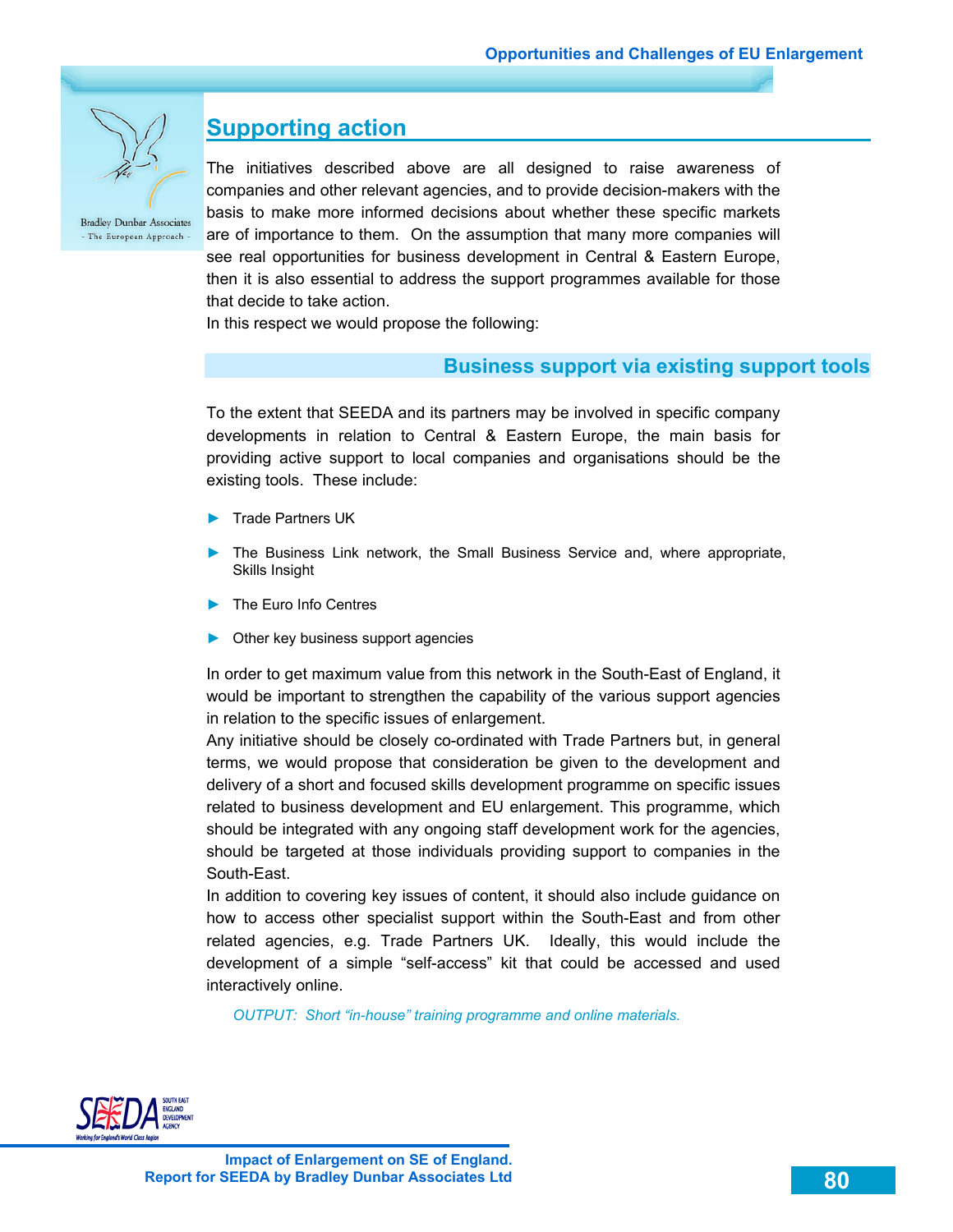

### **In-country promotions, trade missions, exhibitions/fairs.**

As with any international market, there is clearly benefit in Central Europe in visiting the market and for certain companies there may be benefits in the participation in general trade development activities of this type. There are many Trade Partners standard missions for Central Europe and other Chambers and agencies do put together specific missions. In addition, there are national stands taken at certain trade fairs which may be relevant to specific companies. In our view, any promotion of business in relation to central Europe should include the active promotion, where possible, of such general events. In addition to this, however, it may be worth considering the development of specific **Cluster missions** for South-East companies. Where there is a specific group of companies developing a common or related interest in a entering or developing a clearly identifiable market in central Europe then there would be real value in providing more focused support to working with such companies as part of a business mission to Central Europe. Such missions would typically include more than one target country (covering cross-border clusters in Central Europe) and would need to include focused support in the pre- and post- mission phase.

*OUTPUT: 3-4 Cluster-based missions.* 

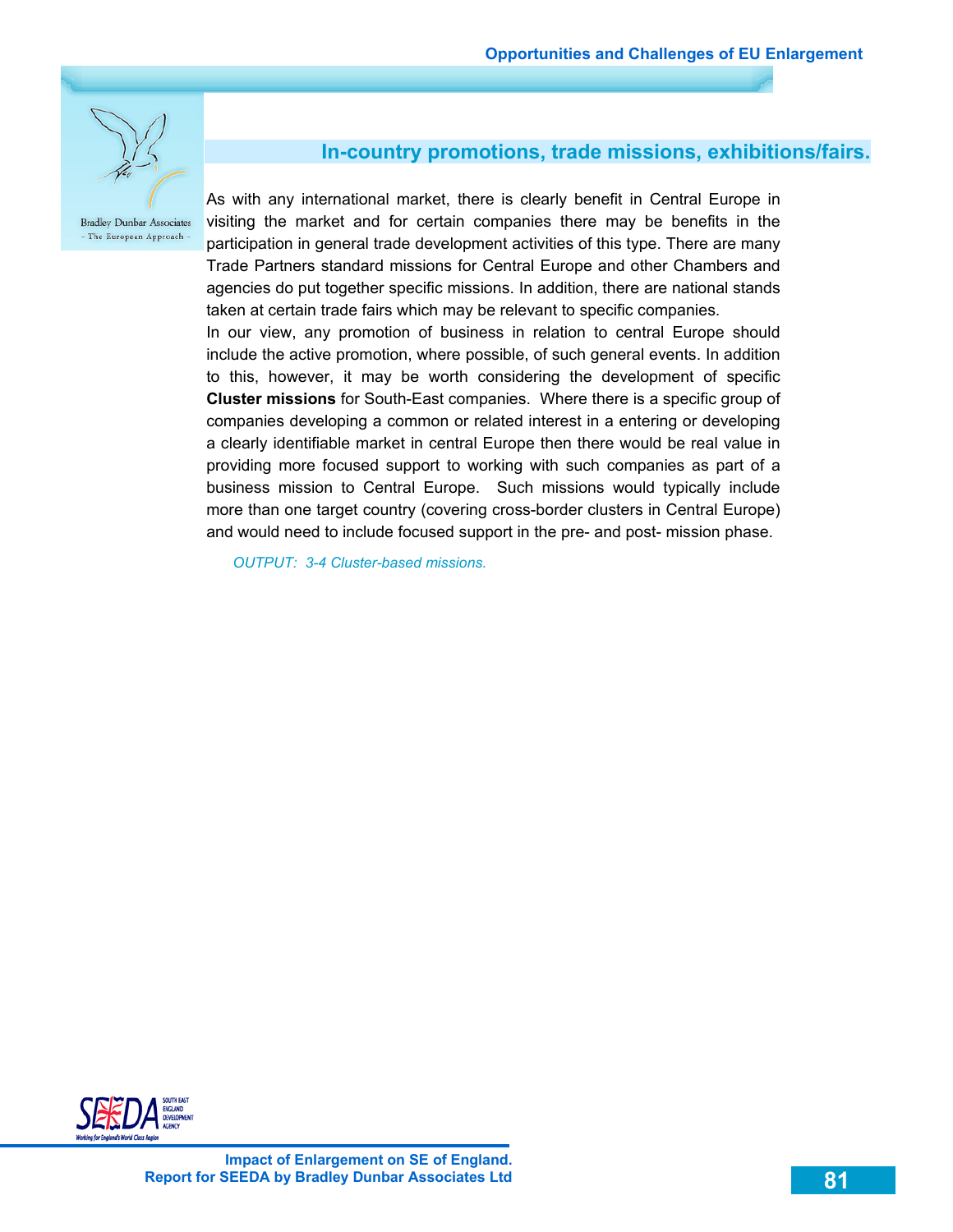

# **Specific Initiatives for Partnership**

### **Promotion of RTD, technology, academic links**

**Bradley Dunbar Associates** - The European Approach -

It is important to include the promotion of technology and research links within the strategy for responding to EU enlargement. There is considerable mediumto long-term potential in building technology/research partnerships between South-Eastern and Central European companies, research bodies, and universities.

There are opportunities across many of the priority "sectors" to achieve valuable partner arrangements and the fact that the accession countries are now part of the EU  $6<sup>th</sup>$  Framework Programme offers considerable potential (although applications for the period 2004-2006 will involve some difference from purely internal EU partnerships).

Whilst there are university links in place, the RTD community will face a range of concrete issues in developing work in this field and there may well be value in some limited added support and intervention by SEEDA and its partners. More specifically, we would propose consideration of the following:

► SEEDA, working with the relevant partners, could sponsor an initial small-scale but focused workshop involving the key stakeholders to highlight the needs and consider ways in which a local partnership could bring value.

*OUTPUT: Workshop focused on RTD / Technology Transfer with Central Europe,*  with particular emphasis on using EU 6<sup>th</sup> Framework programme.

### **Institutional links for SEEDA**

Within this report, there is an emphasis on strengthening support to local companies and organisations. To complement and strengthen this there will be considerable mutual benefits in SEEDA itself developing institutional links with appropriate development agencies in Central Europe.

This will, of course, be closely linked to the regional approach (see the section above), and it is proposed that SEEDA actively considers developing a major 'institutional' project to provide focused business links with several agencies in Central & Eastern Europe. Such a project should clearly target the sectors/clusters of real interest to the South-East of England and include concrete business-led work.

In this context it should also be noted that, although there is currently no specific programme open, several pre-accession programmes are available to support such an initiative and it is likely that SEEDA could secure EU funding support to assist in this process.

*OUTPUT: Stronger institutional links with relevant development agencies in Central Europe, with potential application for EU pre-accession support for specific initiatives.* 

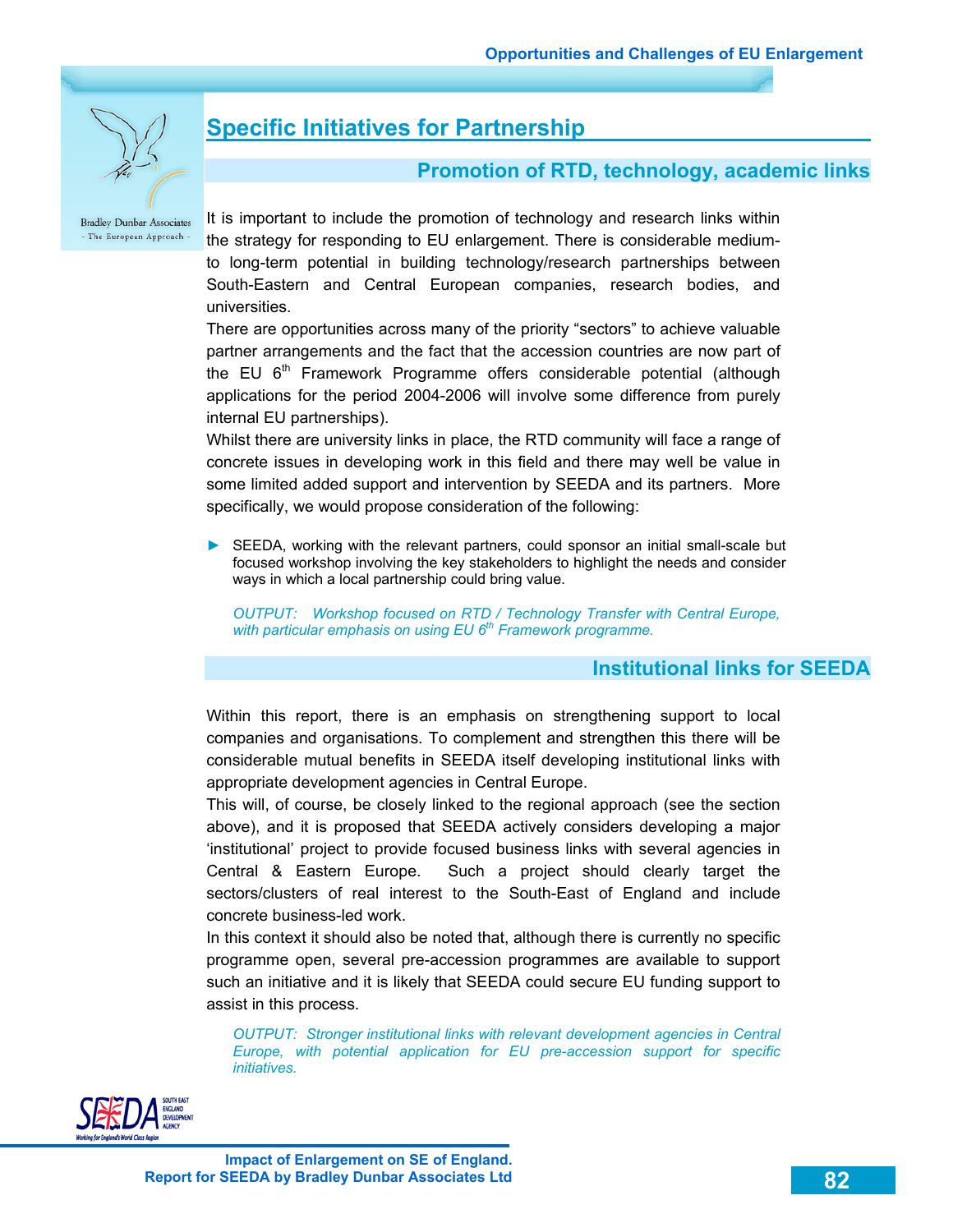

#### **Inward Placement Scheme**

In line with the broader target of encouraging more skilled people to choose to live and work in the South-East of England we would propose that SEEDA considers working with the relevant local partners to develop a specific initiative to attract high-quality central European graduates on to targeted work placement schemes within local businesses to support market development.

As described in this report, there are a large number of highly-talented and innovative graduates in Central & Eastern Europe that offer good basic skills, high levels of motivation, and very good English and other language skills. For many of these individuals, the prospect of a work placement period in the South-East of England would be extremely attractive and it is likely that a very high calibre of graduate would be found.

There are, of course, existing schemes available to support placement periods and this programme should be designed to complement these.

What we are proposing, however, is to develop a targeted programme that links together the placement with other business support initiatives to help South-East companies use the scheme to give practical assistance in the development of their businesses in relation to EU enlargement. We would also argue that there should be a focus given to supporting such a programme within the priority sectors, although this should not be exclusive. Such a scheme could involve the following:

- ► SEEDA, with the relevant partners, develops basic marketing/promotional materials and set up a basic management/administration structure;
- ► The recruitment process would probably be supported by the British Embassy staff in Central & Eastern Europe who would have access via the commercial staff to the relevant business sectors, universities, etc;
- ► The business support network and other partners can identify companies requiring specific support, in which the management/administration structure would help with matching;
- ► Support during the implementation phase would be given (in line with similar international schemes).

*OUTPUT: New scheme targeted at graduate placements from Central & Eastern Europe working with South-East companies targeting the developing markets in these countries.* 

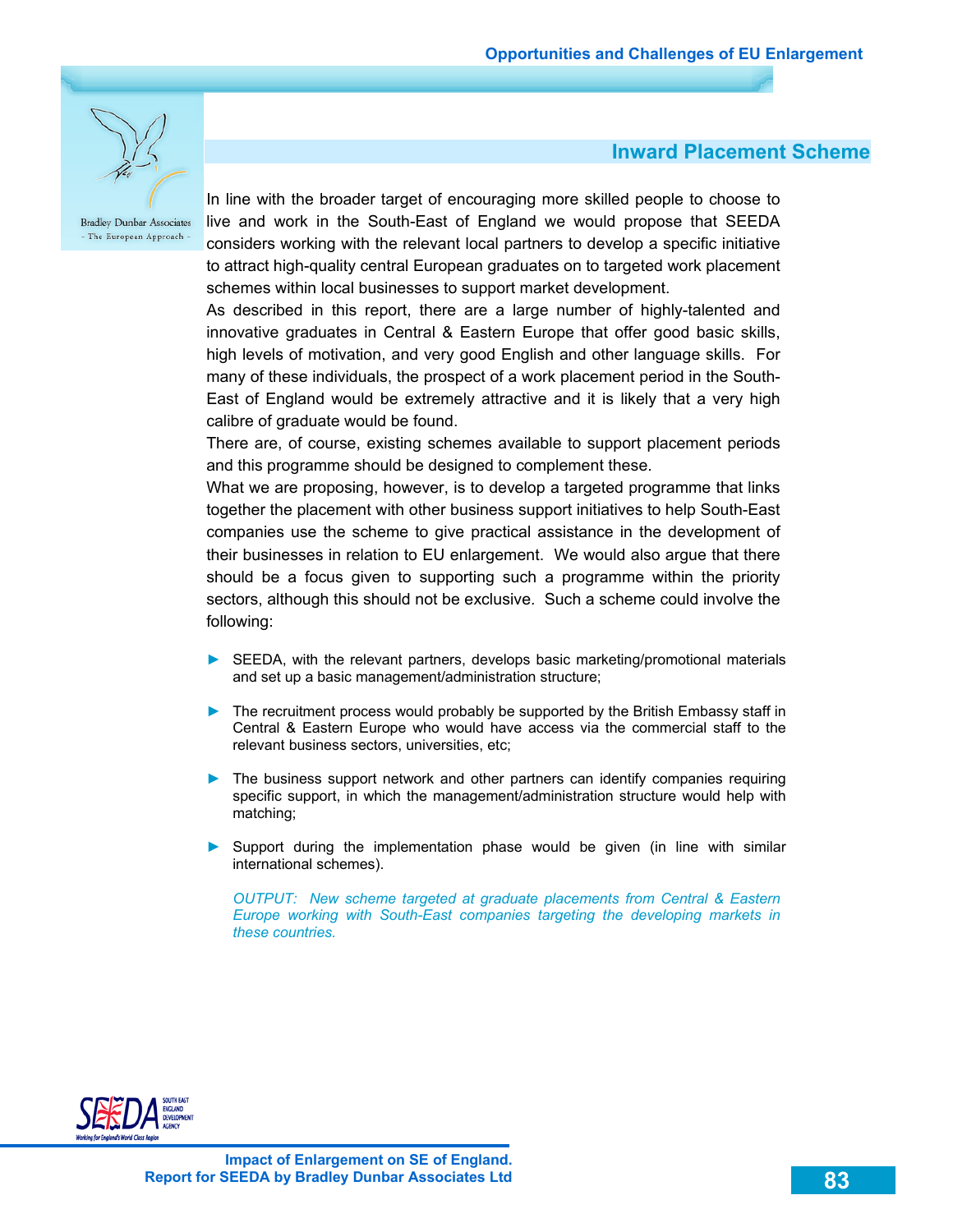**Sources** 



**Bradley Dunbar Associates** - The European Approach - The sources used for the compilation of this report are the network of Bradley Dunbar offices in Glasgow, Brussels and across Central and Eastern Europe, and the following personnel from within and associated to SEEDA:

| <b>Pauline Flippance</b>     | <b>Business Link Kent,</b>                                   |
|------------------------------|--------------------------------------------------------------|
|                              | <b>European Network Executive</b>                            |
| <b>Russell Plunkett</b>      | <b>Business Link Kent,</b>                                   |
|                              | <b>Director Business Development</b>                         |
| <b>Nicola Webb</b>           | <b>DTI</b>                                                   |
|                              | Europe & World Trade Directorate                             |
| <b>Simon Ashwell</b>         | <b>SEEDA</b>                                                 |
|                              | <b>Economic Analyst</b>                                      |
| <b>Stella Bellem</b>         | <b>SEEDA</b>                                                 |
|                              | Head of European and Cultural Policy                         |
| <b>Sarah Fordham</b>         | <b>SEEDA</b>                                                 |
| <b>Nicola Loweth</b>         | <b>SEEDA</b>                                                 |
|                              | Project Manager, Business & International<br><b>Division</b> |
|                              |                                                              |
| <b>Professor Ed Metcalfe</b> | <b>SEEDA,</b>                                                |
|                              | <b>Higher Education Project Manager</b>                      |
| <b>Alan Searle</b>           | <b>SEEDA</b>                                                 |
|                              | <b>Sector Group Manager</b>                                  |
| <b>Peter Taylor</b>          | <b>SEEDA</b>                                                 |
|                              |                                                              |

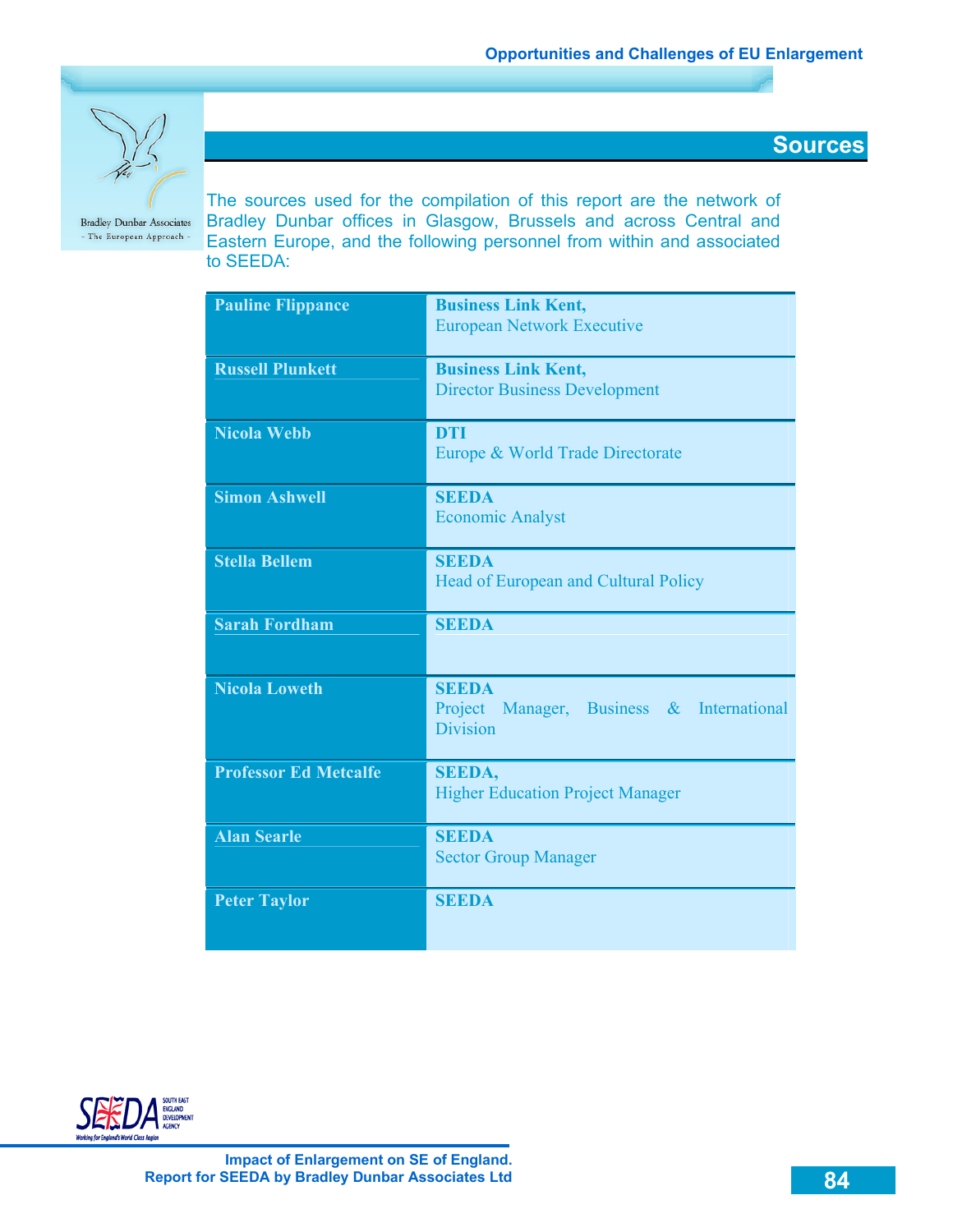

| <b>Lesley Turner</b>   | <b>SEEDA,</b><br>Senior Project Manager Europe,<br><b>Business &amp; International Division</b> |
|------------------------|-------------------------------------------------------------------------------------------------|
| <b>Barry Wheatley</b>  | <b>SEEDA</b><br><b>Regional Policy Officer</b>                                                  |
| Dr Ephraidge Rinomhota | <b>Skills Insight,</b><br><b>Executive Director</b>                                             |
| <b>Glenn Atherfold</b> | <b>Small Business Services,</b><br><b>Business Link Development Manager</b>                     |
| <b>Julie Bott</b>      | <b>Small Business Services,</b><br><b>Business Link Development Manager</b>                     |
| <b>Hazel Long</b>      | <b>Small Business Services,</b><br><b>Business Link Development Manager</b>                     |
| <b>George Gilvear</b>  | <b>Sussex Enterprise</b>                                                                        |
| <b>Ross McNally</b>    | <b>Sussex Enterprise,</b><br><b>Head of Networks and Development</b>                            |
| <b>Ray Lowe</b>        | <b>Trade Partners UK,</b><br><b>Manager Strategy and Performance</b>                            |
| <b>Kate Shannon</b>    | <b>Trade Partners UK,</b><br><b>Central Europe Manager International Group</b>                  |

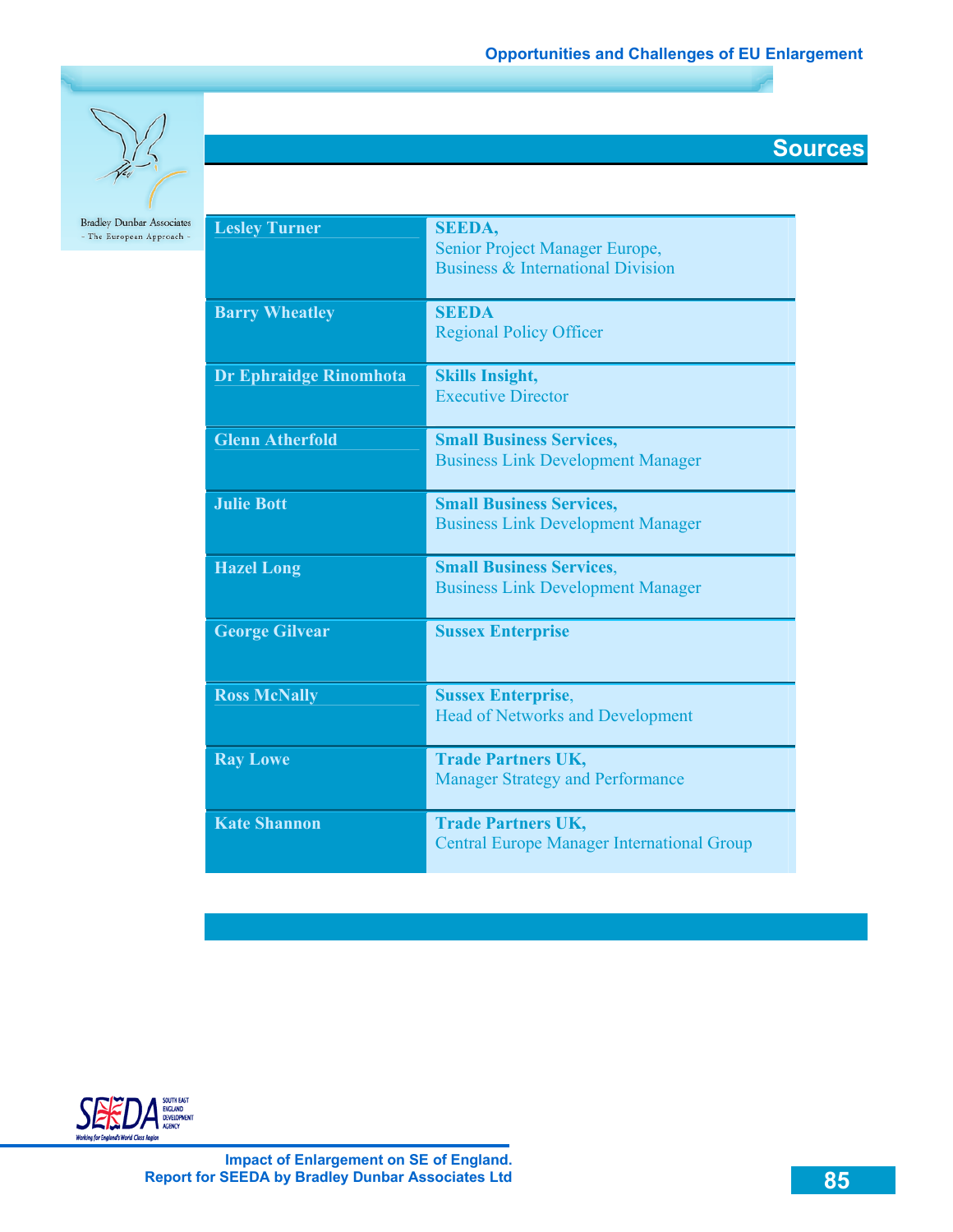**Endnotes** 



 $\overline{a}$ 

**Bradley Dunbar Associates** - The European Approach -

i Each accession country has negotiated specific transitional arrangements. Details of these can be obtained from the DG Enlargement website in the section dealing with negotiations.

Estonia, Latvia, Lithuania, Poland, Czech Republic, Slovakia, Hungary, Slovenia, Romania, Bulgaria, Cyprus and Malta have been conducting formal negotiations. Turkey has applied for membership but the EU has not yet formally opened negotiations, and Croatia has submitted its application but discussions on negotiations have not yet started.

If The process of preparing for enlargement, for all of the countries, has involved meeting specific criteria ("Copenhagen criteria") set out in 1993. These required all potential member states to be able to satisfy political and economic criteria and also to establish, implement and enforce laws/regulation/systems fully in line with the European "*acquis*" (the full body of laws, regulations, procedures, etc). Over the last 5 years the European Commission has supported the countries in meeting all these obligations, whilst also assessing in a rigorous way the extent to which each country meets the general criteria and also how far they have progressed in each of the "chapters" of the acquis – this involves a sector-by-sector assessment which has been set out annually in Regular reports. Copies of these reports are available online at the website of DG enlargement.

 $\frac{1}{10}$  Several member states have now indicated that a date to begin negotiations with Turkey will be agreed at the Copenhagen summit in December 2002.

 $V$  Phare investment of this type is within the so-called Phare Economic and Social Cohesion (ESC) programme. This has created investments in specific business infrastructure such as industrial zones / brown field site development, as well as setting up grant schemes similar to EU Structural Fund programmes where individual companies or institutions can apply for grants to assist in areas such as tourism development, e-business, innovation, vocational training, etc.

vi This total of €8bn includes contracts that are already "open" for companies to tender, are still at forecast stage (i.e. it has been publicly announced that the tender is to be launched in the near future), or are not yet even forecast publicly but for which funds are allocated.

vii A sample list of projects in specific areas is provided in annexe to this report.

viii The greater budgets for Bulgaria and Romania will become available as the preaccession funds were allocated to the 12 countries for the budget period 2000-2006. Once the "ten" join in 2004 they will immediately not be eligible for this pre-accession budget which is separate from, and additional to, any budget set aside for Structural Funds. Of course, not all or even the majority of the "unused" funds from ten will be redirected to Bulgaria and Romania; there will be scope to add considerably to the existing annual allocations if this can be justified by effective demand and capacity in the countries themselves.

 $\frac{1}{x}$  This process is part of the preparation for the situation after membership when the countries will approve programmes and overall packages with Brussels but then as Member States will be responsible themselves for the specific way in which funds are spent and contracts are awarded (subject of course to the relevant regulatory framework and the overall monitoring procedures of the European Commission and the Court of Auditors). For several years, Phare and ISPA have been operating under the so-called "Decentralised Implementation System" (DIS) under which accession countries manage the process but the Commission via the Delegation in-country still has to provide ex-ante (i.e. advance) approval of tender documentation, contracts, and decisions on contractors. From 2003 onwards each of the countries will be moving into "Extended Decentralisation" or EDIS. EDIS means that the Commission will only have ex-post